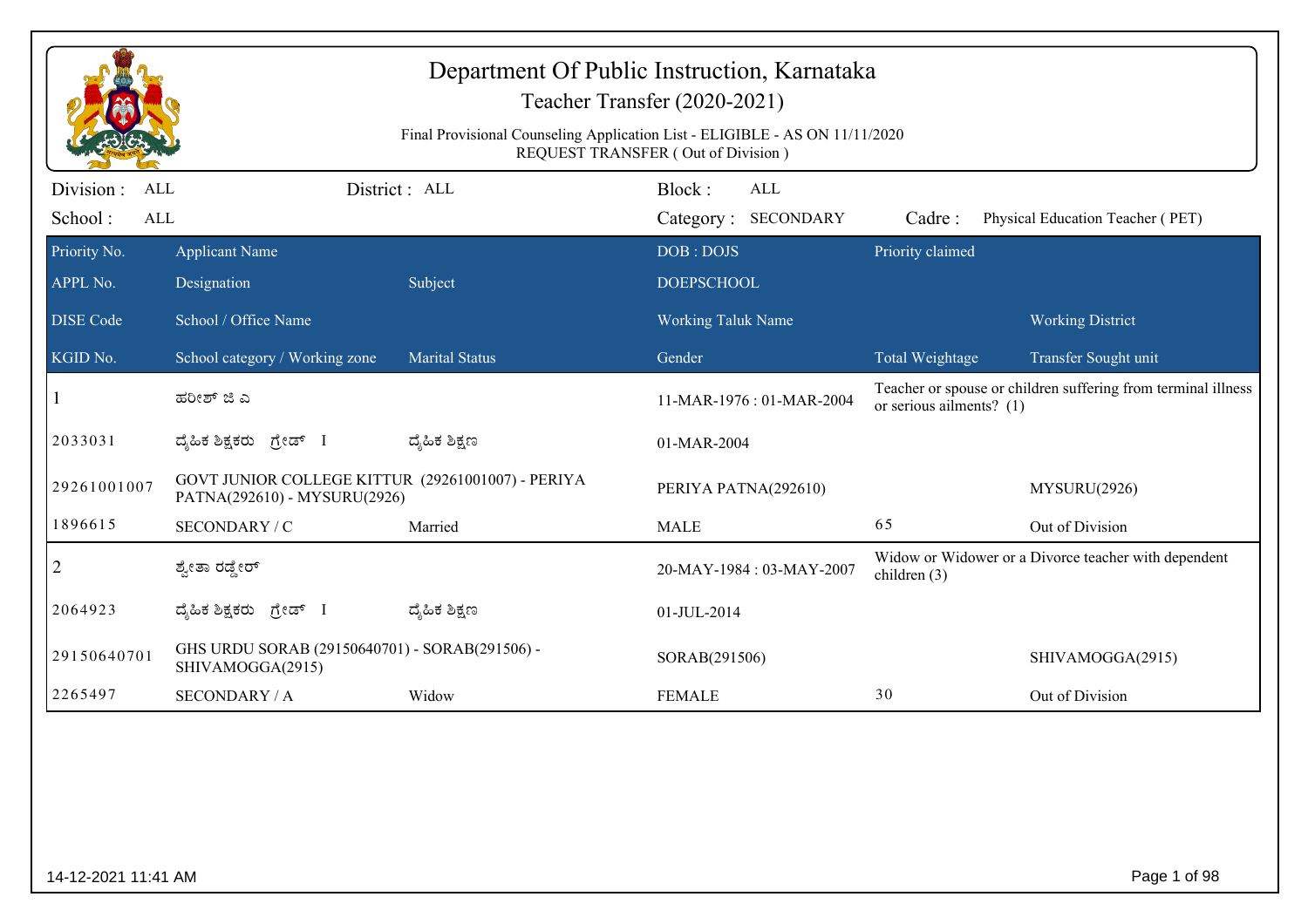|                                     | Department Of Public Instruction, Karnataka<br>Teacher Transfer (2020-2021)<br>Final Provisional Counseling Application List - ELIGIBLE - AS ON 11/11/2020<br>REQUEST TRANSFER (Out of Division) |                       |                                      |                                    |                                                                                                                         |  |  |  |
|-------------------------------------|--------------------------------------------------------------------------------------------------------------------------------------------------------------------------------------------------|-----------------------|--------------------------------------|------------------------------------|-------------------------------------------------------------------------------------------------------------------------|--|--|--|
| Division :<br>ALL<br>School:<br>ALL |                                                                                                                                                                                                  | District : ALL        | Block:<br>ALL<br>Category: SECONDARY | Cadre:                             | Physical Education Teacher (PET)                                                                                        |  |  |  |
| Priority No.                        | <b>Applicant Name</b>                                                                                                                                                                            |                       | DOB: DOJS                            | Priority claimed                   |                                                                                                                         |  |  |  |
| APPL No.                            | Designation                                                                                                                                                                                      | Subject               | <b>DOEPSCHOOL</b>                    |                                    |                                                                                                                         |  |  |  |
| <b>DISE Code</b>                    | School / Office Name                                                                                                                                                                             |                       | <b>Working Taluk Name</b>            |                                    | <b>Working District</b>                                                                                                 |  |  |  |
| KGID No.                            | School category / Working zone                                                                                                                                                                   | <b>Marital Status</b> | Gender                               | Total Weightage                    | Transfer Sought unit                                                                                                    |  |  |  |
| 3                                   | ಸುರೇಶ್ ಬಸ್ತವಾಡ್                                                                                                                                                                                  |                       | 01-JUN-1976: 19-JUN-2017             |                                    | Teacher with spouse being a working soldier or retired or<br>permanently disabled or deceased soldier of Indian Defence |  |  |  |
| 2004061                             | ದ್ಯಹಿಕ ಶಿಕ್ಷಕರು <i>ಗ್ರೇಡ್</i> I                                                                                                                                                                  | ದ್ಶೆಹಿಕ ಶಿಕ್ಷಣ        | 19-JUN-2017                          | Forces or Para-Military Forces (4) |                                                                                                                         |  |  |  |
| 29191302602                         | GHS DODDUR (29191302602) - K G F(291913) - KOLAR(2919)                                                                                                                                           |                       | K G F(291913)                        |                                    | KOLAR(2919)                                                                                                             |  |  |  |
| 2667808                             | SECONDARY / C                                                                                                                                                                                    | Married               | <b>MALE</b>                          | 9                                  | Out of Division                                                                                                         |  |  |  |
| 4                                   | ಸುರೇಶ ಗಾಣಿಗೇರ                                                                                                                                                                                    |                       | 01-JAN-1977: 25-SEP-2017             |                                    | Teacher with spouse being a working soldier or retired or<br>permanently disabled or deceased soldier of Indian Defence |  |  |  |
| 2003987                             | ದೈಹಿಕ ಶಿಕ್ಷಕರು ಗ್ರೇಡ್ I                                                                                                                                                                          | ದ್ಶೆಹಿಕ ಶಿಕ್ಷಣ        | 25-SEP-2017                          | Forces or Para-Military Forces (4) |                                                                                                                         |  |  |  |
| 29310410804                         | GHS MALLANAYKANAHALLI (29310410804) -<br>MADHUGIRI(293104) - TUMAKURU MADHUGIRI(2931)                                                                                                            |                       | MADHUGIRI(293104)                    |                                    | TUMAKURU MADHUGIRI(2931)                                                                                                |  |  |  |
| 2709891                             | SECONDARY / C                                                                                                                                                                                    | Married               | <b>MALE</b>                          | 9                                  | Out of Division                                                                                                         |  |  |  |
|                                     |                                                                                                                                                                                                  |                       |                                      |                                    |                                                                                                                         |  |  |  |
| 14-12-2021 11:41 AM                 |                                                                                                                                                                                                  |                       |                                      |                                    | Page 2 of 98                                                                                                            |  |  |  |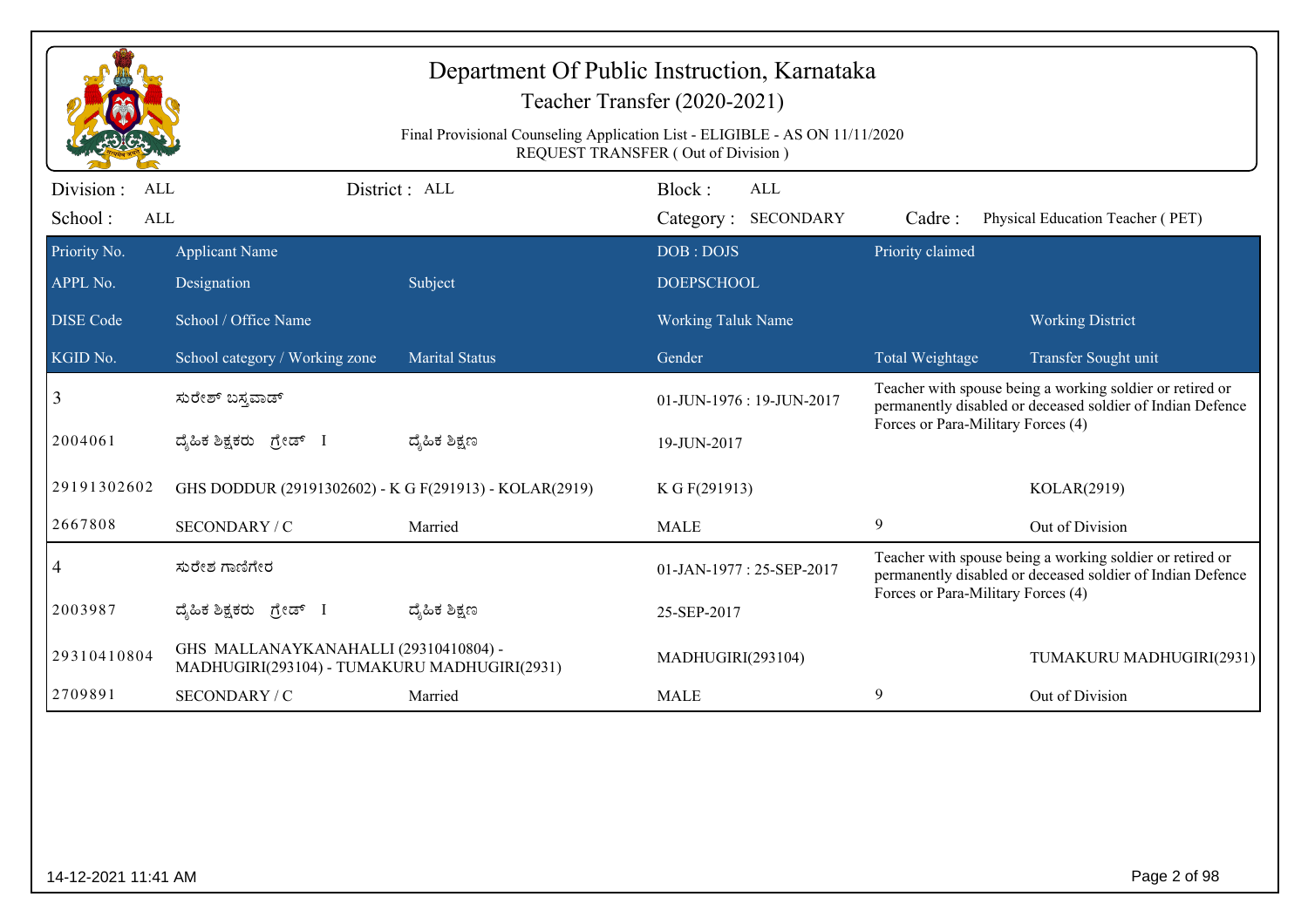| Final Provisional Counseling Application List - ELIGIBLE - AS ON 11/11/2020<br>REQUEST TRANSFER (Out of Division)<br>Division :<br>District : ALL<br>Block:<br><b>ALL</b><br>ALL<br>School:<br><b>ALL</b><br>Category: SECONDARY<br>Physical Education Teacher (PET)<br>Cadre:<br>Priority claimed<br>Priority No.<br><b>Applicant Name</b><br>DOB: DOJS<br>APPL No.<br>Subject<br><b>DOEPSCHOOL</b><br>Designation<br>School / Office Name<br><b>Working Taluk Name</b><br><b>Working District</b><br>School category / Working zone<br><b>Marital Status</b><br>Gender<br>Total Weightage<br>Transfer Sought unit<br>Teacher with spouse being a working soldier or retired or<br>5<br>ಮಲಗೌಡ<br>01-JUL-1977: 15-JUN-2017<br>permanently disabled or deceased soldier of Indian Defence<br>Forces or Para-Military Forces (4)<br>2001214<br>ದ್ಯಹಿಕ ಶಿಕ್ಷಕರು ಗ್ರೇಡ್ I<br>ದೈಹಿಕ ಶಿಕ್ಷಣ<br>15-JUN-2017<br>GHS AREMALLENAHALLI (29180713703) - TURUVEKERE(291807) -<br>29180713703<br>TURUVEKERE(291807)<br>TUMAKURU(2918)<br>TUMAKURU(2918)<br>2349371<br>9<br>Married<br>Out of Division<br>SECONDARY / C<br><b>MALE</b><br>Teacher with spouse working with the State or Central<br>6<br>ಸಂತೋಷ ಹೊಂಗಲ<br>$01$ -JUN-1981 : 20-AUG-2008<br>Government or aided educational institution (5)<br>2028242<br>ದೈಹಿಕ ಶಿಕ್ಷಕರು ಗ್ರೇಡ್ I<br>ದ್ಯೆಹಿಕ ಶಿಕ್ಷಣ<br>07-SEP-2015<br>GOVT.HIGH SCHOOL GOVINAKERE (29230511402) -<br>29230511402<br>CHANNARAYAPATNA(292305)<br>HASSAN(2923)<br>CHANNARAYAPATNA(292305) - HASSAN(2923)<br>2205062<br>38<br><b>SECONDARY / C</b><br>Out of Division<br>Married<br><b>MALE</b> |                              | Department Of Public Instruction, Karnataka<br>Teacher Transfer (2020-2021) |  |  |  |  |  |  |
|---------------------------------------------------------------------------------------------------------------------------------------------------------------------------------------------------------------------------------------------------------------------------------------------------------------------------------------------------------------------------------------------------------------------------------------------------------------------------------------------------------------------------------------------------------------------------------------------------------------------------------------------------------------------------------------------------------------------------------------------------------------------------------------------------------------------------------------------------------------------------------------------------------------------------------------------------------------------------------------------------------------------------------------------------------------------------------------------------------------------------------------------------------------------------------------------------------------------------------------------------------------------------------------------------------------------------------------------------------------------------------------------------------------------------------------------------------------------------------------------------------------------------------------------------------------------------------------------------------|------------------------------|-----------------------------------------------------------------------------|--|--|--|--|--|--|
|                                                                                                                                                                                                                                                                                                                                                                                                                                                                                                                                                                                                                                                                                                                                                                                                                                                                                                                                                                                                                                                                                                                                                                                                                                                                                                                                                                                                                                                                                                                                                                                                         |                              |                                                                             |  |  |  |  |  |  |
|                                                                                                                                                                                                                                                                                                                                                                                                                                                                                                                                                                                                                                                                                                                                                                                                                                                                                                                                                                                                                                                                                                                                                                                                                                                                                                                                                                                                                                                                                                                                                                                                         |                              |                                                                             |  |  |  |  |  |  |
|                                                                                                                                                                                                                                                                                                                                                                                                                                                                                                                                                                                                                                                                                                                                                                                                                                                                                                                                                                                                                                                                                                                                                                                                                                                                                                                                                                                                                                                                                                                                                                                                         | <b>DISE</b> Code<br>KGID No. |                                                                             |  |  |  |  |  |  |
|                                                                                                                                                                                                                                                                                                                                                                                                                                                                                                                                                                                                                                                                                                                                                                                                                                                                                                                                                                                                                                                                                                                                                                                                                                                                                                                                                                                                                                                                                                                                                                                                         |                              |                                                                             |  |  |  |  |  |  |
|                                                                                                                                                                                                                                                                                                                                                                                                                                                                                                                                                                                                                                                                                                                                                                                                                                                                                                                                                                                                                                                                                                                                                                                                                                                                                                                                                                                                                                                                                                                                                                                                         |                              |                                                                             |  |  |  |  |  |  |
|                                                                                                                                                                                                                                                                                                                                                                                                                                                                                                                                                                                                                                                                                                                                                                                                                                                                                                                                                                                                                                                                                                                                                                                                                                                                                                                                                                                                                                                                                                                                                                                                         |                              |                                                                             |  |  |  |  |  |  |
|                                                                                                                                                                                                                                                                                                                                                                                                                                                                                                                                                                                                                                                                                                                                                                                                                                                                                                                                                                                                                                                                                                                                                                                                                                                                                                                                                                                                                                                                                                                                                                                                         |                              |                                                                             |  |  |  |  |  |  |
|                                                                                                                                                                                                                                                                                                                                                                                                                                                                                                                                                                                                                                                                                                                                                                                                                                                                                                                                                                                                                                                                                                                                                                                                                                                                                                                                                                                                                                                                                                                                                                                                         |                              |                                                                             |  |  |  |  |  |  |
|                                                                                                                                                                                                                                                                                                                                                                                                                                                                                                                                                                                                                                                                                                                                                                                                                                                                                                                                                                                                                                                                                                                                                                                                                                                                                                                                                                                                                                                                                                                                                                                                         |                              |                                                                             |  |  |  |  |  |  |
|                                                                                                                                                                                                                                                                                                                                                                                                                                                                                                                                                                                                                                                                                                                                                                                                                                                                                                                                                                                                                                                                                                                                                                                                                                                                                                                                                                                                                                                                                                                                                                                                         |                              |                                                                             |  |  |  |  |  |  |
|                                                                                                                                                                                                                                                                                                                                                                                                                                                                                                                                                                                                                                                                                                                                                                                                                                                                                                                                                                                                                                                                                                                                                                                                                                                                                                                                                                                                                                                                                                                                                                                                         |                              |                                                                             |  |  |  |  |  |  |
|                                                                                                                                                                                                                                                                                                                                                                                                                                                                                                                                                                                                                                                                                                                                                                                                                                                                                                                                                                                                                                                                                                                                                                                                                                                                                                                                                                                                                                                                                                                                                                                                         |                              |                                                                             |  |  |  |  |  |  |
|                                                                                                                                                                                                                                                                                                                                                                                                                                                                                                                                                                                                                                                                                                                                                                                                                                                                                                                                                                                                                                                                                                                                                                                                                                                                                                                                                                                                                                                                                                                                                                                                         |                              |                                                                             |  |  |  |  |  |  |
|                                                                                                                                                                                                                                                                                                                                                                                                                                                                                                                                                                                                                                                                                                                                                                                                                                                                                                                                                                                                                                                                                                                                                                                                                                                                                                                                                                                                                                                                                                                                                                                                         |                              |                                                                             |  |  |  |  |  |  |
|                                                                                                                                                                                                                                                                                                                                                                                                                                                                                                                                                                                                                                                                                                                                                                                                                                                                                                                                                                                                                                                                                                                                                                                                                                                                                                                                                                                                                                                                                                                                                                                                         |                              |                                                                             |  |  |  |  |  |  |
|                                                                                                                                                                                                                                                                                                                                                                                                                                                                                                                                                                                                                                                                                                                                                                                                                                                                                                                                                                                                                                                                                                                                                                                                                                                                                                                                                                                                                                                                                                                                                                                                         |                              |                                                                             |  |  |  |  |  |  |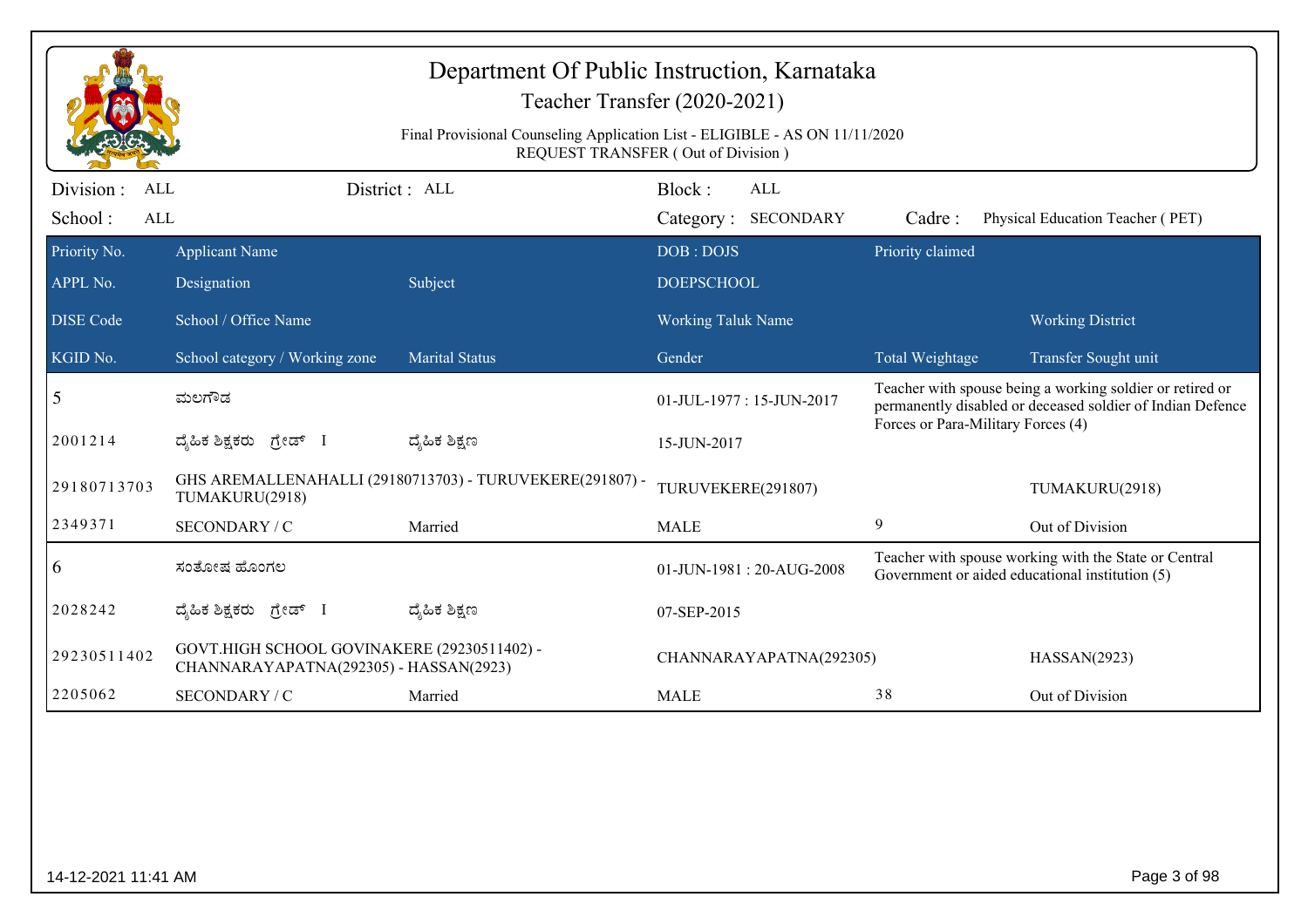|                                     | Department Of Public Instruction, Karnataka<br>Teacher Transfer (2020-2021)<br>Final Provisional Counseling Application List - ELIGIBLE - AS ON 11/11/2020<br>REQUEST TRANSFER (Out of Division) |                       |                                |                                   |                  |                                                                                                          |  |
|-------------------------------------|--------------------------------------------------------------------------------------------------------------------------------------------------------------------------------------------------|-----------------------|--------------------------------|-----------------------------------|------------------|----------------------------------------------------------------------------------------------------------|--|
| Division :<br>ALL<br>School:<br>ALL |                                                                                                                                                                                                  | District : ALL        | Block:                         | <b>ALL</b><br>Category: SECONDARY | Cadre:           | Physical Education Teacher (PET)                                                                         |  |
| Priority No.<br>APPL No.            | <b>Applicant Name</b><br>Designation                                                                                                                                                             | Subject               | DOB: DOJS<br><b>DOEPSCHOOL</b> |                                   | Priority claimed |                                                                                                          |  |
| <b>DISE Code</b>                    | School / Office Name                                                                                                                                                                             |                       | Working Taluk Name             |                                   |                  | <b>Working District</b>                                                                                  |  |
| KGID No.                            | School category / Working zone                                                                                                                                                                   | <b>Marital Status</b> | Gender                         |                                   | Total Weightage  | Transfer Sought unit                                                                                     |  |
|                                     | ಚಂಧ್ರಶೇಖರ ಪರಸಗೊಂಡ                                                                                                                                                                                |                       | 01-JUN-1983: 10-JUL-2010       |                                   |                  | Teacher with spouse working with the State or Central<br>Government or aided educational institution (5) |  |
| 2050908                             | ದ್ಯಹಿಕ ಶಿಕ್ಷಕರು ಗ್ರೇಡ್ I                                                                                                                                                                         | ದ್ಮಹಿಕ ಶಿಕ್ಷಣ         | 10-JUL-2010                    |                                   |                  |                                                                                                          |  |
| 29040908602                         | GOVT. H.S RIBBANPALLI (29040908602) - SEDAM(290409) -<br>KALBURGI(2904)                                                                                                                          |                       | SEDAM(290409)                  |                                   |                  | KALBURGI(2904)                                                                                           |  |
| 2289925                             | SECONDARY / C                                                                                                                                                                                    | Married               | <b>MALE</b>                    |                                   | 37               | Out of Division                                                                                          |  |
| 8                                   | ರಾಘವೇಂದ್ರ                                                                                                                                                                                        |                       | 21-JUL-1980: 28-JUL-2017       |                                   |                  | Teacher with spouse working with the State or Central<br>Government or aided educational institution (5) |  |
| 2029827                             | ದ್ಯಹಿಕ ಶಿಕ್ಷಕರು ಗ್ರೇಡ್ I                                                                                                                                                                         | ದ್ಶೆಹಿಕ ಶಿಕ್ಷಣ        | 28-JUL-2017                    |                                   |                  |                                                                                                          |  |
| 29230623503                         | GHS NIDUVANI (29230623503) - HOLENARASIPURA(292306) -<br>HASSAN(2923)                                                                                                                            |                       |                                | HOLENARASIPURA(292306)            |                  | HASSAN(2923)                                                                                             |  |
| 2774951                             | SECONDARY / C                                                                                                                                                                                    | Married               | <b>MALE</b>                    |                                   | 9                | Out of Division                                                                                          |  |
|                                     |                                                                                                                                                                                                  |                       |                                |                                   |                  |                                                                                                          |  |
|                                     | Page 4 of 98<br>14-12-2021 11:41 AM                                                                                                                                                              |                       |                                |                                   |                  |                                                                                                          |  |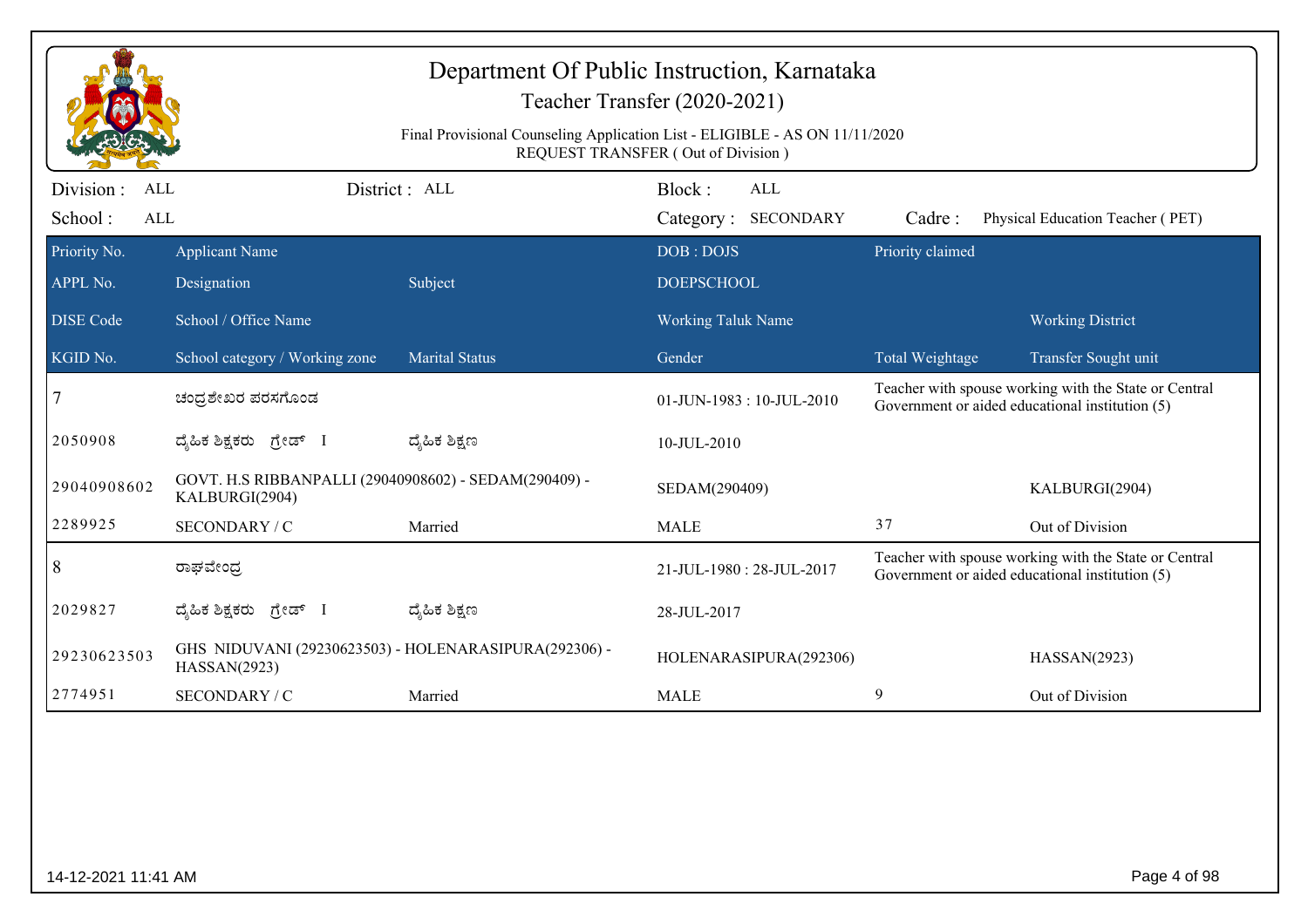|                                                                                                                                      | Department Of Public Instruction, Karnataka<br>Teacher Transfer (2020-2021)<br>Final Provisional Counseling Application List - ELIGIBLE - AS ON 11/11/2020<br><b>REQUEST TRANSFER (Out of Division)</b> |                       |                                |                            |                  |                                                                                                          |  |
|--------------------------------------------------------------------------------------------------------------------------------------|---------------------------------------------------------------------------------------------------------------------------------------------------------------------------------------------------------|-----------------------|--------------------------------|----------------------------|------------------|----------------------------------------------------------------------------------------------------------|--|
| Division :<br>ALL<br>School:<br>ALL                                                                                                  |                                                                                                                                                                                                         | District : ALL        | Block:                         | ALL<br>Category: SECONDARY | Cadre:           | Physical Education Teacher (PET)                                                                         |  |
| Priority No.<br>APPL No.                                                                                                             | <b>Applicant Name</b><br>Designation                                                                                                                                                                    | Subject               | DOB: DOJS<br><b>DOEPSCHOOL</b> |                            | Priority claimed |                                                                                                          |  |
| <b>DISE</b> Code                                                                                                                     | School / Office Name                                                                                                                                                                                    |                       | <b>Working Taluk Name</b>      |                            |                  | <b>Working District</b>                                                                                  |  |
| KGID No.                                                                                                                             | School category / Working zone                                                                                                                                                                          | <b>Marital Status</b> | Gender                         |                            | Total Weightage  | Transfer Sought unit                                                                                     |  |
| 9                                                                                                                                    | ಭೀಮಾಶಂಕರ                                                                                                                                                                                                |                       |                                | 20-JUL-1981: 28-JUN-2017   |                  | Teacher with spouse working with the State or Central<br>Government or aided educational institution (5) |  |
| 2036314                                                                                                                              | ದ್ಯಹಿಕ ಶಿಕ್ಷಕರು ಗ್ರೇಡ್ I                                                                                                                                                                                | ದ್ಶೆಹಿಕ ಶಿಕ್ಷಣ        | 28-JUN-2017                    |                            |                  |                                                                                                          |  |
| 29320815406                                                                                                                          | GHS HUKUNDA (29320815406) - KANAKAPURA(293208) -<br>RAMANAGARA(2932)                                                                                                                                    |                       | KANAKAPURA(293208)             |                            |                  | RAMANAGARA(2932)                                                                                         |  |
| 2713150                                                                                                                              | SECONDARY / C                                                                                                                                                                                           | Married               | <b>MALE</b>                    |                            | 9                | Out of Division                                                                                          |  |
| 10                                                                                                                                   | ಸಾಗರ ಮುನ್ನೋಳಿ                                                                                                                                                                                           |                       |                                | 01-JUN-1986: 02-AUG-2017   |                  | Teacher with spouse working with the State or Central<br>Government or aided educational institution (5) |  |
| 2035832                                                                                                                              | ದ್ಯಹಿಕ ಶಿಕ್ಷಕರು ಗ್ರೇಡ್ I                                                                                                                                                                                | ದ್ಮಹಿಕ ಶಿಕ್ಷಣ         | 02-AUG-2017                    |                            |                  |                                                                                                          |  |
| G HS BANNIMUKKODLU (29320820304) - KANAKAPURA(293208) -<br>29320820304<br>KANAKAPURA(293208)<br>RAMANAGARA(2932)<br>RAMANAGARA(2932) |                                                                                                                                                                                                         |                       |                                |                            |                  |                                                                                                          |  |
| 2713208<br>9<br>SECONDARY / C<br>Out of Division<br>Married<br><b>MALE</b>                                                           |                                                                                                                                                                                                         |                       |                                |                            |                  |                                                                                                          |  |
|                                                                                                                                      |                                                                                                                                                                                                         |                       |                                |                            |                  |                                                                                                          |  |
| Page 5 of 98<br>14-12-2021 11:41 AM                                                                                                  |                                                                                                                                                                                                         |                       |                                |                            |                  |                                                                                                          |  |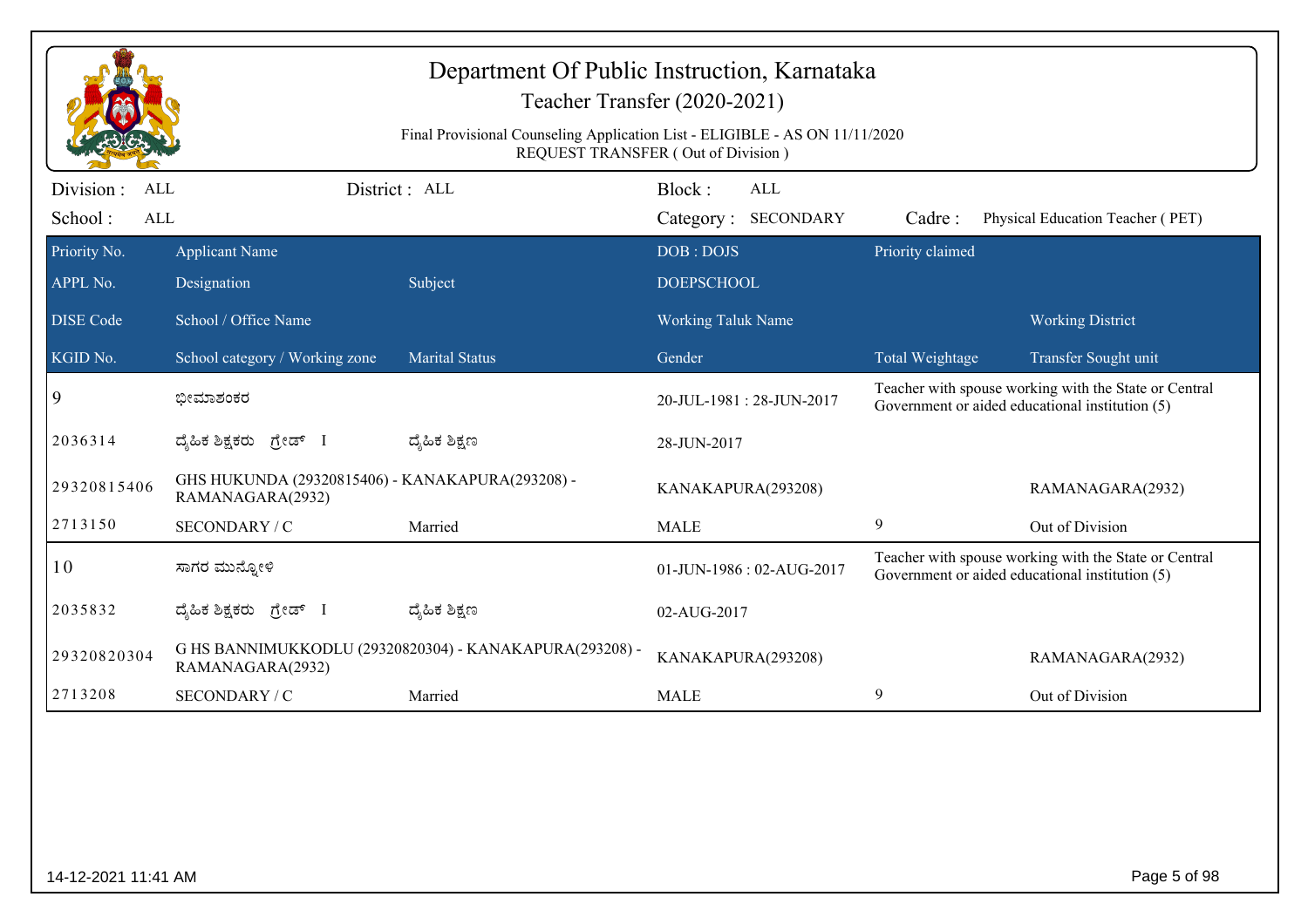|                                    | Department Of Public Instruction, Karnataka<br>Teacher Transfer (2020-2021)<br>Final Provisional Counseling Application List - ELIGIBLE - AS ON 11/11/2020<br><b>REQUEST TRANSFER (Out of Division)</b> |                                                         |                                     |                            |                  |                                                                                                                                  |  |
|------------------------------------|---------------------------------------------------------------------------------------------------------------------------------------------------------------------------------------------------------|---------------------------------------------------------|-------------------------------------|----------------------------|------------------|----------------------------------------------------------------------------------------------------------------------------------|--|
| Division:<br>ALL<br>School:<br>ALL |                                                                                                                                                                                                         | District : ALL                                          | Block:                              | ALL<br>Category: SECONDARY | Cadre:           | Physical Education Teacher (PET)                                                                                                 |  |
| Priority No.<br>APPL No.           | <b>Applicant Name</b><br>Designation                                                                                                                                                                    | Subject                                                 | DOB: DOJS<br><b>DOEPSCHOOL</b>      |                            | Priority claimed |                                                                                                                                  |  |
| <b>DISE</b> Code<br>KGID No.       | School / Office Name                                                                                                                                                                                    | <b>Marital Status</b>                                   | <b>Working Taluk Name</b><br>Gender |                            |                  | <b>Working District</b>                                                                                                          |  |
| 11                                 | School category / Working zone<br>ಅಂಬವ್ನ ಲಗಟಗೇರ                                                                                                                                                         |                                                         |                                     | 01-JUN-1987: 03-JUL-2017   | Total Weightage  | Transfer Sought unit<br>Teacher with spouse working with the State or Central<br>Government or aided educational institution (5) |  |
| 2038571                            | ದ್ಯಹಿಕ ಶಿಕ್ಷಕರು ಗ್ರೇಡ್ I                                                                                                                                                                                | ದ್ಮಹಿಕ ಶಿಕ್ಷಣ                                           | 03-JUL-2017                         |                            |                  |                                                                                                                                  |  |
| 29250200404                        | GHS GONIMARUR (29250200404) - SOMAVARPET(292502) -<br>KODAGU(2925)                                                                                                                                      |                                                         | SOMAVARPET(292502)                  |                            |                  | KODAGU(2925)                                                                                                                     |  |
| 2673918                            | SECONDARY / C                                                                                                                                                                                           | Married                                                 | <b>FEMALE</b>                       |                            | 9                | Out of Division                                                                                                                  |  |
| 12                                 | ವಾಸು ಮಾದರ                                                                                                                                                                                               |                                                         |                                     | 01-JUN-1988: 20-JUL-2017   |                  | Teacher with spouse working with the State or Central<br>Government or aided educational institution (5)                         |  |
| 2042543                            | ದ್ಯಹಿಕ ಶಿಕ್ಷಕರು ಗ್ರೇಡ್ I                                                                                                                                                                                | ದ್ಶೆಹಿಕ ಶಿಕ್ಷಣ                                          | 20-JUL-2017                         |                            |                  |                                                                                                                                  |  |
| 29210216806                        | - BENGALURU RURAL(2921)                                                                                                                                                                                 | G HS(COM) HANABE (29210216806) - DODDABALLAPURA(292102) |                                     | DODDABALLAPURA(292102)     |                  | <b>BENGALURU RURAL(2921)</b>                                                                                                     |  |
| 2219606                            | SECONDARY / C                                                                                                                                                                                           | Married                                                 | <b>MALE</b>                         |                            | 9                | Out of Division                                                                                                                  |  |
|                                    |                                                                                                                                                                                                         |                                                         |                                     |                            |                  |                                                                                                                                  |  |
| 14-12-2021 11:41 AM                |                                                                                                                                                                                                         |                                                         |                                     |                            |                  | Page 6 of 98                                                                                                                     |  |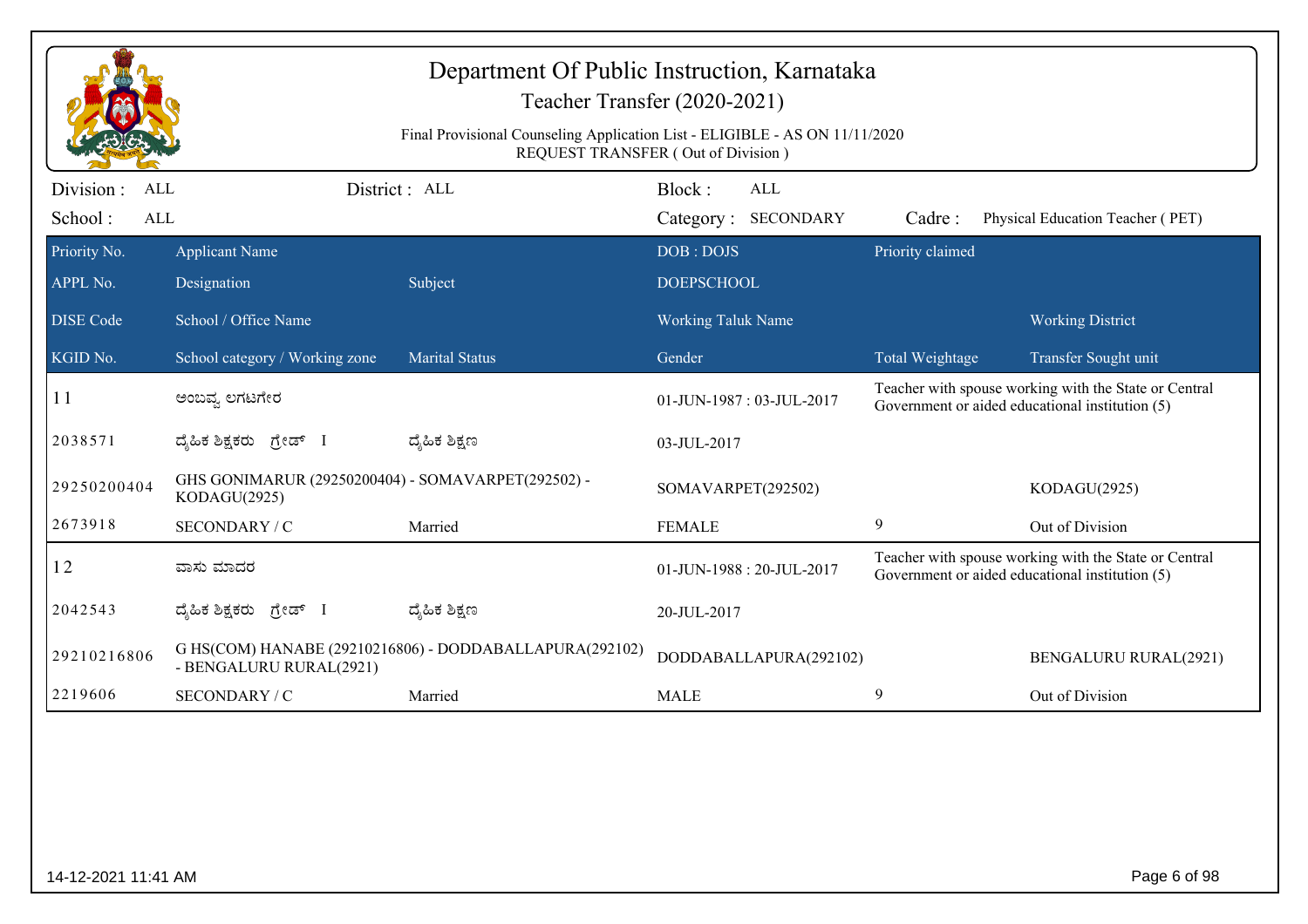|                                                   | Department Of Public Instruction, Karnataka<br>Teacher Transfer (2020-2021) |                                                                                                                   |                                |                            |                  |                                  |  |
|---------------------------------------------------|-----------------------------------------------------------------------------|-------------------------------------------------------------------------------------------------------------------|--------------------------------|----------------------------|------------------|----------------------------------|--|
|                                                   |                                                                             | Final Provisional Counseling Application List - ELIGIBLE - AS ON 11/11/2020<br>REQUEST TRANSFER (Out of Division) |                                |                            |                  |                                  |  |
| Division :<br><b>ALL</b><br>School:<br><b>ALL</b> |                                                                             | District : ALL                                                                                                    | Block:                         | ALL<br>Category: SECONDARY | Cadre:           | Physical Education Teacher (PET) |  |
| Priority No.<br>APPL No.                          | <b>Applicant Name</b><br>Designation                                        | Subject                                                                                                           | DOB: DOJS<br><b>DOEPSCHOOL</b> |                            | Priority claimed |                                  |  |
| <b>DISE Code</b>                                  | School / Office Name                                                        |                                                                                                                   | <b>Working Taluk Name</b>      |                            |                  | <b>Working District</b>          |  |
| KGID No.                                          | School category / Working zone                                              | <b>Marital Status</b>                                                                                             | Gender                         |                            | Total Weightage  | Transfer Sought unit             |  |
| 13                                                | ಶಂಕರ್ ಗೆಜಪತಿ                                                                |                                                                                                                   |                                | 01-JUN-1968: 13-MAR-1997   | General (6)      |                                  |  |
| 2028230                                           | ದ್ಯಹಿಕ ಶಿಕ್ಷಕರು ಗ್ರೇಡ್ I                                                    | ದ್ಯಹಿಕ ಶಿಕ್ಷಣ                                                                                                     | 13-MAR-1997                    |                            |                  |                                  |  |
| 29220529002                                       | MANDYA(2922)                                                                | GJC MYLARA PATANA (29220529002) - NAGAMANGALA(292205) -                                                           |                                | NAGAMANGALA(292205)        |                  | MANDYA(2922)                     |  |
| 1408803                                           | SECONDARY / C                                                               | Married                                                                                                           | <b>MALE</b>                    |                            | 93               | Out of Division                  |  |
| 14                                                | ಚಲವಾದಿ ಫಕೀರಪ್ಪ ಮಲ್ಲಪ್ಪ                                                      |                                                                                                                   |                                | 20-JUL-1965: 13-JUN-1997   | General (6)      |                                  |  |
| 2003078                                           | ದ್ಯಹಿಕ ಶಿಕ್ಷಕರು ಗ್ರೇಡ್ I                                                    | ದ್ಮಹಿಕ ಶಿಕ್ಷಣ                                                                                                     | 13-JUN-1997                    |                            |                  |                                  |  |
| 29170305006                                       | GHS, KARKESHWARA (29170305006) -                                            | NARASIMHARAJAPURA(291703) - CHIKKAMANGALURU(2917)                                                                 |                                | NARASIMHARAJAPURA(291703)  |                  | CHIKKAMANGALURU(2917)            |  |
| 1389390                                           | SECONDARY / C                                                               | Married                                                                                                           | <b>MALE</b>                    |                            | 89               | Out of Division                  |  |
|                                                   |                                                                             |                                                                                                                   |                                |                            |                  |                                  |  |
| 14-12-2021 11:41 AM                               |                                                                             |                                                                                                                   |                                |                            |                  | Page 7 of 98                     |  |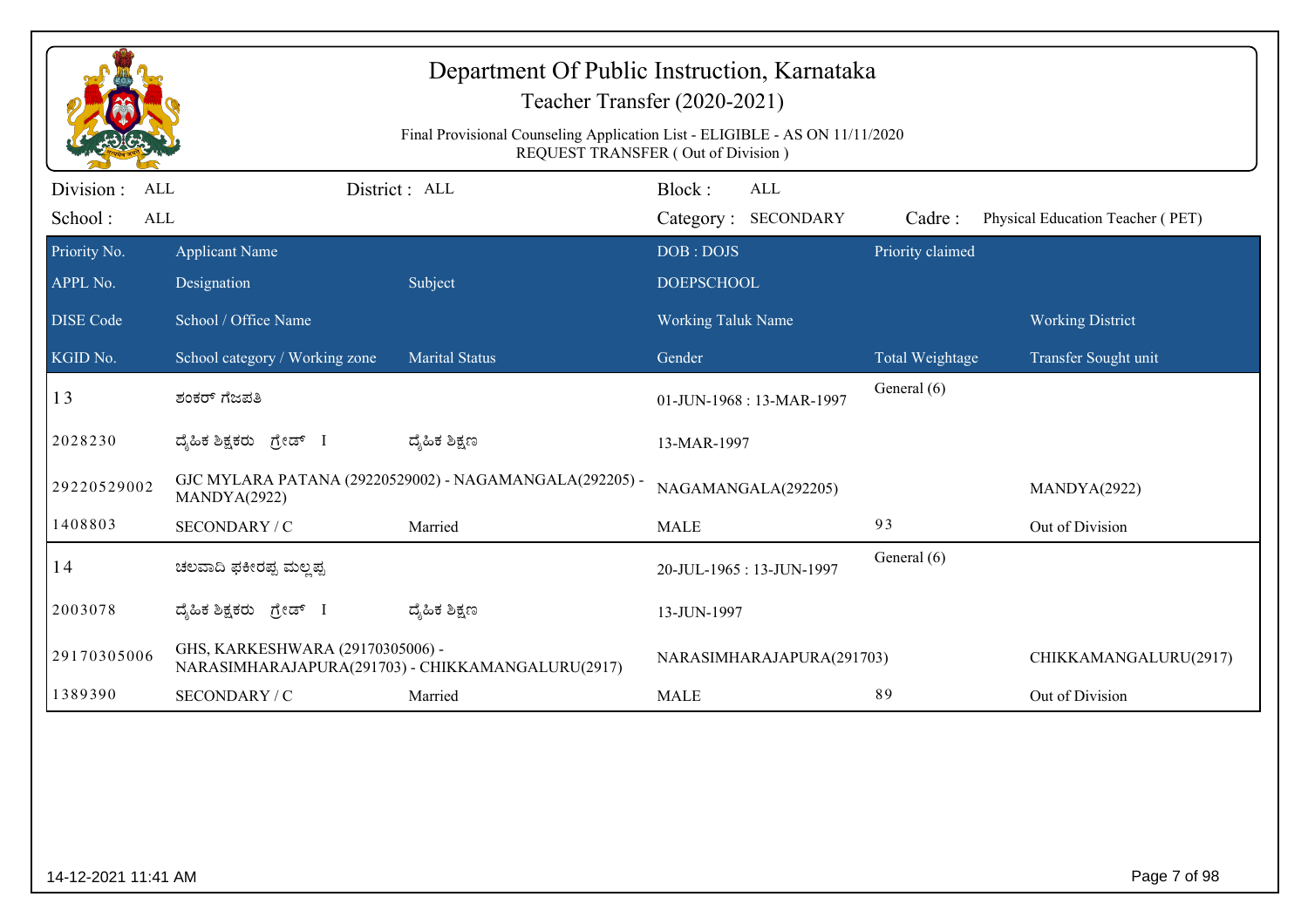| Department Of Public Instruction, Karnataka<br>Teacher Transfer (2020-2021)<br>Final Provisional Counseling Application List - ELIGIBLE - AS ON 11/11/2020<br>REQUEST TRANSFER (Out of Division) |                                                                      |                                                         |                           |                                   |                  |                                  |
|--------------------------------------------------------------------------------------------------------------------------------------------------------------------------------------------------|----------------------------------------------------------------------|---------------------------------------------------------|---------------------------|-----------------------------------|------------------|----------------------------------|
| Division :<br>ALL<br>School:<br><b>ALL</b>                                                                                                                                                       | District: ALL                                                        |                                                         | Block:                    | <b>ALL</b><br>Category: SECONDARY | Cadre:           | Physical Education Teacher (PET) |
| Priority No.                                                                                                                                                                                     | <b>Applicant Name</b>                                                |                                                         | DOB: DOJS                 |                                   | Priority claimed |                                  |
| APPL No.                                                                                                                                                                                         | Designation                                                          | Subject                                                 | <b>DOEPSCHOOL</b>         |                                   |                  |                                  |
| <b>DISE Code</b>                                                                                                                                                                                 | School / Office Name                                                 |                                                         | <b>Working Taluk Name</b> |                                   |                  | <b>Working District</b>          |
| KGID No.                                                                                                                                                                                         | School category / Working zone                                       | <b>Marital Status</b>                                   | Gender                    |                                   | Total Weightage  | Transfer Sought unit             |
| 15                                                                                                                                                                                               | <b>SURESH M PODDAR</b>                                               |                                                         | 01-JUN-1966: 05-SEP-1994  |                                   | General (6)      |                                  |
| 2016108                                                                                                                                                                                          | ದೈಹಿಕ ಶಿಕ್ಷಕರು <i>ಗ್ರೇಡ್</i> I                                       | ದ್ಯೆಹಿಕ ಶಿಕ್ಷಣ                                          | 29-JUN-2006               |                                   |                  |                                  |
| 29050502310                                                                                                                                                                                      | <b>BIDAR(2905)</b>                                                   | GOVT H.S. DUBALGUNDI (29050502310) - HUMNABAD(290505) - | HUMNABAD(290505)          |                                   |                  | <b>BIDAR(2905)</b>               |
| 1082551                                                                                                                                                                                          | SECONDARY / C                                                        | Married                                                 | <b>MALE</b>               |                                   | 89               | Out of Division                  |
| 16                                                                                                                                                                                               | ಪದ್ಮಜ.ಕೆ                                                             |                                                         |                           | 22-JUL-1969: 18-DEC-1996          | General (6)      |                                  |
| 2056615                                                                                                                                                                                          | ದೈಹಿಕ ಶಿಕ್ಷಕರು ಗ್ರೇಡ್ I                                              | ದ್ಯೆಹಿಕ ಶಿಕ್ಷಣ                                          | 05-NOV-2007               |                                   |                  |                                  |
| 29130301205                                                                                                                                                                                      | GJC YARABALLI (29130301205) - HIRIYUR(291303) -<br>CHITRADURGA(2913) |                                                         | HIRIYUR(291303)           |                                   |                  | CHITRADURGA(2913)                |
| 1326155                                                                                                                                                                                          | SECONDARY / C                                                        | Married                                                 | <b>FEMALE</b>             |                                   | 82               | Out of Division                  |
|                                                                                                                                                                                                  |                                                                      |                                                         |                           |                                   |                  |                                  |
| 14-12-2021 11:41 AM                                                                                                                                                                              |                                                                      |                                                         |                           |                                   |                  | Page 8 of 98                     |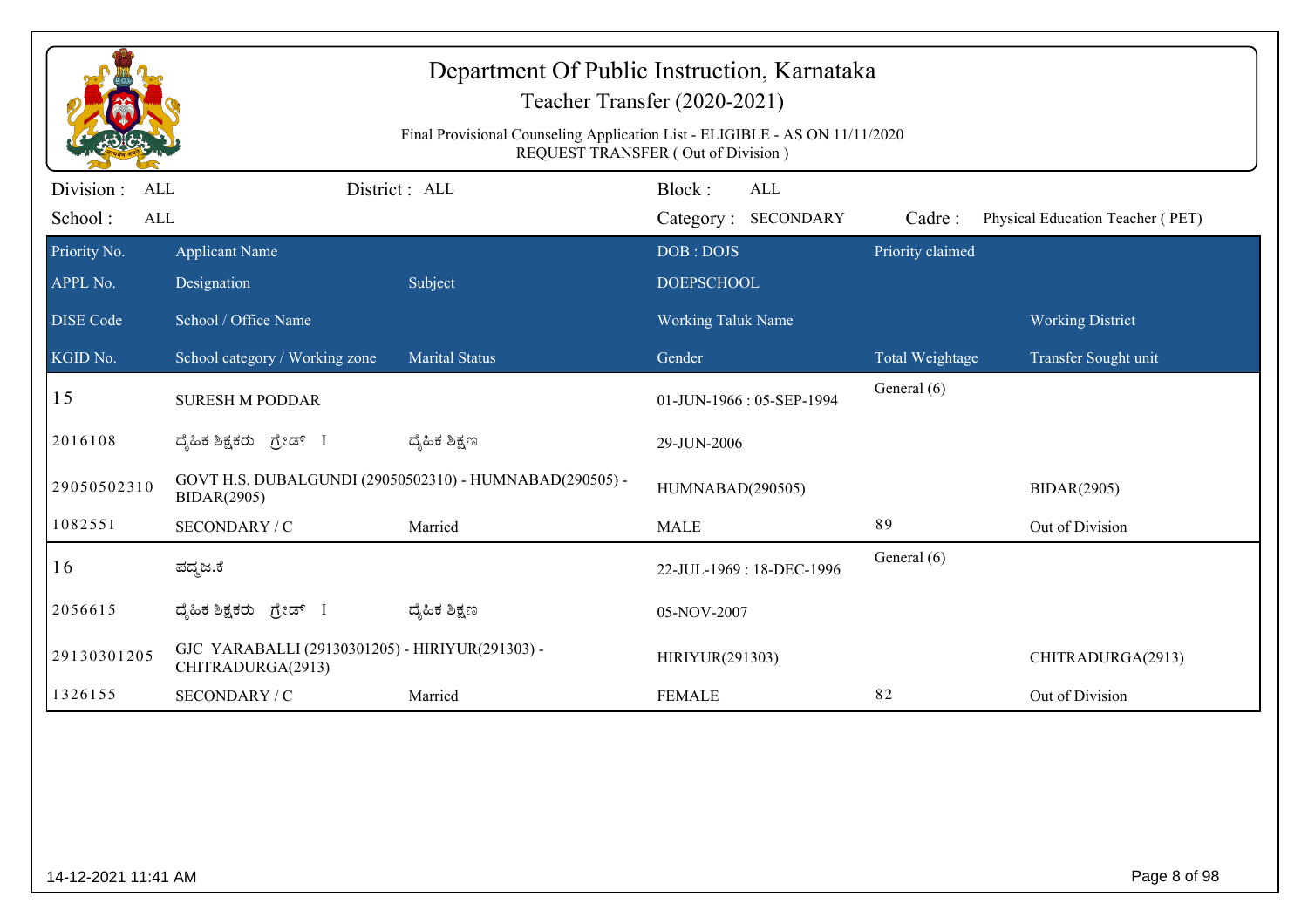|                                                                             | Department Of Public Instruction, Karnataka<br>Teacher Transfer (2020-2021)<br>Final Provisional Counseling Application List - ELIGIBLE - AS ON 11/11/2020<br>REQUEST TRANSFER (Out of Division) |                       |                                  |                            |                                  |  |  |
|-----------------------------------------------------------------------------|--------------------------------------------------------------------------------------------------------------------------------------------------------------------------------------------------|-----------------------|----------------------------------|----------------------------|----------------------------------|--|--|
| Division :<br>ALL                                                           |                                                                                                                                                                                                  | District: ALL         | Block:<br><b>ALL</b>             |                            |                                  |  |  |
| School:<br><b>ALL</b><br>Priority No.                                       | <b>Applicant Name</b>                                                                                                                                                                            |                       | Category: SECONDARY<br>DOB: DOJS | Cadre:<br>Priority claimed | Physical Education Teacher (PET) |  |  |
| APPL No.                                                                    | Designation                                                                                                                                                                                      | Subject               | <b>DOEPSCHOOL</b>                |                            |                                  |  |  |
| <b>DISE</b> Code                                                            | School / Office Name                                                                                                                                                                             |                       | <b>Working Taluk Name</b>        |                            | <b>Working District</b>          |  |  |
| KGID No.                                                                    | School category / Working zone                                                                                                                                                                   | <b>Marital Status</b> | Gender                           | Total Weightage            | Transfer Sought unit             |  |  |
| 17                                                                          | ಬಸವರಾಜ ಹಳ್ಳದ                                                                                                                                                                                     |                       | 17-APR-1975: 13-DEC-1996         | General (6)                |                                  |  |  |
| 2000189                                                                     | ದೈಹಿಕ ಶಿಕ್ಷಕರು ಗ್ರೇಡ್ I                                                                                                                                                                          | ದ್ಯೆಹಿಕ ಶಿಕ್ಷಣ        | 01-DEC-2007                      |                            |                                  |  |  |
| 29260919704                                                                 | GOVERNMENT HIGH SCHOOL MALLUPURA, MALLUPURA<br>(29260919704) - NANJANAGUD(292609) - MYSURU(2926)                                                                                                 |                       | NANJANAGUD(292609)               |                            | MYSURU(2926)                     |  |  |
| 1424537                                                                     | SECONDARY / C                                                                                                                                                                                    | Married               | <b>MALE</b>                      | 82                         | Out of Division                  |  |  |
| 18                                                                          | ವಿ ಎನ್ ಮಂಜುನಾಥ                                                                                                                                                                                   |                       | 20-JUL-1972: 01-JUN-1999         | General (6)                |                                  |  |  |
| 2062390                                                                     | ದ್ಯಹಿಕ ಶಿಕ್ಷಕರು ಗ್ರೇಡ್ I                                                                                                                                                                         | ದ್ಮಹಿಕ ಶಿಕ್ಷಣ         | 01-JUN-1999                      |                            |                                  |  |  |
| 29170509202                                                                 | GHS G YARADAKERE (29170509202) - KADUR(291705) -<br>CHIKKAMANGALURU(2917)                                                                                                                        |                       | KADUR(291705)                    |                            | CHIKKAMANGALURU(2917)            |  |  |
| 1665396<br>81<br>Out of Division<br>SECONDARY / C<br>Married<br><b>MALE</b> |                                                                                                                                                                                                  |                       |                                  |                            |                                  |  |  |
|                                                                             |                                                                                                                                                                                                  |                       |                                  |                            |                                  |  |  |
| 14-12-2021 11:41 AM                                                         |                                                                                                                                                                                                  |                       |                                  |                            | Page 9 of 98                     |  |  |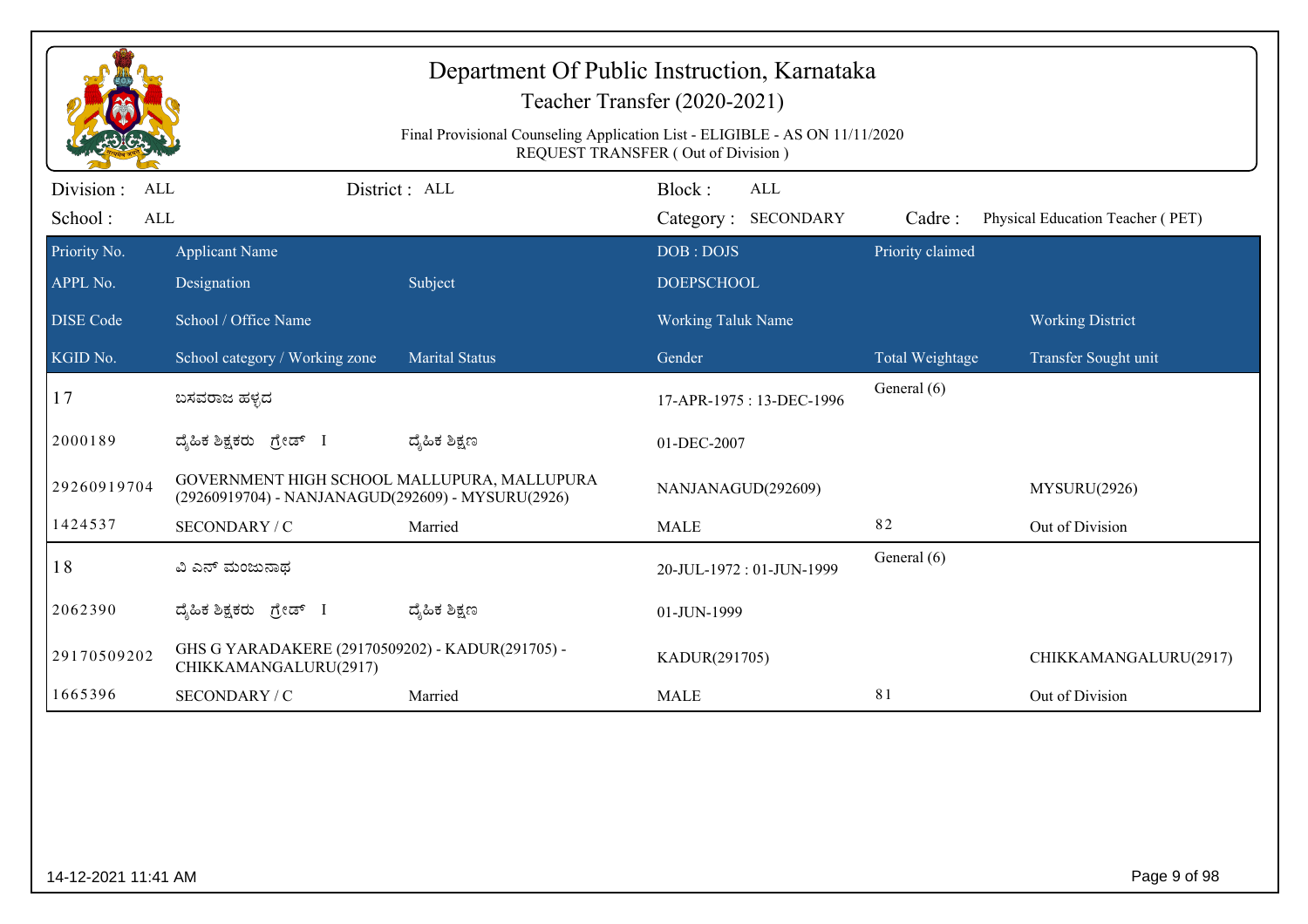| Department Of Public Instruction, Karnataka<br>Teacher Transfer (2020-2021)<br>Final Provisional Counseling Application List - ELIGIBLE - AS ON 11/11/2020<br>REQUEST TRANSFER (Out of Division) |                                                                                     |                       |                                      |                  |                                  |  |
|--------------------------------------------------------------------------------------------------------------------------------------------------------------------------------------------------|-------------------------------------------------------------------------------------|-----------------------|--------------------------------------|------------------|----------------------------------|--|
| Division :<br>ALL<br>School:<br>$\mbox{ALL}$                                                                                                                                                     |                                                                                     | District: ALL         | Block:<br>ALL<br>Category: SECONDARY | Cadre:           | Physical Education Teacher (PET) |  |
| Priority No.                                                                                                                                                                                     | <b>Applicant Name</b>                                                               |                       | DOB: DOJS                            | Priority claimed |                                  |  |
| APPL No.                                                                                                                                                                                         | Designation                                                                         | Subject               | <b>DOEPSCHOOL</b>                    |                  |                                  |  |
| <b>DISE</b> Code                                                                                                                                                                                 | School / Office Name                                                                |                       | <b>Working Taluk Name</b>            |                  | <b>Working District</b>          |  |
| KGID No.                                                                                                                                                                                         | School category / Working zone                                                      | <b>Marital Status</b> | Gender                               | Total Weightage  | Transfer Sought unit             |  |
| 19                                                                                                                                                                                               | ರಮೇಶ ಮಾಧವರಾವ ಗಾಯಕವಾಡ                                                                |                       | 06-OCT-1968: 17-MAR-1997             | General (6)      |                                  |  |
| 2018934                                                                                                                                                                                          | ದೈಹಿಕ ಶಿಕ್ಷಕರು ಗ್ರೇಡ್ I                                                             | ದ್ಶೆಹಿಕ ಶಿಕ್ಷಣ        | 27-SEP-2009                          |                  |                                  |  |
| 29330815202                                                                                                                                                                                      | GOVERNMENT HIGH SCHOOL MALLA B (29330815202) -<br>SHORAPUR(293308) - YADAGIRI(2933) |                       | SHORAPUR(293308)                     |                  | YADAGIRI(2933)                   |  |
| 1401278                                                                                                                                                                                          | SECONDARY / C                                                                       | Married               | <b>MALE</b>                          | 80               | Out of Division                  |  |
| 20                                                                                                                                                                                               | ರುದ್ರವ್ಯ ಭೀಮಪ್ಪ ಠಕ್ಕಳಕಿ                                                             |                       | 23-JUL-1970: 05-MAR-1997             | General (6)      |                                  |  |
| 2016697                                                                                                                                                                                          | ದೈಹಿಕ ಶಿಕ್ಷಕರು ಗ್ರೇಡ್ I                                                             | ದ್ಶೆಹಿಕ ಶಿಕ್ಷಣ        | 15-JUN-2009                          |                  |                                  |  |
| GJC NARAYANPUR (29330816708) - SHORAPUR(293308) -<br>29330816708<br>YADAGIRI(2933)                                                                                                               |                                                                                     |                       | SHORAPUR(293308)                     |                  | YADAGIRI(2933)                   |  |
| 1784098                                                                                                                                                                                          | SECONDARY / C                                                                       | Married               | <b>FEMALE</b>                        | 80               | Out of Division                  |  |
|                                                                                                                                                                                                  |                                                                                     |                       |                                      |                  |                                  |  |
| Page 10 of 98<br>14-12-2021 11:41 AM                                                                                                                                                             |                                                                                     |                       |                                      |                  |                                  |  |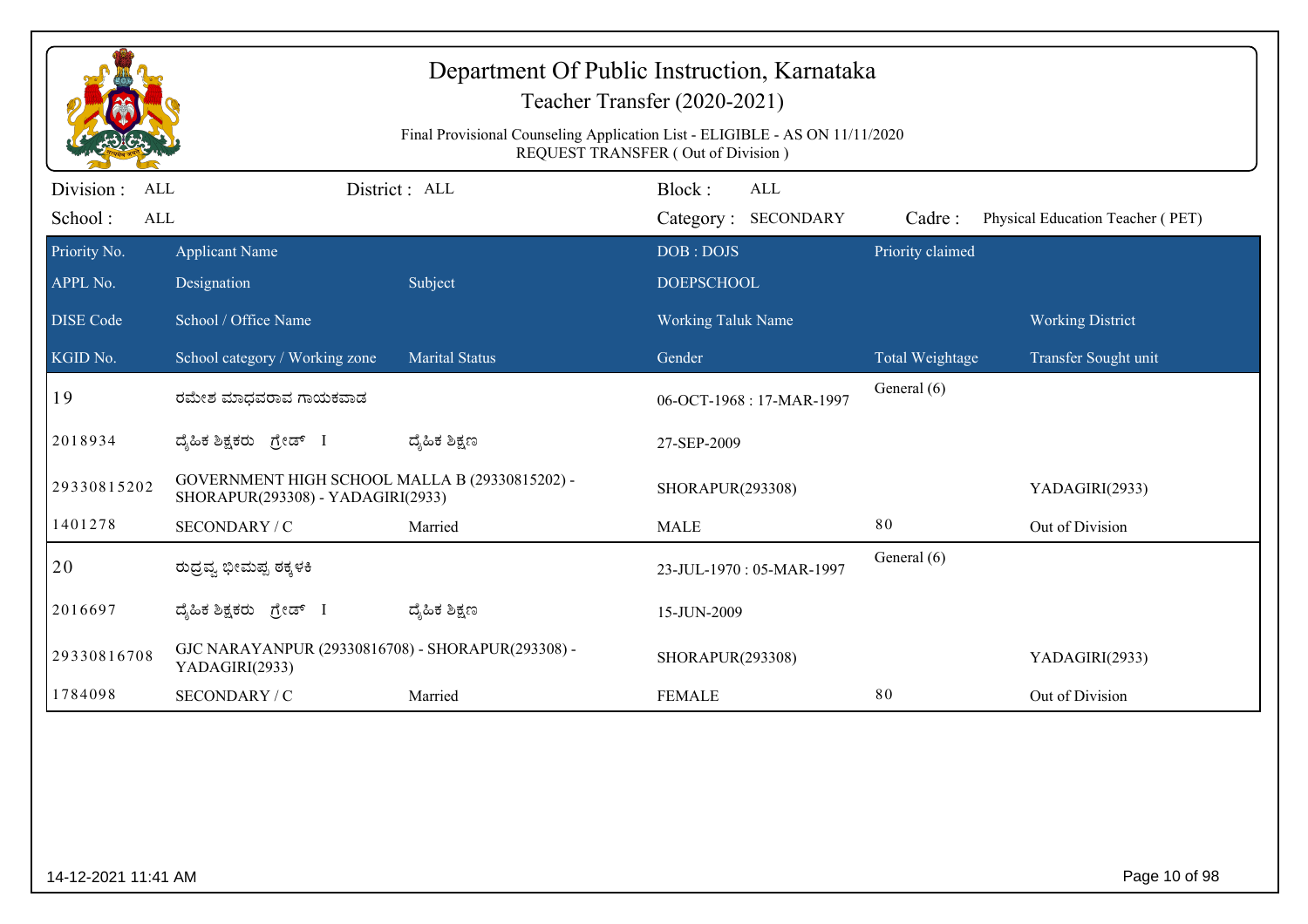| Department Of Public Instruction, Karnataka<br>Teacher Transfer (2020-2021)<br>Final Provisional Counseling Application List - ELIGIBLE - AS ON 11/11/2020<br>REQUEST TRANSFER (Out of Division) |                                                                                                                   |                       |                                      |                  |                                  |  |
|--------------------------------------------------------------------------------------------------------------------------------------------------------------------------------------------------|-------------------------------------------------------------------------------------------------------------------|-----------------------|--------------------------------------|------------------|----------------------------------|--|
| Division :<br>ALL<br>School:<br><b>ALL</b>                                                                                                                                                       |                                                                                                                   | District: ALL         | Block:<br>ALL<br>Category: SECONDARY | Cadre:           | Physical Education Teacher (PET) |  |
| Priority No.                                                                                                                                                                                     | <b>Applicant Name</b>                                                                                             |                       | DOB: DOJS                            | Priority claimed |                                  |  |
| APPL No.                                                                                                                                                                                         | Designation                                                                                                       | Subject               | <b>DOEPSCHOOL</b>                    |                  |                                  |  |
| <b>DISE Code</b>                                                                                                                                                                                 | School / Office Name                                                                                              |                       | <b>Working Taluk Name</b>            |                  | <b>Working District</b>          |  |
| KGID No.                                                                                                                                                                                         | School category / Working zone                                                                                    | <b>Marital Status</b> | Gender                               | Total Weightage  | Transfer Sought unit             |  |
| 21                                                                                                                                                                                               | ಮಾದೇಶ                                                                                                             |                       | 01-JUN-1967: 01-JUN-1999             | General (6)      |                                  |  |
| 2063291                                                                                                                                                                                          | ದೈಹಿಕ ಶಿಕ್ಷಕರು ಗ್ರೇಡ್ I                                                                                           | ದ್ಮಹಿಕ ಶಿಕ್ಷಣ         | 03-JUL-2003                          |                  |                                  |  |
| 29220216201                                                                                                                                                                                      | GJC HIGH SCHOOL SECTION ANNURU (29220216201) -<br>MADDUR(292202)<br>MANDYA(2922)<br>MADDUR(292202) - MANDYA(2922) |                       |                                      |                  |                                  |  |
| 1693930                                                                                                                                                                                          | SECONDARY / C                                                                                                     | Married               | <b>MALE</b>                          | 77               | Out of Division                  |  |
| 22                                                                                                                                                                                               | ಅಯೂಬಸಾ ಎಂ ಬಡಿಗೇರ                                                                                                  |                       | 15-MAR-1970: 23-MAR-2000             | General (6)      |                                  |  |
| 2011544                                                                                                                                                                                          | ದ್ಯಹಿಕ ಶಿಕ್ಷಕರು ಗ್ರೇಡ್ I                                                                                          | ದ್ಯೆಹಿಕ ಶಿಕ್ಷಣ        | 29-NOV-2003                          |                  |                                  |  |
| 29230533503                                                                                                                                                                                      | GOVT.HIGH SCHOOL JINNENAHALLI (29230533503) -<br>CHANNARAYAPATNA(292305) - HASSAN(2923)                           |                       | CHANNARAYAPATNA(292305)              |                  | HASSAN(2923)                     |  |
| 1857148                                                                                                                                                                                          | SECONDARY / C                                                                                                     | Married               | <b>MALE</b>                          | 74               | Out of Division                  |  |
|                                                                                                                                                                                                  |                                                                                                                   |                       |                                      |                  |                                  |  |
| 14-12-2021 11:41 AM                                                                                                                                                                              |                                                                                                                   |                       |                                      |                  | Page 11 of 98                    |  |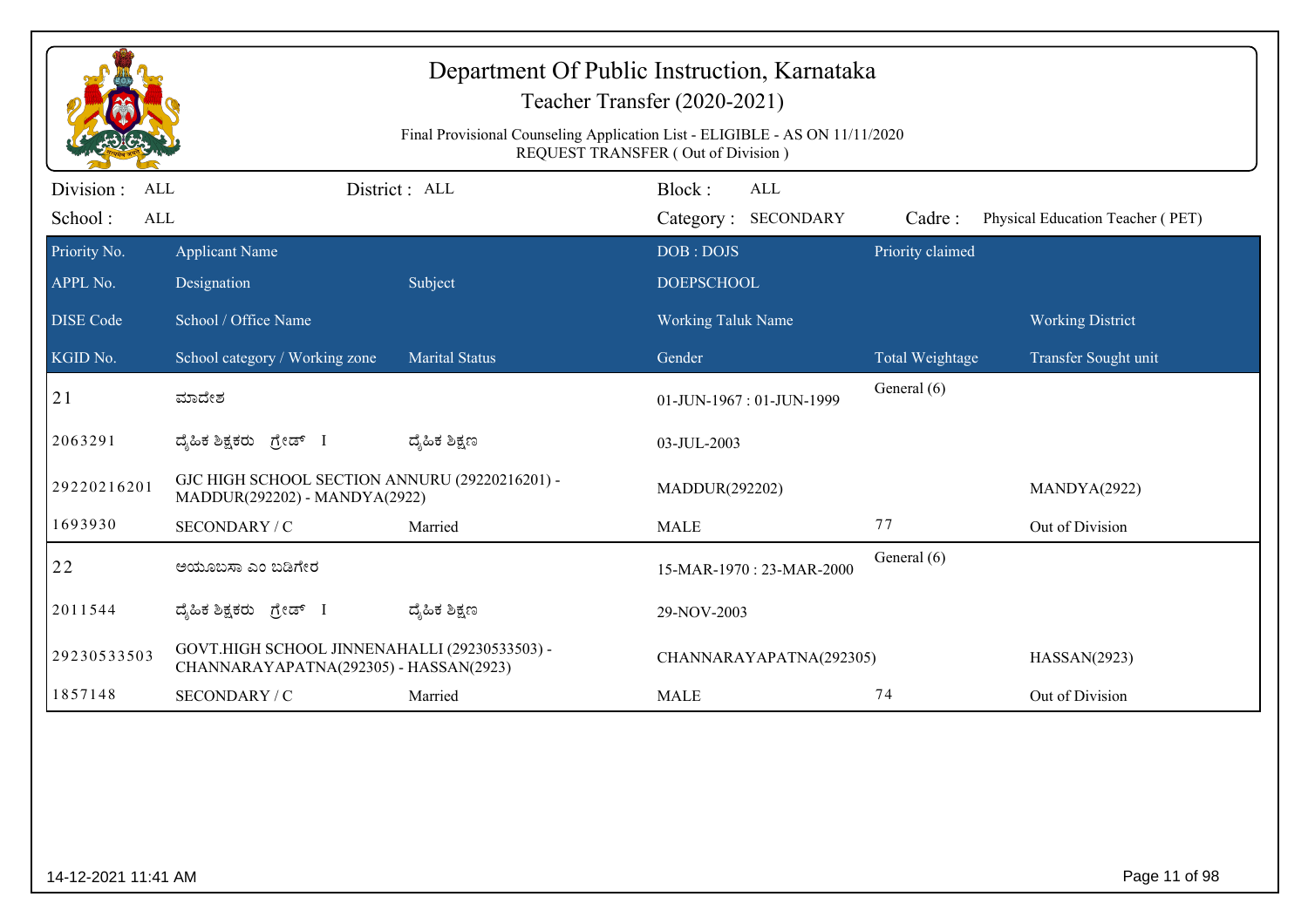|                          | Department Of Public Instruction, Karnataka<br>Teacher Transfer (2020-2021)<br>Final Provisional Counseling Application List - ELIGIBLE - AS ON 11/11/2020<br>REQUEST TRANSFER (Out of Division) |                       |                                |                  |                                  |  |  |
|--------------------------|--------------------------------------------------------------------------------------------------------------------------------------------------------------------------------------------------|-----------------------|--------------------------------|------------------|----------------------------------|--|--|
| Division :<br>ALL        |                                                                                                                                                                                                  | District: ALL         | Block:<br><b>ALL</b>           |                  |                                  |  |  |
| School:<br>ALL           |                                                                                                                                                                                                  |                       | Category: SECONDARY            | Cadre:           | Physical Education Teacher (PET) |  |  |
| Priority No.<br>APPL No. | <b>Applicant Name</b><br>Designation                                                                                                                                                             | Subject               | DOB: DOJS<br><b>DOEPSCHOOL</b> | Priority claimed |                                  |  |  |
| <b>DISE Code</b>         | School / Office Name                                                                                                                                                                             |                       | Working Taluk Name             |                  | <b>Working District</b>          |  |  |
| KGID No.                 | School category / Working zone                                                                                                                                                                   | <b>Marital Status</b> | Gender                         | Total Weightage  | Transfer Sought unit             |  |  |
| 23                       | ಚಿದಾನಂದ ಧರೆಪ್ಪ ಕಟಗಿಘಾಣ                                                                                                                                                                           |                       | 23-JUL-1973: 18-DEC-1999       | General (6)      |                                  |  |  |
| 2027387                  | ದೈಹಿಕ ಶಿಕ್ಷಕರು ಗ್ರೇಡ್ I                                                                                                                                                                          | ದ್ಯೆಹಿಕ ಶಿಕ್ಷಣ        | 11-FEB-2011                    |                  |                                  |  |  |
| 29041101803              | GOVT HS GANAJALKHED (29041101803) - GULBARGA<br>NORTH(290411) - KALBURGI(2904)                                                                                                                   |                       | GULBARGA NORTH(290411)         |                  | KALBURGI(2904)                   |  |  |
| 1573183                  | SECONDARY / C                                                                                                                                                                                    | Married               | <b>MALE</b>                    | 70               | Out of Division                  |  |  |
| 24                       | ಚಂದ್ರಶೇಖರ.ಹೆಚ್.ಎಂ.                                                                                                                                                                               |                       | 10-JUN-1971: 11-FEB-2004       | General (6)      |                                  |  |  |
| 2033585                  | ದೈಹಿಕ ಶಿಕ್ಷಕರು ಗ್ರೇಡ್ I                                                                                                                                                                          | ದ್ಯೆಹಿಕ ಶಿಕ್ಷಣ        | 11-FEB-2004                    |                  |                                  |  |  |
| 29230610703              | GOVT JUNIOR COLLEGE THATANAHALLY (29230610703) -<br>HOLENARASIPURA(292306) - HASSAN(2923)                                                                                                        |                       | HOLENARASIPURA(292306)         |                  | HASSAN(2923)                     |  |  |
| 1973111                  | SECONDARY / C                                                                                                                                                                                    | Married               | <b>MALE</b>                    | 65               | Out of Division                  |  |  |
|                          |                                                                                                                                                                                                  |                       |                                |                  |                                  |  |  |
| 14-12-2021 11:41 AM      |                                                                                                                                                                                                  |                       |                                |                  | Page 12 of 98                    |  |  |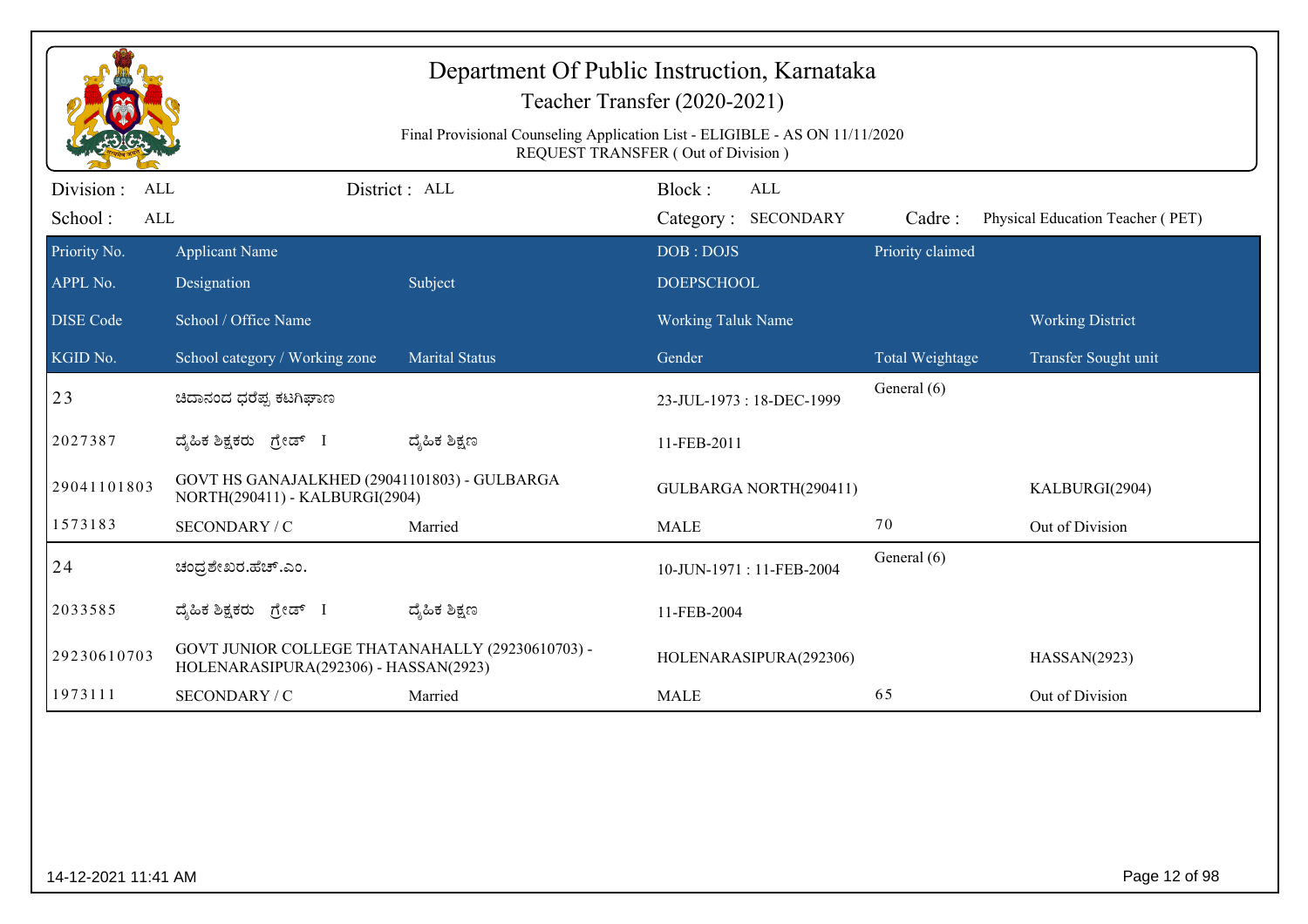|                                     |                                                                            | Department Of Public Instruction, Karnataka<br>Teacher Transfer (2020-2021)<br>Final Provisional Counseling Application List - ELIGIBLE - AS ON 11/11/2020<br>REQUEST TRANSFER (Out of Division) |                    |                                   |                  |                                  |
|-------------------------------------|----------------------------------------------------------------------------|--------------------------------------------------------------------------------------------------------------------------------------------------------------------------------------------------|--------------------|-----------------------------------|------------------|----------------------------------|
| Division :<br>ALL<br>School:<br>ALL |                                                                            | District : ALL                                                                                                                                                                                   | Block:             | <b>ALL</b><br>Category: SECONDARY | Cadre:           | Physical Education Teacher (PET) |
| Priority No.                        | <b>Applicant Name</b>                                                      |                                                                                                                                                                                                  | DOB: DOJS          |                                   | Priority claimed |                                  |
| APPL No.                            | Designation                                                                | Subject                                                                                                                                                                                          | <b>DOEPSCHOOL</b>  |                                   |                  |                                  |
| <b>DISE Code</b>                    | School / Office Name                                                       |                                                                                                                                                                                                  | Working Taluk Name |                                   |                  | <b>Working District</b>          |
| KGID No.                            | School category / Working zone                                             | <b>Marital Status</b>                                                                                                                                                                            | Gender             |                                   | Total Weightage  | Transfer Sought unit             |
| 25                                  | ಮಹಮ್ಮದ್ ಸಾಧಿಕ್ ಕೆ.ಹೆಚ್                                                     |                                                                                                                                                                                                  |                    | 07-MAY-1974 : 06-MAR-2004         | General (6)      |                                  |
| 2055565                             | ದ್ಯಹಿಕ ಶಿಕ್ಷಕರು ಗ್ರೇಡ್ I                                                   | ದ್ಶೆಹಿಕ ಶಿಕ್ಷಣ                                                                                                                                                                                   | 06-MAR-2004        |                                   |                  |                                  |
| 29170700720                         | GHS, BALEHOLE (29170700720) - MOODIGERE(291707) -<br>CHIKKAMANGALURU(2917) |                                                                                                                                                                                                  | MOODIGERE(291707)  |                                   |                  | CHIKKAMANGALURU(2917)            |
| 1872945                             | SECONDARY / C                                                              | Married                                                                                                                                                                                          | <b>MALE</b>        |                                   | 65               | Out of Division                  |
| 26                                  | ಪ್ರಭಾಕರ ಲಕ್ಷ್ಮಣ ನಾಯ್ಕ                                                      |                                                                                                                                                                                                  |                    | 18-JUL-1977: 17-FEB-2004          | General (6)      |                                  |
| 2019942                             | ದ್ಯಹಿಕ ಶಿಕ್ಷಕರು ಗ್ರೇಡ್ I                                                   | ದ್ಶೆಹಿಕ ಶಿಕ್ಷಣ                                                                                                                                                                                   | 17-FEB-2004        |                                   |                  |                                  |
| 29230813402                         | $-HASSAN(2923)$                                                            | GHS HONGADAHALLA (29230813402) - SAKALESHAPURA(292308)                                                                                                                                           |                    | SAKALESHAPURA(292308)             |                  | HASSAN(2923)                     |
| 1972594                             | SECONDARY / C                                                              | Married                                                                                                                                                                                          | <b>MALE</b>        |                                   | 65               | Out of Division                  |
|                                     |                                                                            |                                                                                                                                                                                                  |                    |                                   |                  |                                  |
| 14-12-2021 11:41 AM                 |                                                                            |                                                                                                                                                                                                  |                    |                                   |                  | Page 13 of 98                    |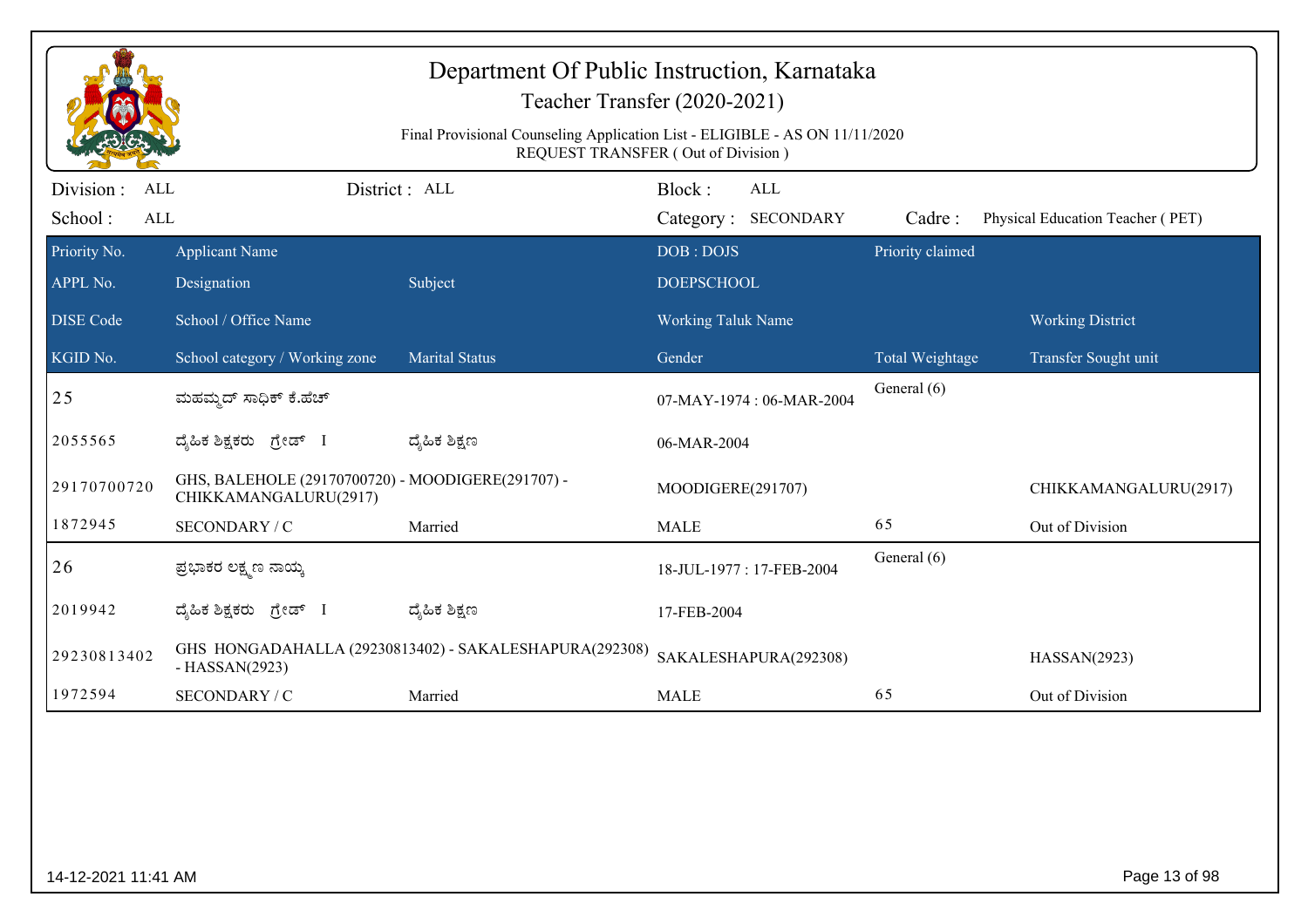|                                            |                                | Department Of Public Instruction, Karnataka<br>Teacher Transfer (2020-2021)<br>Final Provisional Counseling Application List - ELIGIBLE - AS ON 11/11/2020<br>REQUEST TRANSFER (Out of Division) |                    |                          |                            |                                  |
|--------------------------------------------|--------------------------------|--------------------------------------------------------------------------------------------------------------------------------------------------------------------------------------------------|--------------------|--------------------------|----------------------------|----------------------------------|
| Division :<br>ALL<br>School:<br><b>ALL</b> |                                | District: ALL                                                                                                                                                                                    | Block:             | <b>ALL</b>               |                            |                                  |
| Priority No.                               | <b>Applicant Name</b>          |                                                                                                                                                                                                  | DOB: DOJS          | Category: SECONDARY      | Cadre:<br>Priority claimed | Physical Education Teacher (PET) |
| APPL No.                                   | Designation                    | Subject                                                                                                                                                                                          | <b>DOEPSCHOOL</b>  |                          |                            |                                  |
| <b>DISE Code</b>                           | School / Office Name           |                                                                                                                                                                                                  | Working Taluk Name |                          |                            | <b>Working District</b>          |
| KGID No.                                   | School category / Working zone | <b>Marital Status</b>                                                                                                                                                                            | Gender             |                          | Total Weightage            | Transfer Sought unit             |
| 27                                         | ಪ್ರಸಾದ                         |                                                                                                                                                                                                  |                    | 21-APR-1980: 17-JAN-2004 | General (6)                |                                  |
| 2063867                                    | ದೈಹಿಕ ಶಿಕ್ಷಕರು <i>ಗ್ರೇಡ್</i> I | ದ್ಯೆಹಿಕ ಶಿಕ್ಷಣ                                                                                                                                                                                   | 17-JAN-2004        |                          |                            |                                  |
| 29060608411                                |                                | GHS KALLUR (29060608411) - MANVI(290606) - RAICHUR(2906)                                                                                                                                         | MANVI(290606)      |                          |                            | RAICHUR(2906)                    |
| 1943983                                    | SECONDARY / C                  | Married                                                                                                                                                                                          | <b>MALE</b>        |                          | 65                         | Out of Division                  |
| 28                                         | ಬಸಪ್ಪ ಮ. ಬಳಬಟ್ಟಿ               |                                                                                                                                                                                                  |                    | 20-JUN-1981: 12-JAN-2004 | General (6)                |                                  |
| 2010521                                    | ದ್ಯಹಿಕ ಶಿಕ್ಷಕರು ಗ್ರೇಡ್ I       | ದ್ಯೆಹಿಕ ಶಿಕ್ಷಣ                                                                                                                                                                                   | 12-JAN-2004        |                          |                            |                                  |
| 29230405606                                | $-HASSAN(2923)$                | GOVT PU COLLEGE GENDEHALLY (29230405606) - BELUR(292304)                                                                                                                                         | BELUR(292304)      |                          |                            | HASSAN(2923)                     |
| 1973710                                    | SECONDARY / C                  | Married                                                                                                                                                                                          | <b>MALE</b>        |                          | 65                         | Out of Division                  |
|                                            |                                |                                                                                                                                                                                                  |                    |                          |                            |                                  |
| 14-12-2021 11:41 AM                        |                                |                                                                                                                                                                                                  |                    |                          |                            | Page 14 of 98                    |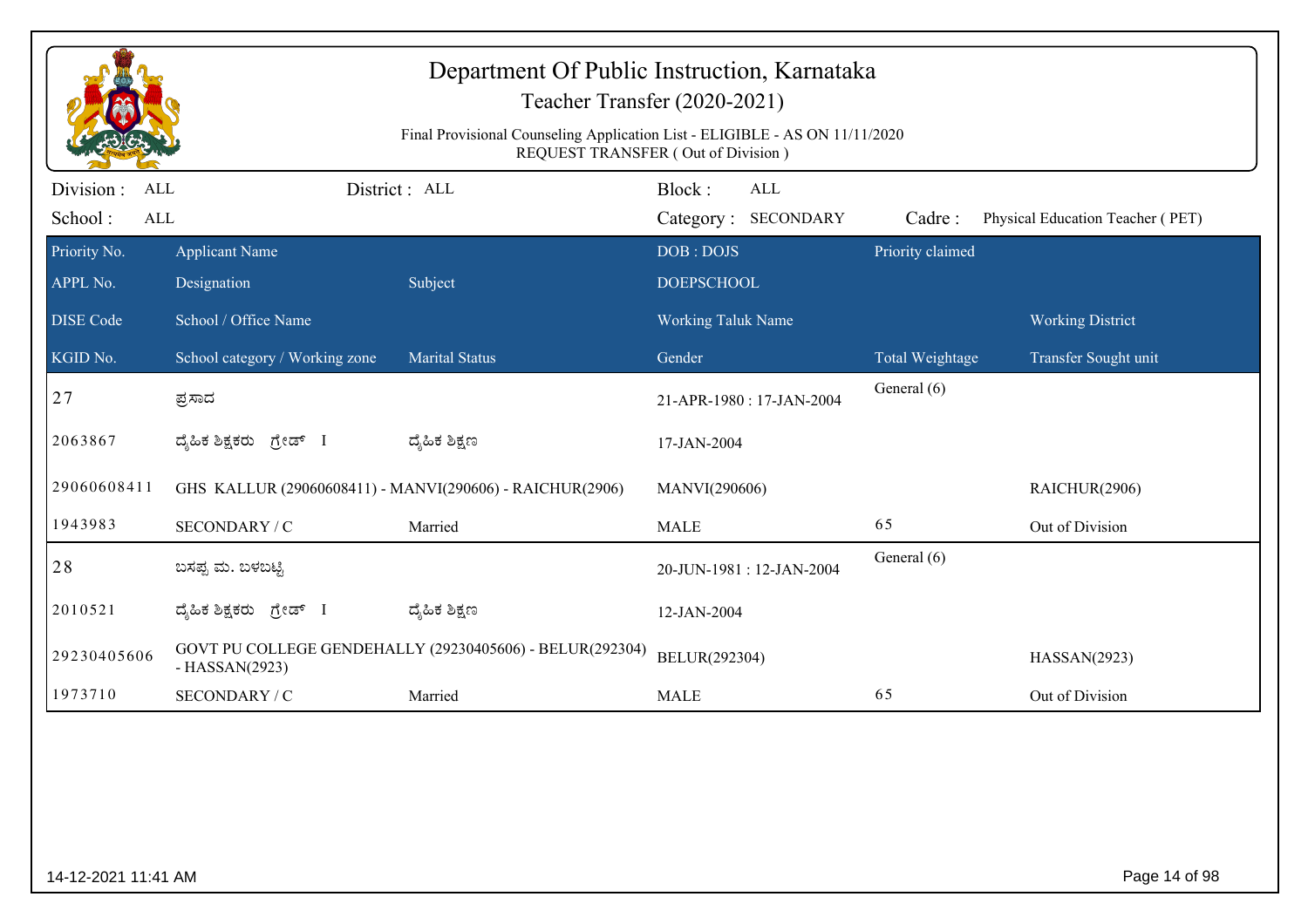|                                           |                                                                                  | Final Provisional Counseling Application List - ELIGIBLE - AS ON 11/11/2020 | Department Of Public Instruction, Karnataka<br>Teacher Transfer (2020-2021) |                  |                                  |
|-------------------------------------------|----------------------------------------------------------------------------------|-----------------------------------------------------------------------------|-----------------------------------------------------------------------------|------------------|----------------------------------|
|                                           |                                                                                  |                                                                             | REQUEST TRANSFER (Out of Division)                                          |                  |                                  |
| Division:<br>ALL<br>School:<br><b>ALL</b> |                                                                                  | District: ALL                                                               | Block:<br>ALL<br><b>SECONDARY</b><br>Category:                              | Cadre:           | Physical Education Teacher (PET) |
| Priority No.                              | <b>Applicant Name</b>                                                            |                                                                             | DOB: DOJS                                                                   | Priority claimed |                                  |
| APPL No.                                  | Designation                                                                      | Subject                                                                     | <b>DOEPSCHOOL</b>                                                           |                  |                                  |
| <b>DISE</b> Code                          | School / Office Name                                                             |                                                                             | <b>Working Taluk Name</b>                                                   |                  | <b>Working District</b>          |
| KGID No.                                  | School category / Working zone                                                   | <b>Marital Status</b>                                                       | Gender                                                                      | Total Weightage  | Transfer Sought unit             |
| 29                                        | ಅಬ್ದುಲ್ಲಾ .ಜಿ                                                                    |                                                                             | 20-JUN-1975: 15-MAR-2004                                                    | General (6)      |                                  |
| 2030368                                   | ದ್ಯಹಿಕ ಶಿಕ್ಷಕರು ಗ್ರೇಡ್ I                                                         | ದ್ಮೆಹಿಕ ಶಿಕ್ಷಣ                                                              | 22-JUL-2010                                                                 |                  |                                  |
| 29290506303                               | GHS GEDARE (29290506303) - GOWRIBIDANUR(292905) -<br>CHIKKABALLAPURA(2929)       |                                                                             | GOWRIBIDANUR(292905)                                                        |                  | CHIKKABALLAPURA(2929)            |
| 1953633                                   | SECONDARY / C                                                                    | Married                                                                     | <b>MALE</b>                                                                 | 58               | Out of Division                  |
| 30                                        | ಧರ್ಮಣ್ಣ ಎಲ್. ದೊಡಮನಿ                                                              |                                                                             | 08-JUL-1980: 08-JAN-2004                                                    | General (6)      |                                  |
| 2016842                                   | ದ್ಯಹಿಕ ಶಿಕ್ಷಕರು ಗ್ರೇಡ್ I                                                         | ದ್ಯೆಹಿಕ ಶಿಕ್ಷಣ                                                              | 14-JUL-2010                                                                 |                  |                                  |
| 29070908119                               | GOVT HIGH SCHOOL RAJOOR-ADOOR (29070908119) -<br>YELBURGA(290709) - KOPPAL(2907) |                                                                             | YELBURGA(290709)                                                            |                  | KOPPAL(2907)                     |
| 1978540                                   | <b>SECONDARY / B</b>                                                             | Married                                                                     | <b>MALE</b>                                                                 | 58               | Out of Division                  |
|                                           |                                                                                  |                                                                             |                                                                             |                  |                                  |
| 14-12-2021 11:41 AM                       |                                                                                  |                                                                             |                                                                             |                  | Page 15 of 98                    |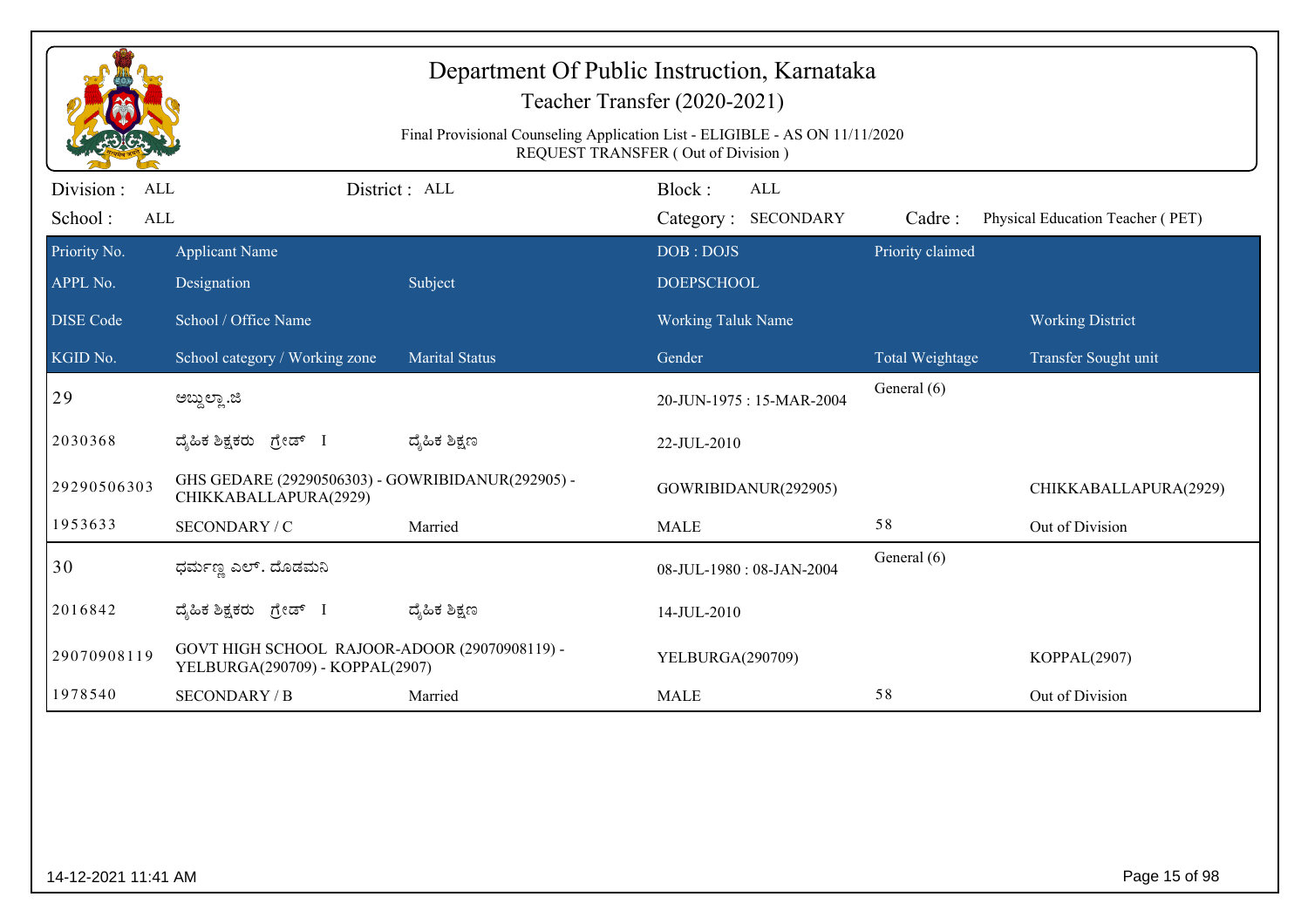|                                   |                                                                   | Final Provisional Counseling Application List - ELIGIBLE - AS ON 11/11/2020 | Department Of Public Instruction, Karnataka<br>Teacher Transfer (2020-2021)<br><b>REQUEST TRANSFER (Out of Division)</b> |                            |                                  |
|-----------------------------------|-------------------------------------------------------------------|-----------------------------------------------------------------------------|--------------------------------------------------------------------------------------------------------------------------|----------------------------|----------------------------------|
| Division :<br>ALL<br>$\mbox{ALL}$ |                                                                   | District: ALL                                                               | Block:<br><b>ALL</b>                                                                                                     |                            |                                  |
| School:<br>Priority No.           | <b>Applicant Name</b>                                             |                                                                             | Category: SECONDARY<br>DOB: DOJS                                                                                         | Cadre:<br>Priority claimed | Physical Education Teacher (PET) |
| APPL No.                          | Designation                                                       | Subject                                                                     | <b>DOEPSCHOOL</b>                                                                                                        |                            |                                  |
| <b>DISE</b> Code                  | School / Office Name                                              |                                                                             | Working Taluk Name                                                                                                       |                            | <b>Working District</b>          |
| KGID No.                          | School category / Working zone                                    | <b>Marital Status</b>                                                       | Gender                                                                                                                   | Total Weightage            | Transfer Sought unit             |
| 31                                | ಬಸವರಾಜಪ್ಪ ಬಿ ಬಿ                                                   |                                                                             | 01-JUN-1973: 13-JAN-2006                                                                                                 | General (6)                |                                  |
| 2019366                           | ದೈಹಿಕ ಶಿಕ್ಷಕರು ಗ್ರೇಡ್ I                                           | ದ್ಶೆಹಿಕ ಶಿಕ್ಷಣ                                                              | 13-JAN-2006                                                                                                              |                            |                                  |
| 29060804003                       | GHS GONWAR (29060804003) - SINDHANUR(290608) -<br>RAICHUR(2906)   |                                                                             | SINDHANUR(290608)                                                                                                        |                            | RAICHUR(2906)                    |
| 1945614                           | SECONDARY / C                                                     | Married                                                                     | <b>MALE</b>                                                                                                              | 57                         | Out of Division                  |
| 32                                | ರಾಜೇಬಕ್ಷಾರ ಗೌಸುಸಾಬ ಪೆಂಡಾರಿ                                        |                                                                             | 22-JUL-1975: 12-FEB-2004                                                                                                 | General (6)                |                                  |
| 2038116                           | ದ್ಯಹಿಕ ಶಿಕ್ಷಕರು ಗ್ರೇಡ್ I                                          | ದ್ಶೆಹಿಕ ಶಿಕ್ಷಣ                                                              | 28-MAY-2011                                                                                                              |                            |                                  |
| 29070404811                       | GHS HANAMASAGAR (29070404811) - KUSTAGI(290704) -<br>KOPPAL(2907) |                                                                             | KUSTAGI(290704)                                                                                                          |                            | KOPPAL(2907)                     |
| 2008774                           | SECONDARY / C                                                     | Married                                                                     | <b>MALE</b>                                                                                                              | 57                         | Out of Division                  |
|                                   |                                                                   |                                                                             |                                                                                                                          |                            |                                  |
| 14-12-2021 11:41 AM               |                                                                   |                                                                             |                                                                                                                          |                            | Page 16 of 98                    |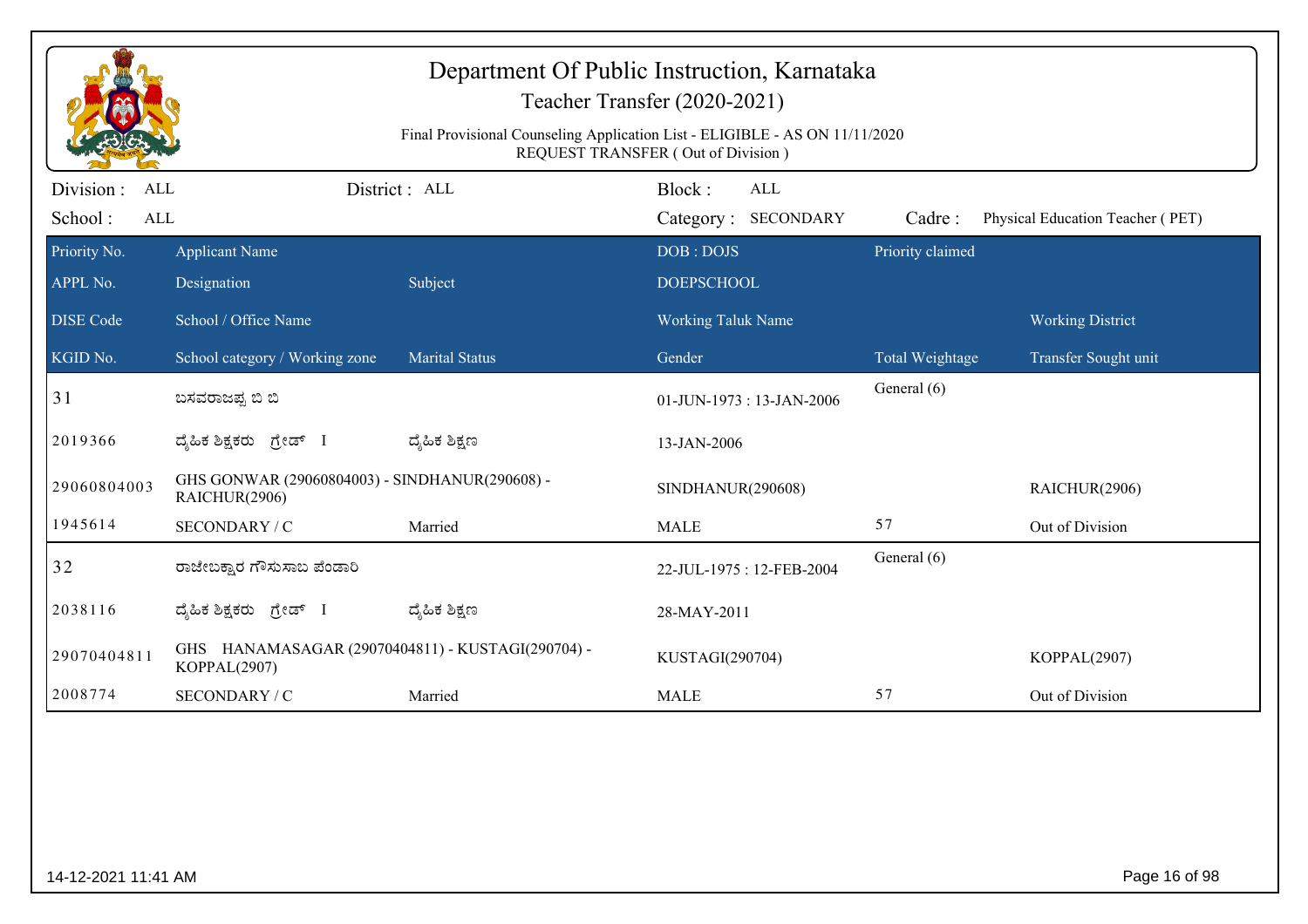|                         |                                                                                 | Final Provisional Counseling Application List - ELIGIBLE - AS ON 11/11/2020 | <b>REQUEST TRANSFER (Out of Division)</b> |                  |                                  |
|-------------------------|---------------------------------------------------------------------------------|-----------------------------------------------------------------------------|-------------------------------------------|------------------|----------------------------------|
| Division :<br>ALL       |                                                                                 | District: ALL                                                               | Block:<br><b>ALL</b>                      |                  |                                  |
| School:<br>$\mbox{ALL}$ |                                                                                 |                                                                             | Category: SECONDARY                       | Cadre:           | Physical Education Teacher (PET) |
| Priority No.            | <b>Applicant Name</b>                                                           |                                                                             | DOB: DOJS                                 | Priority claimed |                                  |
| APPL No.                | Designation                                                                     | Subject                                                                     | <b>DOEPSCHOOL</b>                         |                  |                                  |
| <b>DISE</b> Code        | School / Office Name                                                            |                                                                             | Working Taluk Name                        |                  | <b>Working District</b>          |
| KGID No.                | School category / Working zone                                                  | <b>Marital Status</b>                                                       | Gender                                    | Total Weightage  | Transfer Sought unit             |
| 33                      | ಬಸಪ್ಪಗೌಡರ                                                                       |                                                                             | 01-JUN-1978: 24-FEB-2004                  | General (6)      |                                  |
| 2030123                 | ದ್ಯಹಿಕ ಶಿಕ್ಷಕರು ಗ್ರೇಡ್ I                                                        | ದ್ಶೆಹಿಕ ಶಿಕ್ಷಣ                                                              | 03-JUN-2011                               |                  |                                  |
| 29060113102             | GHS NAGADADINNI (29060113102) - DEVADURGA(290601) -<br>RAICHUR(2906)            |                                                                             | DEVADURGA(290601)                         |                  | RAICHUR(2906)                    |
| 1964131                 | SECONDARY / C                                                                   | Married                                                                     | <b>MALE</b>                               | 57               | Out of Division                  |
| 34                      | ಅಶ್ವೀನಿಕುಮಾರ. ಟಿ. ಯೋಗಿ                                                          |                                                                             | 21-JUN-1980: 12-JAN-2004                  | General (6)      |                                  |
| 2029150                 | ದೈಹಿಕ ಶಿಕ್ಷಕರು ಗ್ರೇಡ್ I                                                         | ದ್ಶೆಹಿಕ ಶಿಕ್ಷಣ                                                              | 18-JUL-2013                               |                  |                                  |
| 29060111003             | GOVT.HIGH SCHOOL N.GANEKAL (29060111003) -<br>DEVADURGA(290601) - RAICHUR(2906) |                                                                             | DEVADURGA(290601)                         |                  | RAICHUR(2906)                    |
| 1915057                 | SECONDARY / C                                                                   | Married                                                                     | <b>MALE</b>                               | 55               | Out of Division                  |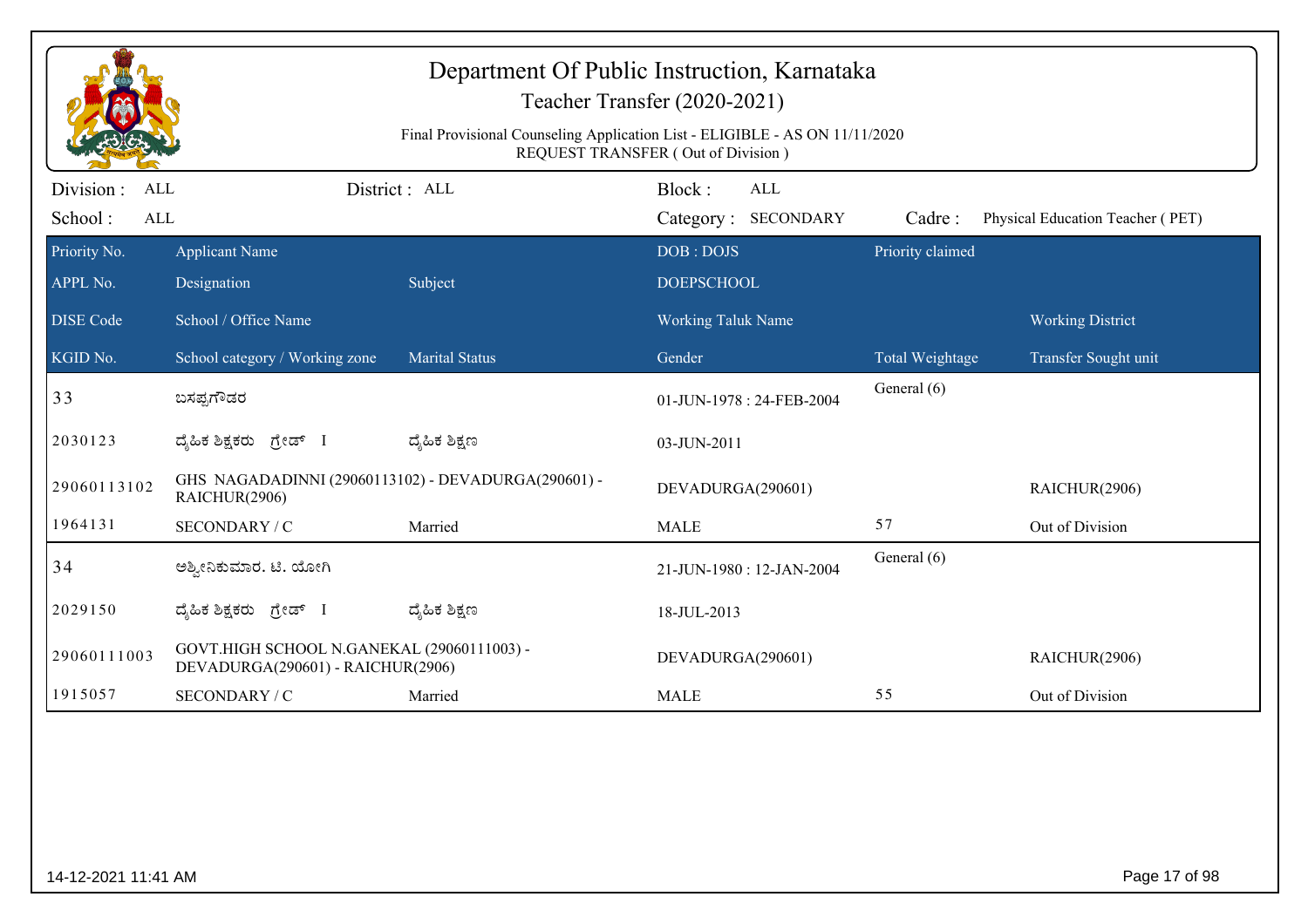|                                            |                                                                                      | Final Provisional Counseling Application List - ELIGIBLE - AS ON 11/11/2020 | Department Of Public Instruction, Karnataka<br>Teacher Transfer (2020-2021)<br>REQUEST TRANSFER (Out of Division) |                  |                                  |  |
|--------------------------------------------|--------------------------------------------------------------------------------------|-----------------------------------------------------------------------------|-------------------------------------------------------------------------------------------------------------------|------------------|----------------------------------|--|
| Division :<br>ALL<br>School:<br><b>ALL</b> |                                                                                      | District: ALL                                                               | Block:<br><b>ALL</b><br>Category: SECONDARY                                                                       | Cadre:           |                                  |  |
| Priority No.                               | <b>Applicant Name</b>                                                                |                                                                             | DOB: DOJS                                                                                                         | Priority claimed | Physical Education Teacher (PET) |  |
| APPL No.                                   | Designation                                                                          | Subject                                                                     | <b>DOEPSCHOOL</b>                                                                                                 |                  |                                  |  |
| <b>DISE</b> Code                           | School / Office Name                                                                 |                                                                             | <b>Working Taluk Name</b>                                                                                         |                  | <b>Working District</b>          |  |
| KGID No.                                   | School category / Working zone                                                       | <b>Marital Status</b>                                                       | Gender                                                                                                            | Total Weightage  | Transfer Sought unit             |  |
| 35                                         | ತ್ರಿಮೂರ್ತಿ ಎಚ್.ಕೆ.                                                                   |                                                                             | 26-OCT-1973: 01-MAR-2004                                                                                          | General (6)      |                                  |  |
| 2038304                                    | ದೈಹಿಕ ಶಿಕ್ಷಕರು ಗ್ರೇಡ್ I                                                              | ದ್ಯೆಹಿಕ ಶಿಕ್ಷಣ                                                              | 10-SEP-2015                                                                                                       |                  |                                  |  |
| 29230521004                                | GOVT.HIGH SCHOOL KAREHALLY (29230521004) -<br>CHANNARAYAPATNA(292305) - HASSAN(2923) |                                                                             | CHANNARAYAPATNA(292305)                                                                                           |                  | HASSAN(2923)                     |  |
| 2771458                                    | SECONDARY / C                                                                        | Married                                                                     | <b>MALE</b>                                                                                                       | 53               | Out of Division                  |  |
| 36                                         | ದಾಕ್ಷಾಯಣಿ ಮಹಾದೇವಪ್ಪ ಗಣಾಚಾರಿ                                                          |                                                                             | 09-OCT-1980: 02-DEC-2005                                                                                          | General (6)      |                                  |  |
| 2056572                                    | ದೈಹಿಕ ಶಿಕ್ಷಕರು ಗ್ರೇಡ್ I                                                              | ದ್ಮಹಿಕ ಶಿಕ್ಷಣ                                                               | 17-JUN-2009                                                                                                       |                  |                                  |  |
| 29290433403                                | GHS TALAGAVARA (29290433403) - CHINTAMANI(292904) -<br>CHIKKABALLAPURA(2929)         |                                                                             | CHINTAMANI(292904)                                                                                                |                  | CHIKKABALLAPURA(2929)            |  |
| 1810061                                    | SECONDARY / C                                                                        | Married                                                                     | <b>FEMALE</b>                                                                                                     | 53               | Out of Division                  |  |
|                                            |                                                                                      |                                                                             |                                                                                                                   |                  |                                  |  |
| 14-12-2021 11:41 AM                        |                                                                                      |                                                                             |                                                                                                                   |                  | Page 18 of 98                    |  |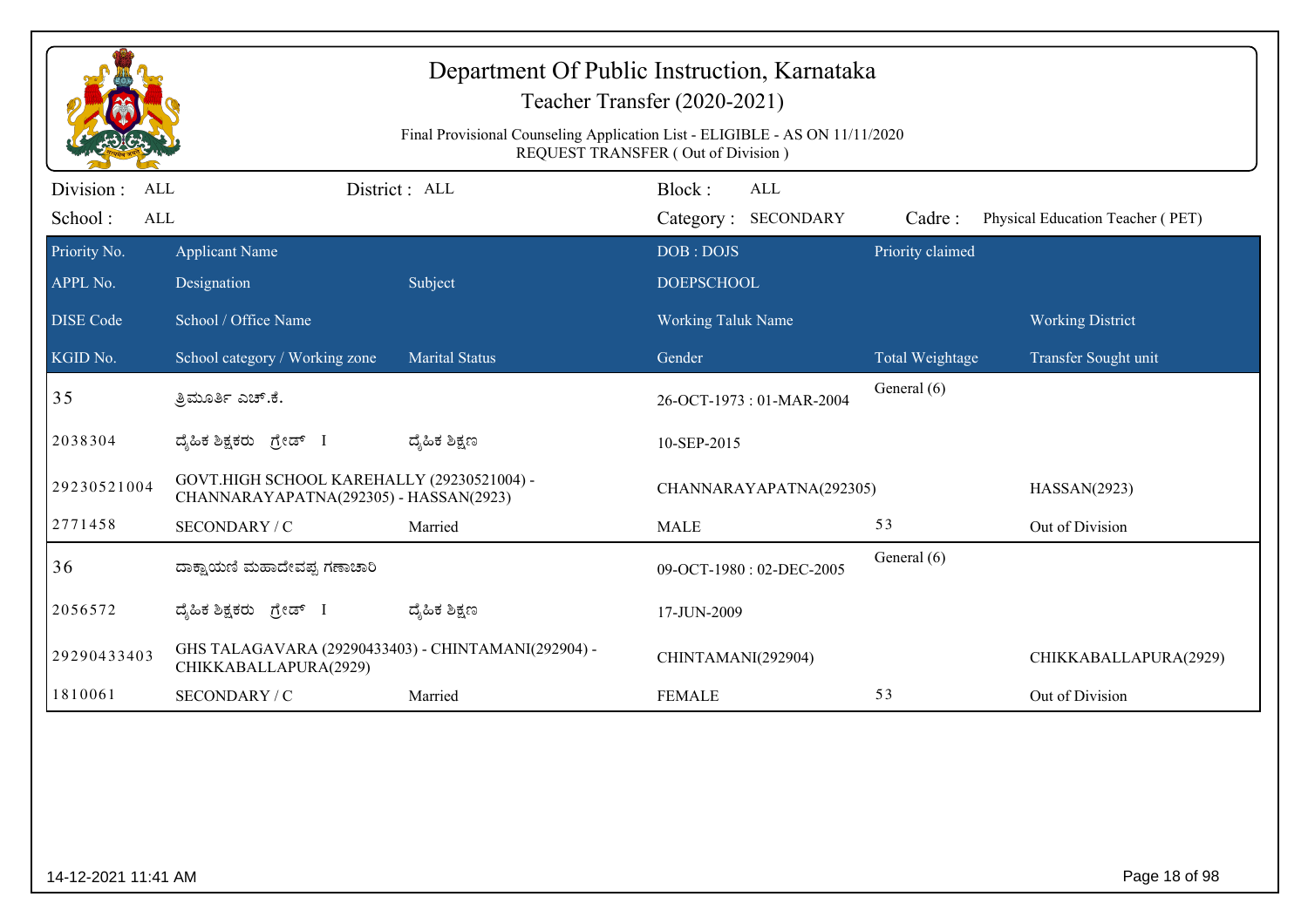| Department Of Public Instruction, Karnataka<br>Teacher Transfer (2020-2021)<br>Final Provisional Counseling Application List - ELIGIBLE - AS ON 11/11/2020<br>REQUEST TRANSFER (Out of Division) |                                                                 |                                                  |                                             |                  |                                  |  |  |
|--------------------------------------------------------------------------------------------------------------------------------------------------------------------------------------------------|-----------------------------------------------------------------|--------------------------------------------------|---------------------------------------------|------------------|----------------------------------|--|--|
| Division :<br><b>ALL</b><br>School:<br><b>ALL</b>                                                                                                                                                |                                                                 | District: ALL                                    | Block:<br><b>ALL</b><br>Category: SECONDARY | Cadre:           | Physical Education Teacher (PET) |  |  |
| Priority No.<br>APPL No.                                                                                                                                                                         | <b>Applicant Name</b><br>Designation                            | Subject                                          | DOB: DOJS<br><b>DOEPSCHOOL</b>              | Priority claimed |                                  |  |  |
| <b>DISE Code</b>                                                                                                                                                                                 | School / Office Name                                            |                                                  | Working Taluk Name                          |                  | <b>Working District</b>          |  |  |
| $KGID N0$ .                                                                                                                                                                                      | School category / Working zone                                  | <b>Marital Status</b>                            | Gender                                      | Total Weightage  | Transfer Sought unit             |  |  |
| 37                                                                                                                                                                                               | ಹನಮಂತಪ್ಪ ಯಲ್ಲಪ್ಪ ವಗ್ಯಾನವರ                                       |                                                  | 01-JUN-1971: 16-MAR-1998                    | General (6)      |                                  |  |  |
| 2001898                                                                                                                                                                                          | ದ್ಯಹಿಕ ಶಿಕ್ಷಕರು ಗ್ರೇಡ್ I                                        | ದ್ಯೆಹಿಕ ಶಿಕ್ಷಣ                                   | 16-JUL-2010                                 |                  |                                  |  |  |
| 29070904203                                                                                                                                                                                      | GHS GEDAGERI (29070904203) - YELBURGA(290709) -<br>KOPPAL(2907) |                                                  | YELBURGA(290709)                            |                  | KOPPAL(2907)                     |  |  |
| 1395254                                                                                                                                                                                          | SECONDARY / C                                                   | Married                                          | <b>MALE</b>                                 | 52               | Out of Division                  |  |  |
| 38                                                                                                                                                                                               | ರಮೇಶ ಬಿ ಭಜಂತ್ರಿ                                                 |                                                  | 22-JUL-1976: 29-JUN-2005                    | General (6)      |                                  |  |  |
| 2062991                                                                                                                                                                                          | ದ್ಯಹಿಕ ಶಿಕ್ಷಕರು ಗ್ರೇಡ್                                          | ದ್ಯೆಹಿಕ ಶಿಕ್ಷಣ                                   | 01-JAN-2013                                 |                  |                                  |  |  |
| 29040907219                                                                                                                                                                                      | (29040907219) - SEDAM(290409) - KALBURGI(2904)                  | KARNATAKA PUBLIC SCHOOLS GOVT. H.S GIRLS MUDHOLE | SEDAM(290409)                               |                  | KALBURGI(2904)                   |  |  |
| 2008369                                                                                                                                                                                          | SECONDARY / C                                                   | Married                                          | <b>MALE</b>                                 | 50               | Out of Division                  |  |  |
|                                                                                                                                                                                                  |                                                                 |                                                  |                                             |                  |                                  |  |  |
| 14-12-2021 11:41 AM                                                                                                                                                                              |                                                                 |                                                  |                                             |                  | Page 19 of 98                    |  |  |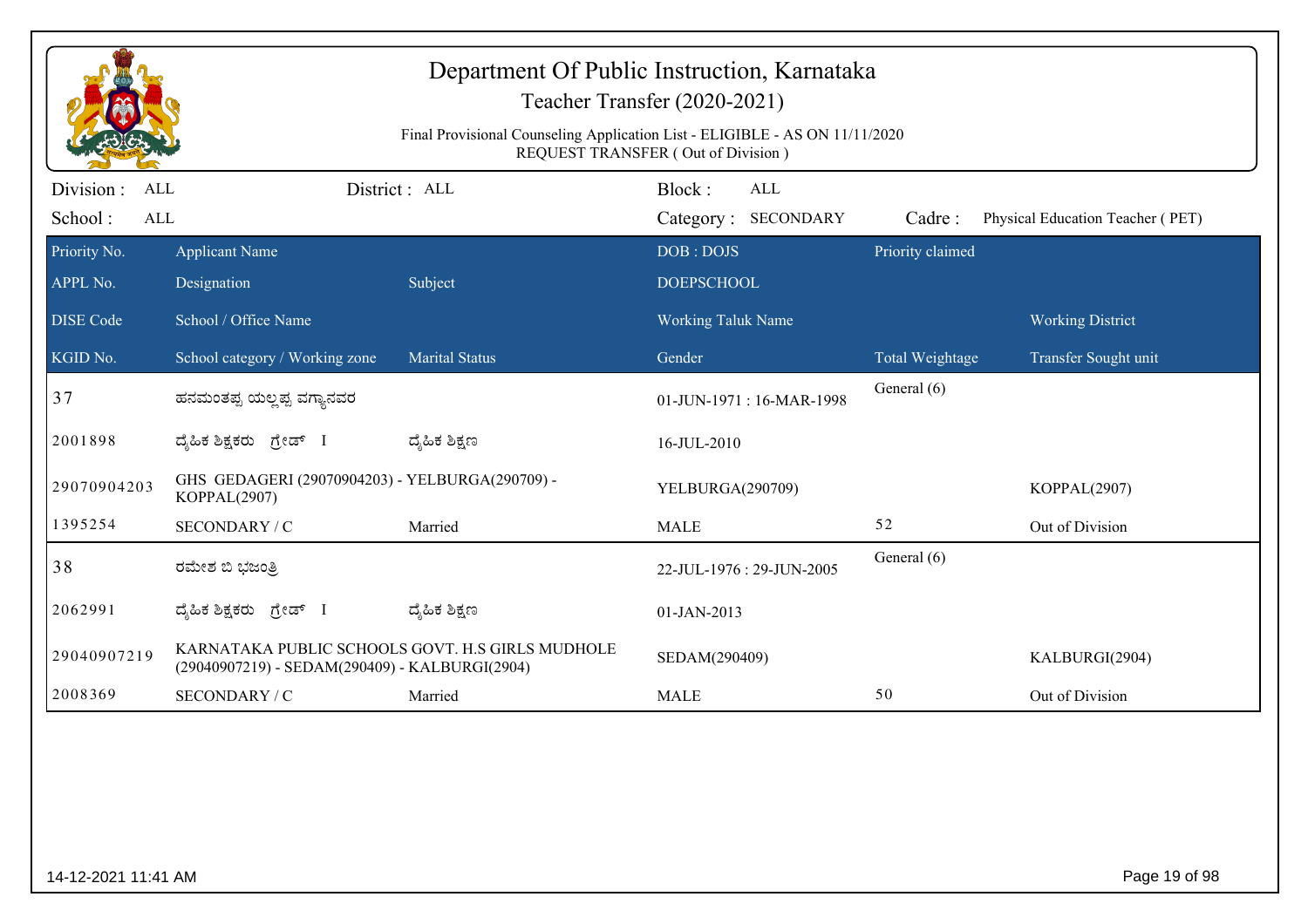|                       |                                                                                 |                       | <b>REQUEST TRANSFER (Out of Division)</b> |                        |                                  |
|-----------------------|---------------------------------------------------------------------------------|-----------------------|-------------------------------------------|------------------------|----------------------------------|
| Division :<br>ALL     |                                                                                 | District: ALL         | Block:<br>ALL                             |                        |                                  |
| School:<br><b>ALL</b> |                                                                                 |                       | Category: SECONDARY                       | Cadre:                 | Physical Education Teacher (PET) |
| Priority No.          | <b>Applicant Name</b>                                                           |                       | DOB: DOJS                                 | Priority claimed       |                                  |
| APPL No.              | Designation                                                                     | Subject               | <b>DOEPSCHOOL</b>                         |                        |                                  |
| <b>DISE</b> Code      | School / Office Name                                                            |                       | <b>Working Taluk Name</b>                 |                        | <b>Working District</b>          |
| KGID No.              | School category / Working zone                                                  | <b>Marital Status</b> | Gender                                    | <b>Total Weightage</b> | Transfer Sought unit             |
| 39                    | ಡಯಾನಾ ಡಿಸೋಜ                                                                     |                       | 20-FEB-1982: 10-JAN-2006                  | General (6)            |                                  |
| 2036737               | ದ್ಯಹಿಕ ಶಿಕ್ಷಕರು ಗ್ರೇಡ್ I                                                        | ದ್ಯೆಹಿಕ ಶಿಕ್ಷಣ        | 18-JUL-2013                               |                        |                                  |
| 29210302204           | GHS KOIRA (29210302204) - DEVANAHALLI(292103) - BENGALURU<br><b>RURAL(2921)</b> |                       | DEVANAHALLI(292103)                       |                        | <b>BENGALURU RURAL(2921)</b>     |
| 1974901               | SECONDARY / C                                                                   | Married               | <b>FEMALE</b>                             | 49                     | Out of Division                  |
| 40                    | ಬಾಪುಸಾಹೇಬ ಕಲಕೇರಿ                                                                |                       | 15-MAR-1984: 22-JUN-2007                  | General (6)            |                                  |
| 2035638               | ದ್ಯಹಿಕ ಶಿಕ್ಷಕರು ಗ್ರೇಡ್ I                                                        | ದ್ಯಹಿಕ ಶಿಕ್ಷಣ         | 22-JUN-2007                               |                        |                                  |
| 29230616102           | GHS HADAVANAHALLY (29230616102) -<br>HOLENARASIPURA(292306) - HASSAN(2923)      |                       | HOLENARASIPURA(292306)                    |                        | HASSAN(2923)                     |
| 2091422               | SECONDARY / C                                                                   | Married               | <b>MALE</b>                               | 49                     | Out of Division                  |

14-12-2021 11:41 AM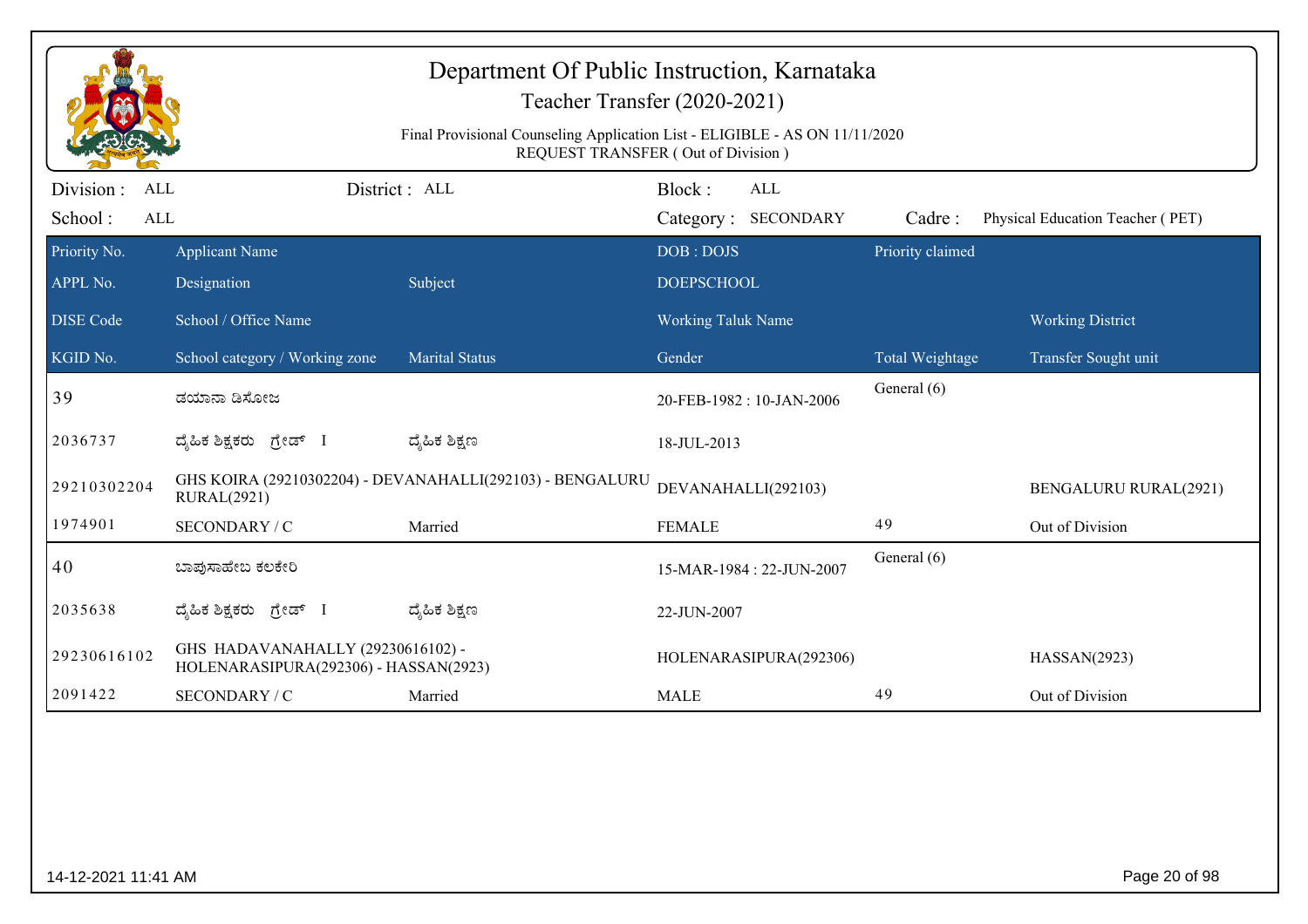|                                              |                                                                                     | Final Provisional Counseling Application List - ELIGIBLE - AS ON 11/11/2020 | Department Of Public Instruction, Karnataka<br>Teacher Transfer (2020-2021)<br><b>REQUEST TRANSFER (Out of Division)</b> |                  |                                  |
|----------------------------------------------|-------------------------------------------------------------------------------------|-----------------------------------------------------------------------------|--------------------------------------------------------------------------------------------------------------------------|------------------|----------------------------------|
| Division :<br>ALL<br>School:<br>$\mbox{ALL}$ |                                                                                     | District: ALL                                                               | Block:<br><b>ALL</b><br>Category: SECONDARY                                                                              | Cadre:           | Physical Education Teacher (PET) |
| Priority No.<br>APPL No.                     | <b>Applicant Name</b><br>Designation                                                | Subject                                                                     | DOB: DOJS<br><b>DOEPSCHOOL</b>                                                                                           | Priority claimed |                                  |
| <b>DISE Code</b>                             | School / Office Name                                                                |                                                                             | Working Taluk Name                                                                                                       |                  | <b>Working District</b>          |
| $\overline{\text{KGID No.}}$                 | School category / Working zone                                                      | <b>Marital Status</b>                                                       | Gender                                                                                                                   | Total Weightage  | Transfer Sought unit             |
| 41                                           | ವಿನಯ್ ಹೆಗಡೆ                                                                         |                                                                             | 04-MAY-1980: 14-JAN-2004                                                                                                 | General (6)      |                                  |
| 2028838                                      | ದ್ಯಹಿಕ ಶಿಕ್ಷಕರು ಗ್ರೇಡ್ I                                                            | ದ್ಶೆಹಿಕ ಶಿಕ್ಷಣ                                                              | 16-MAR-2017                                                                                                              |                  |                                  |
| 29150211806                                  | GHS JAYANAGAR (29150211806) - HOSANAGAR(291502) -<br>SHIVAMOGGA(2915)               |                                                                             | HOSANAGAR(291502)                                                                                                        |                  | SHIVAMOGGA(2915)                 |
| 1884589                                      | <b>SECONDARY / B</b>                                                                | Married                                                                     | <b>MALE</b>                                                                                                              | 48               | Out of Division                  |
| 42                                           | ಸಂಜೀವಕುಮಾರ ಎಸ್ ರಾಠೋಡ                                                                |                                                                             | 23-JUL-1980: 06-AUG-2005                                                                                                 | General (6)      |                                  |
| 2062036                                      | ದ್ಯಹಿಕ ಶಿಕ್ಷಕರು ಗ್ರೇಡ್ I                                                            | ದ್ಶೆಹಿಕ ಶಿಕ್ಷಣ                                                              | 07-AUG-2015                                                                                                              |                  |                                  |
| 29330821801                                  | GOVT HIGH SCHOOL YANNIWADAGERA (29330821801) -<br>SHORAPUR(293308) - YADAGIRI(2933) |                                                                             | SHORAPUR(293308)                                                                                                         |                  | YADAGIRI(2933)                   |
| 2008431                                      | SECONDARY / C                                                                       | Married                                                                     | <b>MALE</b>                                                                                                              | 47               | Out of Division                  |
|                                              |                                                                                     |                                                                             |                                                                                                                          |                  |                                  |
| 14-12-2021 11:41 AM                          |                                                                                     |                                                                             |                                                                                                                          |                  | Page 21 of 98                    |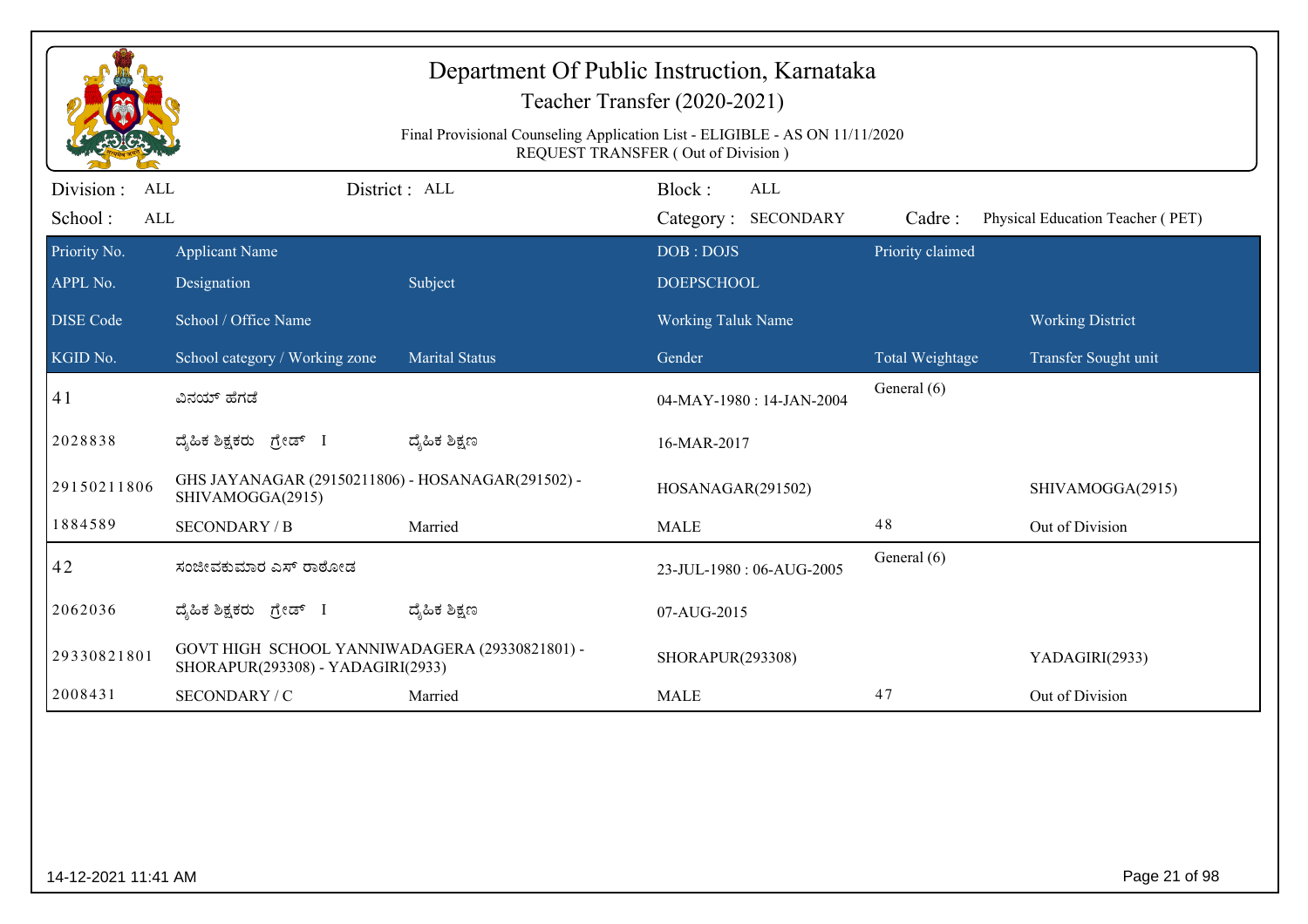|                                     |                                                                       | Department Of Public Instruction, Karnataka<br>Final Provisional Counseling Application List - ELIGIBLE - AS ON 11/11/2020 | Teacher Transfer (2020-2021)<br>REQUEST TRANSFER (Out of Division) |                                |                                  |
|-------------------------------------|-----------------------------------------------------------------------|----------------------------------------------------------------------------------------------------------------------------|--------------------------------------------------------------------|--------------------------------|----------------------------------|
| Division :<br>ALL<br>School:<br>ALL |                                                                       | District: ALL                                                                                                              | Block:<br><b>ALL</b><br>Category: SECONDARY                        | Cadre:                         | Physical Education Teacher (PET) |
| Priority No.<br>APPL No.            | <b>Applicant Name</b><br>Designation                                  | Subject                                                                                                                    | DOB: DOJS<br><b>DOEPSCHOOL</b>                                     | Priority claimed               |                                  |
| <b>DISE Code</b>                    | School / Office Name                                                  |                                                                                                                            | Working Taluk Name                                                 |                                | <b>Working District</b>          |
| KGID No.<br>43                      | School category / Working zone<br>ಹಾಲೇಶಪ್ಪ.ಕೆ                         | <b>Marital Status</b>                                                                                                      | Gender<br>20-MAR-1969: 05-SEP-2008                                 | Total Weightage<br>General (6) | Transfer Sought unit             |
| 2012793                             | ದೈಹಿಕ ಶಿಕ್ಷಕರು ಗ್ರೇಡ್ I                                               | ದ್ಯೆಹಿಕ ಶಿಕ್ಷಣ                                                                                                             | 05-SEP-2008                                                        |                                |                                  |
| 29230426202                         |                                                                       | GHS TARIMARA (29230426202) - BELUR(292304) - HASSAN(2923)                                                                  | BELUR(292304)                                                      |                                | HASSAN(2923)                     |
| 2204725                             | SECONDARY / C                                                         | Married                                                                                                                    | <b>MALE</b>                                                        | 45                             | Out of Division                  |
| 44                                  | ಮಹಾಂತೇಶ                                                               |                                                                                                                            | 01-APR-1976: 06-AUG-2008                                           | General (6)                    |                                  |
| 2028185                             | ದ್ಶೆಹಿಕ ಶಿಕ್ಷಕರು<br>ಗ್ರೇಡ್ I                                          | ದ್ಯೆಹಿಕ ಶಿಕ್ಷಣ                                                                                                             | 06-AUG-2008                                                        |                                |                                  |
| 29120703203                         | GHS DODDA ANTHAPURA (29120703203) - SANDUR(291207) -<br>BALLARI(2912) |                                                                                                                            | SANDUR(291207)                                                     |                                | BALLARI(2912)                    |
| 2305862                             | SECONDARY / C                                                         | Married                                                                                                                    | <b>MALE</b>                                                        | 45                             | Out of Division                  |
|                                     |                                                                       |                                                                                                                            |                                                                    |                                |                                  |
| 14-12-2021 11:41 AM                 |                                                                       |                                                                                                                            |                                                                    |                                | Page 22 of 98                    |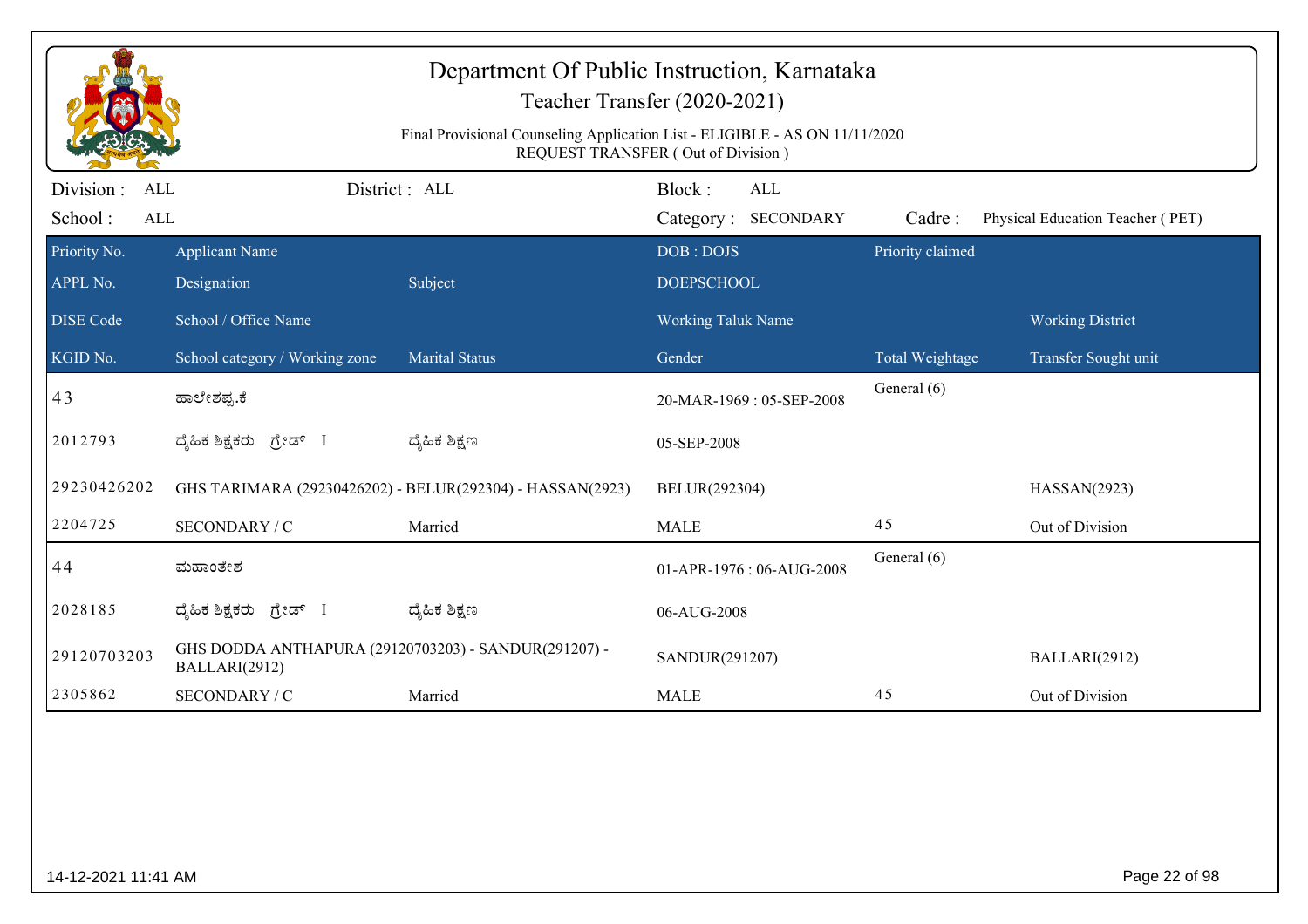|                                            |                                                                 | Department Of Public Instruction, Karnataka<br>Teacher Transfer (2020-2021)<br>Final Provisional Counseling Application List - ELIGIBLE - AS ON 11/11/2020<br>REQUEST TRANSFER (Out of Division) |                                |                            |                  |                                  |
|--------------------------------------------|-----------------------------------------------------------------|--------------------------------------------------------------------------------------------------------------------------------------------------------------------------------------------------|--------------------------------|----------------------------|------------------|----------------------------------|
| Division :<br>ALL<br>School:<br><b>ALL</b> |                                                                 | District: ALL                                                                                                                                                                                    | Block:                         | ALL<br>Category: SECONDARY | Cadre:           | Physical Education Teacher (PET) |
| Priority No.<br>APPL No.                   | <b>Applicant Name</b><br>Designation                            | Subject                                                                                                                                                                                          | DOB: DOJS<br><b>DOEPSCHOOL</b> |                            | Priority claimed |                                  |
| <b>DISE Code</b>                           | School / Office Name                                            |                                                                                                                                                                                                  | <b>Working Taluk Name</b>      |                            |                  | <b>Working District</b>          |
| KGID No.                                   | School category / Working zone                                  | <b>Marital Status</b>                                                                                                                                                                            | Gender                         |                            | Total Weightage  | Transfer Sought unit             |
| 45                                         | ಮಲ್ಲಿ ಕಾರ್ಜುನ ವಡ್ಡರ್                                            |                                                                                                                                                                                                  |                                | 10-JUL-1977: 04-AUG-2008   | General (6)      |                                  |
| 2019204                                    | ದೈಹಿಕ ಶಿಕ್ಷಕರು ಗ್ರೇಡ್ I                                         | ದ್ಮಹಿಕ ಶಿಕ್ಷಣ                                                                                                                                                                                    | 04-AUG-2008                    |                            |                  |                                  |
| 29220603903                                | GHS DINKA (29220603903) - PANDAVAPURA(292206) -<br>MANDYA(2922) |                                                                                                                                                                                                  | PANDAVAPURA(292206)            |                            |                  | MANDYA(2922)                     |
| 2098287                                    | SECONDARY / C                                                   | Married                                                                                                                                                                                          | <b>MALE</b>                    |                            | 45               | Out of Division                  |
| 46                                         | ಶಿವಯೋಗಪ್ಪ. ಅಜ್ಞಪ್ಪನವರ                                           |                                                                                                                                                                                                  |                                | 15-FEB-1978: 11-NOV-2008   | General (6)      |                                  |
| 2014653                                    | ದೈಹಿಕ ಶಿಕ್ಷಕರು ಗ್ರೇಡ್ I                                         | ದ್ಯೆಹಿಕ ಶಿಕ್ಷಣ                                                                                                                                                                                   | 11-NOV-2008                    |                            |                  |                                  |
| 29310512903                                | MADHUGIRI(2931)                                                 | GHS B.K HALLI (29310512903) - PAVAGADA(293105) - TUMAKURU                                                                                                                                        | PAVAGADA(293105)               |                            |                  | TUMAKURU MADHUGIRI(2931)         |
| 2380245                                    | SECONDARY / C                                                   | Married                                                                                                                                                                                          | <b>MALE</b>                    |                            | 45               | Out of Division                  |
|                                            |                                                                 |                                                                                                                                                                                                  |                                |                            |                  |                                  |
| 14-12-2021 11:41 AM                        |                                                                 |                                                                                                                                                                                                  |                                |                            |                  | Page 23 of 98                    |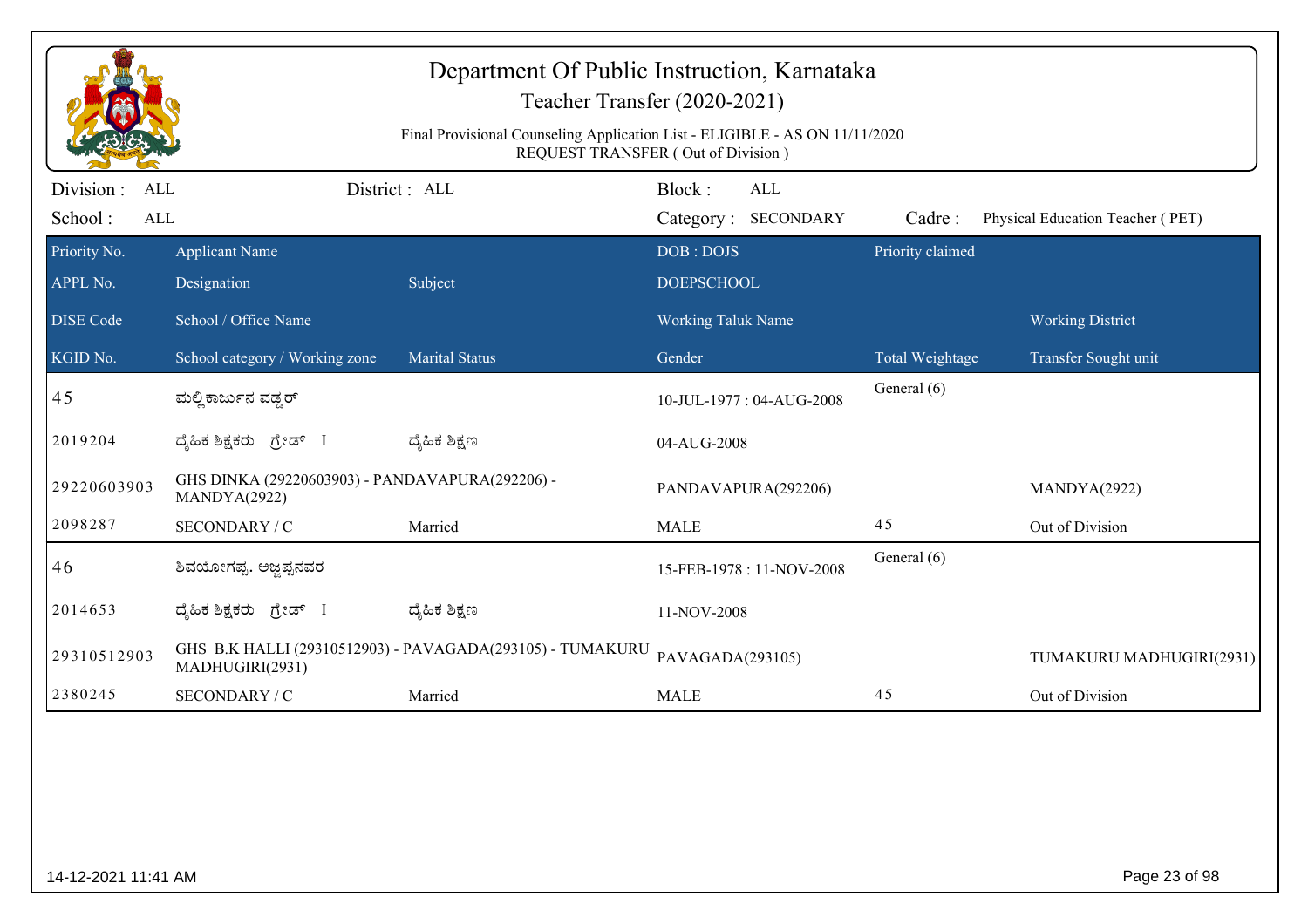|                                            |                                             | Department Of Public Instruction, Karnataka<br>Teacher Transfer (2020-2021)<br>Final Provisional Counseling Application List - ELIGIBLE - AS ON 11/11/2020<br><b>REQUEST TRANSFER (Out of Division)</b> |                           |                            |                  |                                  |
|--------------------------------------------|---------------------------------------------|---------------------------------------------------------------------------------------------------------------------------------------------------------------------------------------------------------|---------------------------|----------------------------|------------------|----------------------------------|
| Division :<br>ALL<br>School:<br><b>ALL</b> |                                             | District: ALL                                                                                                                                                                                           | Block:                    | ALL<br>Category: SECONDARY | Cadre:           | Physical Education Teacher (PET) |
| Priority No.                               | <b>Applicant Name</b>                       |                                                                                                                                                                                                         | DOB: DOJS                 |                            | Priority claimed |                                  |
| APPL No.                                   | Designation                                 | Subject                                                                                                                                                                                                 | <b>DOEPSCHOOL</b>         |                            |                  |                                  |
| <b>DISE</b> Code                           | School / Office Name                        |                                                                                                                                                                                                         | <b>Working Taluk Name</b> |                            |                  | <b>Working District</b>          |
| KGID No.                                   | School category / Working zone              | <b>Marital Status</b>                                                                                                                                                                                   | Gender                    |                            | Total Weightage  | Transfer Sought unit             |
| 47                                         | ಗಣೇಶ ಎಂ.ಟಿ                                  |                                                                                                                                                                                                         |                           | 01-APR-1981: 27-AUG-2008   | General (6)      |                                  |
| 2027170                                    | ದೈಹಿಕ ಶಿಕ್ಷಕರು ಗ್ರೇಡ್ I                     | ದ್ಯೆಹಿಕ ಶಿಕ್ಷಣ                                                                                                                                                                                          | 27-AUG-2008               |                            |                  |                                  |
| 29291126303                                | SIDLAGHATTA(292911) - CHIKKABALLAPURA(2929) | GOVERNMENT HIGH SCHOOL THUMMANA HALLI (29291126303) -                                                                                                                                                   |                           | SIDLAGHATTA(292911)        |                  | CHIKKABALLAPURA(2929)            |
| 2361246                                    | SECONDARY / C                               | Married                                                                                                                                                                                                 | <b>MALE</b>               |                            | 45               | Out of Division                  |
| 48                                         | ದಯಾನಂದ ಸವದಿ                                 |                                                                                                                                                                                                         |                           | 01-JUN-1981: 27-JUN-2008   | General (6)      |                                  |
| 2035883                                    | ದೈಹಿಕ ಶಿಕ್ಷಕರು ಗ್ರೇಡ್ I                     | ದ್ಮಹಿಕ ಶಿಕ್ಷಣ                                                                                                                                                                                           | 27-JUN-2008               |                            |                  |                                  |
| 29230222602                                | $-HASSAN(2923)$                             | GHS YALAGATHAVALLI (29230222602) - ARAKALAGUDU(292302)                                                                                                                                                  |                           | ARAKALAGUDU(292302)        |                  | HASSAN(2923)                     |
| 2204232                                    | SECONDARY / C                               | Married                                                                                                                                                                                                 | <b>MALE</b>               |                            | 45               | Out of Division                  |
|                                            |                                             |                                                                                                                                                                                                         |                           |                            |                  |                                  |
| 14-12-2021 11:41 AM                        |                                             |                                                                                                                                                                                                         |                           |                            |                  | Page 24 of 98                    |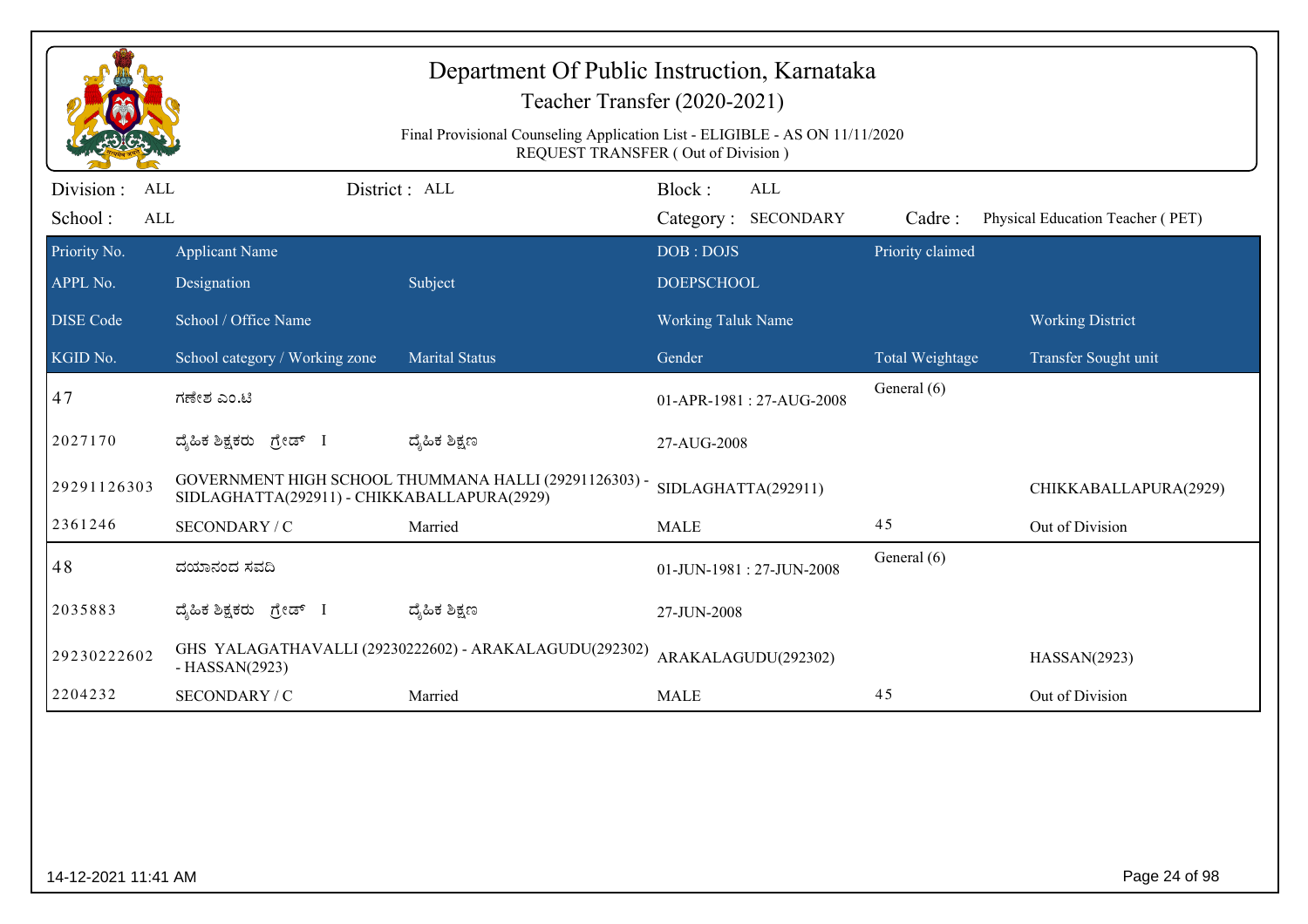|                                                     |                                                                          |                                                                             | Department Of Public Instruction, Karnataka<br>Teacher Transfer (2020-2021) |                  |                                  |
|-----------------------------------------------------|--------------------------------------------------------------------------|-----------------------------------------------------------------------------|-----------------------------------------------------------------------------|------------------|----------------------------------|
|                                                     |                                                                          | Final Provisional Counseling Application List - ELIGIBLE - AS ON 11/11/2020 | REQUEST TRANSFER (Out of Division)                                          |                  |                                  |
| Division :<br><b>ALL</b><br>School:<br>$\mbox{ALL}$ |                                                                          | District: ALL                                                               | Block:<br>ALL<br>Category: SECONDARY                                        | Cadre:           | Physical Education Teacher (PET) |
| Priority No.                                        | <b>Applicant Name</b>                                                    |                                                                             | DOB: DOJS                                                                   | Priority claimed |                                  |
| APPL No.                                            | Designation                                                              | Subject                                                                     | <b>DOEPSCHOOL</b>                                                           |                  |                                  |
| <b>DISE</b> Code                                    | School / Office Name                                                     |                                                                             | <b>Working Taluk Name</b>                                                   |                  | <b>Working District</b>          |
| KGID No.                                            | School category / Working zone                                           | <b>Marital Status</b>                                                       | Gender                                                                      | Total Weightage  | Transfer Sought unit             |
| 49                                                  | ರಾಮಣ್ಣ ಕಮತೆ                                                              |                                                                             | 01-JUL-1981: 16-AUG-2008                                                    | General (6)      |                                  |
| 2051426                                             | ದ್ಯಹಿಕ ಶಿಕ್ಷಕರು ಗ್ರೇಡ್ I                                                 | ದ್ಯೆಹಿಕ ಶಿಕ್ಷಣ                                                              | 16-AUG-2008                                                                 |                  |                                  |
| 29040402304                                         | GHS CHINCHILLI (H) (29040402304) - CHITTAPUR(290404) -<br>KALBURGI(2904) |                                                                             | CHITTAPUR(290404)                                                           |                  | KALBURGI(2904)                   |
| 2285905                                             | SECONDARY / C                                                            | Married                                                                     | <b>MALE</b>                                                                 | 45               | Out of Division                  |
| 50                                                  | ಚೇತನ್ ಕುಮಾರ್.ಎಸ್.                                                        |                                                                             | 17-MAR-1982: 27-AUG-2008                                                    | General (6)      |                                  |
| 2009671                                             | ದ್ಯಹಿಕ ಶಿಕ್ಷಕರು ಗ್ರೇಡ್ I                                                 | ದ್ಯೆಹಿಕ ಶಿಕ್ಷಣ                                                              | 27-AUG-2008                                                                 |                  |                                  |
| 29320700306                                         | GJC MAKALI (29320700306) - CHANNAPATNA(293207) -<br>RAMANAGARA(2932)     |                                                                             | CHANNAPATNA(293207)                                                         |                  | RAMANAGARA(2932)                 |
| 2352938                                             | SECONDARY / C                                                            | Unmarried                                                                   | <b>MALE</b>                                                                 | 45               | Out of Division                  |

extending the control of the control of the control of the control of the control of the control of the control of the control of the control of the control of the control of the control of the control of the control of th

14-12-2021 11:41 AM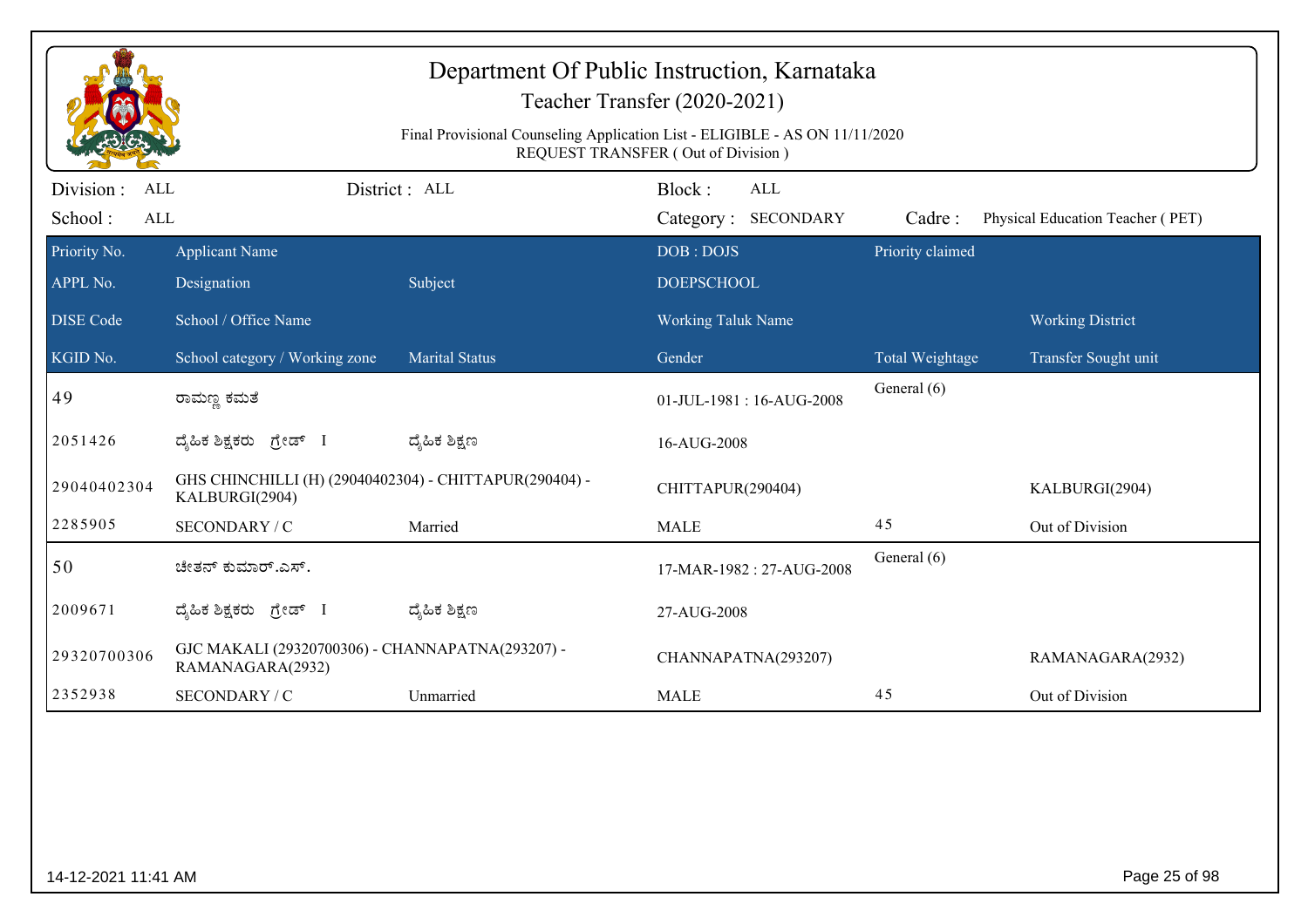|                                     |                                                                          | Department Of Public Instruction, Karnataka                                 | Teacher Transfer (2020-2021)                |                  |                                  |
|-------------------------------------|--------------------------------------------------------------------------|-----------------------------------------------------------------------------|---------------------------------------------|------------------|----------------------------------|
|                                     |                                                                          | Final Provisional Counseling Application List - ELIGIBLE - AS ON 11/11/2020 | REQUEST TRANSFER (Out of Division)          |                  |                                  |
| Division :<br>ALL<br>School:<br>ALL |                                                                          | District: ALL                                                               | Block:<br><b>ALL</b><br>Category: SECONDARY | Cadre:           | Physical Education Teacher (PET) |
| Priority No.<br>APPL No.            | <b>Applicant Name</b><br>Designation                                     | Subject                                                                     | DOB: DOJS<br><b>DOEPSCHOOL</b>              | Priority claimed |                                  |
| <b>DISE</b> Code                    | School / Office Name                                                     |                                                                             | <b>Working Taluk Name</b>                   |                  | <b>Working District</b>          |
| KGID No.                            | School category / Working zone                                           | <b>Marital Status</b>                                                       | Gender                                      | Total Weightage  | Transfer Sought unit             |
| 51                                  | ಪತಿನಾಯ್ತ ಎ                                                               |                                                                             | 08-APR-1982: 02-AUG-2008                    | General (6)      |                                  |
| 2027876                             | ದೈಹಿಕ ಶಿಕ್ಷಕರು ಗ್ರೇಡ್ I                                                  | ದ್ಯೆಹಿಕ ಶಿಕ್ಷಣ                                                              | 02-AUG-2008                                 |                  |                                  |
| 29230102602                         | HASSAN(2923)                                                             | GOVT HIGH SCHOOL HARIHALLY (29230102602) - ALUR(292301) -                   | ALUR(292301)                                |                  | HASSAN(2923)                     |
| 2204488                             | SECONDARY / C                                                            | Married                                                                     | <b>MALE</b>                                 | 45               | Out of Division                  |
| 52                                  | ಶಾಂತಪ್ಪ ಎಸ್                                                              |                                                                             | 01-JUN-1982: 21-AUG-2008                    | General (6)      |                                  |
| 2027637                             | ದೈಹಿಕ ಶಿಕ್ಷಕರು ಗ್ರೇಡ್ I                                                  | ದ್ಯೆಹಿಕ ಶಿಕ್ಷಣ                                                              | 21-AUG-2008                                 |                  |                                  |
| 29170702110                         | GHS, GABGAL (29170702110) - MOODIGERE(291707) -<br>CHIKKAMANGALURU(2917) |                                                                             | MOODIGERE(291707)                           |                  | CHIKKAMANGALURU(2917)            |
| 2232880                             | SECONDARY / C                                                            | Married                                                                     | <b>MALE</b>                                 | 45               | Out of Division                  |
|                                     |                                                                          |                                                                             |                                             |                  |                                  |
| 14-12-2021 11:41 AM                 |                                                                          |                                                                             |                                             |                  | Page 26 of 98                    |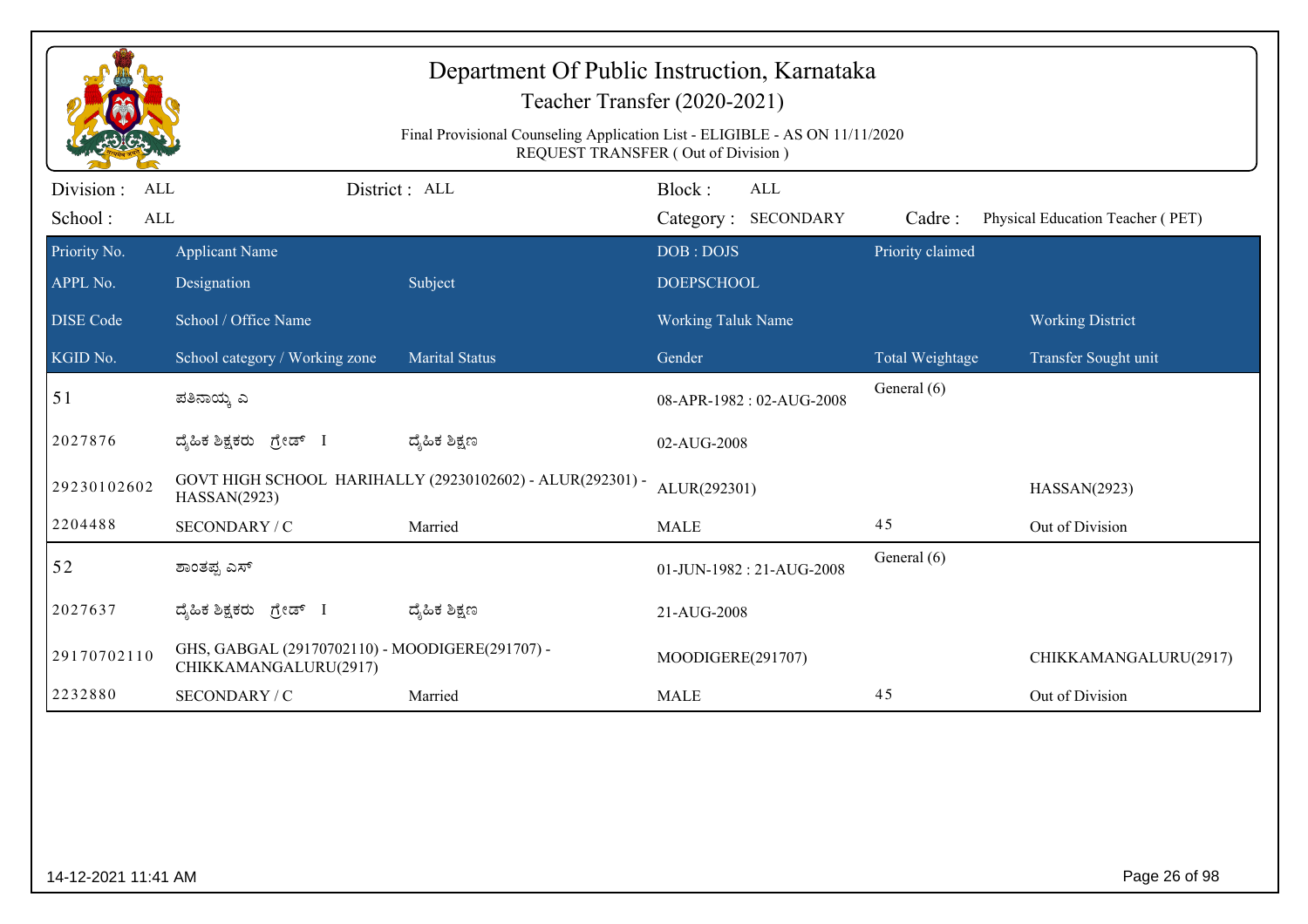|                                            |                                      | Department Of Public Instruction, Karnataka<br>Teacher Transfer (2020-2021)<br>Final Provisional Counseling Application List - ELIGIBLE - AS ON 11/11/2020<br>REQUEST TRANSFER (Out of Division) |                                |                                   |                  |                                  |
|--------------------------------------------|--------------------------------------|--------------------------------------------------------------------------------------------------------------------------------------------------------------------------------------------------|--------------------------------|-----------------------------------|------------------|----------------------------------|
| Division :<br>ALL<br>School:<br><b>ALL</b> |                                      | District: ALL                                                                                                                                                                                    | Block:                         | <b>ALL</b><br>Category: SECONDARY | Cadre:           | Physical Education Teacher (PET) |
| Priority No.<br>APPL No.                   | <b>Applicant Name</b><br>Designation | Subject                                                                                                                                                                                          | DOB: DOJS<br><b>DOEPSCHOOL</b> |                                   | Priority claimed |                                  |
| <b>DISE</b> Code                           | School / Office Name                 |                                                                                                                                                                                                  | <b>Working Taluk Name</b>      |                                   |                  | <b>Working District</b>          |
| KGID No.                                   | School category / Working zone       | <b>Marital Status</b>                                                                                                                                                                            | Gender                         |                                   | Total Weightage  | Transfer Sought unit             |
| 53                                         | ವಿನಾಯಕ ಅಂಬಿಗ                         |                                                                                                                                                                                                  |                                | 09-JUN-1982: 25-AUG-2008          | General (6)      |                                  |
| 2008384                                    | ದೈಹಿಕ ಶಿಕ್ಷಕರು ಗ್ರೇಡ್ I              | ದ್ಯೆಹಿಕ ಶಿಕ್ಷಣ                                                                                                                                                                                   | 25-AUG-2008                    |                                   |                  |                                  |
| 29220129906                                | MANDYA(2922)                         | GHS THENDEKERE (29220129906) - KRISHNARAJA PET(292201) -                                                                                                                                         |                                | KRISHNARAJA PET(292201)           |                  | MANDYA(2922)                     |
| 2097563                                    | SECONDARY / C                        | Married                                                                                                                                                                                          | <b>MALE</b>                    |                                   | 45               | Out of Division                  |
| 54                                         | ಮೃತ್ತುಂಜಯ.ಕೆ.ಎಂ.                     |                                                                                                                                                                                                  |                                | 20-JUN-1982: 08-AUG-2008          | General (6)      |                                  |
| 2035296                                    | ದ್ಯಹಿಕ ಶಿಕ್ಷಕರು ಗ್ರೇಡ್ I             | ದ್ಮಹಿಕ ಶಿಕ್ಷಣ                                                                                                                                                                                    | 08-AUG-2008                    |                                   |                  |                                  |
| 29310502402                                | MADHUGIRI(2931)                      | GHS GOWDETI (29310502402) - PAVAGADA(293105) - TUMAKURU                                                                                                                                          | PAVAGADA(293105)               |                                   |                  | TUMAKURU MADHUGIRI(2931)         |
| 2380326                                    | SECONDARY / C                        | Married                                                                                                                                                                                          | <b>MALE</b>                    |                                   | 45               | Out of Division                  |
|                                            |                                      |                                                                                                                                                                                                  |                                |                                   |                  |                                  |
| 14-12-2021 11:41 AM                        |                                      |                                                                                                                                                                                                  |                                |                                   |                  | Page 27 of 98                    |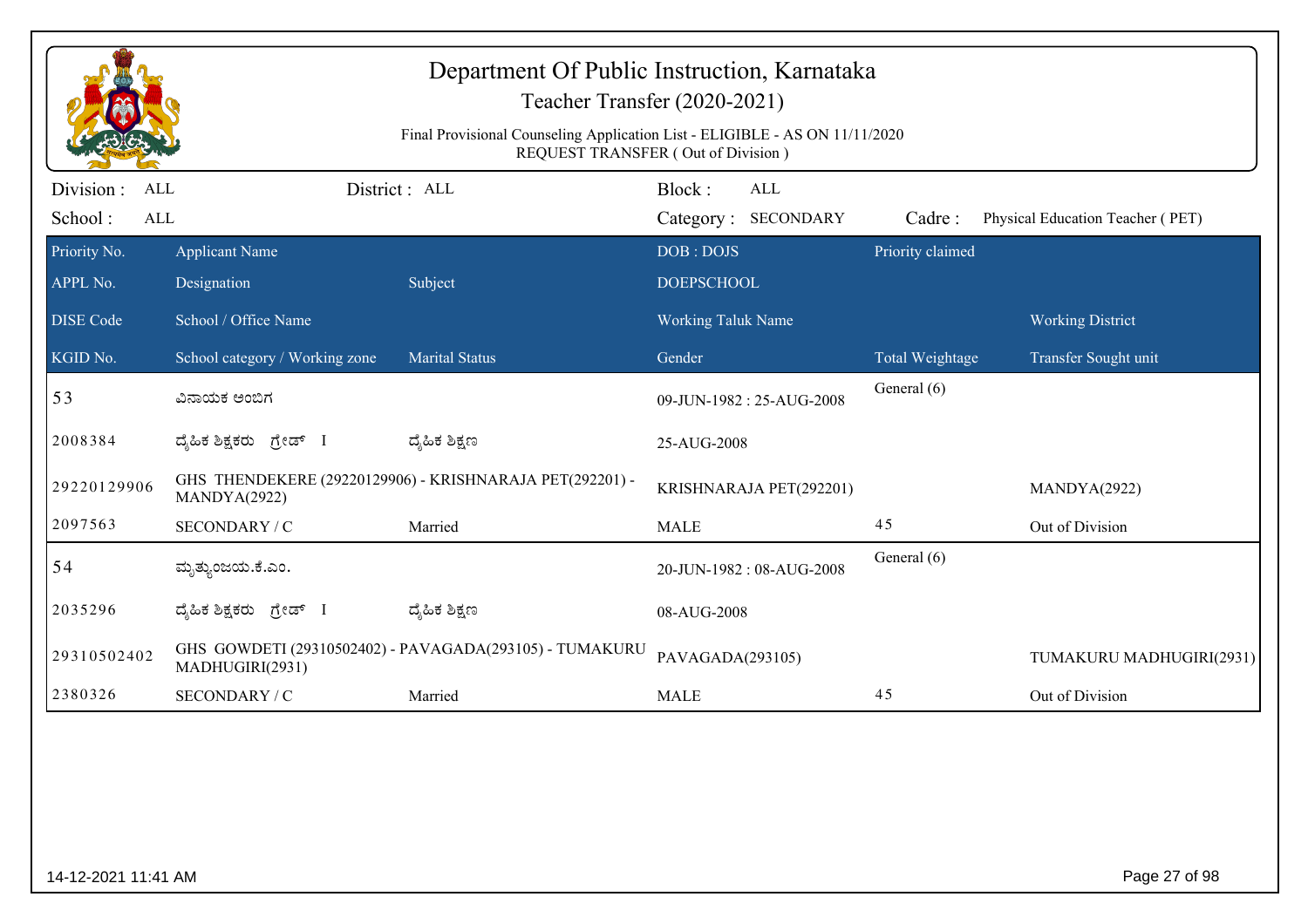|                                     |                                                                   |                       | Final Provisional Counseling Application List - ELIGIBLE - AS ON 11/11/2020<br><b>REQUEST TRANSFER (Out of Division)</b> |                  |                                  |
|-------------------------------------|-------------------------------------------------------------------|-----------------------|--------------------------------------------------------------------------------------------------------------------------|------------------|----------------------------------|
| Division :<br>ALL<br>School:<br>ALL |                                                                   | District: ALL         | Block:<br><b>ALL</b><br>Category: SECONDARY                                                                              | Cadre:           | Physical Education Teacher (PET) |
| Priority No.                        | <b>Applicant Name</b>                                             |                       | DOB: DOJS                                                                                                                | Priority claimed |                                  |
| APPL No.                            | Designation                                                       | Subject               | <b>DOEPSCHOOL</b>                                                                                                        |                  |                                  |
| <b>DISE Code</b>                    | School / Office Name                                              |                       | Working Taluk Name                                                                                                       |                  | <b>Working District</b>          |
| KGID No.                            | School category / Working zone                                    | <b>Marital Status</b> | Gender                                                                                                                   | Total Weightage  | Transfer Sought unit             |
| 55                                  | ರಂಗಣ್ಣ ಕರಿಯನ್ನವರ                                                  |                       | 22-JUL-1982: 01-JUL-2008                                                                                                 | General (6)      |                                  |
| 2052980                             | ದ್ಯಹಿಕ ಶಿಕ್ಷಕರು ಗ್ರೇಡ್ I                                          | ದ್ಶೆಹಿಕ ಶಿಕ್ಷಣ        | 01-JUL-2008                                                                                                              |                  |                                  |
| 29070211211                         | GHS MUSTUR (29070211211) - GANGAVATHI(290702) -<br>KOPPAL(2907)   |                       | GANGAVATHI(290702)                                                                                                       |                  | KOPPAL(2907)                     |
| 2440400                             | SECONDARY / C                                                     | Married               | <b>MALE</b>                                                                                                              | 45               | Out of Division                  |
| 56                                  | ಗುರುರಾಜ.ಕೆ.ಕುಳೇಕುಮಟಗಿ                                             |                       | 03-DEC-1982: 02-JUL-2008                                                                                                 | General (6)      |                                  |
| 2020474                             | ದ್ಯಹಿಕ ಶಿಕ್ಷಕರು ಗ್ರೇಡ್ I                                          | ದ್ಶೆಹಿಕ ಶಿಕ್ಷಣ        | 02-JUL-2008                                                                                                              |                  |                                  |
| 29040605304                         | GOVT HS ITAGA (29040605304) - JEWARGI(290406) -<br>KALBURGI(2904) |                       | JEWARGI(290406)                                                                                                          |                  | KALBURGI(2904)                   |
| 2288753                             | SECONDARY / C                                                     | Married               | <b>MALE</b>                                                                                                              | 45               | Out of Division                  |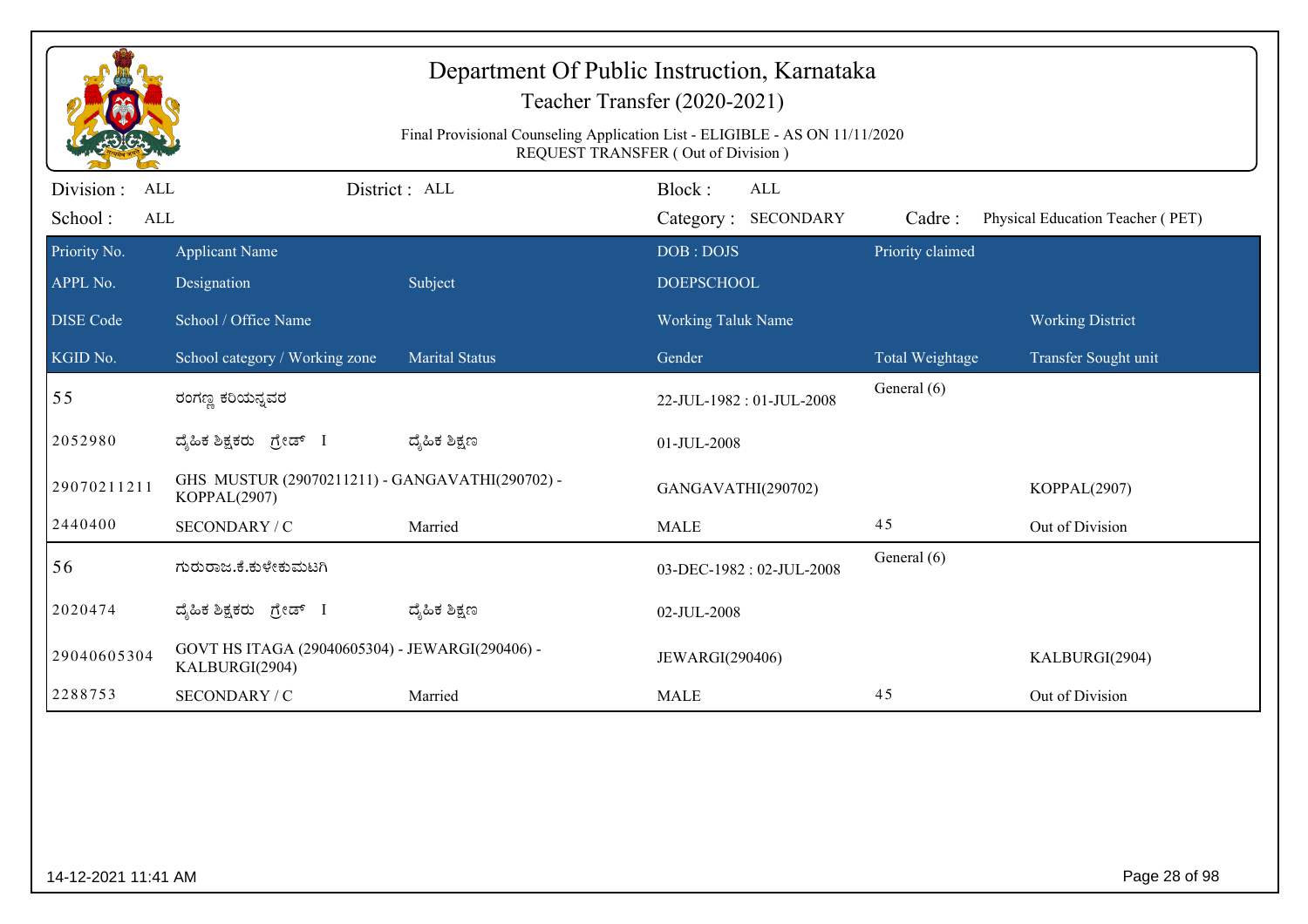|                                     |                                                                             | Final Provisional Counseling Application List - ELIGIBLE - AS ON 11/11/2020 | Department Of Public Instruction, Karnataka<br>Teacher Transfer (2020-2021)<br>REQUEST TRANSFER (Out of Division) |                  |                                  |
|-------------------------------------|-----------------------------------------------------------------------------|-----------------------------------------------------------------------------|-------------------------------------------------------------------------------------------------------------------|------------------|----------------------------------|
| Division :<br>ALL<br>School:<br>ALL |                                                                             | District: ALL                                                               | Block:<br><b>ALL</b><br>Category: SECONDARY                                                                       | Cadre:           | Physical Education Teacher (PET) |
| Priority No.                        | <b>Applicant Name</b>                                                       |                                                                             | DOB: DOJS                                                                                                         | Priority claimed |                                  |
| APPL No.                            | Designation                                                                 | Subject                                                                     | <b>DOEPSCHOOL</b>                                                                                                 |                  |                                  |
| <b>DISE Code</b>                    | School / Office Name                                                        |                                                                             | Working Taluk Name                                                                                                |                  | <b>Working District</b>          |
| KGID No.                            | School category / Working zone                                              | <b>Marital Status</b>                                                       | Gender                                                                                                            | Total Weightage  | Transfer Sought unit             |
| 57                                  | ಶ್ರೀಮತಿ ಶೈಲಾ ಅಮರಣ್ಣವರ                                                       |                                                                             | 01-JUN-1983: 08-AUG-2008                                                                                          | General (6)      |                                  |
| 2028986                             | ದೈಹಿಕ ಶಿಕ್ಷಕರು ಗ್ರೇಡ್ I                                                     | ದ್ಯೆಹಿಕ ಶಿಕ್ಷಣ                                                              | 08-AUG-2008                                                                                                       |                  |                                  |
| 29060104004                         | GOVT PU COLLEGE GABBUR (29060104004) -<br>DEVADURGA(290601) - RAICHUR(2906) |                                                                             | DEVADURGA(290601)                                                                                                 |                  | RAICHUR(2906)                    |
| 2117655                             | SECONDARY / C                                                               | Married                                                                     | <b>FEMALE</b>                                                                                                     | 45               | Out of Division                  |
| 58                                  | ಸುಭಾಷ್ ಹೆಳವರ                                                                |                                                                             | 01-JUN-1983: 23-AUG-2008                                                                                          | General (6)      |                                  |
| 2054574                             | ದೈಹಿಕ ಶಿಕ್ಷಕರು ಗ್ರೇಡ್ I                                                     | ದ್ಯೆಹಿಕ ಶಿಕ್ಷಣ                                                              | 23-AUG-2008                                                                                                       |                  |                                  |
| 29230802802                         | HASSAN(2923)                                                                | GHS KUMBARADI (29230802802) - SAKALESHAPURA(292308) -                       | SAKALESHAPURA(292308)                                                                                             |                  | HASSAN(2923)                     |
| 2204301                             | SECONDARY / C                                                               | Married                                                                     | <b>MALE</b>                                                                                                       | 45               | Out of Division                  |
|                                     |                                                                             |                                                                             |                                                                                                                   |                  |                                  |
| 14-12-2021 11:41 AM                 |                                                                             |                                                                             |                                                                                                                   |                  | Page 29 of 98                    |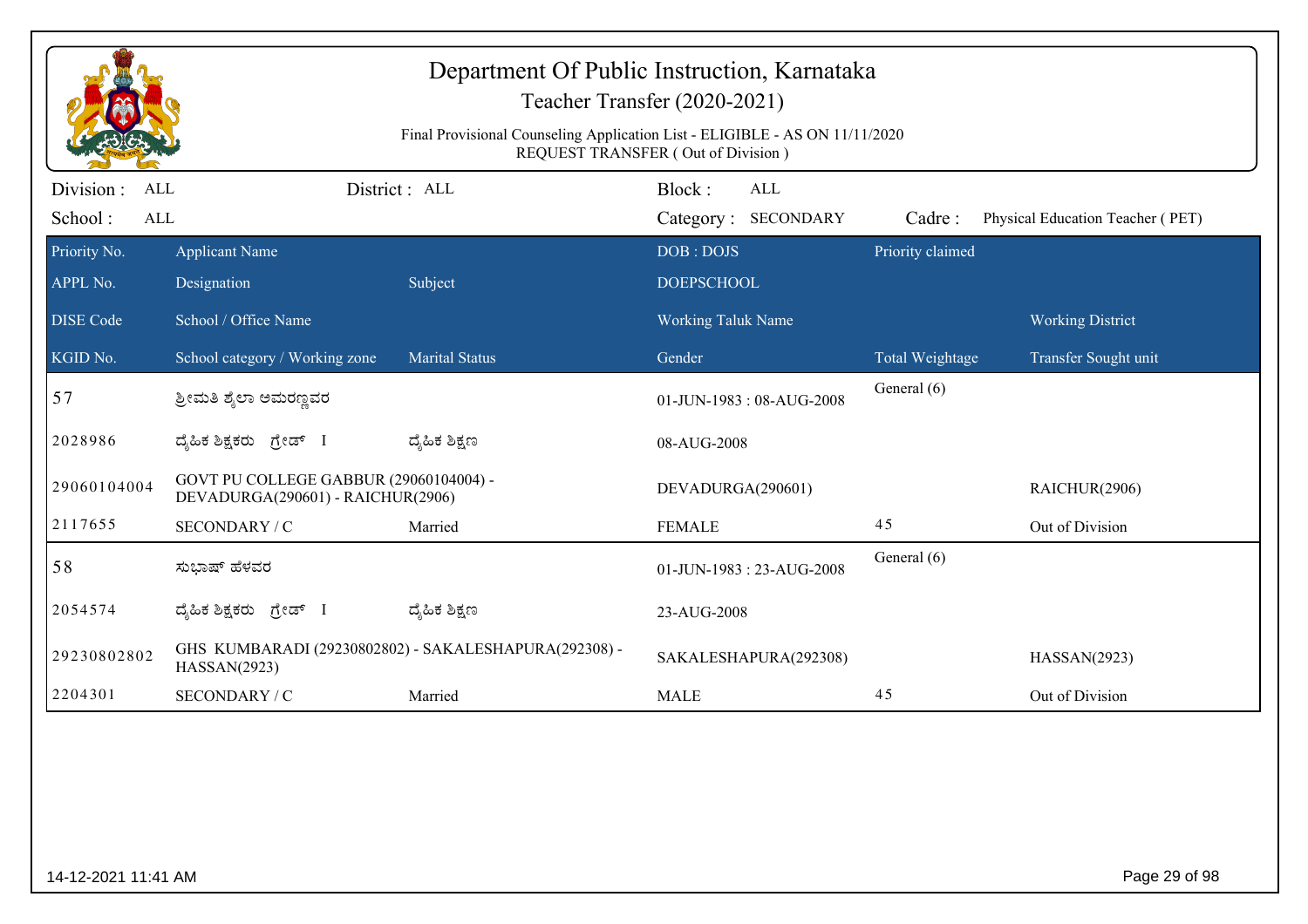|                                |                                                                        | Final Provisional Counseling Application List - ELIGIBLE - AS ON 11/11/2020 | Department Of Public Instruction, Karnataka<br>Teacher Transfer (2020-2021)<br>REQUEST TRANSFER (Out of Division) |                            |                                  |
|--------------------------------|------------------------------------------------------------------------|-----------------------------------------------------------------------------|-------------------------------------------------------------------------------------------------------------------|----------------------------|----------------------------------|
| Division :<br>ALL              |                                                                        | District: ALL                                                               | Block:<br><b>ALL</b>                                                                                              |                            |                                  |
| School:<br>ALL<br>Priority No. |                                                                        |                                                                             | Category: SECONDARY<br>DOB: DOJS                                                                                  | Cadre:<br>Priority claimed | Physical Education Teacher (PET) |
| APPL No.                       | <b>Applicant Name</b><br>Designation                                   | Subject                                                                     | <b>DOEPSCHOOL</b>                                                                                                 |                            |                                  |
| <b>DISE Code</b>               | School / Office Name                                                   |                                                                             | <b>Working Taluk Name</b>                                                                                         |                            | <b>Working District</b>          |
| KGID No.                       | School category / Working zone                                         | <b>Marital Status</b>                                                       | Gender                                                                                                            | Total Weightage            | Transfer Sought unit             |
| 59                             | ಬಸವರಾಜ ಬಿರಾದಾರ                                                         |                                                                             | 08-JUN-1983: 04-JUL-2008                                                                                          | General (6)                |                                  |
| 2007999                        | ದೈಹಿಕ ಶಿಕ್ಷಕರು ಗ್ರೇಡ್ I                                                | ದ್ಶೆಹಿಕ ಶಿಕ್ಷಣ                                                              | 04-JUL-2008                                                                                                       |                            |                                  |
| 29140711501                    | GHS-SHIVAPURA (29140711501) - HARAPANAHALLI(291407) -<br>BALLARI(2912) |                                                                             | HARAPANAHALLI(291407)                                                                                             |                            | BALLARI(2912)                    |
| 2161320                        | SECONDARY / C                                                          | Married                                                                     | <b>MALE</b>                                                                                                       | 45                         | Out of Division                  |
| 60                             | ಮಹಾದೇವ ಹಗರಿ ತಂ. ಯಮನಪ್ಪ ಹಗರಿ                                            |                                                                             | 20-SEP-1983: 01-JUL-2008                                                                                          | General (6)                |                                  |
| 2003916                        | ದೈಹಿಕ ಶಿಕ್ಷಕರು ಗ್ರೇಡ್ I                                                | ದ್ಶೆಹಿಕ ಶಿಕ್ಷಣ                                                              | 01-JUL-2008                                                                                                       |                            |                                  |
| 29070900605                    | (29070900605) - YELBURGA(290709) - KOPPAL(2907)                        | SMT.SHIVAMMA B RADDER GOVT HIGH SCHOOL BALAGERI                             | YELBURGA(290709)                                                                                                  |                            | KOPPAL(2907)                     |
| 2174054                        | SECONDARY / C                                                          | Married                                                                     | <b>MALE</b>                                                                                                       | 45                         | Out of Division                  |
|                                |                                                                        |                                                                             |                                                                                                                   |                            |                                  |
| 14-12-2021 11:41 AM            |                                                                        |                                                                             |                                                                                                                   |                            | Page 30 of 98                    |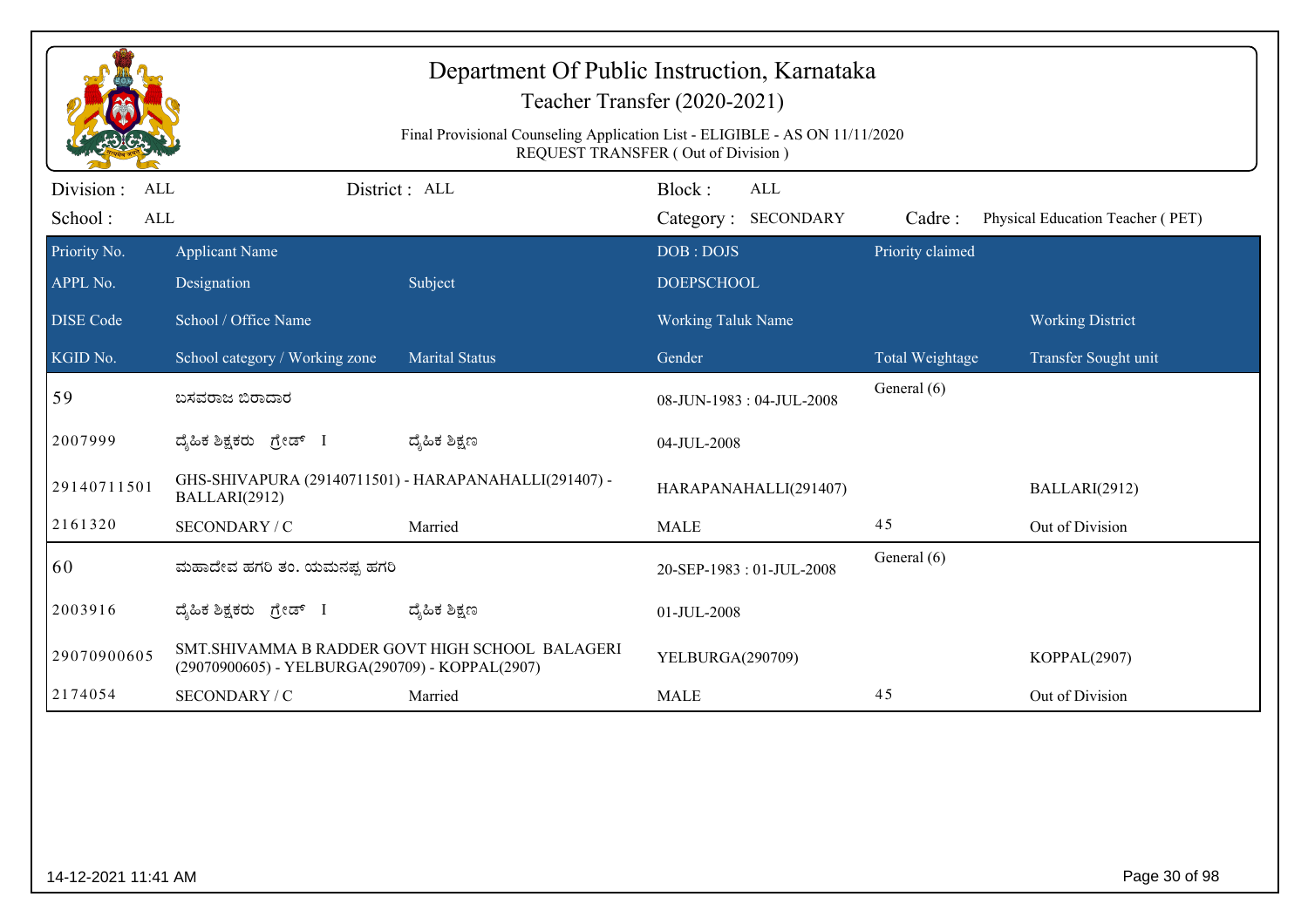|                                     |                                                                                    | Final Provisional Counseling Application List - ELIGIBLE - AS ON 11/11/2020 | Department Of Public Instruction, Karnataka<br>Teacher Transfer (2020-2021)<br>REQUEST TRANSFER (Out of Division) |                  |                                  |
|-------------------------------------|------------------------------------------------------------------------------------|-----------------------------------------------------------------------------|-------------------------------------------------------------------------------------------------------------------|------------------|----------------------------------|
| Division :<br>ALL<br>School:<br>ALL |                                                                                    | District : ALL                                                              | Block:<br><b>ALL</b><br>Category: SECONDARY                                                                       | Cadre:           | Physical Education Teacher (PET) |
| Priority No.                        | <b>Applicant Name</b>                                                              |                                                                             | DOB: DOJS                                                                                                         | Priority claimed |                                  |
| APPL No.                            | Designation                                                                        | Subject                                                                     | <b>DOEPSCHOOL</b>                                                                                                 |                  |                                  |
| <b>DISE Code</b>                    | School / Office Name                                                               |                                                                             | <b>Working Taluk Name</b>                                                                                         |                  | <b>Working District</b>          |
| KGID No.                            | School category / Working zone                                                     | <b>Marital Status</b>                                                       | Gender                                                                                                            | Total Weightage  | Transfer Sought unit             |
| 61                                  | ಬಾಷಾಸಾಬ ನದಾಫ                                                                       |                                                                             | 01-APR-1984: 07-AUG-2008                                                                                          | General (6)      |                                  |
| 2040271                             | ದ್ಯಹಿಕ ಶಿಕ್ಷಕರು ಗ್ರೇಡ್ I                                                           | ದ್ಶೆಹಿಕ ಶಿಕ್ಷಣ                                                              | 07-AUG-2008                                                                                                       |                  |                                  |
| 29060512004                         | Govt High School MARALADINNI (29060512004) -<br>LINGASUGUR(290605) - RAICHUR(2906) |                                                                             | LINGASUGUR(290605)                                                                                                |                  | RAICHUR(2906)                    |
| 2119630                             | SECONDARY / C                                                                      | Married                                                                     | <b>MALE</b>                                                                                                       | 45               | Out of Division                  |
| 62                                  | ಬಸವರಾಜ ಪಾರಗೊಂಡ                                                                     |                                                                             | 01-MAY-1984: 27-AUG-2008                                                                                          | General (6)      |                                  |
| 2024533                             | ದ್ಯಹಿಕ ಶಿಕ್ಷಕರು ಗ್ರೇಡ್ I                                                           | ದ್ಶೆಹಿಕ ಶಿಕ್ಷಣ                                                              | 27-AUG-2008                                                                                                       |                  |                                  |
| 29260602202                         | GHS, ANKANAHALLI (29260602202) - K.R.NAGARA(292606) -<br>MYSURU(2926)              |                                                                             | K.R.NAGARA(292606)                                                                                                |                  | MYSURU(2926)                     |
| 2390329                             | SECONDARY / C                                                                      | Married                                                                     | <b>MALE</b>                                                                                                       | 45               | Out of Division                  |
|                                     |                                                                                    |                                                                             |                                                                                                                   |                  |                                  |
| 14-12-2021 11:41 AM                 |                                                                                    |                                                                             |                                                                                                                   |                  | Page 31 of 98                    |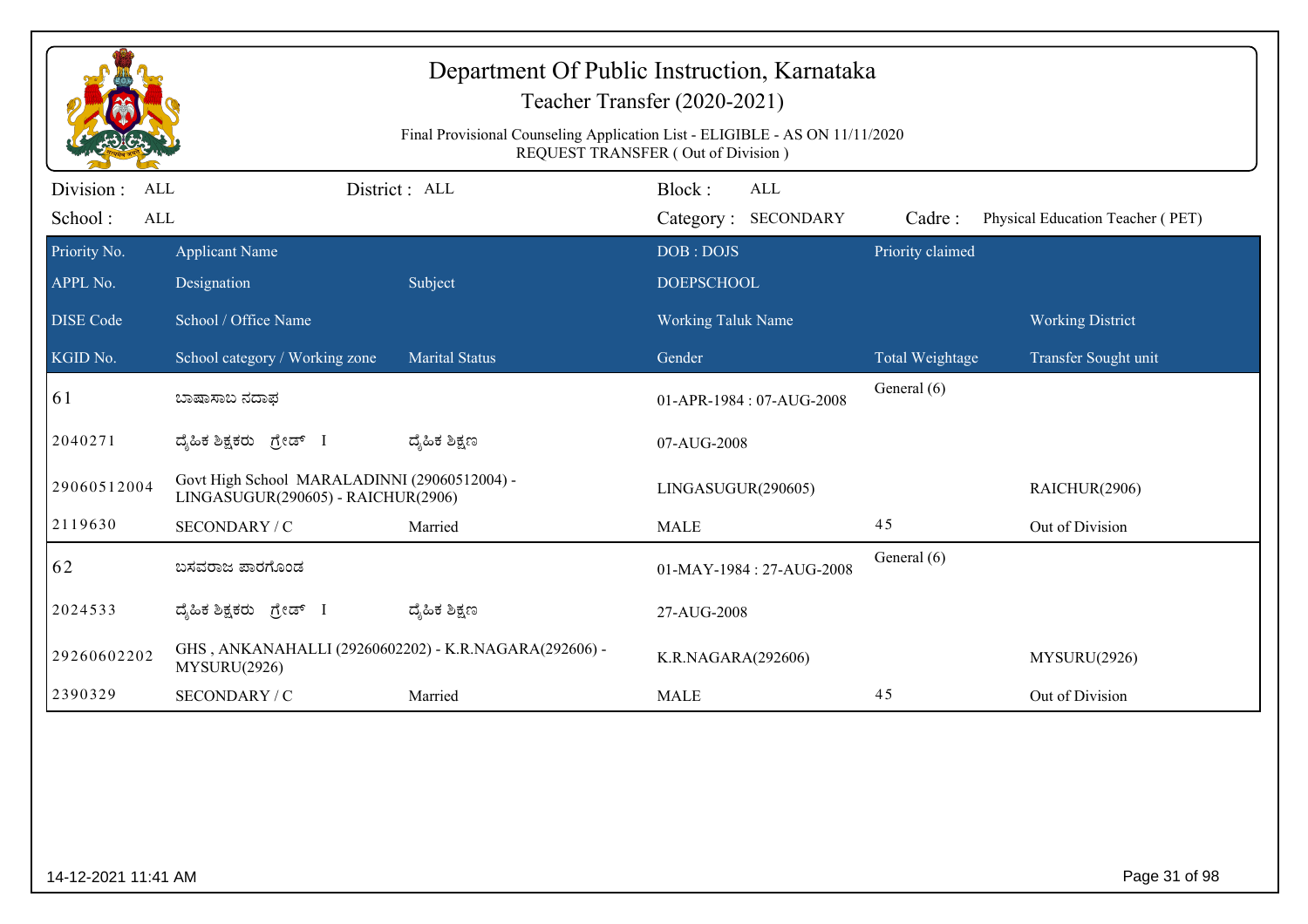|                                           |                                      | Department Of Public Instruction, Karnataka                                 | Teacher Transfer (2020-2021)         |                  |                                  |
|-------------------------------------------|--------------------------------------|-----------------------------------------------------------------------------|--------------------------------------|------------------|----------------------------------|
|                                           |                                      | Final Provisional Counseling Application List - ELIGIBLE - AS ON 11/11/2020 | REQUEST TRANSFER (Out of Division)   |                  |                                  |
| Division:<br><b>ALL</b><br>School:<br>ALL |                                      | District : ALL                                                              | Block:<br>ALL<br>Category: SECONDARY | Cadre:           | Physical Education Teacher (PET) |
| Priority No.<br>APPL No.                  | <b>Applicant Name</b><br>Designation | Subject                                                                     | DOB: DOJS<br><b>DOEPSCHOOL</b>       | Priority claimed |                                  |
| <b>DISE</b> Code                          | School / Office Name                 |                                                                             | <b>Working Taluk Name</b>            |                  | <b>Working District</b>          |
| KGID No.                                  | School category / Working zone       | <b>Marital Status</b>                                                       | Gender                               | Total Weightage  | Transfer Sought unit             |
| 63                                        | ಸಿದ್ದಪ್ಪ ತಿಪ್ಪಣ್ಣ ಕೇಸನೂರು            |                                                                             | 01-JUL-1984: 07-AUG-2008             | General (6)      |                                  |
| 2050512                                   | ದ್ಯಹಿಕ ಶಿಕ್ಷಕರು ಗ್ರೇಡ್ I             | ದ್ಯಹಿಕ ಶಿಕ್ಷಣ                                                               | 07-AUG-2008                          |                  |                                  |
| 29070414402                               | GHS                                  | SANGNAL (29070414402) - KUSTAGI(290704) - KOPPAL(2907) KUSTAGI(290704)      |                                      |                  | KOPPAL(2907)                     |
| 2174078                                   | SECONDARY / C                        | Married                                                                     | <b>MALE</b>                          | 45               | Out of Division                  |
| 64                                        | ಹನಮಪ್ಪ ಸಂಗಪ್ಪ ಸವದತ್ತಿ                |                                                                             | 23-JUL-1984: 27-AUG-2008             | General (6)      |                                  |
| 2011823                                   | ದ್ಯಹಿಕ ಶಿಕ್ಷಕರು ಗ್ರೇಡ್ I             | ದ್ಯೆಹಿಕ ಶಿಕ್ಷಣ                                                              | 27-AUG-2008                          |                  |                                  |
| 29310600305                               | TUMAKURU MADHUGIRI(2931)             | GHS KURUBARA RAMANAHALLI (29310600305) - SIRA(293106) -                     | SIRA(293106)                         |                  | TUMAKURU MADHUGIRI(2931)         |
| 2129908                                   | SECONDARY / C                        | Married                                                                     | <b>MALE</b>                          | 45               | Out of Division                  |
|                                           |                                      |                                                                             |                                      |                  |                                  |
| 14-12-2021 11:41 AM                       |                                      |                                                                             |                                      |                  | Page 32 of 98                    |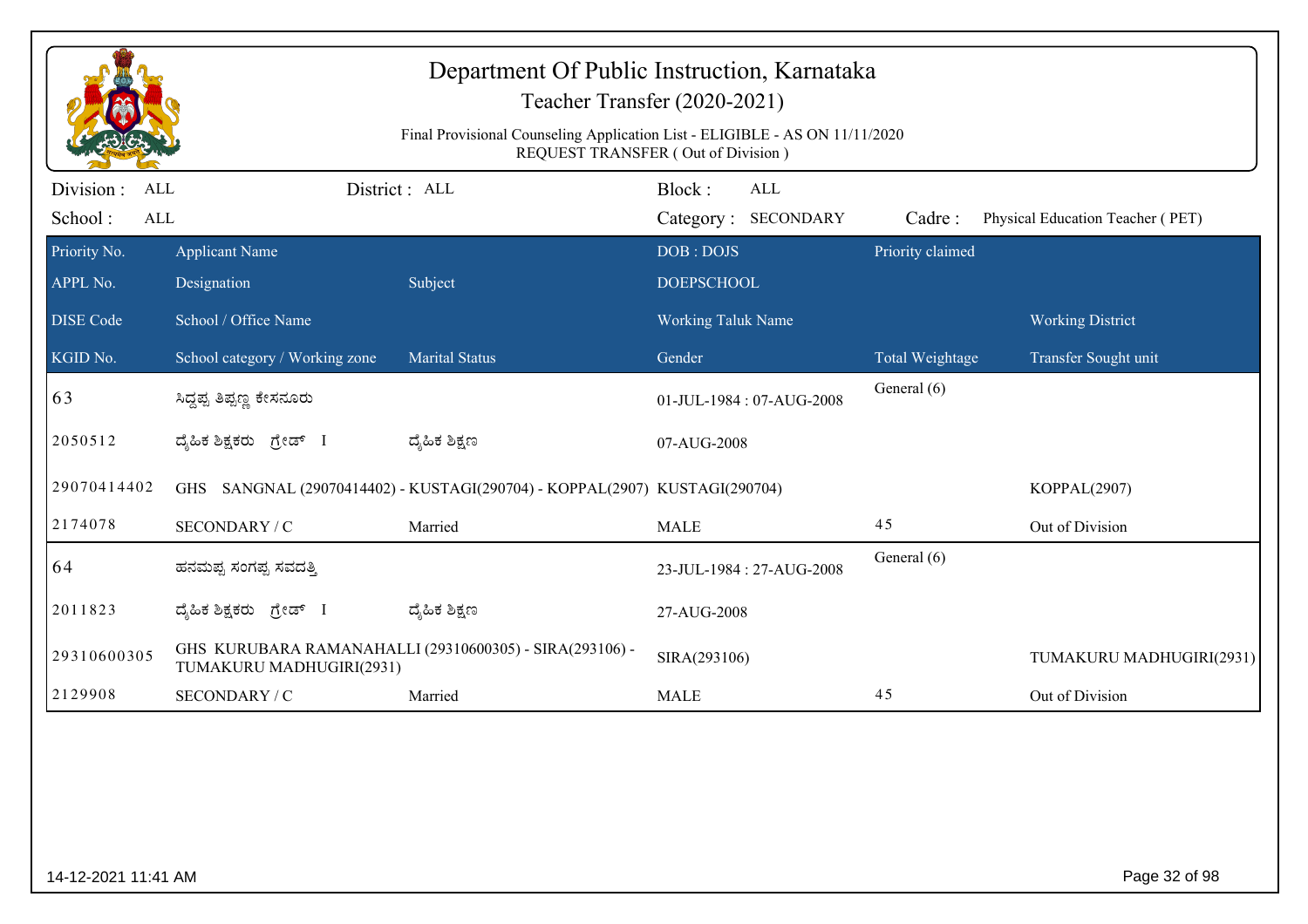|                          |                                                                    | Final Provisional Counseling Application List - ELIGIBLE - AS ON 11/11/2020 | Department Of Public Instruction, Karnataka<br>Teacher Transfer (2020-2021)<br>REQUEST TRANSFER (Out of Division) |                  |                                  |
|--------------------------|--------------------------------------------------------------------|-----------------------------------------------------------------------------|-------------------------------------------------------------------------------------------------------------------|------------------|----------------------------------|
| Division :<br>ALL        |                                                                    | District: ALL                                                               | Block:<br><b>ALL</b>                                                                                              |                  |                                  |
| School:<br>ALL           |                                                                    |                                                                             | Category: SECONDARY                                                                                               | Cadre:           | Physical Education Teacher (PET) |
| Priority No.<br>APPL No. | <b>Applicant Name</b><br>Designation                               | Subject                                                                     | DOB: DOJS<br><b>DOEPSCHOOL</b>                                                                                    | Priority claimed |                                  |
| <b>DISE Code</b>         | School / Office Name                                               |                                                                             | <b>Working Taluk Name</b>                                                                                         |                  | <b>Working District</b>          |
| KGID No.                 | School category / Working zone                                     | <b>Marital Status</b>                                                       | Gender                                                                                                            | Total Weightage  | Transfer Sought unit             |
| 65                       | ಮಲ್ಲೇಶಿ ಹಣಮಂತ ಪೋಲೆಶಿ                                               |                                                                             | 05-DEC-1984: 20-AUG-2008                                                                                          | General (6)      |                                  |
| 2062371                  | ದೈಹಿಕ ಶಿಕ್ಷಕರು ಗ್ರೇಡ್ I                                            | ದ್ಶೆಹಿಕ ಶಿಕ್ಷಣ                                                              | 20-AUG-2008                                                                                                       |                  |                                  |
| 29120803803              | GHS K BELAGAL (29120803803) - SIRUGUPPA(291208) -<br>BALLARI(2912) |                                                                             | SIRUGUPPA(291208)                                                                                                 |                  | BALLARI(2912)                    |
| 2305905                  | SECONDARY / C                                                      | Married                                                                     | <b>MALE</b>                                                                                                       | 45               | Out of Division                  |
| 66                       | ತ್ರೀಶ್ಮೆಲ ಉಮದಿ                                                     |                                                                             | 01-APR-1985: 07-AUG-2008                                                                                          | General (6)      |                                  |
| 2037333                  | ದೈಹಿಕ ಶಿಕ್ಷಕರು ಗ್ರೇಡ್<br>$\perp$                                   | ದ್ಶೆಹಿಕ ಶಿಕ್ಷಣ                                                              | 07-AUG-2008                                                                                                       |                  |                                  |
| 29060614407              | GHS TORANADINNI (29060614407) - MANVI(290606) -<br>RAICHUR(2906)   |                                                                             | MANVI(290606)                                                                                                     |                  | RAICHUR(2906)                    |
| 2118620                  | SECONDARY / C                                                      | Married                                                                     | <b>MALE</b>                                                                                                       | 45               | Out of Division                  |
|                          |                                                                    |                                                                             |                                                                                                                   |                  |                                  |
| 14-12-2021 11:41 AM      |                                                                    |                                                                             |                                                                                                                   |                  | Page 33 of 98                    |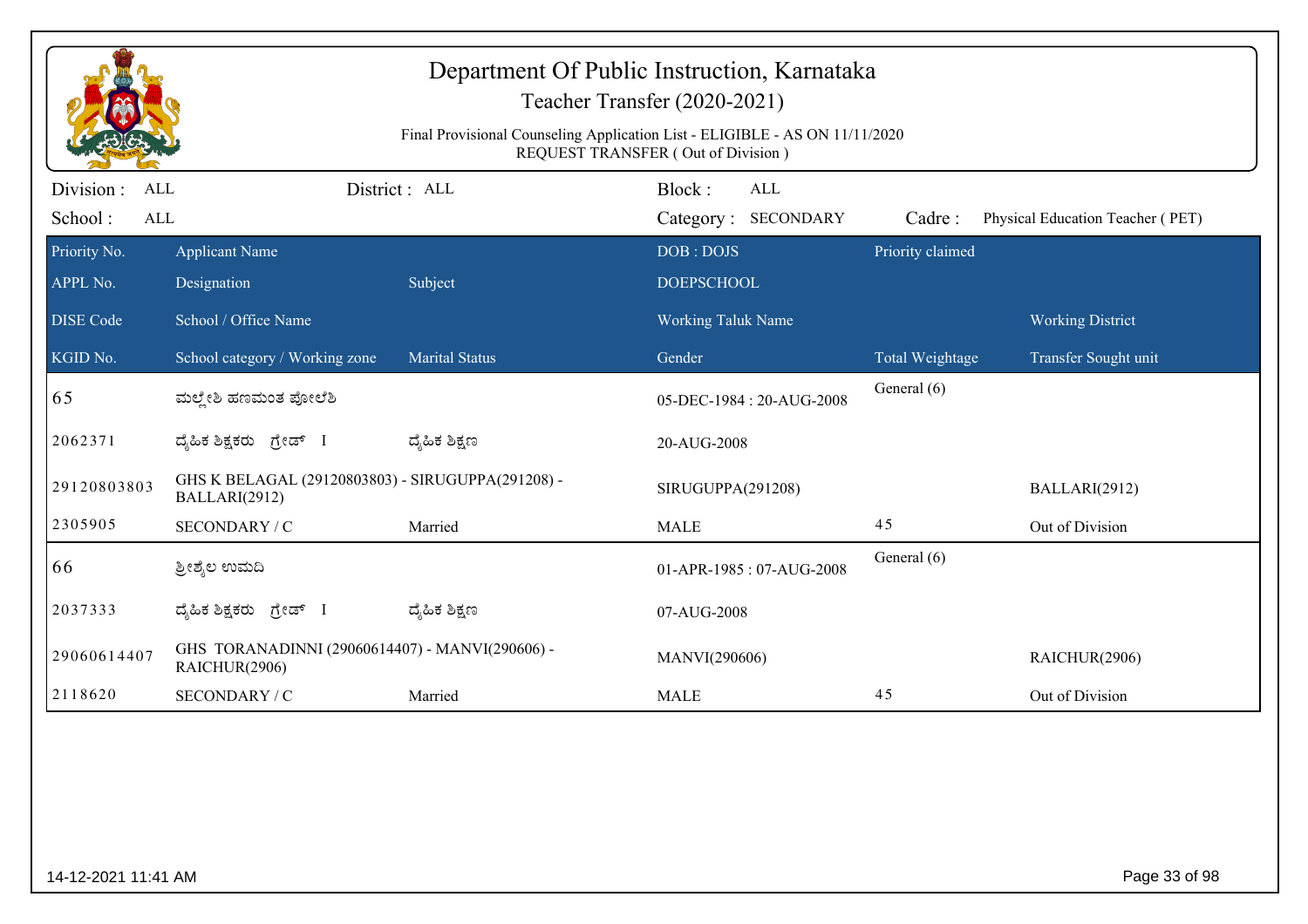| Department Of Public Instruction, Karnataka<br>Teacher Transfer (2020-2021)                                       |                                                                                   |                                                         |                                      |                  |                                  |  |  |  |
|-------------------------------------------------------------------------------------------------------------------|-----------------------------------------------------------------------------------|---------------------------------------------------------|--------------------------------------|------------------|----------------------------------|--|--|--|
| Final Provisional Counseling Application List - ELIGIBLE - AS ON 11/11/2020<br>REQUEST TRANSFER (Out of Division) |                                                                                   |                                                         |                                      |                  |                                  |  |  |  |
| Division :<br>ALL<br>School:<br>ALL                                                                               |                                                                                   | District : ALL                                          | Block:<br>ALL<br>Category: SECONDARY | Cadre:           | Physical Education Teacher (PET) |  |  |  |
| Priority No.                                                                                                      | <b>Applicant Name</b>                                                             |                                                         | DOB: DOJS                            | Priority claimed |                                  |  |  |  |
| APPL No.                                                                                                          | Designation                                                                       | Subject                                                 | <b>DOEPSCHOOL</b>                    |                  |                                  |  |  |  |
| <b>DISE</b> Code                                                                                                  | School / Office Name                                                              |                                                         | <b>Working Taluk Name</b>            |                  | <b>Working District</b>          |  |  |  |
| KGID No.                                                                                                          | School category / Working zone                                                    | <b>Marital Status</b>                                   | Gender                               | Total Weightage  | Transfer Sought unit             |  |  |  |
| 67                                                                                                                | ಮಂಜುಳಾ ಎಮ್ಮಿ                                                                      |                                                         | 13-APR-1985: 01-SEP-2008             | General (6)      |                                  |  |  |  |
| 2052769                                                                                                           | ದೈಹಿಕ ಶಿಕ್ಷಕರು <i>ಗ್ರೇಡ್</i> I                                                    | ದ್ಯೆಹಿಕ ಶಿಕ್ಷಣ                                          | 01-SEP-2008                          |                  |                                  |  |  |  |
| 29330810006                                                                                                       | YADAGIRI(2933)                                                                    | GOVT HS JOGUNDABHAVI (29330810006) - SHORAPUR(293308) - | SHORAPUR(293308)                     |                  | YADAGIRI(2933)                   |  |  |  |
| 2286948                                                                                                           | SECONDARY / C                                                                     | Married                                                 | <b>FEMALE</b>                        | 45               | Out of Division                  |  |  |  |
| 68                                                                                                                | ಮಹೇಶ ಮಾರುತಿ ಕಟ್ಟಿಮನಿ                                                              |                                                         | 03-FEB-1980: 23-AUG-2008             | General (6)      |                                  |  |  |  |
| 2012015                                                                                                           | ದೈಹಿಕ ಶಿಕ್ಷಕರು ಗ್ರೇಡ್ I                                                           | ದ್ಮಹಿಕ ಶಿಕ್ಷಣ                                           | 15-NOV-2011                          |                  |                                  |  |  |  |
| 29230732602                                                                                                       | Govt High School DODDAGADDAVALLY (29230732602) -<br>HASSAN(292307) - HASSAN(2923) |                                                         | HASSAN(292307)                       |                  | HASSAN(2923)                     |  |  |  |
| 2205445                                                                                                           | SECONDARY / C                                                                     | Married                                                 | <b>MALE</b>                          | 42               | Out of Division                  |  |  |  |

er and the set of the set of the set of the set of the set of the set of the set of the set of the set of the set of the set of the set of the set of the set of the set of the set of the set of the set of the set of the se

14-12-2021 11:41 AM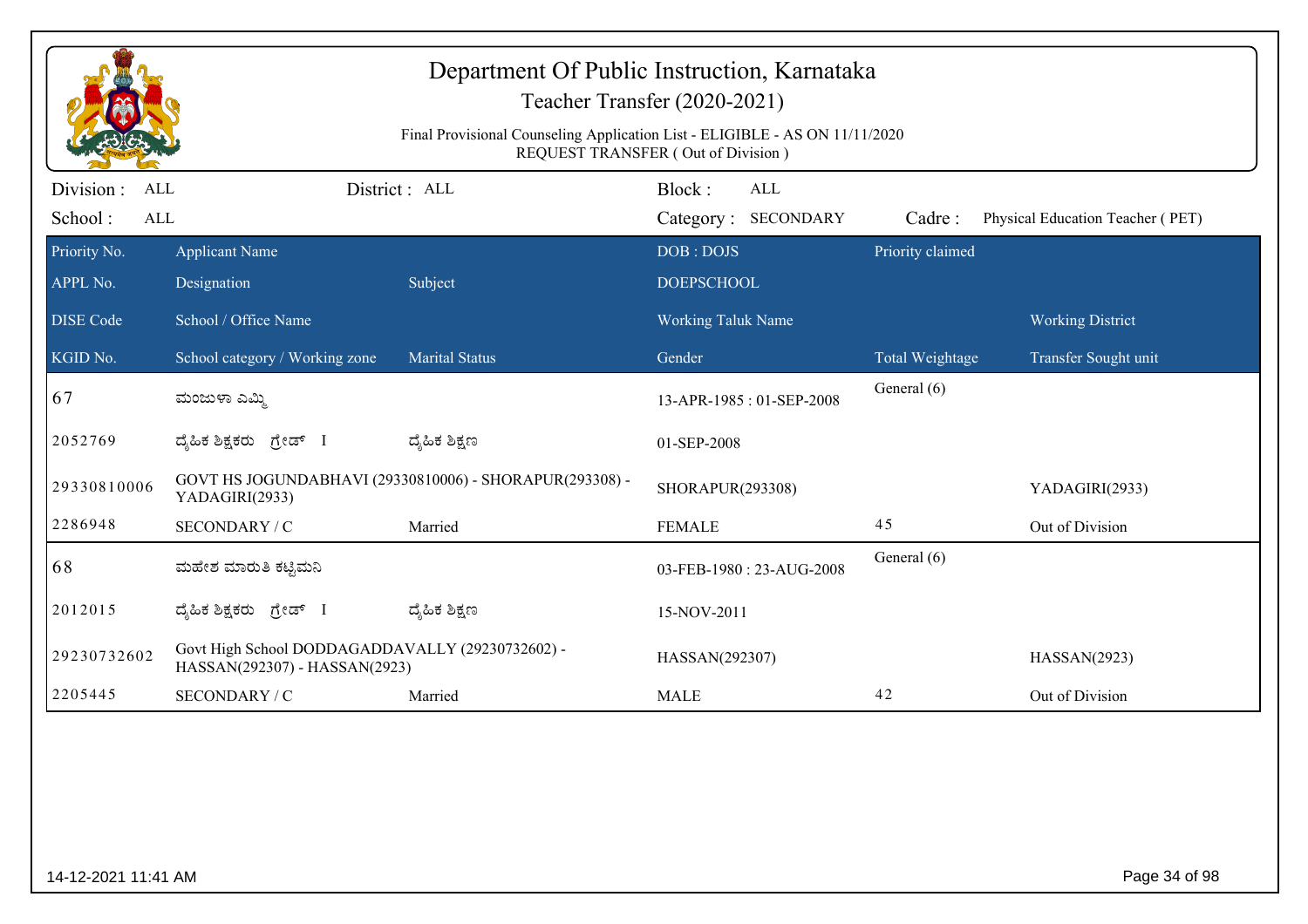|                                            |                                                                                         | Department Of Public Instruction, Karnataka<br>Final Provisional Counseling Application List - ELIGIBLE - AS ON 11/11/2020 | Teacher Transfer (2020-2021)<br>REQUEST TRANSFER (Out of Division) |                  |                                  |
|--------------------------------------------|-----------------------------------------------------------------------------------------|----------------------------------------------------------------------------------------------------------------------------|--------------------------------------------------------------------|------------------|----------------------------------|
| Division :<br>ALL<br>School:<br><b>ALL</b> |                                                                                         | District: ALL                                                                                                              | Block:<br><b>ALL</b><br>Category: SECONDARY                        | Cadre:           | Physical Education Teacher (PET) |
| Priority No.                               | <b>Applicant Name</b>                                                                   |                                                                                                                            | DOB: DOJS                                                          | Priority claimed |                                  |
| APPL No.                                   | Designation                                                                             | Subject                                                                                                                    | <b>DOEPSCHOOL</b>                                                  |                  |                                  |
| <b>DISE</b> Code                           | School / Office Name                                                                    |                                                                                                                            | <b>Working Taluk Name</b>                                          |                  | <b>Working District</b>          |
| KGID No.                                   | School category / Working zone                                                          | <b>Marital Status</b>                                                                                                      | Gender                                                             | Total Weightage  | Transfer Sought unit             |
| 69                                         | ದೀಪಾ ಗವಳಿ                                                                               |                                                                                                                            | 11-JUL-1982: 27-JUN-2008                                           | General (6)      |                                  |
| 2026115                                    | ದೈಹಿಕ ಶಿಕ್ಷಕರು ಗ್ರೇಡ್ I                                                                 | ದ್ಯೆಹಿಕ ಶಿಕ್ಷಣ                                                                                                             | 01-JUN-2011                                                        |                  |                                  |
| 29230537103                                | GOVT.HIGH SCHOOL HALEBELAGOLA (29230537103) -<br>CHANNARAYAPATNA(292305) - HASSAN(2923) |                                                                                                                            | CHANNARAYAPATNA(292305)                                            |                  | HASSAN(2923)                     |
| 2204926                                    | SECONDARY / C                                                                           | Married                                                                                                                    | <b>FEMALE</b>                                                      | 42               | Out of Division                  |
| 70                                         | <b>JAHIDA BEGUM M SHAIKH</b>                                                            |                                                                                                                            | 31-JUL-1985: 16-SEP-2008                                           | General (6)      |                                  |
| 2043374                                    | ದೈಹಿಕ ಶಿಕ್ಷಕರು ಗ್ರೇಡ್ I                                                                 | ದ್ಯೆಹಿಕ ಶಿಕ್ಷಣ                                                                                                             | 01-JUN-2011                                                        |                  |                                  |
| 29140405624                                | DAVANAGERE(2914)                                                                        | GHS(URDU)-MALEBENNUR (29140405624) - HARIHARA(291404) -                                                                    | HARIHARA(291404)                                                   |                  | DAVANAGERE(2914)                 |
| 2275454                                    | SECONDARY / C                                                                           | Married                                                                                                                    | <b>FEMALE</b>                                                      | 42               | Out of Division                  |
|                                            |                                                                                         |                                                                                                                            |                                                                    |                  |                                  |
| 14-12-2021 11:41 AM                        |                                                                                         |                                                                                                                            |                                                                    |                  | Page 35 of 98                    |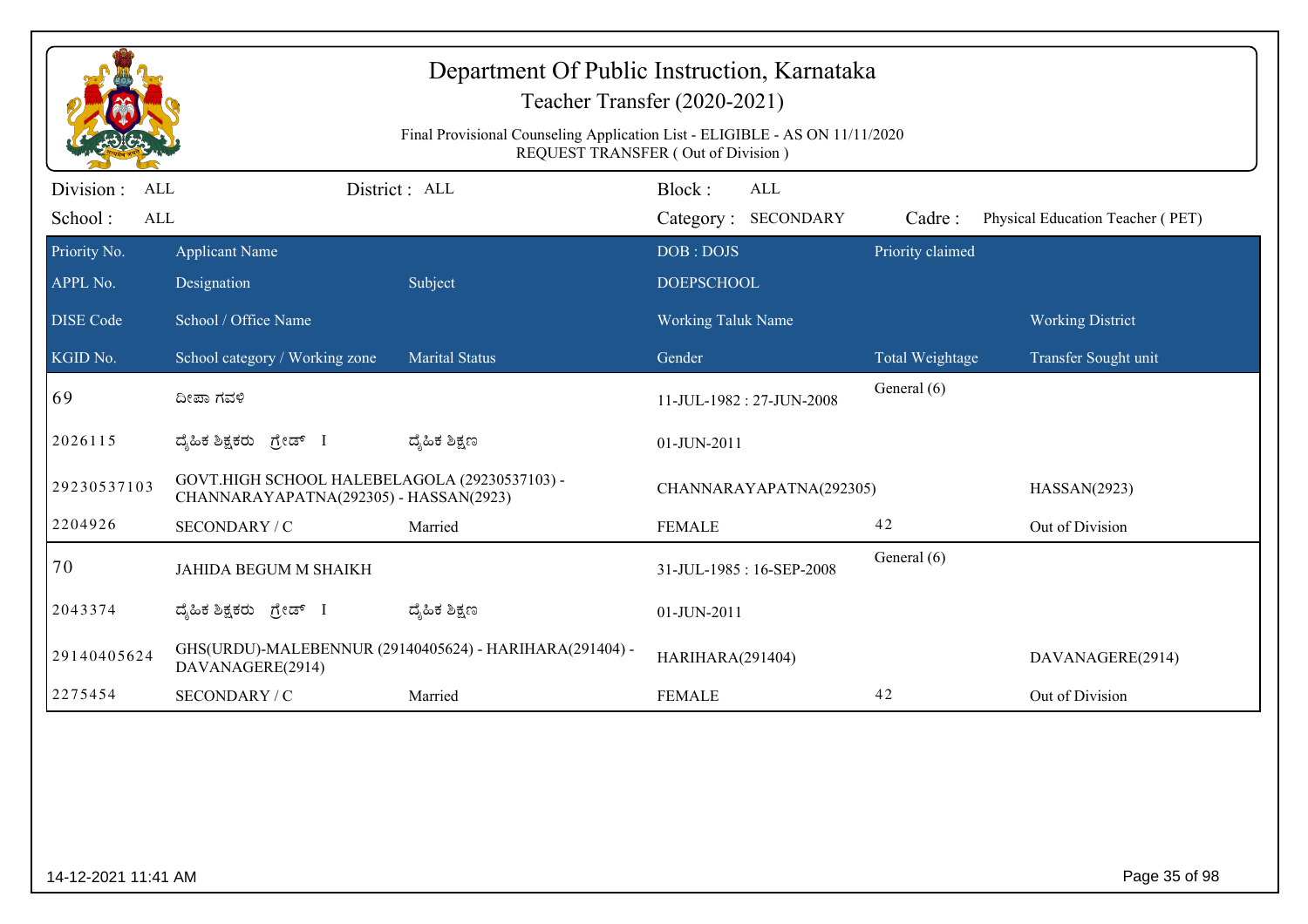|                                     |                                                     | Department Of Public Instruction, Karnataka                                 | Teacher Transfer (2020-2021)         |                  |                                  |
|-------------------------------------|-----------------------------------------------------|-----------------------------------------------------------------------------|--------------------------------------|------------------|----------------------------------|
|                                     |                                                     | Final Provisional Counseling Application List - ELIGIBLE - AS ON 11/11/2020 | REQUEST TRANSFER (Out of Division)   |                  |                                  |
| Division :<br>ALL<br>School:<br>ALL |                                                     | District: ALL                                                               | Block:<br>ALL<br>Category: SECONDARY | Cadre:           | Physical Education Teacher (PET) |
| Priority No.<br>APPL No.            | <b>Applicant Name</b><br>Designation                | Subject                                                                     | DOB: DOJS<br><b>DOEPSCHOOL</b>       | Priority claimed |                                  |
| <b>DISE</b> Code                    | School / Office Name                                |                                                                             | <b>Working Taluk Name</b>            |                  | <b>Working District</b>          |
| KGID No.                            | School category / Working zone                      | <b>Marital Status</b>                                                       | Gender                               | Total Weightage  | Transfer Sought unit             |
| 71                                  | ಉಮಾ                                                 |                                                                             | 05-JAN-1967: 02-SEP-1994             | General (6)      |                                  |
| 2012429                             | ದೈಹಿಕ ಶಿಕ್ಷಕರು ಗ್ರೇಡ್ I                             | ದ್ಯೆಹಿಕ ಶಿಕ್ಷಣ                                                              | 15-JAN-2013                          |                  |                                  |
| 29220421105                         | (29220421105) - MANDYA SOUTH(292204) - MANDYA(2922) | KARNATAKA PUBLIC SCHOOLS GGJC ARKESHWARA NAGARA                             | MANDYA SOUTH(292204)                 |                  | MANDYA(2922)                     |
| 1391848                             | <b>SECONDARY / A</b>                                | Widow                                                                       | <b>FEMALE</b>                        | 41               | Out of Division                  |
| 72                                  | ಸಾವಿತ್ರಿ ಸಾಲಿ                                       |                                                                             | 20-MAY-1984: 09-SEP-2008             | General (6)      |                                  |
| 2028183                             | ದೈಹಿಕ ಶಿಕ್ಷಕರು ಗ್ರೇಡ್ I                             | ದ್ಯೆಹಿಕ ಶಿಕ್ಷಣ                                                              | 01-SEP-2014                          |                  |                                  |
| 29320809705                         | RAMANAGARA(2932)                                    | G HS CHAKANAHALLI (29320809705) - KANAKAPURA(293208) -                      | KANAKAPURA(293208)                   |                  | RAMANAGARA(2932)                 |
|                                     | SECONDARY / C                                       | Married                                                                     | <b>FEMALE</b>                        | 39               | Out of Division                  |
| 2380680                             |                                                     |                                                                             |                                      |                  |                                  |
| 14-12-2021 11:41 AM                 |                                                     |                                                                             |                                      |                  | Page 36 of 98                    |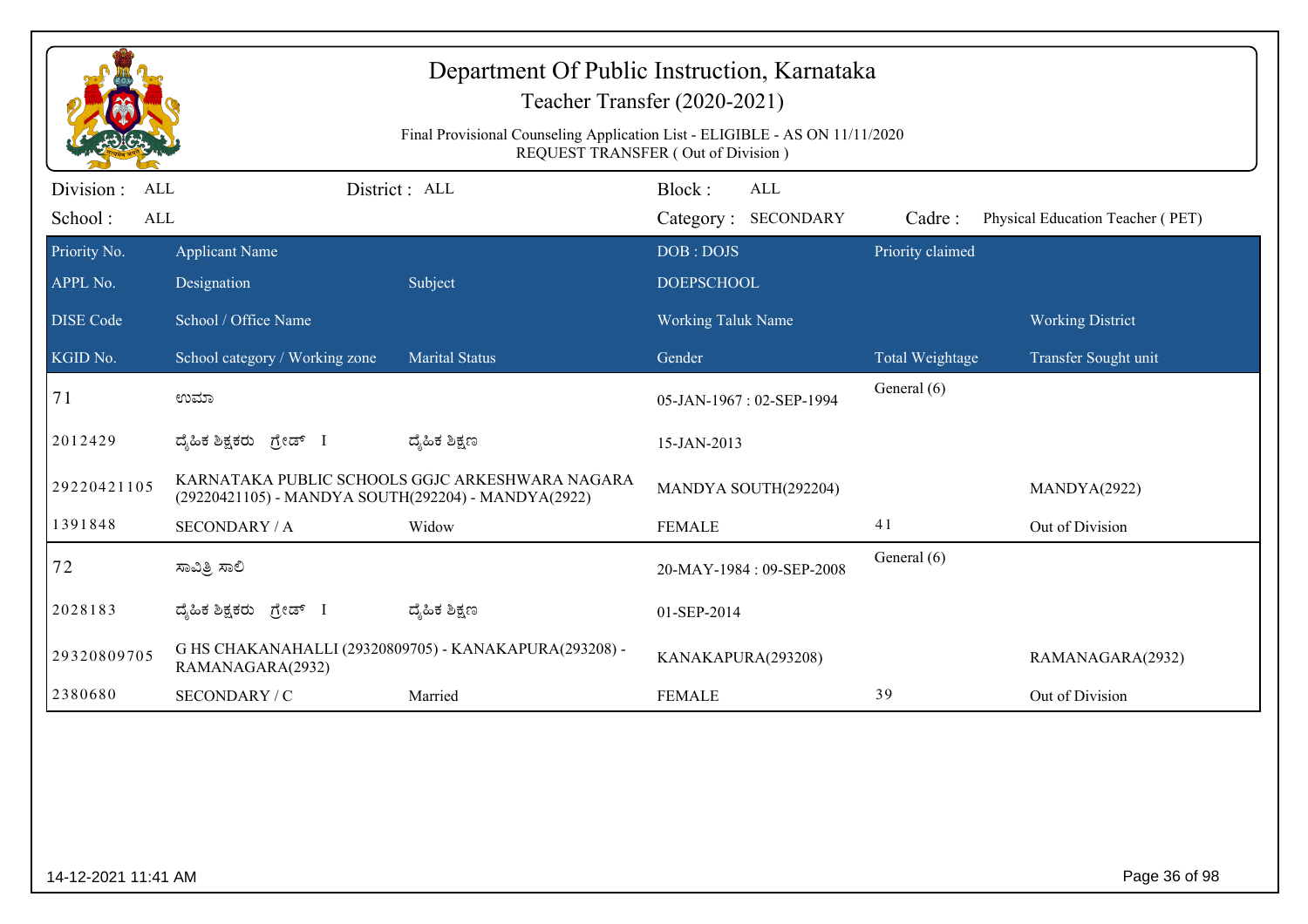|                                     | Department Of Public Instruction, Karnataka<br>Teacher Transfer (2020-2021)<br>Final Provisional Counseling Application List - ELIGIBLE - AS ON 11/11/2020<br><b>REQUEST TRANSFER (Out of Division)</b> |                       |                                             |                                |                                  |  |  |  |
|-------------------------------------|---------------------------------------------------------------------------------------------------------------------------------------------------------------------------------------------------------|-----------------------|---------------------------------------------|--------------------------------|----------------------------------|--|--|--|
| Division :<br>ALL<br>School:<br>ALL |                                                                                                                                                                                                         | District: ALL         | Block:<br><b>ALL</b><br>Category: SECONDARY | Cadre:                         | Physical Education Teacher (PET) |  |  |  |
| Priority No.<br>APPL No.            | <b>Applicant Name</b><br>Designation                                                                                                                                                                    | Subject               | DOB: DOJS<br><b>DOEPSCHOOL</b>              | Priority claimed               |                                  |  |  |  |
| <b>DISE</b> Code                    | School / Office Name                                                                                                                                                                                    |                       | <b>Working Taluk Name</b>                   |                                | <b>Working District</b>          |  |  |  |
| KGID No.<br>73                      | School category / Working zone<br>ಗುರುನಾಥ ಚೌದ್ರಿ                                                                                                                                                        | <b>Marital Status</b> | Gender<br>01-JUN-1978: 16-JUL-2010          | Total Weightage<br>General (6) | Transfer Sought unit             |  |  |  |
| 2067018                             | ದೈಹಿಕ ಶಿಕ್ಷಕರು ಗ್ರೇಡ್ I                                                                                                                                                                                 | ದ್ಶೆಹಿಕ ಶಿಕ್ಷಣ        | 16-JUL-2010                                 |                                |                                  |  |  |  |
| 29140705406                         | GJC-MADIHALLI (29140705406) - HARAPANAHALLI(291407) -<br>BALLARI(2912)                                                                                                                                  |                       | HARAPANAHALLI(291407)                       |                                | BALLARI(2912)                    |  |  |  |
| 2163884                             | SECONDARY / C                                                                                                                                                                                           | Married               | <b>MALE</b>                                 | 37                             | Out of Division                  |  |  |  |
| 74                                  | ಶಿವಕುಮಾರ ಹನಗೋಡಿಮಠ                                                                                                                                                                                       |                       | 17-JUN-1978: 18-JUN-2010                    | General (6)                    |                                  |  |  |  |
| 2032399                             | ದೈಹಿಕ ಶಿಕ್ಷಕರು ಗ್ರೇಡ್ I                                                                                                                                                                                 | ದ್ಶೆಹಿಕ ಶಿಕ್ಷಣ        | 18-JUN-2010                                 |                                |                                  |  |  |  |
| 29230417605                         | GHS LINGAPPANA KOPPAL (29230417605) - BELUR(292304) -<br>HASSAN(2923)                                                                                                                                   |                       | BELUR(292304)                               |                                | HASSAN(2923)                     |  |  |  |
| 2209193                             | SECONDARY / C                                                                                                                                                                                           | Married               | <b>MALE</b>                                 | 37                             | Out of Division                  |  |  |  |
|                                     |                                                                                                                                                                                                         |                       |                                             |                                |                                  |  |  |  |
| 14-12-2021 11:41 AM                 |                                                                                                                                                                                                         |                       |                                             |                                | Page 37 of 98                    |  |  |  |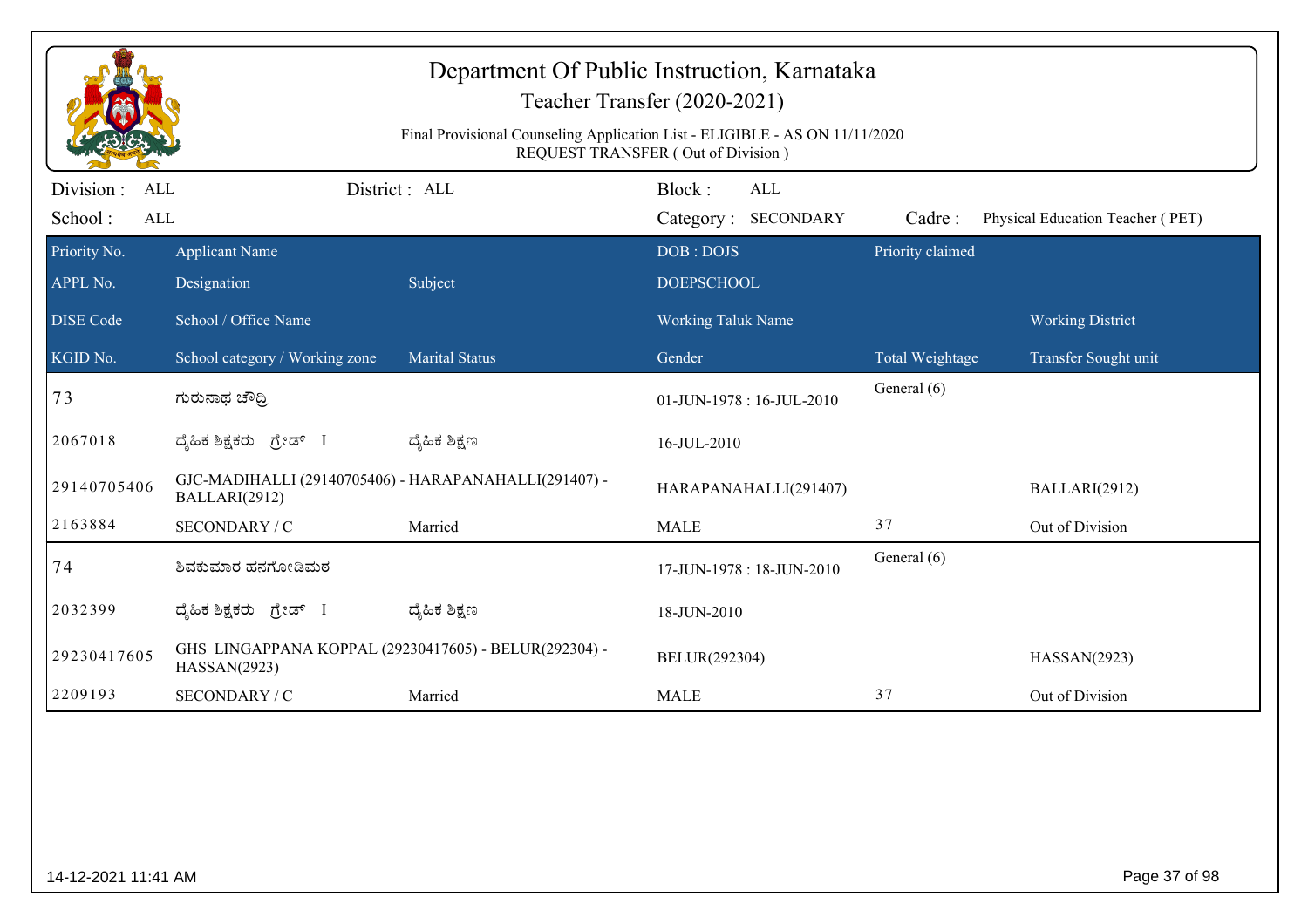|                                            | Department Of Public Instruction, Karnataka<br>Teacher Transfer (2020-2021)<br>Final Provisional Counseling Application List - ELIGIBLE - AS ON 11/11/2020<br>REQUEST TRANSFER (Out of Division) |                                                          |                           |                                   |                  |                                  |  |  |
|--------------------------------------------|--------------------------------------------------------------------------------------------------------------------------------------------------------------------------------------------------|----------------------------------------------------------|---------------------------|-----------------------------------|------------------|----------------------------------|--|--|
| Division :<br>ALL<br>School:<br><b>ALL</b> |                                                                                                                                                                                                  | District: ALL                                            | Block:                    | <b>ALL</b><br>Category: SECONDARY | Cadre:           | Physical Education Teacher (PET) |  |  |
| Priority No.                               | <b>Applicant Name</b>                                                                                                                                                                            |                                                          | DOB: DOJS                 |                                   | Priority claimed |                                  |  |  |
| APPL No.                                   | Designation                                                                                                                                                                                      | Subject                                                  | <b>DOEPSCHOOL</b>         |                                   |                  |                                  |  |  |
| <b>DISE</b> Code                           | School / Office Name                                                                                                                                                                             |                                                          | <b>Working Taluk Name</b> |                                   |                  | <b>Working District</b>          |  |  |
| KGID No.                                   | School category / Working zone                                                                                                                                                                   | <b>Marital Status</b>                                    | Gender                    |                                   | Total Weightage  | Transfer Sought unit             |  |  |
| 75                                         | ಹಿರೇಮನಿ ಕೊಟ್ರೇಶಿ                                                                                                                                                                                 |                                                          |                           | 30-JUL-1978: 21-JUL-2010          | General (6)      |                                  |  |  |
| 2020524                                    | ದೈಹಿಕ ಶಿಕ್ಷಕರು ಗ್ರೇಡ್ I                                                                                                                                                                          | ದ್ಯೆಹಿಕ ಶಿಕ್ಷಣ                                           | 21-JUL-2010               |                                   |                  |                                  |  |  |
| 29170303402                                | CHIKKAMANGALURU(2917)                                                                                                                                                                            | GHS, BELLUR (29170303402) - NARASIMHARAJAPURA(291703) -  |                           | NARASIMHARAJAPURA(291703)         |                  | CHIKKAMANGALURU(2917)            |  |  |
| 2235555                                    | SECONDARY / C                                                                                                                                                                                    | Married                                                  | <b>MALE</b>               |                                   | 37               | Out of Division                  |  |  |
| 76                                         | ಶಾಂತಮ್ಮ.ಎ                                                                                                                                                                                        |                                                          |                           | 01-JUN-1980: 18-JUN-2010          | General (6)      |                                  |  |  |
| 2019730                                    | ದೈಹಿಕ ಶಿಕ್ಷಕರು ಗ್ರೇಡ್ I                                                                                                                                                                          | ದ್ಮಹಿಕ ಶಿಕ್ಷಣ                                            | 18-JUN-2010               |                                   |                  |                                  |  |  |
| 29180205004                                | - TUMAKURU(2918)                                                                                                                                                                                 | GHS COMPOSITE LAKKENAHALLI (29180205004) - GUBBI(291802) | GUBBI(291802)             |                                   |                  | TUMAKURU(2918)                   |  |  |
| 2383931                                    | SECONDARY / C                                                                                                                                                                                    | Unmarried                                                | <b>FEMALE</b>             |                                   | 37               | Out of Division                  |  |  |
|                                            |                                                                                                                                                                                                  |                                                          |                           |                                   |                  |                                  |  |  |
| 14-12-2021 11:41 AM                        |                                                                                                                                                                                                  |                                                          |                           |                                   |                  | Page 38 of 98                    |  |  |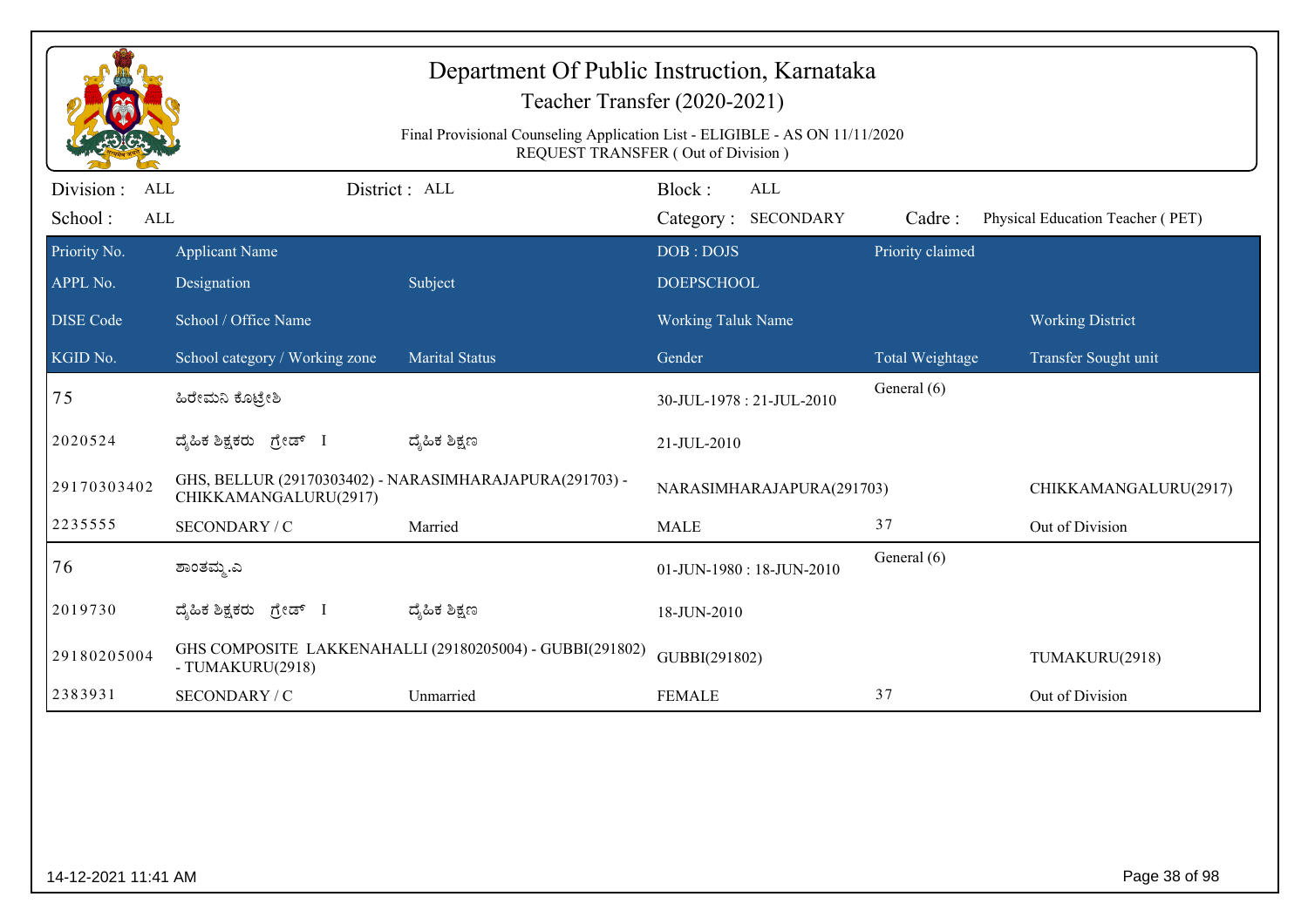| Department Of Public Instruction, Karnataka<br>Teacher Transfer (2020-2021)<br>Final Provisional Counseling Application List - ELIGIBLE - AS ON 11/11/2020<br>REQUEST TRANSFER (Out of Division) |                                                                                                 |                       |                                  |                            |                                  |  |  |
|--------------------------------------------------------------------------------------------------------------------------------------------------------------------------------------------------|-------------------------------------------------------------------------------------------------|-----------------------|----------------------------------|----------------------------|----------------------------------|--|--|
| Division :<br>ALL                                                                                                                                                                                |                                                                                                 | District: ALL         | Block:<br><b>ALL</b>             |                            |                                  |  |  |
| School:<br>ALL                                                                                                                                                                                   |                                                                                                 |                       | Category: SECONDARY<br>DOB: DOJS | Cadre:<br>Priority claimed | Physical Education Teacher (PET) |  |  |
| Priority No.<br>APPL No.                                                                                                                                                                         | <b>Applicant Name</b><br>Designation                                                            | Subject               | <b>DOEPSCHOOL</b>                |                            |                                  |  |  |
| <b>DISE Code</b>                                                                                                                                                                                 | School / Office Name                                                                            |                       | Working Taluk Name               |                            | <b>Working District</b>          |  |  |
| KGID No.                                                                                                                                                                                         | School category / Working zone                                                                  | <b>Marital Status</b> | Gender                           | Total Weightage            | Transfer Sought unit             |  |  |
| 77                                                                                                                                                                                               | ಜಾದವ್ ಸುರೇಶ್                                                                                    |                       | 01-JUN-1980: 18-JUN-2010         | General (6)                |                                  |  |  |
| 2001731                                                                                                                                                                                          | ದೈಹಿಕ ಶಿಕ್ಷಕರು ಗ್ರೇಡ್ I                                                                         | ದ್ಶೆಹಿಕ ಶಿಕ್ಷಣ        | 18-JUN-2010                      |                            |                                  |  |  |
| 29230417802                                                                                                                                                                                      | GOVT PU COLLEGE HIGH SCHOOL SECTION SANENAHALLY<br>(29230417802) - BELUR(292304) - HASSAN(2923) |                       | BELUR(292304)                    |                            | HASSAN(2923)                     |  |  |
| 2209162                                                                                                                                                                                          | SECONDARY / C                                                                                   | Married               | <b>MALE</b>                      | 37                         | Out of Division                  |  |  |
| 78                                                                                                                                                                                               | ವಿಠ್ಠಲ ಬೈಲವಾಡ                                                                                   |                       | 20-JUN-1980: 13-AUG-2008         | General (6)                |                                  |  |  |
| 2014046                                                                                                                                                                                          | ದ್ಯಹಿಕ ಶಿಕ್ಷಕರು ಗ್ರೇಡ್ I                                                                        | ದ್ಶೆಹಿಕ ಶಿಕ್ಷಣ        | 05-OCT-2016                      |                            |                                  |  |  |
| 29070311010                                                                                                                                                                                      | GJC HIGH SCHOOL KINNAL (29070311010) - KOPPAL(290703) -<br>KOPPAL(2907)                         |                       | KOPPAL(290703)                   |                            | KOPPAL(2907)                     |  |  |
| 2440938                                                                                                                                                                                          | SECONDARY / C                                                                                   | Married               | <b>MALE</b>                      | 37                         | Out of Division                  |  |  |
|                                                                                                                                                                                                  |                                                                                                 |                       |                                  |                            |                                  |  |  |
| 14-12-2021 11:41 AM                                                                                                                                                                              |                                                                                                 |                       |                                  |                            | Page 39 of 98                    |  |  |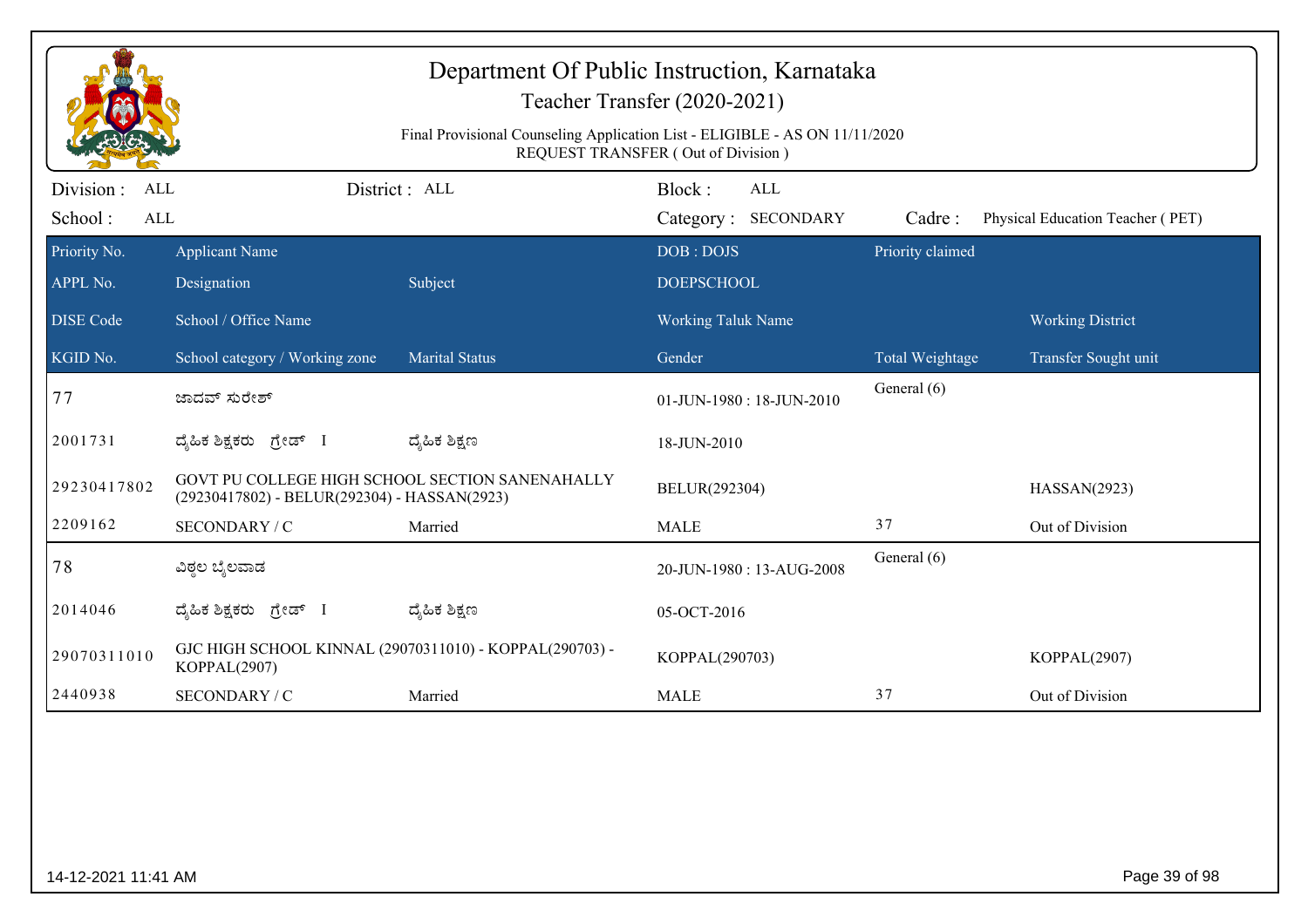|                                           |                                                                                                                   | Department Of Public Instruction, Karnataka                | Teacher Transfer (2020-2021)                   |                  |                                  |  |  |  |
|-------------------------------------------|-------------------------------------------------------------------------------------------------------------------|------------------------------------------------------------|------------------------------------------------|------------------|----------------------------------|--|--|--|
|                                           | Final Provisional Counseling Application List - ELIGIBLE - AS ON 11/11/2020<br>REQUEST TRANSFER (Out of Division) |                                                            |                                                |                  |                                  |  |  |  |
| Division:<br><b>ALL</b><br>School:<br>ALL |                                                                                                                   | District : ALL                                             | Block:<br>ALL<br>Category: SECONDARY           | Cadre:           | Physical Education Teacher (PET) |  |  |  |
| Priority No.                              | <b>Applicant Name</b>                                                                                             |                                                            | DOB: DOJS                                      | Priority claimed |                                  |  |  |  |
| APPL No.<br><b>DISE</b> Code              | Designation<br>School / Office Name                                                                               | Subject                                                    | <b>DOEPSCHOOL</b><br><b>Working Taluk Name</b> |                  | <b>Working District</b>          |  |  |  |
| KGID No.                                  | School category / Working zone                                                                                    | <b>Marital Status</b>                                      | Gender                                         | Total Weightage  | Transfer Sought unit             |  |  |  |
| 79                                        | ಪರಮೇಶ್ವರ್                                                                                                         |                                                            | 10-JUL-1980: 18-JUN-2010                       | General (6)      |                                  |  |  |  |
| 2002923                                   | ಗ್ರೇಡ್ I<br>ದ್ಯೆಹಿಕ ಶಿಕ್ಷಕರು                                                                                      | ದ್ಯಹಿಕ ಶಿಕ್ಷಣ                                              | 18-JUN-2010                                    |                  |                                  |  |  |  |
| 29290409502                               | GOVERNMENT HIGH SCHOOL DODDA BOMMANAHALLI                                                                         | (29290409502) - CHINTAMANI(292904) - CHIKKABALLAPURA(2929) | CHINTAMANI(292904)                             |                  | CHIKKABALLAPURA(2929)            |  |  |  |
| 2363447                                   | SECONDARY / C                                                                                                     | Married                                                    | <b>MALE</b>                                    | 37               | Out of Division                  |  |  |  |
| 80                                        | ಮಹಾಂತೇಶ ವಿ ನೀಲವಾಣಿ                                                                                                |                                                            | 22-JUL-1980: 07-JUL-2010                       | General (6)      |                                  |  |  |  |
| 2031095                                   | ದ್ಯಹಿಕ ಶಿಕ್ಷಕರು ಗ್ರೇಡ್ I                                                                                          | ದ್ಮಹಿಕ ಶಿಕ್ಷಣ                                              | 07-JUL-2010                                    |                  |                                  |  |  |  |
| 29140702903                               | BALLARI(2912)                                                                                                     | GHS - HIKKIMAGERE (29140702903) - HARAPANAHALLI(291407) -  | HARAPANAHALLI(291407)                          |                  | BALLARI(2912)                    |  |  |  |
| 2164132                                   | SECONDARY / C                                                                                                     | Married                                                    | <b>MALE</b>                                    | 37               | Out of Division                  |  |  |  |
|                                           |                                                                                                                   |                                                            |                                                |                  |                                  |  |  |  |
| 14-12-2021 11:41 AM                       |                                                                                                                   |                                                            |                                                |                  | Page 40 of 98                    |  |  |  |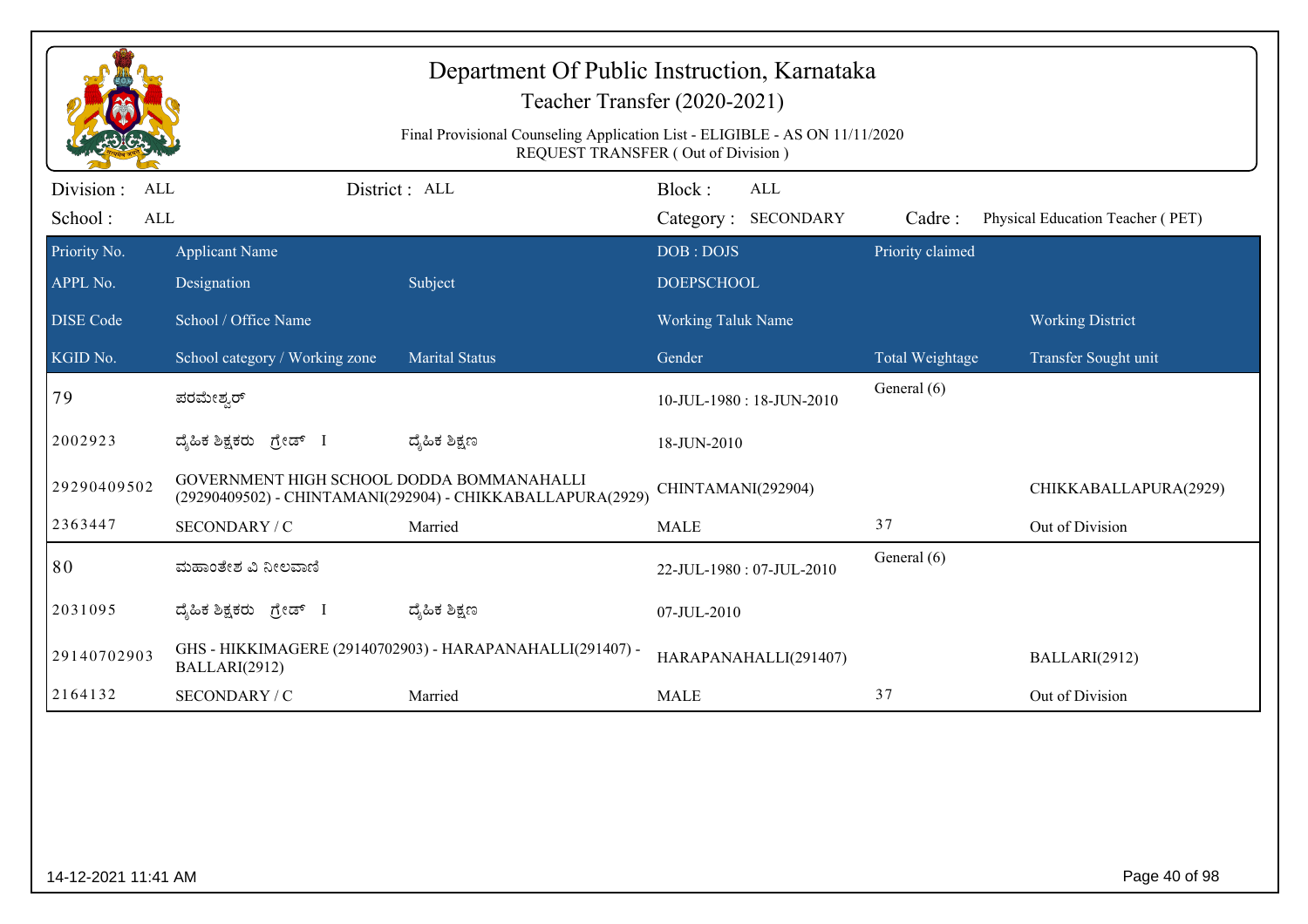|                   |                                                                           |                                                                             | Teacher Transfer (2020-2021)              |                  |                                  |
|-------------------|---------------------------------------------------------------------------|-----------------------------------------------------------------------------|-------------------------------------------|------------------|----------------------------------|
|                   |                                                                           | Final Provisional Counseling Application List - ELIGIBLE - AS ON 11/11/2020 | <b>REQUEST TRANSFER (Out of Division)</b> |                  |                                  |
| Division :<br>ALL |                                                                           | District: ALL                                                               | Block:<br>ALL                             |                  |                                  |
| School:<br>ALL    |                                                                           |                                                                             | Category: SECONDARY                       | Cadre:           | Physical Education Teacher (PET) |
| Priority No.      | <b>Applicant Name</b>                                                     |                                                                             | DOB: DOJS                                 | Priority claimed |                                  |
| APPL No.          | Designation                                                               | Subject                                                                     | <b>DOEPSCHOOL</b>                         |                  |                                  |
| <b>DISE Code</b>  | School / Office Name                                                      |                                                                             | <b>Working Taluk Name</b>                 |                  | <b>Working District</b>          |
| KGID No.          | School category / Working zone                                            | <b>Marital Status</b>                                                       | Gender                                    | Total Weightage  | Transfer Sought unit             |
| 81                | ರಮೇಶ ಬಾಬು                                                                 |                                                                             | 01-JUL-1981: 09-JUL-2010                  | General (6)      |                                  |
| 2037885           | ದ್ಯಹಿಕ ಶಿಕ್ಷಕರು ಗ್ರೇಡ್ I                                                  | ದ್ಮಹಿಕ ಶಿಕ್ಷಣ                                                               | 09-JUL-2010                               |                  |                                  |
| 29261012203       | MYSURU(2926)                                                              | GHS DODDA BELALU (29261012203) - PERIYA PATNA(292610) -                     | PERIYA PATNA(292610)                      |                  | MYSURU(2926)                     |
| 2480207           | SECONDARY / C                                                             | Married                                                                     | <b>MALE</b>                               | 37               | Out of Division                  |
| 82                | ಶಿವಾನಂದ ಬಿಜ್ಜರಗಿ                                                          |                                                                             | 20-JUL-1981: 18-JUN-2010                  | General (6)      |                                  |
| 2035643           | ದ್ಯಹಿಕ ಶಿಕ್ಷಕರು <i>ಗ್ರೇ</i> ಡ್ I                                          | ದ್ಶೆಹಿಕ ಶಿಕ್ಷಣ                                                              | 18-JUN-2010                               |                  |                                  |
| 29230604104       | GHS GUDDENAHALLY (29230604104) -<br>HOLENARASIPURA(292306) - HASSAN(2923) |                                                                             | HOLENARASIPURA(292306)                    |                  | HASSAN(2923)                     |
| 2208463           | SECONDARY / C                                                             | Married                                                                     | <b>MALE</b>                               | 37               | Out of Division                  |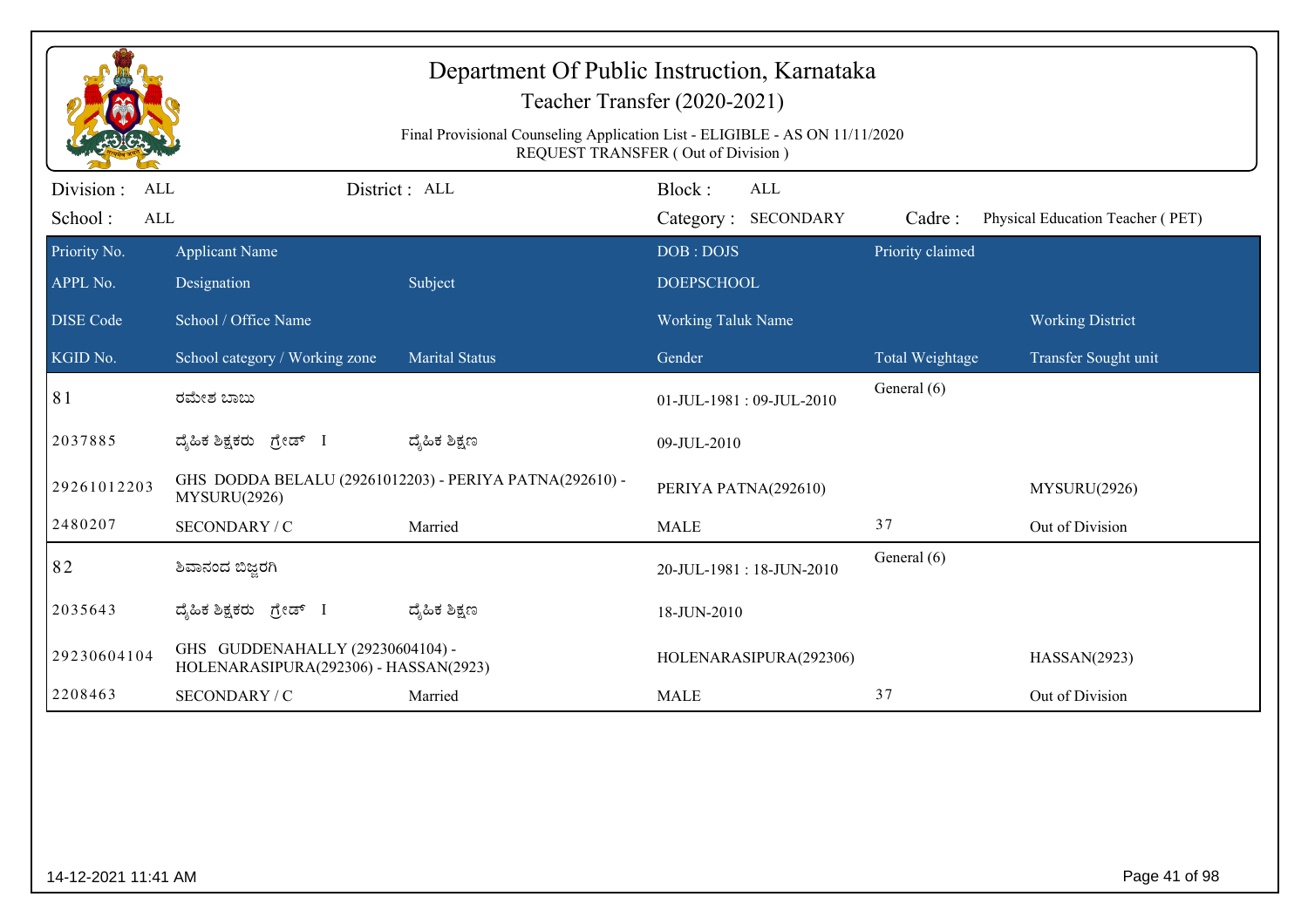|                                     |                                                                              | Final Provisional Counseling Application List - ELIGIBLE - AS ON 11/11/2020 | Department Of Public Instruction, Karnataka<br>Teacher Transfer (2020-2021)<br>REQUEST TRANSFER (Out of Division) |                  |                                  |
|-------------------------------------|------------------------------------------------------------------------------|-----------------------------------------------------------------------------|-------------------------------------------------------------------------------------------------------------------|------------------|----------------------------------|
| Division :<br>ALL<br>School:<br>ALL |                                                                              | District: ALL                                                               | Block:<br><b>ALL</b><br>Category: SECONDARY                                                                       | Cadre:           | Physical Education Teacher (PET) |
| Priority No.<br>APPL No.            | <b>Applicant Name</b><br>Designation                                         | Subject                                                                     | DOB: DOJS<br><b>DOEPSCHOOL</b>                                                                                    | Priority claimed |                                  |
| <b>DISE Code</b>                    | School / Office Name                                                         |                                                                             | <b>Working Taluk Name</b>                                                                                         |                  | <b>Working District</b>          |
| KGID No.                            | School category / Working zone                                               | Marital Status                                                              | Gender                                                                                                            | Total Weightage  | Transfer Sought unit             |
| 83                                  | ಗೌಡಪ್ಪ ಎಸ್.ಸಾವಳಗಿ                                                            |                                                                             | 01-SEP-1981:16-JUL-2010                                                                                           | General (6)      |                                  |
| 2013233                             | ದೈಹಿಕ ಶಿಕ್ಷಕರು ಗ್ರೇಡ್ I                                                      | ದ್ಮಹಿಕ ಶಿಕ್ಷಣ                                                               | 16-JUL-2010                                                                                                       |                  |                                  |
| 29180227102                         | GHS SHIVAPURA (29180227102) - GUBBI(291802) -<br>TUMAKURU(2918)              |                                                                             | GUBBI(291802)                                                                                                     |                  | TUMAKURU(2918)                   |
| 2384093                             | SECONDARY / C                                                                | Married                                                                     | <b>MALE</b>                                                                                                       | 37               | Out of Division                  |
| 84                                  | ಶಂಕರ ಯಂಗ್ರಿ                                                                  |                                                                             | 19-JAN-1982: 04-AUG-2010                                                                                          | General (6)      |                                  |
| 2004639                             | ದ್ಯಹಿಕ ಶಿಕ್ಷಕರು ಗ್ರೇಡ್ I                                                     | ದ್ಮಹಿಕ ಶಿಕ್ಷಣ                                                               | 04-AUG-2010                                                                                                       |                  |                                  |
| 29290608705                         | GHS SOMENAHALLI (29290608705) - GUDIBANDA(292906) -<br>CHIKKABALLAPURA(2929) |                                                                             | GUDIBANDA(292906)                                                                                                 |                  | CHIKKABALLAPURA(2929)            |
| 2363277                             | SECONDARY / C                                                                | Married                                                                     | <b>MALE</b>                                                                                                       | 37               | Out of Division                  |
|                                     |                                                                              |                                                                             |                                                                                                                   |                  |                                  |
| 14-12-2021 11:41 AM                 |                                                                              |                                                                             |                                                                                                                   |                  | Page 42 of 98                    |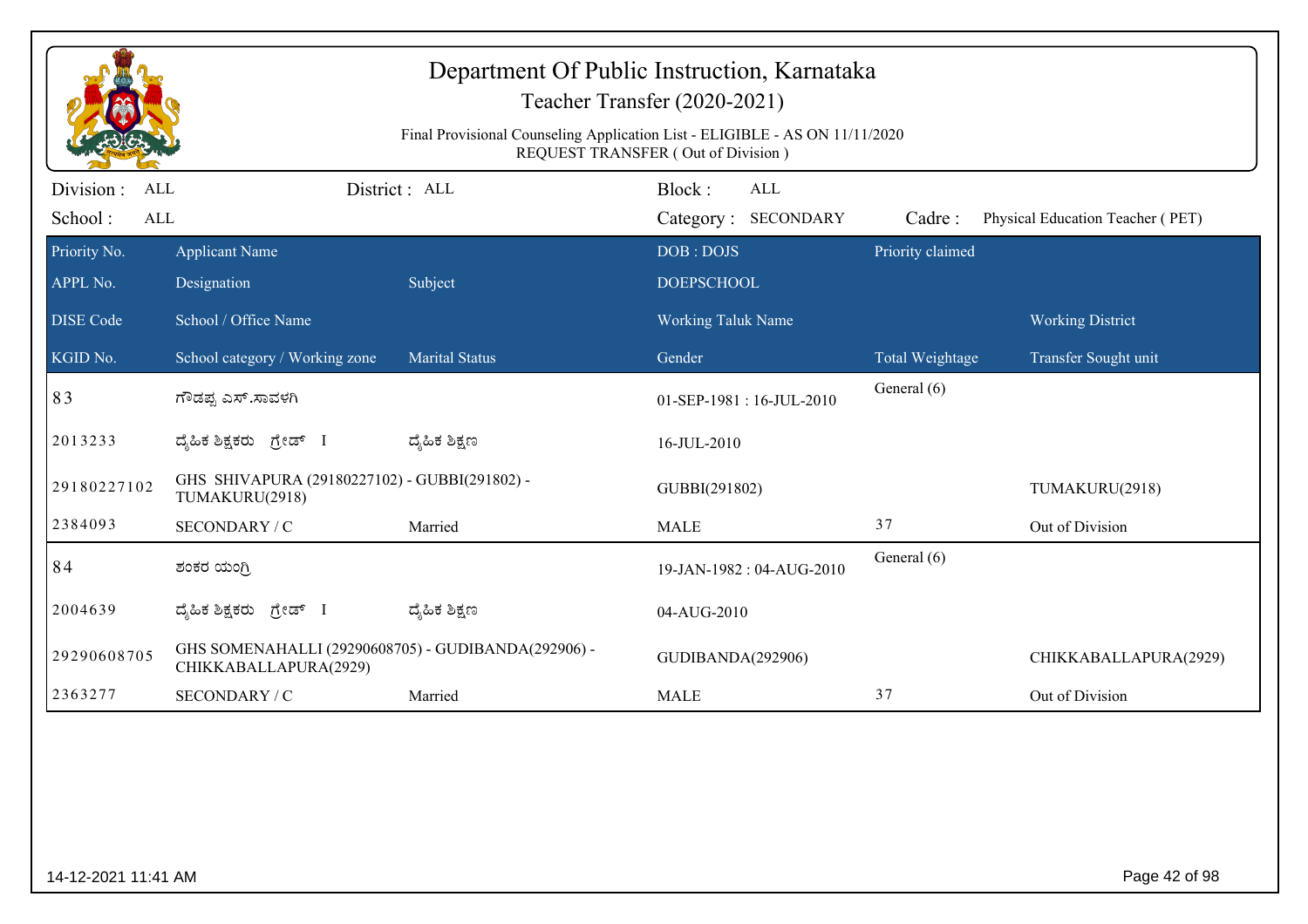|                                                   |                                                                                     |                       | Teacher Transfer (2020-2021)<br>Final Provisional Counseling Application List - ELIGIBLE - AS ON 11/11/2020<br>REQUEST TRANSFER (Out of Division) |                  |                                  |
|---------------------------------------------------|-------------------------------------------------------------------------------------|-----------------------|---------------------------------------------------------------------------------------------------------------------------------------------------|------------------|----------------------------------|
| Division :<br><b>ALL</b><br>School:<br><b>ALL</b> |                                                                                     | District : ALL        | Block:<br>ALL<br>Category: SECONDARY                                                                                                              | Cadre:           | Physical Education Teacher (PET) |
| Priority No.<br>APPL No.                          | <b>Applicant Name</b><br>Designation                                                | Subject               | DOB: DOJS<br><b>DOEPSCHOOL</b>                                                                                                                    | Priority claimed |                                  |
| <b>DISE Code</b>                                  | School / Office Name                                                                |                       | <b>Working Taluk Name</b>                                                                                                                         |                  | <b>Working District</b>          |
| KGID No.                                          | School category / Working zone                                                      | <b>Marital Status</b> | Gender                                                                                                                                            | Total Weightage  | Transfer Sought unit             |
| 85                                                | ಮಂಜುನಾಥ ಬಸಪ್ಪ ನಿಗರಿ                                                                 |                       | 04-JUL-1982: 23-JUN-2010                                                                                                                          | General (6)      |                                  |
| 2007734                                           | ದ್ಯಹಿಕ ಶಿಕ್ಷಕರು ಗ್ರೇಡ್ I                                                            | ದ್ಯೆಹಿಕ ಶಿಕ್ಷಣ        | 23-JUN-2010                                                                                                                                       |                  |                                  |
| 29130215704                                       | GOVT HIGH SCHOOL T N KOTE (29130215704) -<br>CHALLAKERE(291302) - CHITRADURGA(2913) |                       | CHALLAKERE(291302)                                                                                                                                |                  | CHITRADURGA(2913)                |
| 2413584                                           | SECONDARY / C                                                                       | Married               | <b>MALE</b>                                                                                                                                       | 37               | Out of Division                  |
| 86                                                | ಆನಂದ                                                                                |                       | 15-JUL-1982: 18-JUN-2010                                                                                                                          | General (6)      |                                  |
| 2001757                                           | ದೈಹಿಕ ಶಿಕ್ಷಕರು ಗ್ರೇಡ್ I                                                             | ದ್ಯೆಹಿಕ ಶಿಕ್ಷಣ        | 18-JUN-2010                                                                                                                                       |                  |                                  |
| 29230511003                                       | GOVT.HIGH SCHOOL KEMBALU (29230511003) -<br>CHANNARAYAPATNA(292305) - HASSAN(2923)  |                       | CHANNARAYAPATNA(292305)                                                                                                                           |                  | HASSAN(2923)                     |
| 2208015                                           | SECONDARY / C                                                                       | Married               | <b>MALE</b>                                                                                                                                       | 37               | Out of Division                  |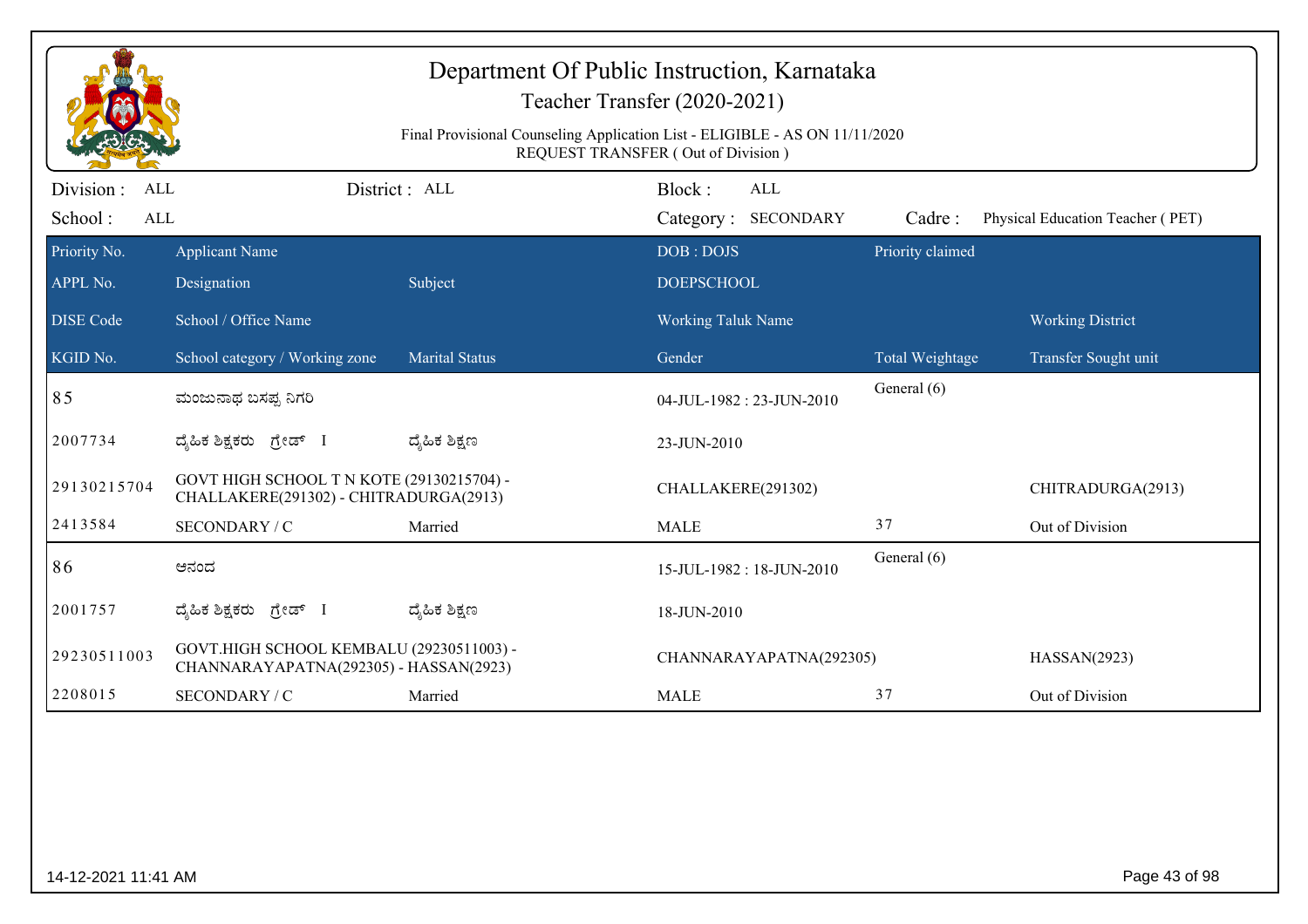|                                     |                                                                            | Department Of Public Instruction, Karnataka<br>Final Provisional Counseling Application List - ELIGIBLE - AS ON 11/11/2020 | Teacher Transfer (2020-2021)                                               |                  |                                  |
|-------------------------------------|----------------------------------------------------------------------------|----------------------------------------------------------------------------------------------------------------------------|----------------------------------------------------------------------------|------------------|----------------------------------|
| Division :<br>ALL<br>School:<br>ALL |                                                                            | District: ALL                                                                                                              | REQUEST TRANSFER (Out of Division)<br>Block:<br>ALL<br>Category: SECONDARY | Cadre:           | Physical Education Teacher (PET) |
| Priority No.<br>APPL No.            | <b>Applicant Name</b><br>Designation                                       | Subject                                                                                                                    | DOB: DOJS<br><b>DOEPSCHOOL</b>                                             | Priority claimed |                                  |
| <b>DISE</b> Code                    | School / Office Name                                                       |                                                                                                                            | <b>Working Taluk Name</b>                                                  |                  | <b>Working District</b>          |
| KGID No.                            | School category / Working zone                                             | <b>Marital Status</b>                                                                                                      | Gender                                                                     | Total Weightage  | Transfer Sought unit             |
| 87                                  | ಸಂತೋಷ ತಿಗಡ                                                                 |                                                                                                                            | 21-JUL-1982: 18-JUN-2010                                                   | General (6)      |                                  |
| 2021611                             | ದೈಹಿಕ ಶಿಕ್ಷಕರು ಗ್ರೇಡ್ I                                                    | ದ್ಶೆಹಿಕ ಶಿಕ್ಷಣ                                                                                                             | 18-JUN-2010                                                                |                  |                                  |
| 29160503104                         | UDUPI(2916)                                                                | GHS NUKKURU 576234 (29160503104) - BRAHAMAVARA(291605) -                                                                   | BRAHAMAVARA(291605)                                                        |                  | <b>UDUPI(2916)</b>               |
| 2450607                             | SECONDARY / C                                                              | Married                                                                                                                    | <b>MALE</b>                                                                | 37               | Out of Division                  |
| 88                                  | ಅರುಣಕುಮಾರ ಎಸ್ ಗಗನಮಾಲಿ                                                      |                                                                                                                            | 20-NOV-1982: 18-JUN-2010                                                   | General (6)      |                                  |
| 2004102                             | ದೈಹಿಕ ಶಿಕ್ಷಕರು ಗ್ರೇಡ್ I                                                    | ದ್ಶೆಹಿಕ ಶಿಕ್ಷಣ                                                                                                             | 18-JUN-2010                                                                |                  |                                  |
| 29191030104                         | GHS THIMMARAVUTHANAHALLI (29191030104) -<br>MULBAGAL(291910) - KOLAR(2919) |                                                                                                                            | MULBAGAL(291910)                                                           |                  | KOLAR(2919)                      |
| 2326923                             | SECONDARY / C                                                              | Married                                                                                                                    | <b>MALE</b>                                                                | 37               | Out of Division                  |
|                                     |                                                                            |                                                                                                                            |                                                                            |                  |                                  |
| 14-12-2021 11:41 AM                 |                                                                            |                                                                                                                            |                                                                            |                  | Page 44 of 98                    |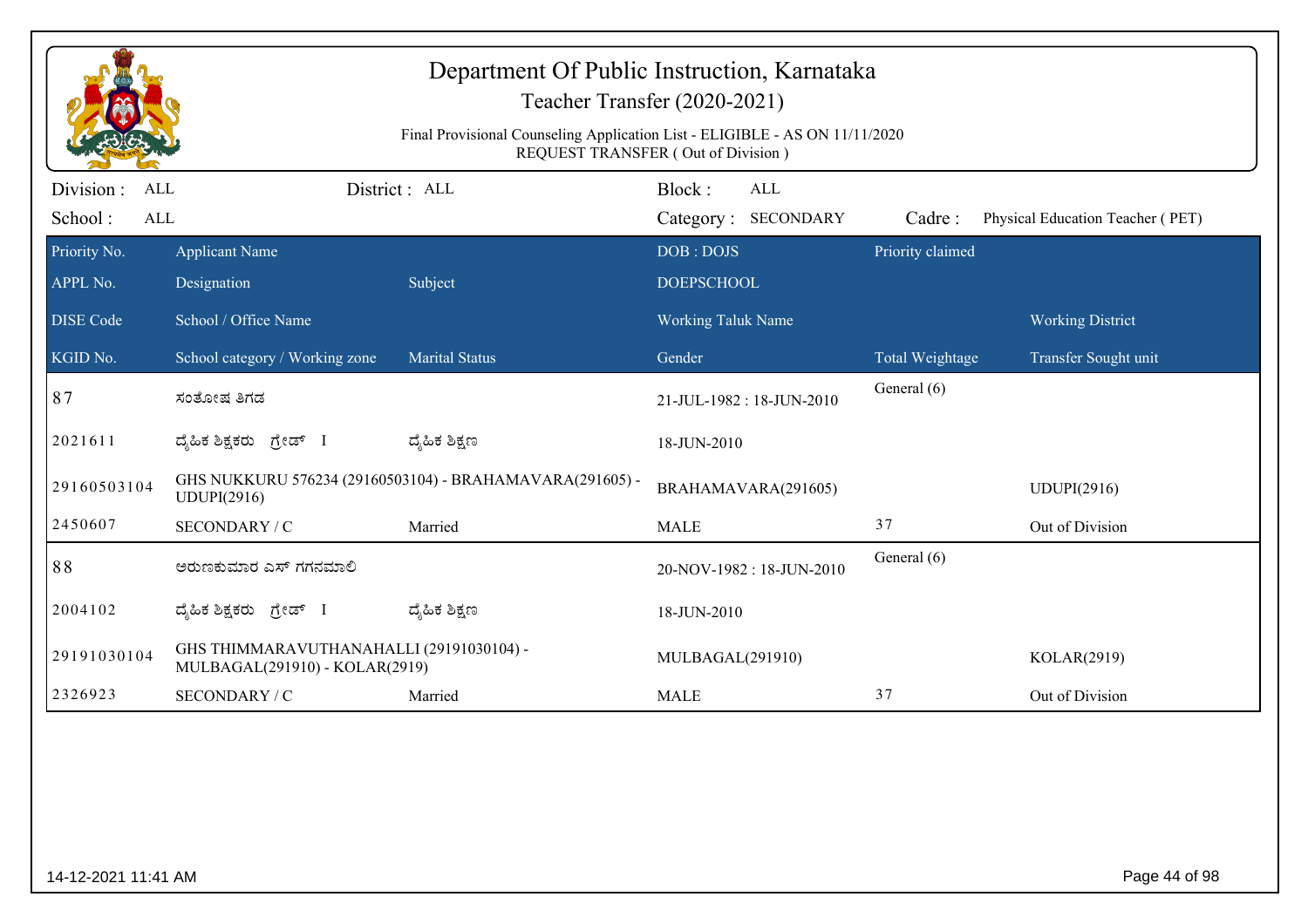| Department Of Public Instruction, Karnataka<br>Teacher Transfer (2020-2021)<br>Final Provisional Counseling Application List - ELIGIBLE - AS ON 11/11/2020<br>REQUEST TRANSFER (Out of Division) |                                                                             |                                                           |                           |                                   |                  |                                  |  |
|--------------------------------------------------------------------------------------------------------------------------------------------------------------------------------------------------|-----------------------------------------------------------------------------|-----------------------------------------------------------|---------------------------|-----------------------------------|------------------|----------------------------------|--|
| Division :<br>ALL<br>School:<br><b>ALL</b>                                                                                                                                                       |                                                                             | District: ALL                                             | Block:                    | <b>ALL</b><br>Category: SECONDARY | Cadre:           | Physical Education Teacher (PET) |  |
| Priority No.                                                                                                                                                                                     | <b>Applicant Name</b>                                                       |                                                           | DOB: DOJS                 |                                   | Priority claimed |                                  |  |
| APPL No.                                                                                                                                                                                         | Designation                                                                 | Subject                                                   | <b>DOEPSCHOOL</b>         |                                   |                  |                                  |  |
| <b>DISE</b> Code                                                                                                                                                                                 | School / Office Name                                                        |                                                           | <b>Working Taluk Name</b> |                                   |                  | <b>Working District</b>          |  |
| KGID No.                                                                                                                                                                                         | School category / Working zone                                              | <b>Marital Status</b>                                     | Gender                    |                                   | Total Weightage  | Transfer Sought unit             |  |
| 89                                                                                                                                                                                               | ಮುತ್ತಪ್ಪ ಕೂಲಗುಡಿ                                                            |                                                           |                           | 01-FEB-1983: 27-JUN-2008          | General (6)      |                                  |  |
| 2023837                                                                                                                                                                                          | ದೈಹಿಕ ಶಿಕ್ಷಕರು ಗ್ರೇಡ್ I                                                     | ದ್ಯೆಹಿಕ ಶಿಕ್ಷಣ                                            | 06-OCT-2016               |                                   |                  |                                  |  |
| 29230711302                                                                                                                                                                                      | GOVT HIGH SCHOOL POOMAGAME (29230711302) -<br>HASSAN(292307) - HASSAN(2923) |                                                           | HASSAN(292307)            |                                   |                  | HASSAN(2923)                     |  |
| 2205111                                                                                                                                                                                          | SECONDARY / C                                                               | Married                                                   | <b>MALE</b>               |                                   | 37               | Out of Division                  |  |
| 90                                                                                                                                                                                               | ರಾಜು ಸವಣೂರು                                                                 |                                                           |                           | 01-APR-1983 : 18-JUN-2010         | General (6)      |                                  |  |
| 2014751                                                                                                                                                                                          | ದೈಹಿಕ ಶಿಕ್ಷಕರು ಗ್ರೇಡ್ I                                                     | ದ್ಯೆಹಿಕ ಶಿಕ್ಷಣ                                            | 18-JUN-2010               |                                   |                  |                                  |  |
| 29260311403                                                                                                                                                                                      |                                                                             | GHS MAGGE (29260311403) - H.D.KOTE(292603) - MYSURU(2926) | H.D.KOTE(292603)          |                                   |                  | MYSURU(2926)                     |  |
| 2480487                                                                                                                                                                                          | SECONDARY / C                                                               | Married                                                   | <b>MALE</b>               |                                   | 37               | Out of Division                  |  |
|                                                                                                                                                                                                  |                                                                             |                                                           |                           |                                   |                  |                                  |  |
| 14-12-2021 11:41 AM                                                                                                                                                                              |                                                                             |                                                           |                           |                                   |                  | Page 45 of 98                    |  |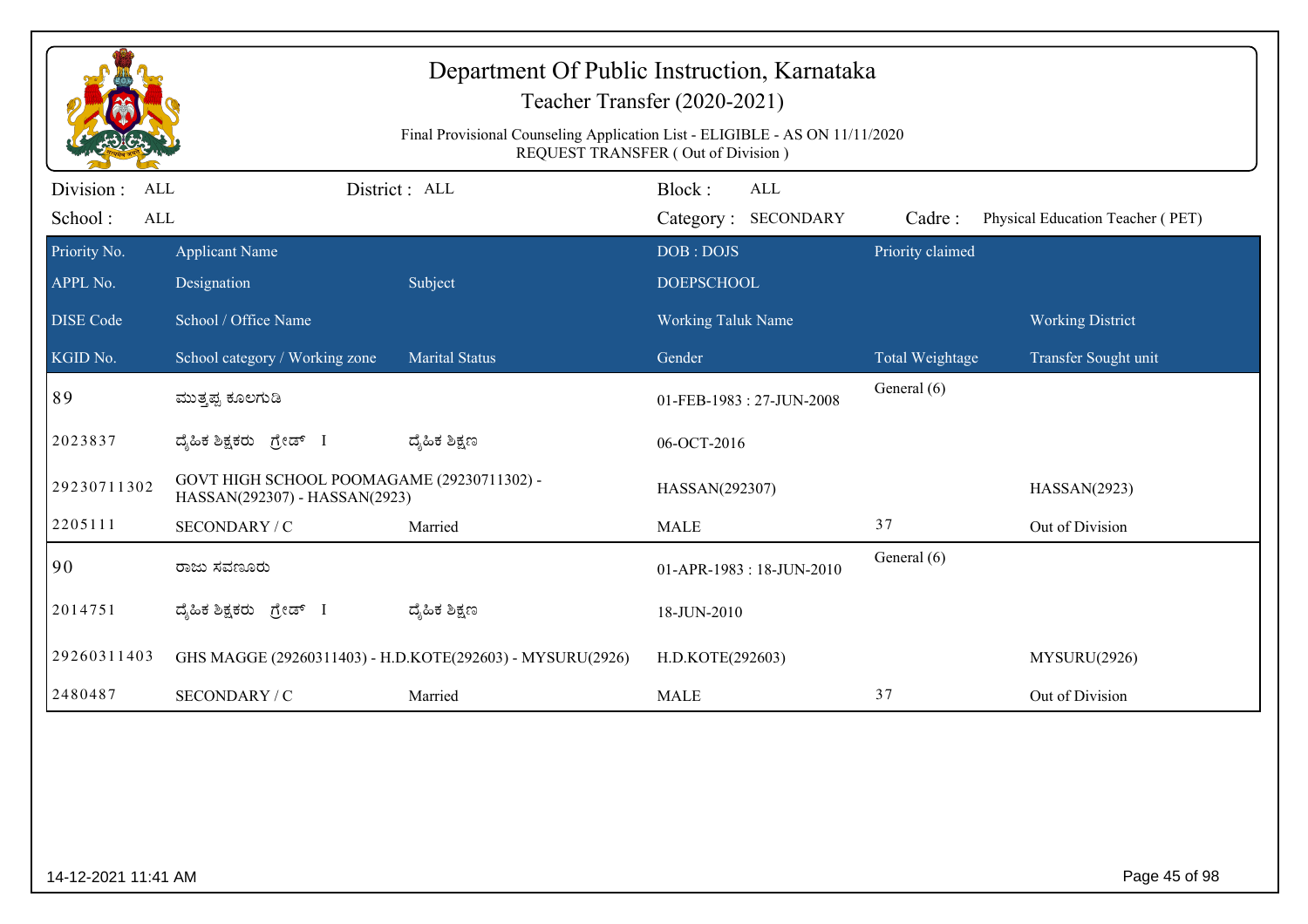|                                            | Department Of Public Instruction, Karnataka<br>Teacher Transfer (2020-2021)<br>Final Provisional Counseling Application List - ELIGIBLE - AS ON 11/11/2020<br>REQUEST TRANSFER (Out of Division) |                                                         |                                |                                   |                  |                                  |  |  |
|--------------------------------------------|--------------------------------------------------------------------------------------------------------------------------------------------------------------------------------------------------|---------------------------------------------------------|--------------------------------|-----------------------------------|------------------|----------------------------------|--|--|
| Division :<br>ALL<br>School:<br><b>ALL</b> |                                                                                                                                                                                                  | District: ALL                                           | Block:                         | <b>ALL</b><br>Category: SECONDARY | Cadre:           | Physical Education Teacher (PET) |  |  |
| Priority No.<br>APPL No.                   | <b>Applicant Name</b><br>Designation                                                                                                                                                             | Subject                                                 | DOB: DOJS<br><b>DOEPSCHOOL</b> |                                   | Priority claimed |                                  |  |  |
| <b>DISE</b> Code                           | School / Office Name                                                                                                                                                                             |                                                         | <b>Working Taluk Name</b>      |                                   |                  | <b>Working District</b>          |  |  |
| KGID No.                                   | School category / Working zone                                                                                                                                                                   | <b>Marital Status</b>                                   | Gender                         |                                   | Total Weightage  | Transfer Sought unit             |  |  |
| 91                                         | ಪೀರಪ್ಪ                                                                                                                                                                                           |                                                         |                                | 01-JUN-1983: 18-JUN-2010          | General (6)      |                                  |  |  |
| 2030716                                    | ದೈಹಿಕ ಶಿಕ್ಷಕರು <i>ಗ್ರೇಡ್</i> I                                                                                                                                                                   | ದ್ಯೆಹಿಕ ಶಿಕ್ಷಣ                                          | 18-JUN-2010                    |                                   |                  |                                  |  |  |
| 29220603502                                | MANDYA(2922)                                                                                                                                                                                     | GHS CHITTANAHALLI (29220603502) - PANDAVAPURA(292206) - |                                | PANDAVAPURA(292206)               |                  | MANDYA(2922)                     |  |  |
| 2421067                                    | SECONDARY / C                                                                                                                                                                                    | Married                                                 | <b>MALE</b>                    |                                   | 37               | Out of Division                  |  |  |
| 92                                         | ಚಂದ್ರಶೇಖರ ಕಟ್ಟಿಮನಿ                                                                                                                                                                               |                                                         |                                | 01-JUN-1983: 09-JUL-2010          | General (6)      |                                  |  |  |
| 2014181                                    | ದ್ಯಹಿಕ ಶಿಕ್ಷಕರು ಗ್ರೇಡ್ I                                                                                                                                                                         | ದ್ಮಹಿಕ ಶಿಕ್ಷಣ                                           | 09-JUL-2010                    |                                   |                  |                                  |  |  |
| 29290112306                                | GOVERNMENT HIGH SCHOOL MITTEMARI (29290112306) -<br>BAGEPALLY(292901) - CHIKKABALLAPURA(2929)                                                                                                    |                                                         | BAGEPALLY(292901)              |                                   |                  | CHIKKABALLAPURA(2929)            |  |  |
| 2364858                                    | SECONDARY / C                                                                                                                                                                                    | Married                                                 | <b>MALE</b>                    |                                   | 37               | Out of Division                  |  |  |
|                                            |                                                                                                                                                                                                  |                                                         |                                |                                   |                  |                                  |  |  |
| 14-12-2021 11:41 AM                        |                                                                                                                                                                                                  |                                                         |                                |                                   |                  | Page 46 of 98                    |  |  |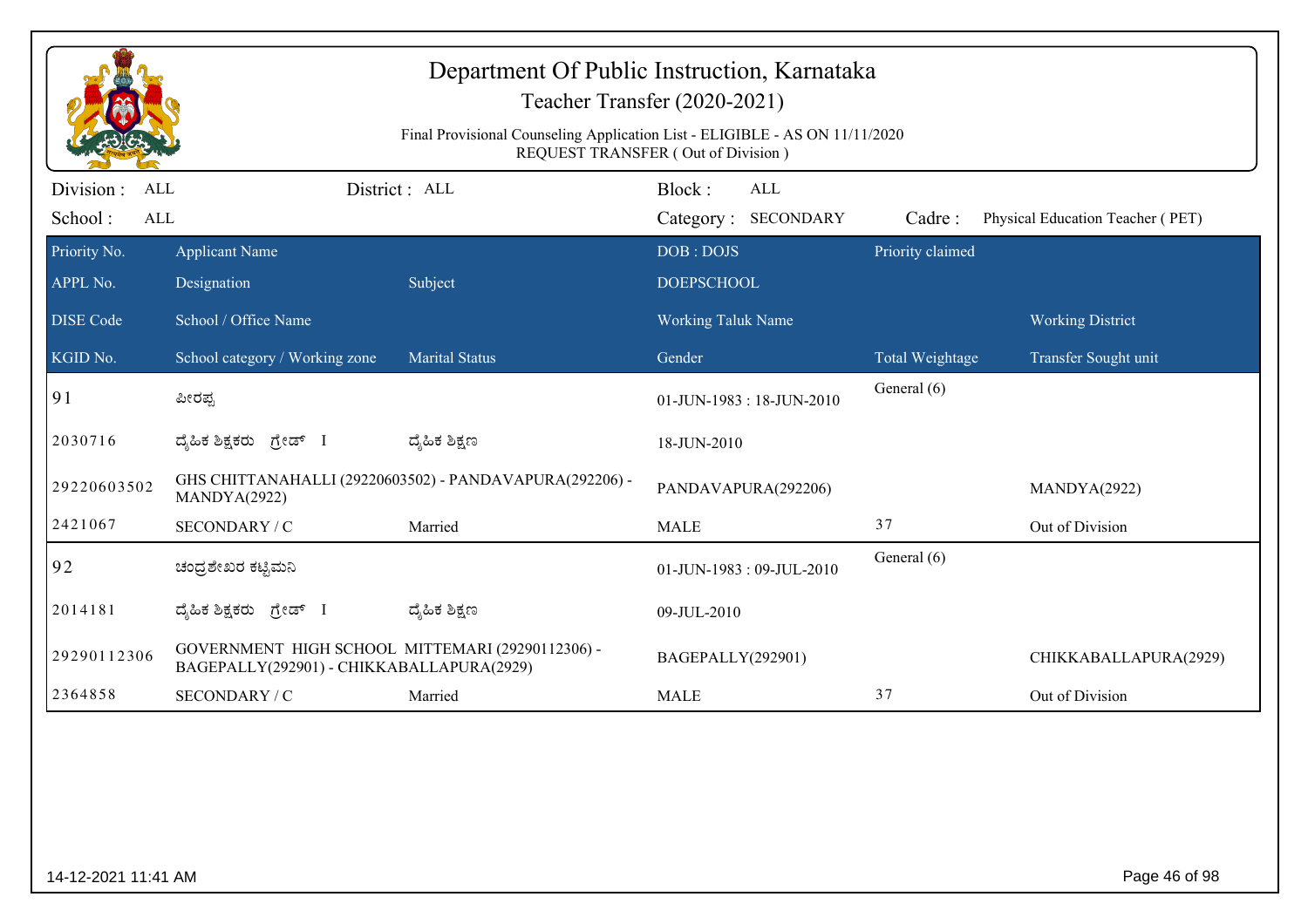|                                     | Department Of Public Instruction, Karnataka<br>Teacher Transfer (2020-2021)<br>Final Provisional Counseling Application List - ELIGIBLE - AS ON 11/11/2020<br>REQUEST TRANSFER (Out of Division) |                       |                                      |                  |                                  |  |  |  |
|-------------------------------------|--------------------------------------------------------------------------------------------------------------------------------------------------------------------------------------------------|-----------------------|--------------------------------------|------------------|----------------------------------|--|--|--|
| Division :<br>ALL<br>School:<br>ALL |                                                                                                                                                                                                  | District: ALL         | Block:<br>ALL<br>Category: SECONDARY | Cadre:           | Physical Education Teacher (PET) |  |  |  |
| Priority No.<br>APPL No.            | <b>Applicant Name</b><br>Designation                                                                                                                                                             | Subject               | DOB: DOJS<br><b>DOEPSCHOOL</b>       | Priority claimed |                                  |  |  |  |
| <b>DISE Code</b>                    | School / Office Name                                                                                                                                                                             |                       | <b>Working Taluk Name</b>            |                  | <b>Working District</b>          |  |  |  |
| KGID No.                            | School category / Working zone                                                                                                                                                                   | <b>Marital Status</b> | Gender                               | Total Weightage  | Transfer Sought unit             |  |  |  |
| 93                                  | ಶಿವಕುಮಾರ ಹಿರೇಮಠ                                                                                                                                                                                  |                       | 01-JUN-1983: 02-AUG-2010             | General (6)      |                                  |  |  |  |
| 2002623                             | ದೈಹಿಕ ಶಿಕ್ಷಕರು ಗ್ರೇಡ್ I                                                                                                                                                                          | ದ್ಮಹಿಕ ಶಿಕ್ಷಣ         | 02-AUG-2010                          |                  |                                  |  |  |  |
| 29230522002                         | GOVT.HIGH SCHOOL VALAGERAHALLY (29230522002) -<br>CHANNARAYAPATNA(292305) - HASSAN(2923)                                                                                                         |                       | CHANNARAYAPATNA(292305)              |                  | HASSAN(2923)                     |  |  |  |
| 2208532                             | SECONDARY / C                                                                                                                                                                                    | Married               | <b>MALE</b>                          | 37               | Out of Division                  |  |  |  |
| 94                                  | ರವಿಚಂದ್ರ                                                                                                                                                                                         |                       | 09-JUN-1983: 18-JUN-2010             | General (6)      |                                  |  |  |  |
| 2007662                             | ದ್ಯಹಿಕ ಶಿಕ್ಷಕರು ಗ್ರೇಡ್ I                                                                                                                                                                         | ದ್ಯೆಹಿಕ ಶಿಕ್ಷಣ        | 18-JUN-2010                          |                  |                                  |  |  |  |
| 29290115008                         | GOVERNMENT HIGH SCHOOL PALYAKERE (29290115008) -<br>BAGEPALLY(292901) - CHIKKABALLAPURA(2929)                                                                                                    |                       | BAGEPALLY(292901)                    |                  | CHIKKABALLAPURA(2929)            |  |  |  |
| 2366473                             | <b>SECONDARY / C</b>                                                                                                                                                                             | Married               | <b>MALE</b>                          | 37               | Out of Division                  |  |  |  |
|                                     |                                                                                                                                                                                                  |                       |                                      |                  |                                  |  |  |  |
| 14-12-2021 11:41 AM                 |                                                                                                                                                                                                  |                       |                                      |                  | Page 47 of 98                    |  |  |  |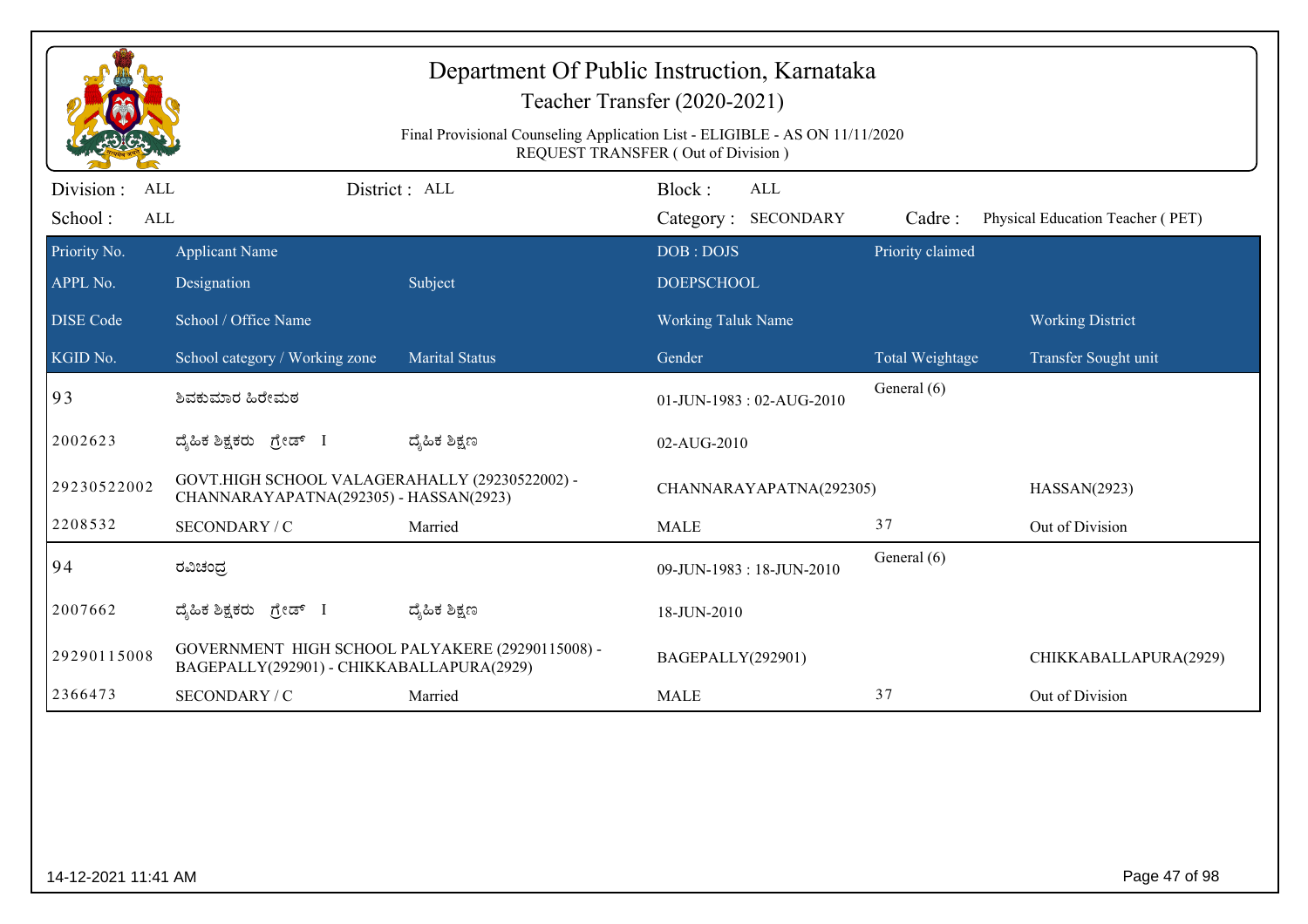| Department Of Public Instruction, Karnataka<br>Teacher Transfer (2020-2021)<br>Final Provisional Counseling Application List - ELIGIBLE - AS ON 11/11/2020<br>REQUEST TRANSFER (Out of Division) |                                                                                         |                                                         |                                |                  |                                  |  |  |
|--------------------------------------------------------------------------------------------------------------------------------------------------------------------------------------------------|-----------------------------------------------------------------------------------------|---------------------------------------------------------|--------------------------------|------------------|----------------------------------|--|--|
| Division :<br>ALL                                                                                                                                                                                |                                                                                         | District: ALL                                           | Block:<br><b>ALL</b>           |                  |                                  |  |  |
| School:<br>ALL                                                                                                                                                                                   |                                                                                         |                                                         | Category: SECONDARY            | Cadre:           | Physical Education Teacher (PET) |  |  |
| Priority No.<br>APPL No.                                                                                                                                                                         | <b>Applicant Name</b><br>Designation                                                    | Subject                                                 | DOB: DOJS<br><b>DOEPSCHOOL</b> | Priority claimed |                                  |  |  |
|                                                                                                                                                                                                  |                                                                                         |                                                         |                                |                  |                                  |  |  |
| <b>DISE Code</b>                                                                                                                                                                                 | School / Office Name                                                                    |                                                         | <b>Working Taluk Name</b>      |                  | <b>Working District</b>          |  |  |
| KGID No.                                                                                                                                                                                         | School category / Working zone                                                          | <b>Marital Status</b>                                   | Gender                         | Total Weightage  | Transfer Sought unit             |  |  |
| 95                                                                                                                                                                                               | ಪ್ರದೀಪ ಹಾಡಕಾರ                                                                           |                                                         | 25-JUL-1983: 18-JUN-2010       | General (6)      |                                  |  |  |
| 2001569                                                                                                                                                                                          | ದೈಹಿಕ ಶಿಕ್ಷಕರು ಗ್ರೇಡ್ I                                                                 | ದ್ಮಹಿಕ ಶಿಕ್ಷಣ                                           | 18-JUN-2010                    |                  |                                  |  |  |
| 29230524902                                                                                                                                                                                      | GOVT.HIGH SCHOOL SATHENAHALLY (29230524902) -<br>CHANNARAYAPATNA(292305) - HASSAN(2923) |                                                         | CHANNARAYAPATNA(292305)        |                  | HASSAN(2923)                     |  |  |
| 2208126                                                                                                                                                                                          | SECONDARY / C                                                                           | Unmarried                                               | <b>MALE</b>                    | 37               | Out of Division                  |  |  |
| 96                                                                                                                                                                                               | ವಿಜಯಲಕ್ಷ್ಮಿ ಪಟ್ಟಣಶೆಟ್ಟಿ                                                                 |                                                         | 27-SEP-1983: 18-JUN-2010       | General (6)      |                                  |  |  |
| 2034756                                                                                                                                                                                          | ದೈಹಿಕ ಶಿಕ್ಷಕರು <i>ಗ್ರೇಡ್</i> I                                                          | ದ್ಶೆಹಿಕ ಶಿಕ್ಷಣ                                          | 18-JUN-2010                    |                  |                                  |  |  |
| 29050201603                                                                                                                                                                                      | <b>BIDAR(2905)</b>                                                                      | GOVT.H.S. BHOSGA (29050201603) - BASAVAKALYAN(290502) - | BASAVAKALYAN(290502)           |                  | <b>BIDAR(2905)</b>               |  |  |
| 2432002                                                                                                                                                                                          | SECONDARY / C                                                                           | Married                                                 | <b>FEMALE</b>                  | 37               | Out of Division                  |  |  |
|                                                                                                                                                                                                  |                                                                                         |                                                         |                                |                  |                                  |  |  |
| 14-12-2021 11:41 AM                                                                                                                                                                              |                                                                                         |                                                         |                                |                  | Page 48 of 98                    |  |  |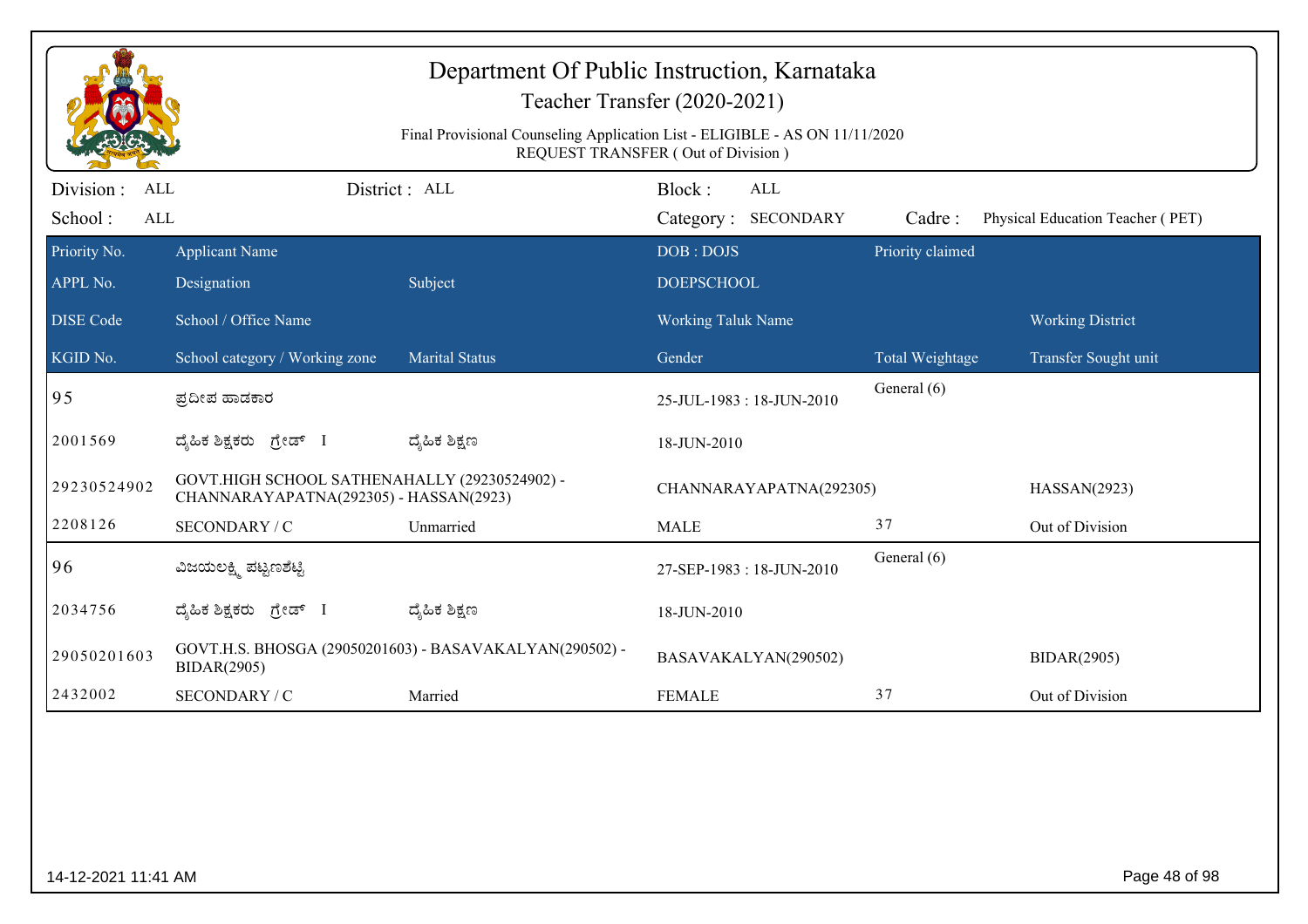|                                            | Department Of Public Instruction, Karnataka<br>Teacher Transfer (2020-2021)<br>Final Provisional Counseling Application List - ELIGIBLE - AS ON 11/11/2020<br>REQUEST TRANSFER (Out of Division) |                                                            |                                  |                            |                                  |  |  |  |  |
|--------------------------------------------|--------------------------------------------------------------------------------------------------------------------------------------------------------------------------------------------------|------------------------------------------------------------|----------------------------------|----------------------------|----------------------------------|--|--|--|--|
| Division :<br>ALL<br>School:<br><b>ALL</b> |                                                                                                                                                                                                  | District: ALL                                              | Block:<br><b>ALL</b>             |                            | Physical Education Teacher (PET) |  |  |  |  |
| Priority No.                               | <b>Applicant Name</b>                                                                                                                                                                            |                                                            | Category: SECONDARY<br>DOB: DOJS | Cadre:<br>Priority claimed |                                  |  |  |  |  |
| APPL No.                                   | Designation                                                                                                                                                                                      | Subject                                                    | <b>DOEPSCHOOL</b>                |                            |                                  |  |  |  |  |
| <b>DISE</b> Code                           | School / Office Name                                                                                                                                                                             |                                                            | Working Taluk Name               |                            | <b>Working District</b>          |  |  |  |  |
| KGID No.                                   | School category / Working zone                                                                                                                                                                   | <b>Marital Status</b>                                      | Gender                           | Total Weightage            | Transfer Sought unit             |  |  |  |  |
| 97                                         | ಹುಸೇನಬಾಶಾ.ಎಂ.ಎ                                                                                                                                                                                   |                                                            | 01-JUN-1984: 18-JUN-2010         | General (6)                |                                  |  |  |  |  |
| 2038590                                    | ದ್ಯಹಿಕ ಶಿಕ್ಷಕರು ಗ್ರೇಡ್ I                                                                                                                                                                         | ದ್ಮಹಿಕ ಶಿಕ್ಷಣ                                              | 18-JUN-2010                      |                            |                                  |  |  |  |  |
| 29260600904                                | GOVT JUNIOR COLLEGE, HARADANAHALLI (29260600904) -<br>K.R.NAGARA(292606) - MYSURU(2926)                                                                                                          |                                                            | K.R.NAGARA(292606)               |                            | MYSURU(2926)                     |  |  |  |  |
| 2481059                                    | SECONDARY / C                                                                                                                                                                                    | Married                                                    | <b>MALE</b>                      | 37                         | Out of Division                  |  |  |  |  |
| 98                                         | ಮಹಾವೀರ ಜಮಖಂಡಿ                                                                                                                                                                                    |                                                            | 01-JUN-1984: 18-JUN-2010         | General (6)                |                                  |  |  |  |  |
| 2017961                                    | ದ್ಯಹಿಕ ಶಿಕ್ಷಕರು <i>ಗ್ರೇ</i> ಡ್ I                                                                                                                                                                 | ದ್ಮಹಿಕ ಶಿಕ್ಷಣ                                              | 18-JUN-2010                      |                            |                                  |  |  |  |  |
| 29230419302                                |                                                                                                                                                                                                  | GHS APPIHALLY (29230419302) - BELUR(292304) - HASSAN(2923) | ARASIKERE(292303)                |                            | HASSAN(2923)                     |  |  |  |  |
| 2209189                                    | <b>SECONDARY / C</b>                                                                                                                                                                             | Married                                                    | <b>MALE</b>                      | 37                         | Out of Division                  |  |  |  |  |
|                                            |                                                                                                                                                                                                  |                                                            |                                  |                            |                                  |  |  |  |  |
| 14-12-2021 11:41 AM                        |                                                                                                                                                                                                  |                                                            |                                  |                            | Page 49 of 98                    |  |  |  |  |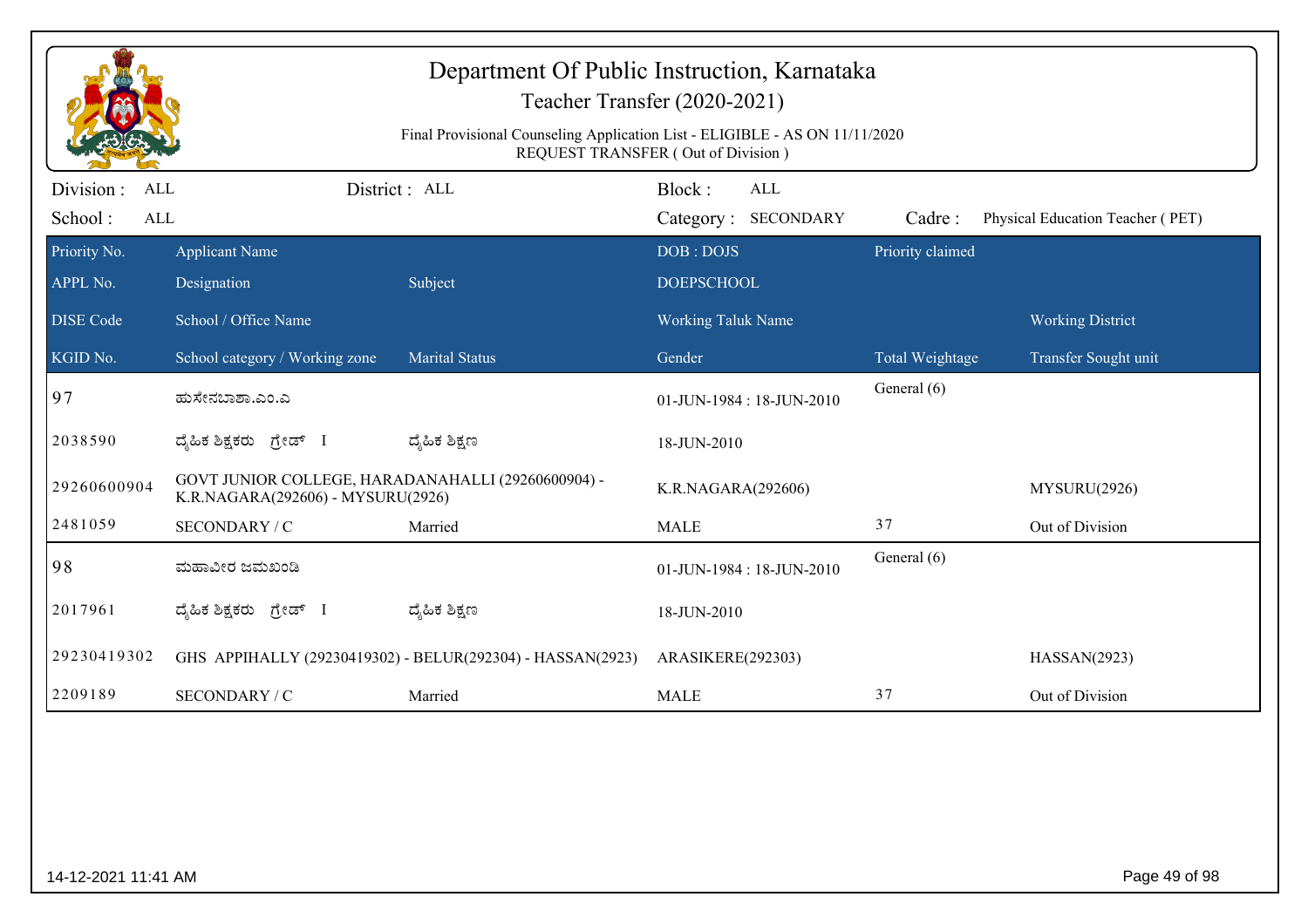| Department Of Public Instruction, Karnataka<br>Teacher Transfer (2020-2021) |                                                                                                                   |                                                         |                                      |                  |                                  |  |  |  |  |
|-----------------------------------------------------------------------------|-------------------------------------------------------------------------------------------------------------------|---------------------------------------------------------|--------------------------------------|------------------|----------------------------------|--|--|--|--|
|                                                                             | Final Provisional Counseling Application List - ELIGIBLE - AS ON 11/11/2020<br>REQUEST TRANSFER (Out of Division) |                                                         |                                      |                  |                                  |  |  |  |  |
| Division :<br>ALL<br>School:<br>ALL                                         | District: ALL                                                                                                     |                                                         | Block:<br>ALL<br>Category: SECONDARY | Cadre:           | Physical Education Teacher (PET) |  |  |  |  |
| Priority No.<br>APPL No.                                                    | <b>Applicant Name</b><br>Designation                                                                              | Subject                                                 | DOB: DOJS<br><b>DOEPSCHOOL</b>       | Priority claimed |                                  |  |  |  |  |
| <b>DISE</b> Code                                                            | School / Office Name                                                                                              |                                                         | <b>Working Taluk Name</b>            |                  | <b>Working District</b>          |  |  |  |  |
| KGID No.                                                                    | School category / Working zone                                                                                    | <b>Marital Status</b>                                   | Gender                               | Total Weightage  | Transfer Sought unit             |  |  |  |  |
| 99                                                                          | ಬಾಹುಬಲಿ ಹಳಿಂಗಳಿ                                                                                                   |                                                         | 01-JUN-1984: 18-JUN-2010             | General (6)      |                                  |  |  |  |  |
| 2019755                                                                     | ದೈಹಿಕ ಶಿಕ್ಷಕರು ಗ್ರೇಡ್ I                                                                                           | ದ್ಯೆಹಿಕ ಶಿಕ್ಷಣ                                          | 18-JUN-2010                          |                  |                                  |  |  |  |  |
| 29290428202                                                                 | - CHIKKABALLAPURA(2929)                                                                                           | GHS NANDANAHOSAHALLI (29290428202) - CHINTAMANI(292904) | CHINTAMANI(292904)                   |                  | CHIKKABALLAPURA(2929)            |  |  |  |  |
| 2363231                                                                     | SECONDARY / C                                                                                                     | Married                                                 | <b>MALE</b>                          | 37               | Out of Division                  |  |  |  |  |
| 100                                                                         | ಮಲ್ಷಪ್ಪ ವೆಂಕಪ್ಪ ಆಗೋಜಿ                                                                                             |                                                         | 03-JUN-1984 : 27-JUL-2010            | General (6)      |                                  |  |  |  |  |
| 2062154                                                                     | ದ್ಯಹಿಕ ಶಿಕ್ಷಕರು ಗ್ರೇಡ್ I                                                                                          | ದ್ಯೆಹಿಕ ಶಿಕ್ಷಣ                                          | 27-JUL-2010                          |                  |                                  |  |  |  |  |
| 29270110602                                                                 | CHAMARAJANAGARA(2927)                                                                                             | GHS YANAGALLI (29270110602) - CHAMARAJA NAGAR(292701) - | CHAMARAJA NAGAR(292701)              |                  | CHAMARAJANAGARA(2927)            |  |  |  |  |
| 2244614                                                                     | SECONDARY / C                                                                                                     | Married                                                 | <b>MALE</b>                          | 37               | Out of Division                  |  |  |  |  |
|                                                                             |                                                                                                                   |                                                         |                                      |                  |                                  |  |  |  |  |
|                                                                             |                                                                                                                   |                                                         |                                      |                  |                                  |  |  |  |  |
|                                                                             |                                                                                                                   |                                                         |                                      |                  |                                  |  |  |  |  |
| 14-12-2021 11:41 AM                                                         |                                                                                                                   |                                                         |                                      |                  | Page 50 of 98                    |  |  |  |  |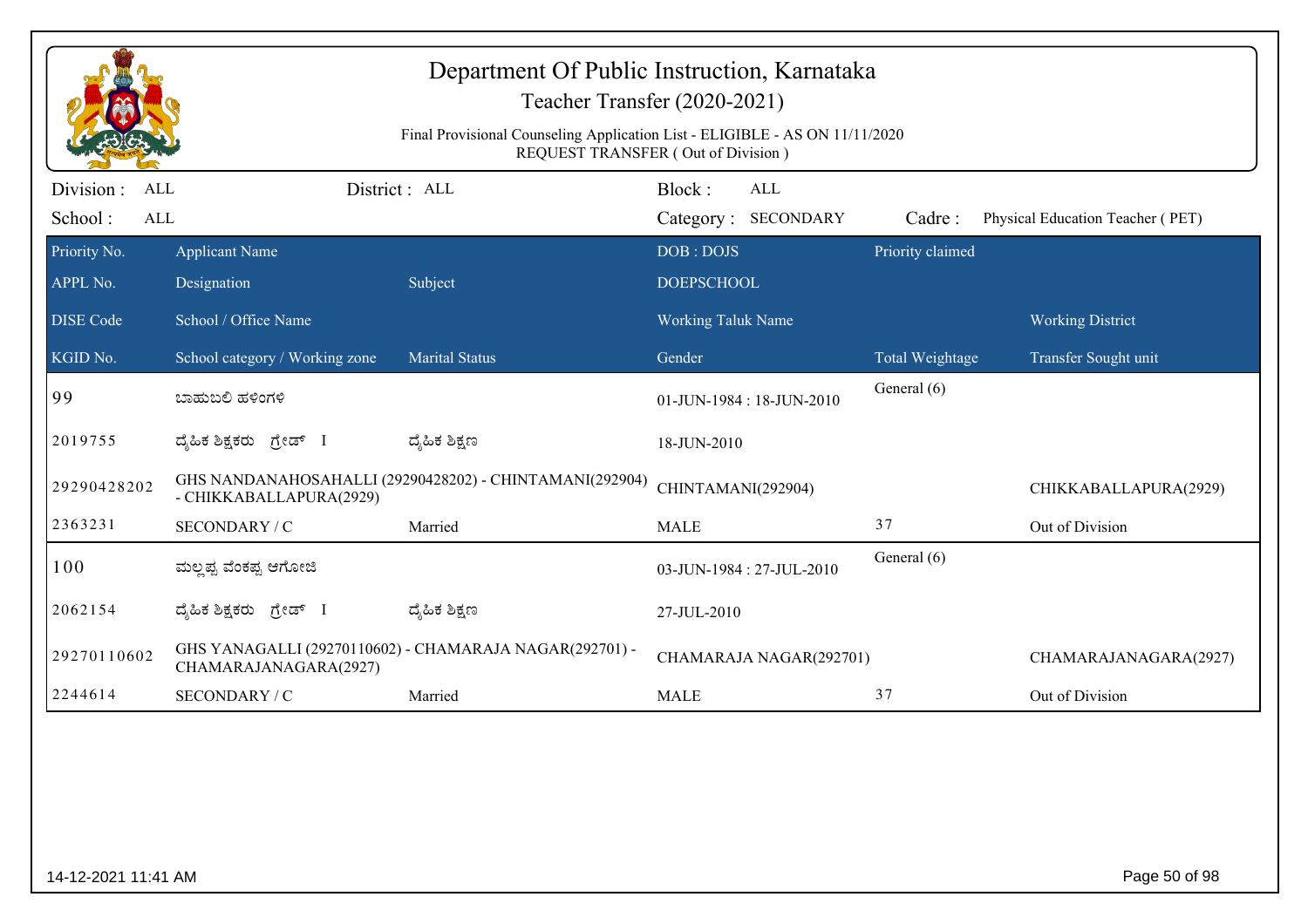|                                     | Department Of Public Instruction, Karnataka<br>Teacher Transfer (2020-2021)<br>Final Provisional Counseling Application List - ELIGIBLE - AS ON 11/11/2020<br>REQUEST TRANSFER (Out of Division) |                                                                           |                                             |                  |                                  |  |  |  |  |
|-------------------------------------|--------------------------------------------------------------------------------------------------------------------------------------------------------------------------------------------------|---------------------------------------------------------------------------|---------------------------------------------|------------------|----------------------------------|--|--|--|--|
| Division :<br>ALL<br>School:<br>ALL |                                                                                                                                                                                                  | District: ALL                                                             | Block:<br><b>ALL</b><br>Category: SECONDARY | Cadre:           | Physical Education Teacher (PET) |  |  |  |  |
| Priority No.<br>APPL No.            | <b>Applicant Name</b><br>Designation                                                                                                                                                             | Subject                                                                   | DOB: DOJS<br><b>DOEPSCHOOL</b>              | Priority claimed |                                  |  |  |  |  |
| <b>DISE</b> Code                    | School / Office Name                                                                                                                                                                             |                                                                           | <b>Working Taluk Name</b>                   |                  | <b>Working District</b>          |  |  |  |  |
| KGID No.                            | School category / Working zone                                                                                                                                                                   | <b>Marital Status</b>                                                     | Gender                                      | Total Weightage  | Transfer Sought unit             |  |  |  |  |
| 101                                 | ಲಕ್ಷ್ಮಪ್ಪ ಪರಸಪ್ಪ ತಾಳಿ                                                                                                                                                                            |                                                                           | 10-JUL-1984: 13-JUL-2010                    | General (6)      |                                  |  |  |  |  |
| 2047502                             | ದೈಹಿಕ ಶಿಕ್ಷಕರು ಗ್ರೇಡ್ I                                                                                                                                                                          | ದ್ಶೆಹಿಕ ಶಿಕ್ಷಣ                                                            | 13-JUL-2010                                 |                  |                                  |  |  |  |  |
| 29271303105                         | KARNATAKA PUBLIC SCHOOLS GHS, LOKKANAHALLI<br>(29271303105) - HANUR(292713) - CHAMARAJANAGARA(2927)                                                                                              |                                                                           | HANUR(292713)                               |                  | CHAMARAJANAGARA(2927)            |  |  |  |  |
| 2244976                             | SECONDARY / C                                                                                                                                                                                    | Married                                                                   | <b>MALE</b>                                 | 37               | Out of Division                  |  |  |  |  |
| 102                                 | ವಿಠ್ಠಲ ಕರಗಾಂವಿ                                                                                                                                                                                   |                                                                           | 22-JUL-1984: 18-JUN-2010                    | General (6)      |                                  |  |  |  |  |
| 2000039                             | ದೈಹಿಕ ಶಿಕ್ಷಕರು ಗ್ರೇಡ್ I                                                                                                                                                                          | ದ್ಮಹಿಕ ಶಿಕ್ಷಣ                                                             | 18-JUN-2010                                 |                  |                                  |  |  |  |  |
| 29180219402                         |                                                                                                                                                                                                  | GJC KODIYALA (29180219402) - GUBBI(291802) - TUMAKURU(2918) GUBBI(291802) |                                             |                  | TUMAKURU(2918)                   |  |  |  |  |
| 2383699                             | SECONDARY / C                                                                                                                                                                                    | Married                                                                   | <b>MALE</b>                                 | 37               | Out of Division                  |  |  |  |  |
|                                     |                                                                                                                                                                                                  |                                                                           |                                             |                  |                                  |  |  |  |  |
| 14-12-2021 11:41 AM                 |                                                                                                                                                                                                  |                                                                           |                                             |                  | Page 51 of 98                    |  |  |  |  |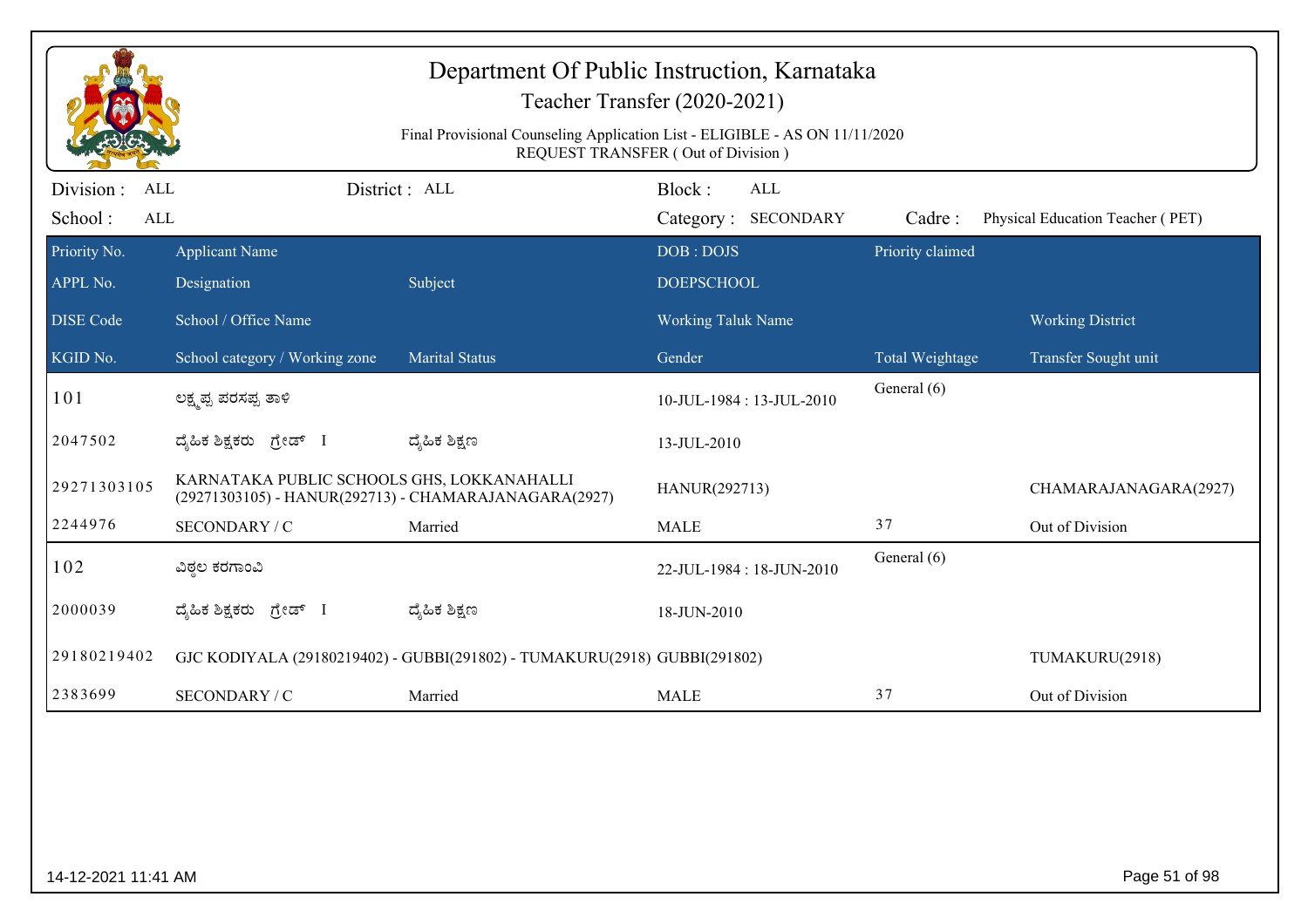|                                                  | Department Of Public Instruction, Karnataka<br>Teacher Transfer (2020-2021)<br>Final Provisional Counseling Application List - ELIGIBLE - AS ON 11/11/2020<br><b>REQUEST TRANSFER (Out of Division)</b> |                       |                                             |                  |                                  |  |  |  |  |
|--------------------------------------------------|---------------------------------------------------------------------------------------------------------------------------------------------------------------------------------------------------------|-----------------------|---------------------------------------------|------------------|----------------------------------|--|--|--|--|
| Division:<br><b>ALL</b><br>School:<br><b>ALL</b> |                                                                                                                                                                                                         | District: ALL         | Block:<br><b>ALL</b><br>Category: SECONDARY | Cadre:           | Physical Education Teacher (PET) |  |  |  |  |
| Priority No.<br>APPL No.                         | <b>Applicant Name</b><br>Designation                                                                                                                                                                    | Subject               | DOB: DOJS<br><b>DOEPSCHOOL</b>              | Priority claimed |                                  |  |  |  |  |
| <b>DISE Code</b>                                 | School / Office Name                                                                                                                                                                                    |                       | Working Taluk Name                          |                  | <b>Working District</b>          |  |  |  |  |
| KGID No.                                         | School category / Working zone                                                                                                                                                                          | <b>Marital Status</b> | Gender                                      | Total Weightage  | Transfer Sought unit             |  |  |  |  |
| 103                                              | ಸಂಗನಬಸು ರೆಡ್ಡಿ                                                                                                                                                                                          |                       | 10-DEC-1984: 09-JUL-2010                    | General (6)      |                                  |  |  |  |  |
| 2029560                                          | ದ್ಯಹಿಕ ಶಿಕ್ಷಕರು ಗ್ರೇಡ್ I                                                                                                                                                                                | ದ್ಮಹಿಕ ಶಿಕ್ಷಣ         | 09-JUL-2010                                 |                  |                                  |  |  |  |  |
| 29260602002                                      | GOVT JUNIOR COLLEGE, MELURU (29260602002) -<br>K.R.NAGARA(292606) - MYSURU(2926)                                                                                                                        |                       | K.R.NAGARA(292606)                          |                  | MYSURU(2926)                     |  |  |  |  |
| 2480748                                          | SECONDARY / C                                                                                                                                                                                           | Married               | <b>MALE</b>                                 | 37               | Out of Division                  |  |  |  |  |
| 104                                              | ಸಂಜು ಹೊನಕುಪ್ಪಿ                                                                                                                                                                                          |                       | 05-FEB-1985: 08-JUL-2010                    | General (6)      |                                  |  |  |  |  |
| 2012738                                          | ದ್ಯಹಿಕ ಶಿಕ್ಷಕರು ಗ್ರೇಡ್ I                                                                                                                                                                                | ದ್ಮಹಿಕ ಶಿಕ್ಷಣ         | 08-JUL-2010                                 |                  |                                  |  |  |  |  |
| 29310422306                                      | GHS KADAGATHURU (29310422306) - MADHUGIRI(293104) -<br>TUMAKURU MADHUGIRI(2931)                                                                                                                         |                       | MADHUGIRI(293104)                           |                  | TUMAKURU MADHUGIRI(2931)         |  |  |  |  |
| 2384317                                          | SECONDARY / C                                                                                                                                                                                           | Married               | <b>MALE</b>                                 | 37               | Out of Division                  |  |  |  |  |
|                                                  |                                                                                                                                                                                                         |                       |                                             |                  |                                  |  |  |  |  |
| 14-12-2021 11:41 AM                              |                                                                                                                                                                                                         |                       |                                             |                  | Page 52 of 98                    |  |  |  |  |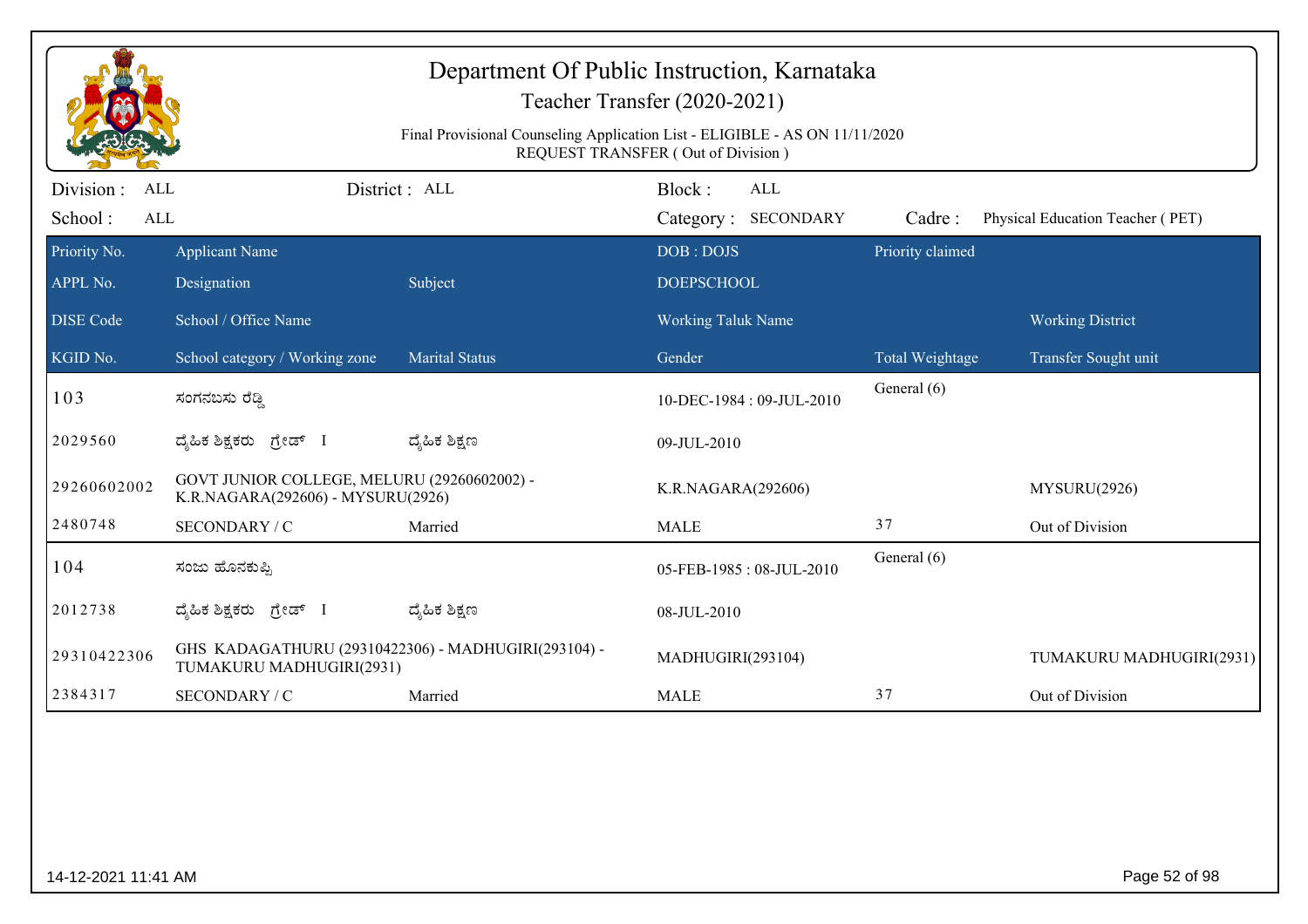|                                     | Department Of Public Instruction, Karnataka<br>Teacher Transfer (2020-2021)<br>Final Provisional Counseling Application List - ELIGIBLE - AS ON 11/11/2020<br>REQUEST TRANSFER (Out of Division) |                                                                             |                           |                                   |                  |                                  |  |  |  |
|-------------------------------------|--------------------------------------------------------------------------------------------------------------------------------------------------------------------------------------------------|-----------------------------------------------------------------------------|---------------------------|-----------------------------------|------------------|----------------------------------|--|--|--|
| Division :<br>ALL<br>School:<br>ALL |                                                                                                                                                                                                  | District: ALL                                                               | Block:                    | <b>ALL</b><br>Category: SECONDARY | Cadre:           | Physical Education Teacher (PET) |  |  |  |
| Priority No.                        | <b>Applicant Name</b>                                                                                                                                                                            |                                                                             | DOB: DOJS                 |                                   | Priority claimed |                                  |  |  |  |
| APPL No.                            | Designation                                                                                                                                                                                      | Subject                                                                     | <b>DOEPSCHOOL</b>         |                                   |                  |                                  |  |  |  |
| <b>DISE Code</b>                    | School / Office Name                                                                                                                                                                             |                                                                             | <b>Working Taluk Name</b> |                                   |                  | <b>Working District</b>          |  |  |  |
| KGID No.                            | School category / Working zone                                                                                                                                                                   | <b>Marital Status</b>                                                       | Gender                    |                                   | Total Weightage  | Transfer Sought unit             |  |  |  |
| 105                                 | ಜಗನ್ ಮೋಹನ್ ಆರ್                                                                                                                                                                                   |                                                                             |                           | 25-MAY-1985: 18-JUN-2010          | General (6)      |                                  |  |  |  |
| 2020380                             | ದೈಹಿಕ ಶಿಕ್ಷಕರು ಗ್ರೇಡ್ I                                                                                                                                                                          | ದ್ಯೆಹಿಕ ಶಿಕ್ಷಣ                                                              | 18-JUN-2010               |                                   |                  |                                  |  |  |  |
| 29181003403                         |                                                                                                                                                                                                  | GHS UJJANI (29181003403) - KUNIGAL(291810) - TUMAKURU(2918) KUNIGAL(291810) |                           |                                   |                  | TUMAKURU(2918)                   |  |  |  |
| 2383469                             | SECONDARY / C                                                                                                                                                                                    | Married                                                                     | <b>MALE</b>               |                                   | 37               | Out of Division                  |  |  |  |
| 106                                 | ದೇವಪ್ಪ ಕೊಡ್ಡಿ                                                                                                                                                                                    |                                                                             |                           | 10-JUN-1985: 18-JUN-2010          | General (6)      |                                  |  |  |  |
| 2010747                             | ದ್ಯಹಿಕ ಶಿಕ್ಷಕರು ಗ್ರೇಡ್ I                                                                                                                                                                         | ದ್ಯೆಹಿಕ ಶಿಕ್ಷಣ                                                              | 18-JUN-2010               |                                   |                  |                                  |  |  |  |
| 29230514402                         | GOVT.HIGH SCHOOL HEBBALALU (29230514402) -<br>CHANNARAYAPATNA(292305) - HASSAN(2923)                                                                                                             |                                                                             |                           | CHANNARAYAPATNA(292305)           |                  | HASSAN(2923)                     |  |  |  |
| 2208046                             | SECONDARY / C                                                                                                                                                                                    | Married                                                                     | <b>MALE</b>               |                                   | 37               | Out of Division                  |  |  |  |
|                                     |                                                                                                                                                                                                  |                                                                             |                           |                                   |                  |                                  |  |  |  |
| 14-12-2021 11:41 AM                 |                                                                                                                                                                                                  |                                                                             |                           |                                   |                  | Page 53 of 98                    |  |  |  |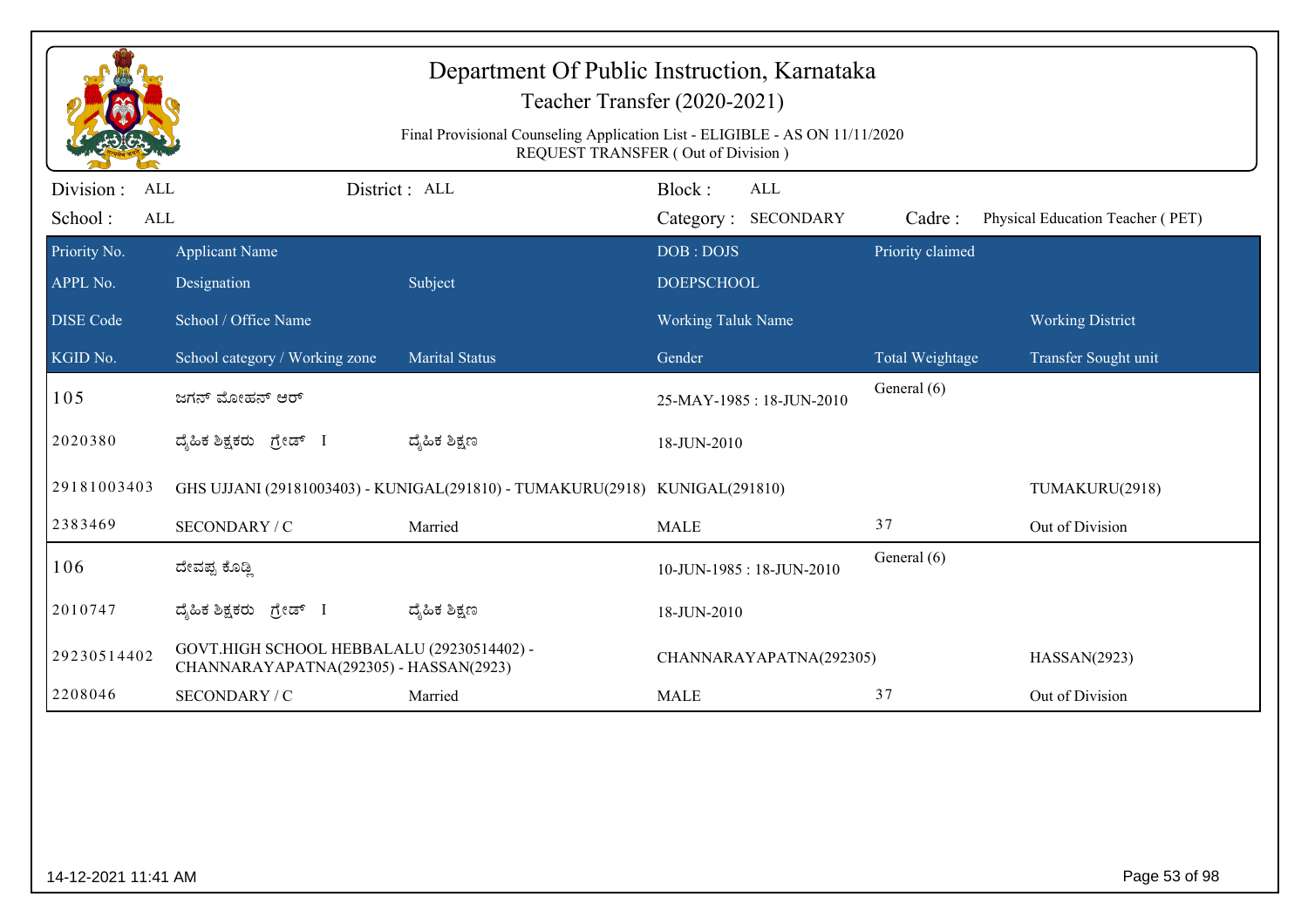|                                         |                                                                    | Final Provisional Counseling Application List - ELIGIBLE - AS ON 11/11/2020 | Department Of Public Instruction, Karnataka<br>Teacher Transfer (2020-2021)<br><b>REQUEST TRANSFER (Out of Division)</b> |                            |                                  |
|-----------------------------------------|--------------------------------------------------------------------|-----------------------------------------------------------------------------|--------------------------------------------------------------------------------------------------------------------------|----------------------------|----------------------------------|
| Division :<br>ALL                       |                                                                    | District: ALL                                                               | Block:<br><b>ALL</b>                                                                                                     |                            |                                  |
| School:<br>$\mbox{ALL}$<br>Priority No. | <b>Applicant Name</b>                                              |                                                                             | Category: SECONDARY<br>DOB: DOJS                                                                                         | Cadre:<br>Priority claimed | Physical Education Teacher (PET) |
| APPL No.                                | Designation                                                        | Subject                                                                     | <b>DOEPSCHOOL</b>                                                                                                        |                            |                                  |
| <b>DISE</b> Code                        | School / Office Name                                               |                                                                             | Working Taluk Name                                                                                                       |                            | <b>Working District</b>          |
| KGID No.                                | School category / Working zone                                     | <b>Marital Status</b>                                                       | Gender                                                                                                                   | Total Weightage            | Transfer Sought unit             |
| 107                                     | ಭೀಮಶಂಕರ ಯಾತನೂರ                                                     |                                                                             | 13-JUL-1985: 09-JUL-2010                                                                                                 | General (6)                |                                  |
| 2004170                                 | ದ್ಯಹಿಕ ಶಿಕ್ಷಕರು ಗ್ರೇಡ್ I                                           | ದ್ಶೆಹಿಕ ಶಿಕ್ಷಣ                                                              | 09-JUL-2010                                                                                                              |                            |                                  |
| 29191030202                             | GHS THIPPADODDI (29191030202) - MULBAGAL(291910) -<br>KOLAR(2919)  |                                                                             | MULBAGAL(291910)                                                                                                         |                            | KOLAR(2919)                      |
| 2326809                                 | SECONDARY / C                                                      | Married                                                                     | <b>MALE</b>                                                                                                              | 37                         | Out of Division                  |
| 108                                     | ಅಪ್ಪಸಾಬ ಧರಿಗೌಡರ                                                    |                                                                             | 22-JUL-1985: 18-JUN-2010                                                                                                 | General (6)                |                                  |
| 2034451                                 | ದ್ಯಹಿಕ ಶಿಕ್ಷಕರು ಗ್ರೇಡ್ I                                           | ದ್ಶೆಹಿಕ ಶಿಕ್ಷಣ                                                              | 18-JUN-2010                                                                                                              |                            |                                  |
| 29150211104                             | GHS BELLUR (29150211104) - HOSANAGAR(291502) -<br>SHIVAMOGGA(2915) |                                                                             | HOSANAGAR(291502)                                                                                                        |                            | SHIVAMOGGA(2915)                 |
| 2268715                                 | SECONDARY / C                                                      | Married                                                                     | <b>MALE</b>                                                                                                              | 37                         | Out of Division                  |
|                                         |                                                                    |                                                                             |                                                                                                                          |                            |                                  |
| 14-12-2021 11:41 AM                     |                                                                    |                                                                             |                                                                                                                          |                            | Page 54 of 98                    |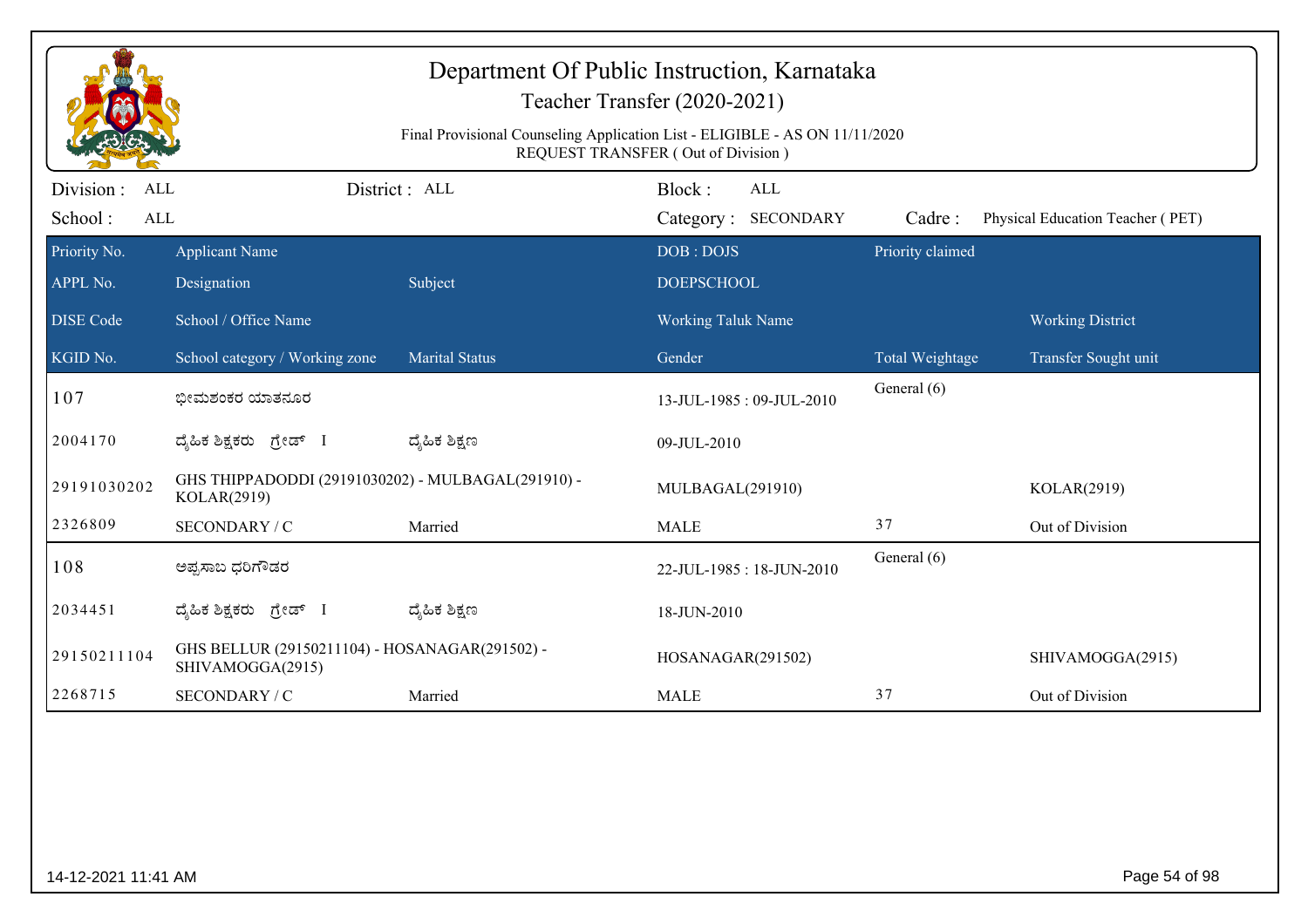| Department Of Public Instruction, Karnataka<br>Teacher Transfer (2020-2021)<br>Final Provisional Counseling Application List - ELIGIBLE - AS ON 11/11/2020<br>REQUEST TRANSFER (Out of Division) |                                                                          |                                                         |                                |                            |                                  |  |  |  |
|--------------------------------------------------------------------------------------------------------------------------------------------------------------------------------------------------|--------------------------------------------------------------------------|---------------------------------------------------------|--------------------------------|----------------------------|----------------------------------|--|--|--|
| Division :<br>ALL                                                                                                                                                                                |                                                                          | District: ALL                                           | Block:<br><b>ALL</b>           |                            |                                  |  |  |  |
| School:<br>ALL                                                                                                                                                                                   |                                                                          |                                                         | Category: SECONDARY            | Cadre:<br>Priority claimed | Physical Education Teacher (PET) |  |  |  |
| Priority No.<br>APPL No.                                                                                                                                                                         | <b>Applicant Name</b><br>Designation                                     | Subject                                                 | DOB: DOJS<br><b>DOEPSCHOOL</b> |                            |                                  |  |  |  |
| <b>DISE Code</b>                                                                                                                                                                                 | School / Office Name                                                     |                                                         | Working Taluk Name             |                            | <b>Working District</b>          |  |  |  |
| KGID No.                                                                                                                                                                                         | School category / Working zone                                           | <b>Marital Status</b>                                   | Gender                         | Total Weightage            | Transfer Sought unit             |  |  |  |
| 109                                                                                                                                                                                              | PRASHANTKUMAR M                                                          |                                                         | 28-JUL-1985: 18-JUN-2010       | General (6)                |                                  |  |  |  |
| 2012947                                                                                                                                                                                          | ದೈಹಿಕ ಶಿಕ್ಷಕರು ಗ್ರೇಡ್ I                                                  | ದ್ಯೆಹಿಕ ಶಿಕ್ಷಣ                                          | 18-JUN-2010                    |                            |                                  |  |  |  |
| 29050102706                                                                                                                                                                                      | GOVT H.S. CHINTAKI (29050102706) - AURAD(290501) -<br><b>BIDAR(2905)</b> |                                                         | AURAD(290501)                  |                            | <b>BIDAR(2905)</b>               |  |  |  |
| 2431744                                                                                                                                                                                          | SECONDARY / C                                                            | Married                                                 | <b>MALE</b>                    | 37                         | Out of Division                  |  |  |  |
| 110                                                                                                                                                                                              | ರವೀಂಧ್ರ ದೊಡಮನಿ                                                           |                                                         | 30-JUL-1985: 18-JUN-2010       | General (6)                |                                  |  |  |  |
| 2058952                                                                                                                                                                                          | ದ್ಯಹಿಕ ಶಿಕ್ಷಕರು ಗ್ರೇಡ್ I                                                 | ದ್ಯೆಹಿಕ ಶಿಕ್ಷಣ                                          | 18-JUN-2010                    |                            |                                  |  |  |  |
| 29140605804                                                                                                                                                                                      | DAVANAGERE(2914)                                                         | GHS - HIREMALLANAHOLE (29140605804) - JAGALUR(291406) - | JAGALUR(291406)                |                            | DAVANAGERE(2914)                 |  |  |  |
| 2164115                                                                                                                                                                                          | SECONDARY / C                                                            | Married                                                 | <b>MALE</b>                    | 37                         | Out of Division                  |  |  |  |
|                                                                                                                                                                                                  |                                                                          |                                                         |                                |                            |                                  |  |  |  |
| 14-12-2021 11:41 AM                                                                                                                                                                              |                                                                          |                                                         |                                |                            | Page 55 of 98                    |  |  |  |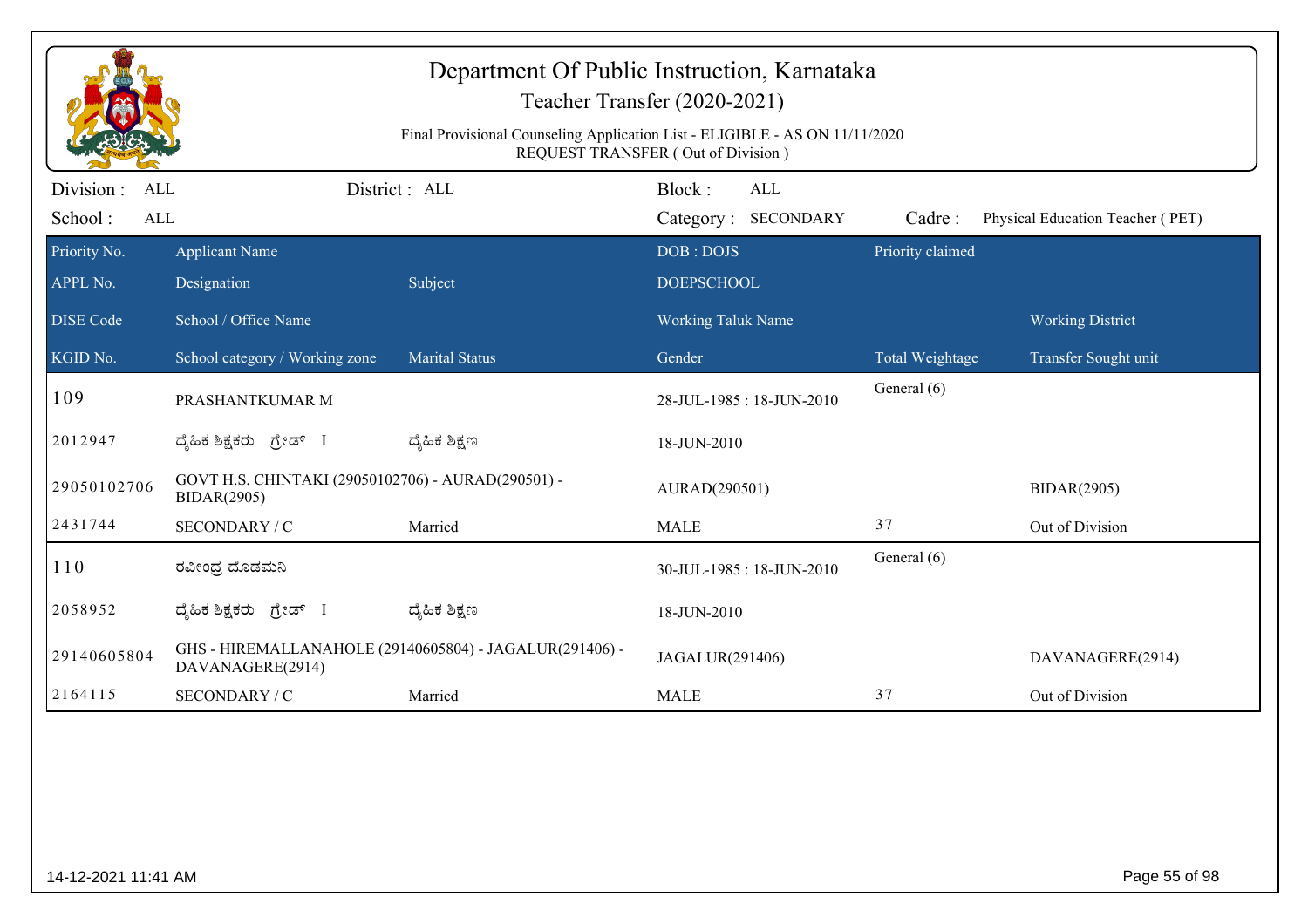|                          |                                                                               |                       | REQUEST TRANSFER (Out of Division) |                  |                                  |
|--------------------------|-------------------------------------------------------------------------------|-----------------------|------------------------------------|------------------|----------------------------------|
| Division :<br><b>ALL</b> |                                                                               | District: ALL         | Block:<br>ALL                      |                  |                                  |
| School:<br>ALL           |                                                                               |                       | Category: SECONDARY                | Cadre:           | Physical Education Teacher (PET) |
| Priority No.             | <b>Applicant Name</b>                                                         |                       | DOB: DOJS                          | Priority claimed |                                  |
| APPL No.                 | Designation                                                                   | Subject               | <b>DOEPSCHOOL</b>                  |                  |                                  |
| <b>DISE</b> Code         | School / Office Name                                                          |                       | Working Taluk Name                 |                  | <b>Working District</b>          |
| KGID No.                 | School category / Working zone                                                | <b>Marital Status</b> | Gender                             | Total Weightage  | Transfer Sought unit             |
| 111                      | ಶಂಕರಪ್ಪ.ಹ.ಹೊರಟ್ಟಿ                                                             |                       | 30-JUL-1985: 18-JUN-2010           | General (6)      |                                  |
| 2047052                  | ದ್ಯಹಿಕ ಶಿಕ್ಷಕರು ಗ್ರೇಡ್ I                                                      | ದ್ಶೆಹಿಕ ಶಿಕ್ಷಣ        | 18-JUN-2010                        |                  |                                  |
| 29260601603              | GHS, CHIKKANAYAKANAHALLI (29260601603) -<br>K.R.NAGARA(292606) - MYSURU(2926) |                       | K.R.NAGARA(292606)                 |                  | MYSURU(2926)                     |
| 2481226                  | SECONDARY / C                                                                 | Married               | <b>MALE</b>                        | 37               | Out of Division                  |
| 112                      | ರವಿ ಹಿರೇಮಠ                                                                    |                       | 01-SEP-1985: 09-JUL-2010           | General (6)      |                                  |
| 2028454                  | ದ್ಯಹಿಕ ಶಿಕ್ಷಕರು ಗ್ರೇಡ್ I                                                      | ದ್ಯೆಹಿಕ ಶಿಕ್ಷಣ        | 09-JUL-2010                        |                  |                                  |
| 29320808804              | G HS TUNGANI (29320808804) - KANAKAPURA(293208) -<br>RAMANAGARA(2932)         |                       | KANAKAPURA(293208)                 |                  | RAMANAGARA(2932)                 |
| 2354511                  | SECONDARY / C                                                                 | Unmarried             | <b>MALE</b>                        | 37               | Out of Division                  |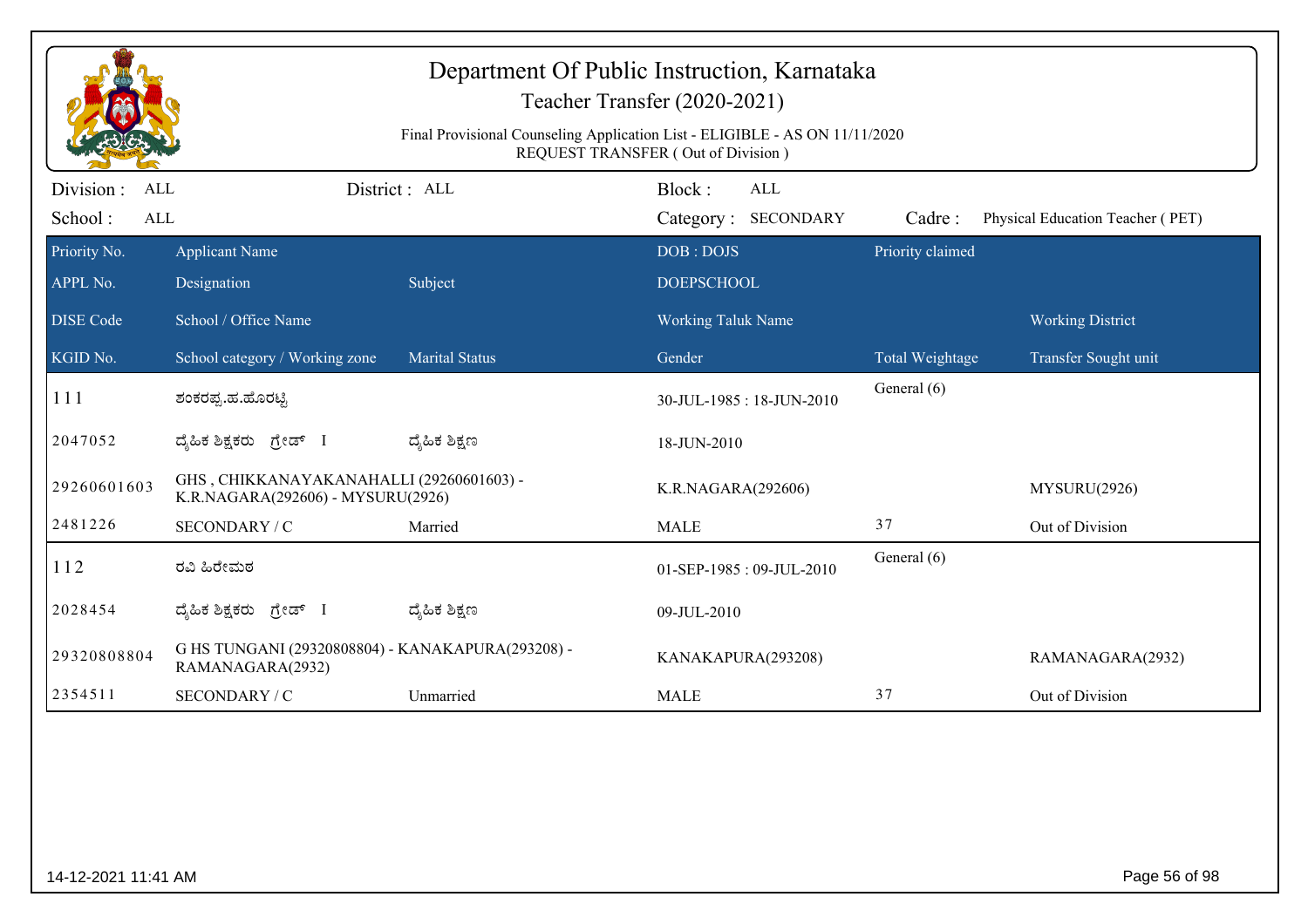|                                     | Department Of Public Instruction, Karnataka<br>Teacher Transfer (2020-2021)<br>Final Provisional Counseling Application List - ELIGIBLE - AS ON 11/11/2020<br>REQUEST TRANSFER (Out of Division) |                       |                                             |                  |                                  |  |  |  |  |
|-------------------------------------|--------------------------------------------------------------------------------------------------------------------------------------------------------------------------------------------------|-----------------------|---------------------------------------------|------------------|----------------------------------|--|--|--|--|
| Division :<br>ALL<br>School:<br>ALL |                                                                                                                                                                                                  | District : ALL        | Block:<br><b>ALL</b><br>Category: SECONDARY | Cadre:           | Physical Education Teacher (PET) |  |  |  |  |
| Priority No.<br>APPL No.            | <b>Applicant Name</b><br>Designation                                                                                                                                                             | Subject               | DOB: DOJS<br><b>DOEPSCHOOL</b>              | Priority claimed |                                  |  |  |  |  |
| <b>DISE Code</b>                    | School / Office Name                                                                                                                                                                             |                       | <b>Working Taluk Name</b>                   |                  | <b>Working District</b>          |  |  |  |  |
| KGID No.                            | School category / Working zone                                                                                                                                                                   | <b>Marital Status</b> | Gender                                      | Total Weightage  | Transfer Sought unit             |  |  |  |  |
| 113                                 | ಸಂತೋಷ ವಿ ಶಿರಗಾವೆ                                                                                                                                                                                 |                       | 03-MAY-1986: 18-JUN-2010                    | General (6)      |                                  |  |  |  |  |
| 2008022                             | ದ್ಯಹಿಕ ಶಿಕ್ಷಕರು ಗ್ರೇಡ್ I                                                                                                                                                                         | ದ್ಯಹಿಕ ಶಿಕ್ಷಣ         | 18-JUN-2010                                 |                  |                                  |  |  |  |  |
| 29191221707                         | GHS MUDIMADAGU (29191221707) - SRINIVASAPUR(291912) -<br>KOLAR(2919)                                                                                                                             |                       | SRINIVASAPUR(291912)                        |                  | KOLAR(2919)                      |  |  |  |  |
| 2326994                             | SECONDARY / C                                                                                                                                                                                    | Married               | <b>MALE</b>                                 | 37               | Out of Division                  |  |  |  |  |
| 114                                 | ತಾರಾ                                                                                                                                                                                             |                       | 01-JUN-1986: 18-JUN-2010                    | General (6)      |                                  |  |  |  |  |
| 2008849                             | ದ್ಯಹಿಕ ಶಿಕ್ಷಕರು ಗ್ರೇಡ್ I                                                                                                                                                                         | ದ್ಶೆಹಿಕ ಶಿಕ್ಷಣ        | 18-JUN-2010                                 |                  |                                  |  |  |  |  |
| 29190233207                         | KARNATAKA PUBLIC SCHOOLS GJC SUNDARAPALYA<br>(29190233207) - BANGARAPETE(291902) - KOLAR(2919)                                                                                                   |                       | BANGARAPETE(291902)                         |                  | KOLAR(2919)                      |  |  |  |  |
| 2327239                             | SECONDARY / C                                                                                                                                                                                    | Married               | <b>FEMALE</b>                               | 37               | Out of Division                  |  |  |  |  |
|                                     |                                                                                                                                                                                                  |                       |                                             |                  |                                  |  |  |  |  |
| 14-12-2021 11:41 AM                 |                                                                                                                                                                                                  |                       |                                             |                  | Page 57 of 98                    |  |  |  |  |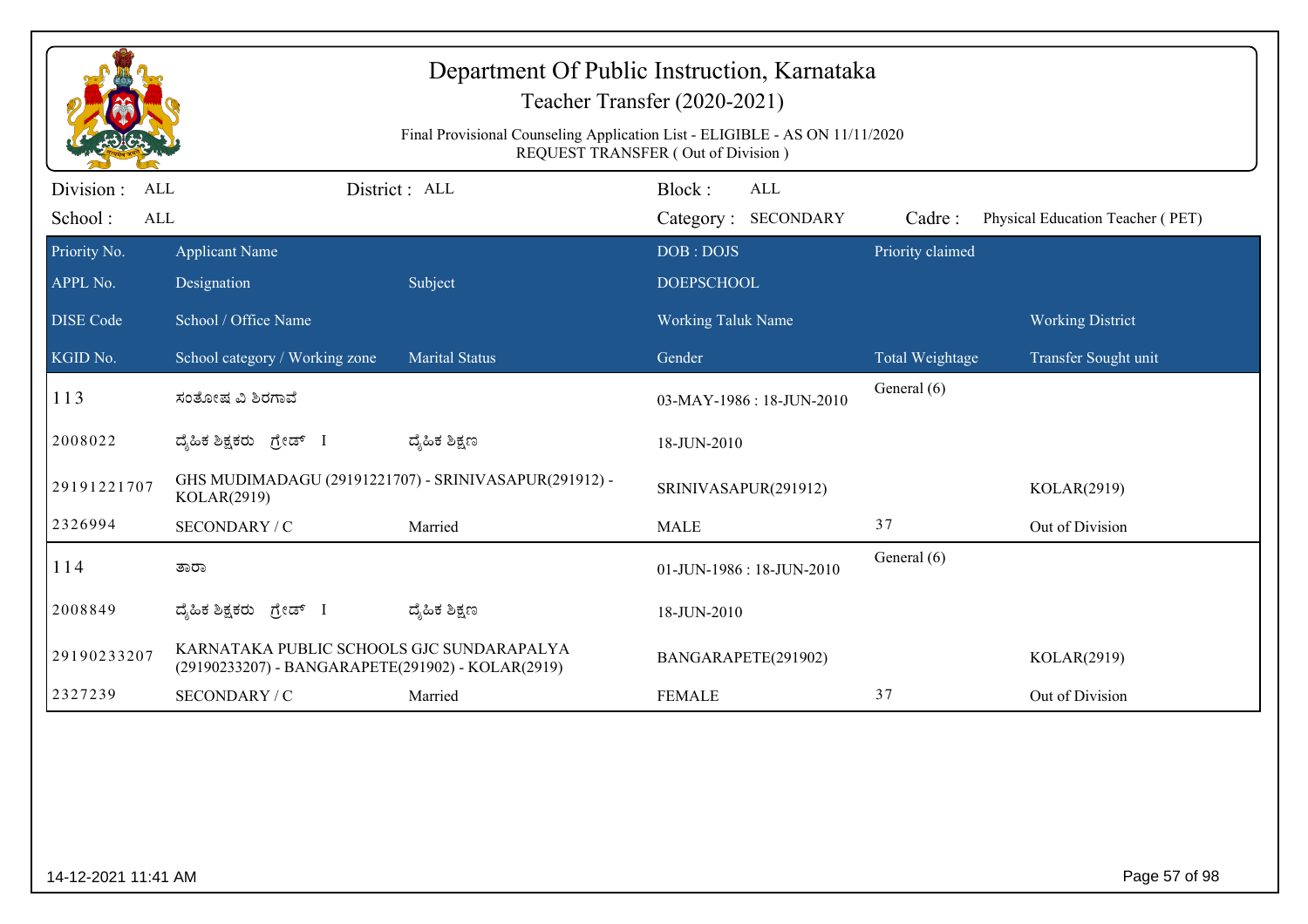|                                     | Final Provisional Counseling Application List - ELIGIBLE - AS ON 11/11/2020<br>REQUEST TRANSFER (Out of Division) |                       |                                      |                        |                                  |  |  |  |
|-------------------------------------|-------------------------------------------------------------------------------------------------------------------|-----------------------|--------------------------------------|------------------------|----------------------------------|--|--|--|
| Division :<br>ALL<br>School:<br>ALL |                                                                                                                   | District : ALL        | Block:<br>ALL<br>Category: SECONDARY | Cadre:                 | Physical Education Teacher (PET) |  |  |  |
| Priority No.                        | <b>Applicant Name</b>                                                                                             |                       | DOB: DOJS                            | Priority claimed       |                                  |  |  |  |
| APPL No.                            | Designation                                                                                                       | Subject               | <b>DOEPSCHOOL</b>                    |                        |                                  |  |  |  |
| <b>DISE Code</b>                    | School / Office Name                                                                                              |                       | <b>Working Taluk Name</b>            |                        | <b>Working District</b>          |  |  |  |
| KGID No.                            | School category / Working zone                                                                                    | <b>Marital Status</b> | Gender                               | <b>Total Weightage</b> | Transfer Sought unit             |  |  |  |
| 115                                 | ಲಕ್ಷ್ಮಣ ಮೂಗನೂರ                                                                                                    |                       | 10-JUN-1986 : 21-JUL-2010            | General (6)            |                                  |  |  |  |
| 2038086                             | ದ್ಯಹಿಕ ಶಿಕ್ಷಕರು ಗ್ರೇಡ್ I                                                                                          | ದ್ಮಹಿಕ ಶಿಕ್ಷಣ         | 21-JUL-2010                          |                        |                                  |  |  |  |
| 29320500703                         | G HS GANGONAHALLI (29320500703) - MAGADI(293205) -<br>RAMANAGARA(2932)                                            |                       | MAGADI(293205)                       |                        | RAMANAGARA(2932)                 |  |  |  |
| 2354758                             | SECONDARY / C                                                                                                     | Married               | <b>MALE</b>                          | 37                     | Out of Division                  |  |  |  |
| 116                                 | ಸಂಗೀತಾ ರಾಚಣ್ಣನವರ್                                                                                                 |                       | 06-SEP-1977: 17-NOV-2009             | General (6)            |                                  |  |  |  |
| 2032602                             | ದೈಹಿಕ ಶಿಕ್ಷಕರು ಗ್ರೇಡ್                                                                                             | ದ್ಯೆಹಿಕ ಶಿಕ್ಷಣ        | 24-JUL-2015                          |                        |                                  |  |  |  |
| 29230620702                         | GHS ALAGOWDANAHALLY (29230620702) -<br>HOLENARASIPURA(292306) - HASSAN(2923)                                      |                       | HOLENARASIPURA(292306)               |                        | HASSAN(2923)                     |  |  |  |
| 2206670                             | SECONDARY / C                                                                                                     | Married               | <b>FEMALE</b>                        | 35                     | Out of Division                  |  |  |  |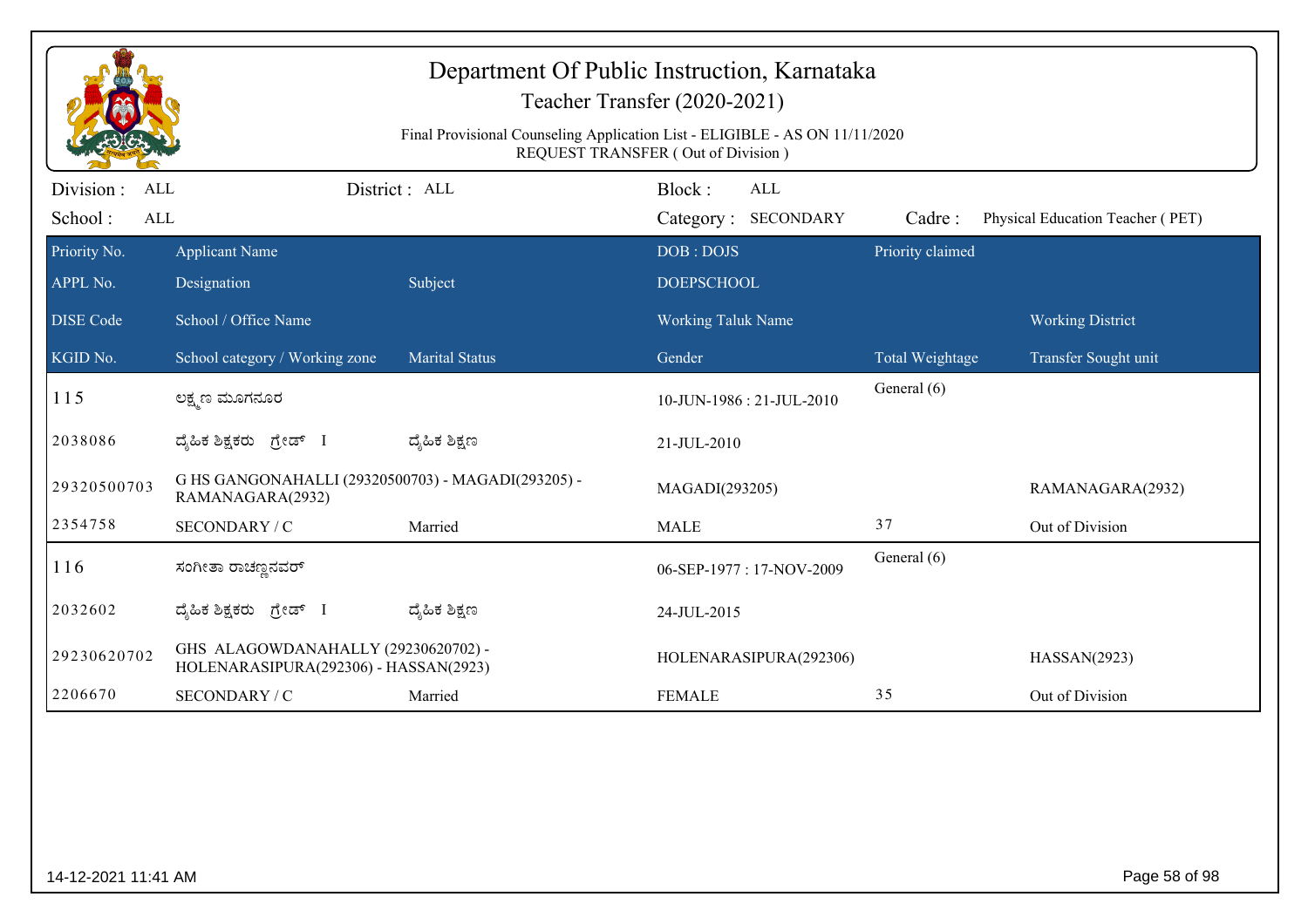| Department Of Public Instruction, Karnataka<br>Teacher Transfer (2020-2021)<br>Final Provisional Counseling Application List - ELIGIBLE - AS ON 11/11/2020<br>REQUEST TRANSFER (Out of Division) |                                                                       |                                                        |                                             |                  |                                  |  |  |  |
|--------------------------------------------------------------------------------------------------------------------------------------------------------------------------------------------------|-----------------------------------------------------------------------|--------------------------------------------------------|---------------------------------------------|------------------|----------------------------------|--|--|--|
| Division :<br>ALL<br>School:<br>ALL                                                                                                                                                              |                                                                       | District: ALL                                          | Block:<br><b>ALL</b><br>Category: SECONDARY | Cadre:           | Physical Education Teacher (PET) |  |  |  |
| Priority No.<br>APPL No.                                                                                                                                                                         | <b>Applicant Name</b><br>Designation                                  | Subject                                                | DOB: DOJS<br><b>DOEPSCHOOL</b>              | Priority claimed |                                  |  |  |  |
| <b>DISE Code</b>                                                                                                                                                                                 | School / Office Name                                                  |                                                        | <b>Working Taluk Name</b>                   |                  | <b>Working District</b>          |  |  |  |
| KGID No.                                                                                                                                                                                         | School category / Working zone                                        | <b>Marital Status</b>                                  | Gender                                      | Total Weightage  | Transfer Sought unit             |  |  |  |
| 117                                                                                                                                                                                              | ಬೀರನಾಯ್ಕ                                                              |                                                        | 03-JUN-1975: 05-JUL-2007                    | General (6)      |                                  |  |  |  |
| 2037641                                                                                                                                                                                          | ದೈಹಿಕ ಶಿಕ್ಷಕರು ಗ್ರೇಡ್ I                                               | ದ್ಶೆಹಿಕ ಶಿಕ್ಷಣ                                         | 10-APR-2014                                 |                  |                                  |  |  |  |
| 29120102707                                                                                                                                                                                      | GHS GENIKEHAL (29120102707) - BELLARY WEST(291201) -<br>BALLARI(2912) |                                                        | BELLARY WEST(291201)                        |                  | BALLARI(2912)                    |  |  |  |
| 2303378                                                                                                                                                                                          | SECONDARY / C                                                         | Married                                                | <b>MALE</b>                                 | 34               | Out of Division                  |  |  |  |
| 118                                                                                                                                                                                              | ಮುತ್ತಪ್ಪ ಹಾಲಿಗೇರಿ                                                     |                                                        | 01-JUN-1980: 18-JUN-2010                    | General (6)      |                                  |  |  |  |
| 2032161                                                                                                                                                                                          | ದೈಹಿಕ ಶಿಕ್ಷಕರು ಗ್ರೇಡ್<br>- 1                                          | ದ್ಯೆಹಿಕ ಶಿಕ್ಷಣ                                         | 18-JUN-2010                                 |                  |                                  |  |  |  |
| 29220533402                                                                                                                                                                                      | MANDYA(2922)                                                          | GHS THATTA HALLI (29220533402) - NAGAMANGALA(292205) - | NAGAMANGALA(292205)                         |                  | MANDYA(2922)                     |  |  |  |
| 2421533                                                                                                                                                                                          | <b>SECONDARY / B</b>                                                  | Married                                                | <b>MALE</b>                                 | 34               | Out of Division                  |  |  |  |
|                                                                                                                                                                                                  |                                                                       |                                                        |                                             |                  |                                  |  |  |  |
| 14-12-2021 11:41 AM                                                                                                                                                                              |                                                                       |                                                        |                                             |                  | Page 59 of 98                    |  |  |  |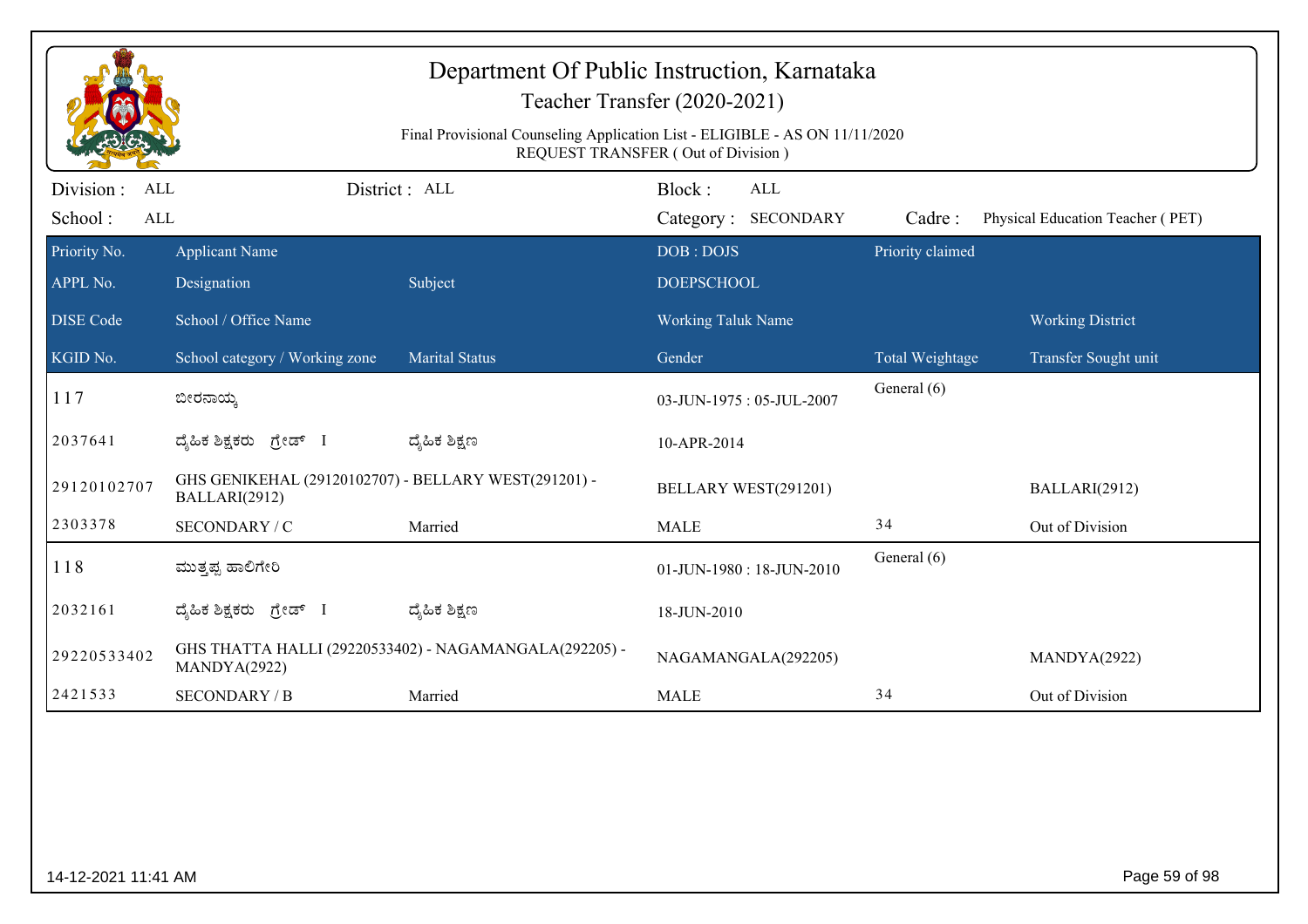|                                            | Department Of Public Instruction, Karnataka<br>Teacher Transfer (2020-2021)<br>Final Provisional Counseling Application List - ELIGIBLE - AS ON 11/11/2020<br>REQUEST TRANSFER (Out of Division) |                                                            |                                |                                   |                  |                                  |  |  |  |
|--------------------------------------------|--------------------------------------------------------------------------------------------------------------------------------------------------------------------------------------------------|------------------------------------------------------------|--------------------------------|-----------------------------------|------------------|----------------------------------|--|--|--|
| Division :<br>ALL<br>School:<br><b>ALL</b> |                                                                                                                                                                                                  | District: ALL                                              | Block:                         | <b>ALL</b><br>Category: SECONDARY | Cadre:           | Physical Education Teacher (PET) |  |  |  |
| Priority No.<br>APPL No.                   | <b>Applicant Name</b><br>Designation                                                                                                                                                             | Subject                                                    | DOB: DOJS<br><b>DOEPSCHOOL</b> |                                   | Priority claimed |                                  |  |  |  |
| <b>DISE</b> Code                           | School / Office Name                                                                                                                                                                             |                                                            | <b>Working Taluk Name</b>      |                                   |                  | <b>Working District</b>          |  |  |  |
| KGID No.                                   | School category / Working zone                                                                                                                                                                   | <b>Marital Status</b>                                      | Gender                         |                                   | Total Weightage  | Transfer Sought unit             |  |  |  |
| 119                                        | ಕಾಳಿಂಗಪ್ಪ ಆರ್.ಎಸ್.                                                                                                                                                                               |                                                            | 12-APR-1980: 10-SEP-2008       |                                   | General (6)      |                                  |  |  |  |
| 2031100                                    | ದೈಹಿಕ ಶಿಕ್ಷಕರು ಗ್ರೇಡ್ I                                                                                                                                                                          | ದ್ಮಹಿಕ ಶಿಕ್ಷಣ                                              | 03-JUN-2011                    |                                   |                  |                                  |  |  |  |
| 29120906705                                | BALLARI(2912)                                                                                                                                                                                    | GHS HAGARI FARM ARS (29120906705) - BELLARY EAST(291209) - |                                | BELLARY EAST(291209)              |                  | BALLARI(2912)                    |  |  |  |
| 2430261                                    | <b>SECONDARY / B</b>                                                                                                                                                                             | Married                                                    | <b>MALE</b>                    |                                   | 33               | Out of Division                  |  |  |  |
| 120                                        | ಹನುಮಪ್ಪ ಸೊಟ್ಟಕ್ಕನವರ್                                                                                                                                                                             |                                                            |                                | 01-JUN-1980: 09-JUL-2010          | General (6)      |                                  |  |  |  |
| 2004673                                    | ದ್ಯಹಿಕ ಶಿಕ್ಷಕರು ಗ್ರೇಡ್ I                                                                                                                                                                         | ದ್ಮಹಿಕ ಶಿಕ್ಷಣ                                              | 27-NOV-2015                    |                                   |                  |                                  |  |  |  |
| 29290119110                                | BAGEPALLY(292901) - CHIKKABALLAPURA(2929)                                                                                                                                                        | GOVERNMENT HIGH SCHOOL SOMANATHAPURA (29290119110) -       | BAGEPALLY(292901)              |                                   |                  | CHIKKABALLAPURA(2929)            |  |  |  |
| 2363526                                    | SECONDARY / C                                                                                                                                                                                    | Married                                                    | <b>MALE</b>                    |                                   | 32               | Out of Division                  |  |  |  |
|                                            |                                                                                                                                                                                                  |                                                            |                                |                                   |                  |                                  |  |  |  |
| 14-12-2021 11:41 AM                        |                                                                                                                                                                                                  |                                                            |                                |                                   |                  | Page 60 of 98                    |  |  |  |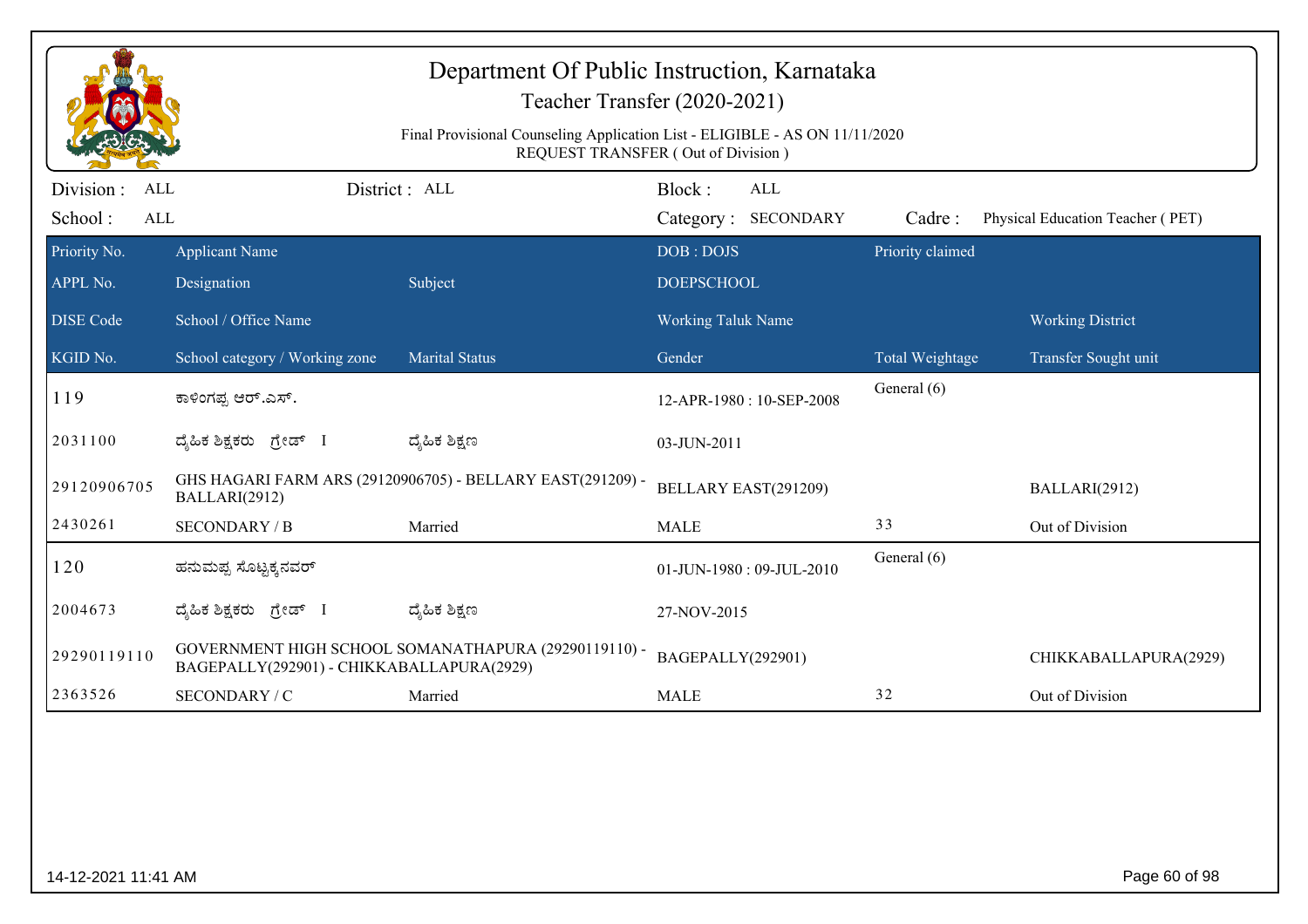|                                     |                                                                             | Final Provisional Counseling Application List - ELIGIBLE - AS ON 11/11/2020 | Department Of Public Instruction, Karnataka<br>Teacher Transfer (2020-2021)<br>REQUEST TRANSFER (Out of Division) |                  |                                  |
|-------------------------------------|-----------------------------------------------------------------------------|-----------------------------------------------------------------------------|-------------------------------------------------------------------------------------------------------------------|------------------|----------------------------------|
| Division :<br>ALL<br>School:<br>ALL |                                                                             | District: ALL                                                               | Block:<br><b>ALL</b><br>Category: SECONDARY                                                                       | Cadre:           | Physical Education Teacher (PET) |
| Priority No.<br>APPL No.            | <b>Applicant Name</b><br>Designation                                        | Subject                                                                     | DOB: DOJS<br><b>DOEPSCHOOL</b>                                                                                    | Priority claimed |                                  |
| <b>DISE Code</b>                    | School / Office Name                                                        |                                                                             | <b>Working Taluk Name</b>                                                                                         |                  | <b>Working District</b>          |
| KGID No.                            | School category / Working zone                                              | <b>Marital Status</b>                                                       | Gender                                                                                                            | Total Weightage  | Transfer Sought unit             |
| 121                                 | ಪ್ರಮೋದ ಕುಮಾರ ಮಾದಯ್ಯಾ ಮಠಪತಿ                                                  |                                                                             | 05-JUL-1985: 18-JUN-2010                                                                                          | General (6)      |                                  |
| 2036946                             | ದೈಹಿಕ ಶಿಕ್ಷಕರು ಗ್ರೇಡ್ I                                                     | ದ್ಯೆಹಿಕ ಶಿಕ್ಷಣ                                                              | 10-OCT-2015                                                                                                       |                  |                                  |
| 29290607305                         | GHS MACHAHALLI (29290607305) - GUDIBANDA(292906) -<br>CHIKKABALLAPURA(2929) |                                                                             | GUDIBANDA(292906)                                                                                                 |                  | CHIKKABALLAPURA(2929)            |
| 2363359                             | SECONDARY / C                                                               | Married                                                                     | <b>MALE</b>                                                                                                       | 32               | Out of Division                  |
| 122                                 | ಶ್ಮೆಲಜಾ ಎಸ್ ಎನ್                                                             |                                                                             | 09-MAY-1973: 03-MAR-2004                                                                                          | General (6)      |                                  |
| 2068753                             | ದ್ಯಹಿಕ ಶಿಕ್ಷಕರು ಗ್ರೇಡ್ I                                                    | ದ್ಮಹಿಕ ಶಿಕ್ಷಣ                                                               | 03-MAR-2004                                                                                                       |                  |                                  |
| 29150428601                         | GJC SHIRALAKOPPA (29150428601) - SHIKARIPUR(291504) -<br>SHIVAMOGGA(2915)   |                                                                             | SHIKARIPUR(291504)                                                                                                |                  | SHIVAMOGGA(2915)                 |
| 1917890                             | <b>SECONDARY / A</b>                                                        | Married                                                                     | <b>FEMALE</b>                                                                                                     | 31               | Out of Division                  |
|                                     |                                                                             |                                                                             |                                                                                                                   |                  |                                  |
| 14-12-2021 11:41 AM                 |                                                                             |                                                                             |                                                                                                                   |                  | Page 61 of 98                    |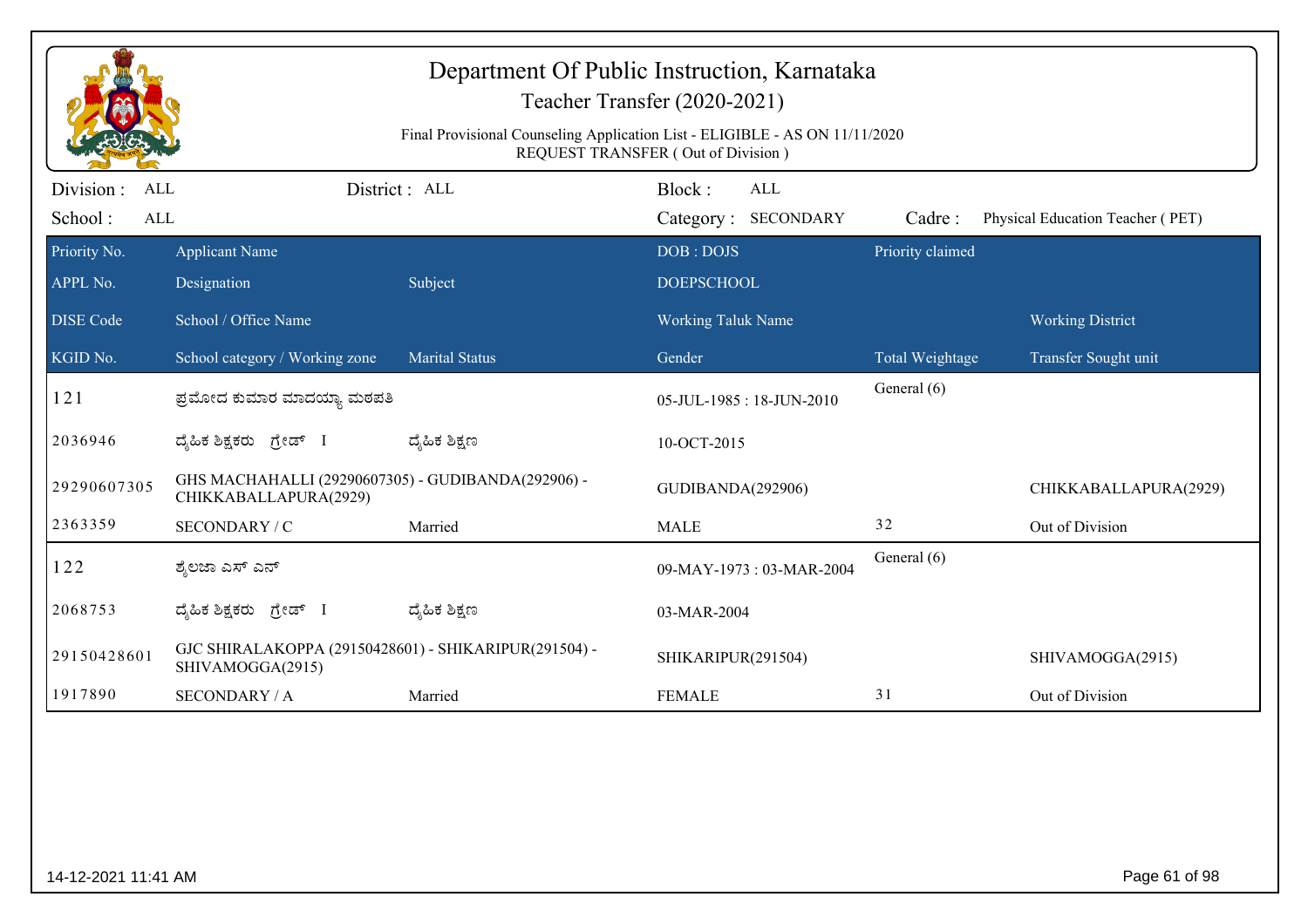|                                              |                                                                             | Final Provisional Counseling Application List - ELIGIBLE - AS ON 11/11/2020 | Department Of Public Instruction, Karnataka<br>Teacher Transfer (2020-2021)<br><b>REQUEST TRANSFER (Out of Division)</b> |                  |                                  |
|----------------------------------------------|-----------------------------------------------------------------------------|-----------------------------------------------------------------------------|--------------------------------------------------------------------------------------------------------------------------|------------------|----------------------------------|
| Division :<br>ALL<br>School:<br>$\mbox{ALL}$ |                                                                             | District: ALL                                                               | Block:<br><b>ALL</b><br>Category: SECONDARY                                                                              | Cadre:           | Physical Education Teacher (PET) |
| Priority No.<br>APPL No.                     | <b>Applicant Name</b><br>Designation                                        | Subject                                                                     | DOB: DOJS<br><b>DOEPSCHOOL</b>                                                                                           | Priority claimed |                                  |
| <b>DISE</b> Code                             | School / Office Name                                                        |                                                                             | <b>Working Taluk Name</b>                                                                                                |                  | <b>Working District</b>          |
| KGID No.                                     | School category / Working zone                                              | <b>Marital Status</b>                                                       | Gender                                                                                                                   | Total Weightage  | Transfer Sought unit             |
| 123                                          | ಪ್ರದೀಪ ವಸಂತ ಕಮತಗಿ                                                           |                                                                             | 05-OCT-1981:16-JUL-2010                                                                                                  | General (6)      |                                  |
| 2019929                                      | ದ್ಯಹಿಕ ಶಿಕ್ಷಕರು ಗ್ರೇಡ್ I                                                    | ದ್ಶೆಹಿಕ ಶಿಕ್ಷಣ                                                              | 12-APR-2017                                                                                                              |                  |                                  |
| 29140604104                                  | GHS - GOURIPURA (29140604104) - JAGALUR(291406) -<br>DAVANAGERE(2914)       |                                                                             | JAGALUR(291406)                                                                                                          |                  | DAVANAGERE(2914)                 |
| 2163986                                      | SECONDARY / C                                                               | Married                                                                     | <b>MALE</b>                                                                                                              | 31               | Out of Division                  |
| 124                                          | ಆನಂದ ಸಂಗಟಿ                                                                  |                                                                             | 02-MAY-1983:18-JUN-2010                                                                                                  | General (6)      |                                  |
| 2043273                                      | ದ್ಯಹಿಕ ಶಿಕ್ಷಕರು ಗ್ರೇಡ್ I                                                    | ದ್ಶೆಹಿಕ ಶಿಕ್ಷಣ                                                              | 18-JUN-2010                                                                                                              |                  |                                  |
| 29200304904                                  | GHS BIDARAHALLI (29200304904) - SOUTH4(292003) -<br>BENGALURU U SOUTH(2920) |                                                                             | SOUTH4(292003)                                                                                                           |                  | BENGALURU U SOUTH(2920)          |
| 2199923                                      | <b>SECONDARY / B</b>                                                        | Married                                                                     | <b>MALE</b>                                                                                                              | 27               | Out of Division                  |
|                                              |                                                                             |                                                                             |                                                                                                                          |                  |                                  |
| 14-12-2021 11:41 AM                          |                                                                             |                                                                             |                                                                                                                          |                  | Page 62 of 98                    |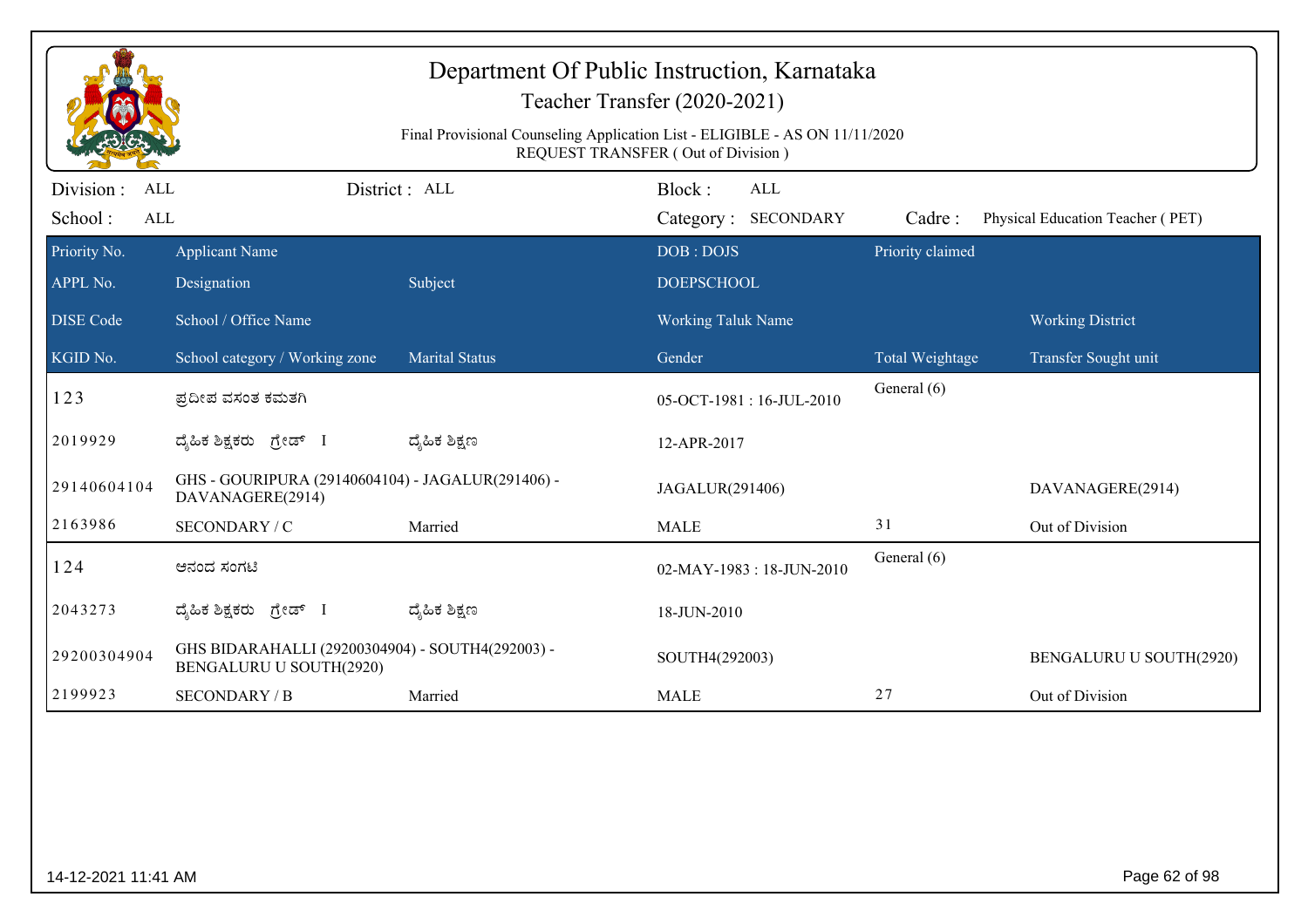|                                                                                                                   |                                                                                   |                                                  | Department Of Public Instruction, Karnataka<br>Teacher Transfer (2020-2021) |                  |                                  |  |
|-------------------------------------------------------------------------------------------------------------------|-----------------------------------------------------------------------------------|--------------------------------------------------|-----------------------------------------------------------------------------|------------------|----------------------------------|--|
| Final Provisional Counseling Application List - ELIGIBLE - AS ON 11/11/2020<br>REQUEST TRANSFER (Out of Division) |                                                                                   |                                                  |                                                                             |                  |                                  |  |
| Division :<br>ALL<br>School:<br>ALL                                                                               |                                                                                   | District: ALL                                    | Block:<br>ALL<br>Category: SECONDARY                                        | Cadre:           | Physical Education Teacher (PET) |  |
| Priority No.<br>APPL No.                                                                                          | <b>Applicant Name</b><br>Designation                                              | Subject                                          | DOB: DOJS<br><b>DOEPSCHOOL</b>                                              | Priority claimed |                                  |  |
| <b>DISE</b> Code                                                                                                  | School / Office Name                                                              |                                                  | <b>Working Taluk Name</b>                                                   |                  | <b>Working District</b>          |  |
| KGID No.                                                                                                          | School category / Working zone                                                    | <b>Marital Status</b>                            | Gender                                                                      | Total Weightage  | Transfer Sought unit             |  |
| 125                                                                                                               | ಮಹೇಶ ಹುಲಸ್ಸಾರ                                                                     |                                                  | 25-OCT-1981:11-SEP-2008                                                     | General (6)      |                                  |  |
| 2026119                                                                                                           | ದೈಹಿಕ ಶಿಕ್ಷಕರು ಗ್ರೇಡ್ I                                                           | ದ್ಯೆಹಿಕ ಶಿಕ್ಷಣ                                   | 01-AUG-2013                                                                 |                  |                                  |  |
| 29230515434                                                                                                       | (29230515434) - CHANNARAYAPATNA(292305) - HASSAN(2923)                            | GOVT.HIGH SCHOOL CHANNARAYAPATNA(BEHIND BEO OFF) | CHANNARAYAPATNA(292305)                                                     |                  | HASSAN(2923)                     |  |
| 2204525                                                                                                           | <b>SECONDARY / A</b>                                                              | Married                                          | <b>MALE</b>                                                                 | 26               | Out of Division                  |  |
| 126                                                                                                               | ಚೌಡಪ್ಪ ಹೆಚ್ ಪಿ                                                                    |                                                  | 22-JUN-1980: 01-JUN-2013                                                    | General (6)      |                                  |  |
| 2018888                                                                                                           | ದೈಹಿಕ ಶಿಕ್ಷಕರು ಗ್ರೇಡ್ I                                                           | ದ್ಮಹಿಕ ಶಿಕ್ಷಣ                                    | 01-JUN-2013                                                                 |                  |                                  |  |
| 29150600701                                                                                                       | GHPS UPGRADED KAMARURU (RMSA) (29150600701) -<br>SORAB(291506) - SHIVAMOGGA(2915) |                                                  | SORAB(291506)                                                               |                  | SHIVAMOGGA(2915)                 |  |
| 2569092                                                                                                           | SECONDARY / C                                                                     | Married                                          | <b>MALE</b>                                                                 | 25               | Out of Division                  |  |
|                                                                                                                   |                                                                                   |                                                  |                                                                             |                  |                                  |  |
| 14-12-2021 11:41 AM                                                                                               |                                                                                   |                                                  |                                                                             |                  | Page 63 of 98                    |  |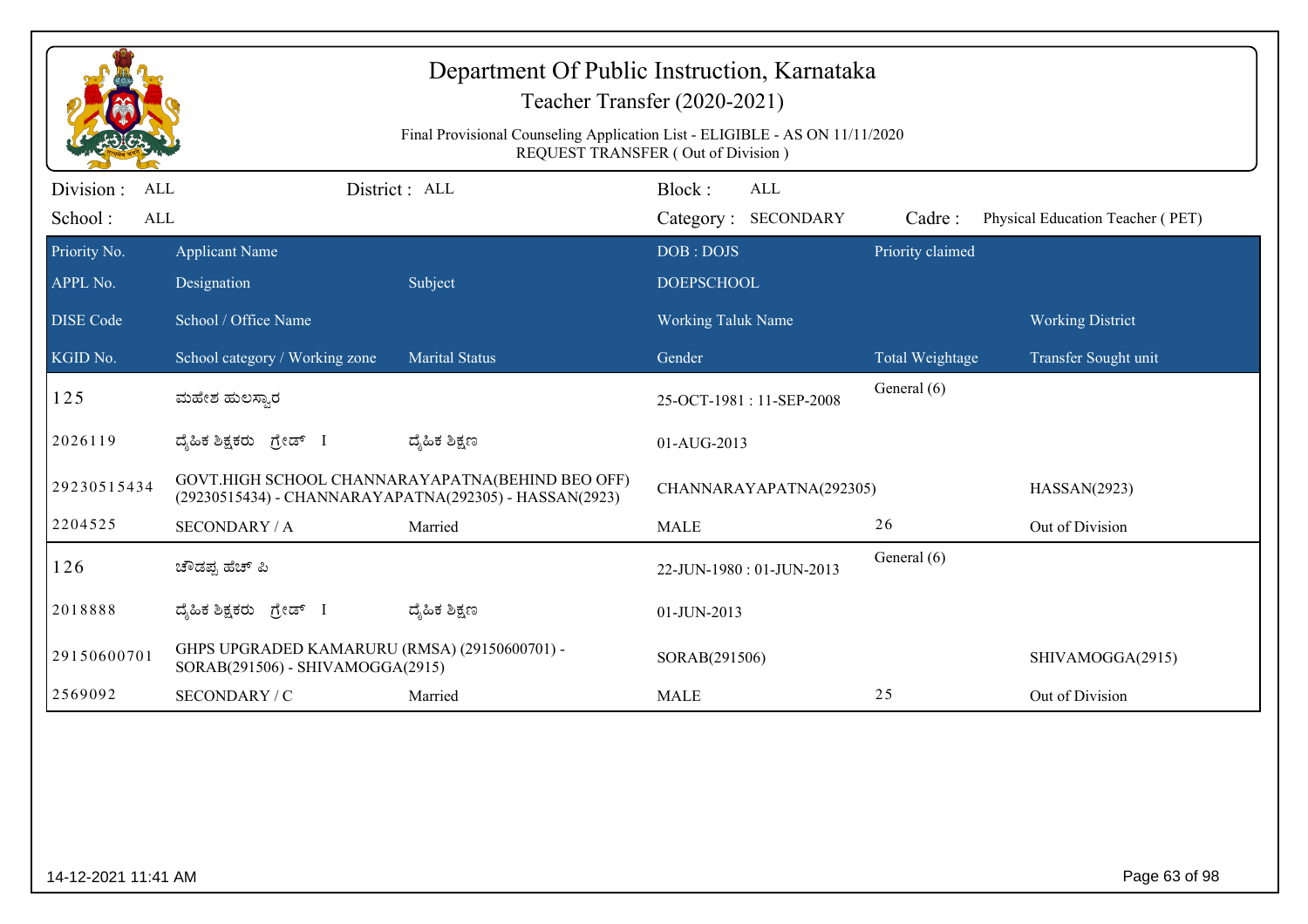|                                                                                                                          |                                                                                  |                                                | Department Of Public Instruction, Karnataka<br>Teacher Transfer (2020-2021) |                  |                                  |  |
|--------------------------------------------------------------------------------------------------------------------------|----------------------------------------------------------------------------------|------------------------------------------------|-----------------------------------------------------------------------------|------------------|----------------------------------|--|
| Final Provisional Counseling Application List - ELIGIBLE - AS ON 11/11/2020<br><b>REQUEST TRANSFER (Out of Division)</b> |                                                                                  |                                                |                                                                             |                  |                                  |  |
| Division :<br>ALL<br>School:<br>$\mbox{ALL}$                                                                             |                                                                                  | District : ALL                                 | Block:<br><b>ALL</b><br>Category: SECONDARY                                 | Cadre:           | Physical Education Teacher (PET) |  |
| Priority No.<br>APPL No.                                                                                                 | <b>Applicant Name</b><br>Designation                                             | Subject                                        | DOB: DOJS<br><b>DOEPSCHOOL</b>                                              | Priority claimed |                                  |  |
| <b>DISE</b> Code                                                                                                         | School / Office Name                                                             |                                                | <b>Working Taluk Name</b>                                                   |                  | <b>Working District</b>          |  |
| KGID No.                                                                                                                 | School category / Working zone                                                   | <b>Marital Status</b>                          | Gender                                                                      | Total Weightage  | Transfer Sought unit             |  |
| 127                                                                                                                      | ಲಕ್ಷ್ಮೀ                                                                          |                                                | 10-JUN-1981: 13-AUG-2013                                                    | General (6)      |                                  |  |
| 2039476                                                                                                                  | ದ್ಯಹಿಕ ಶಿಕ್ಷಕರು ಗ್ರೇಡ್ I                                                         | ದ್ಶೆಹಿಕ ಶಿಕ್ಷಣ                                 | 13-AUG-2013                                                                 |                  |                                  |  |
| 29020706701                                                                                                              | (29020706701) - HUNAGUND(290207) - BAGALKOT(2902)                                | GOVT-KANNADA HIGHER PRIMARY SCHOOL HIREOTAGERI | HUNAGUND(290207)                                                            |                  | BAGALKOT(2902)                   |  |
| 2670587                                                                                                                  | SECONDARY / C                                                                    | Unmarried                                      | <b>FEMALE</b>                                                               | 25               | Out of Division                  |  |
| 128                                                                                                                      | ಗುರುನಾಥ ಕೊಂಡಕಾರ                                                                  |                                                | 01-AUG-1982: 06-JUN-2013                                                    | General (6)      |                                  |  |
| 2040775                                                                                                                  | ದ್ಯಹಿಕ ಶಿಕ್ಷಕರು <i>ಗ್ರೇಡ್</i> I                                                  | ದ್ಮಹಿಕ ಶಿಕ್ಷಣ                                  | 06-JUN-2013                                                                 |                  |                                  |  |
| 29261108701                                                                                                              | GHPS KOLATHUR (RMSA UPGRADED) (29261108701) -<br>T.N.PURA(292611) - MYSURU(2926) |                                                | T.N.PURA(292611)                                                            |                  | MYSURU(2926)                     |  |
| 2645989                                                                                                                  | SECONDARY / C                                                                    | Married                                        | <b>MALE</b>                                                                 | 25               | Out of Division                  |  |
|                                                                                                                          |                                                                                  |                                                |                                                                             |                  |                                  |  |
| 14-12-2021 11:41 AM                                                                                                      |                                                                                  |                                                |                                                                             |                  | Page 64 of 98                    |  |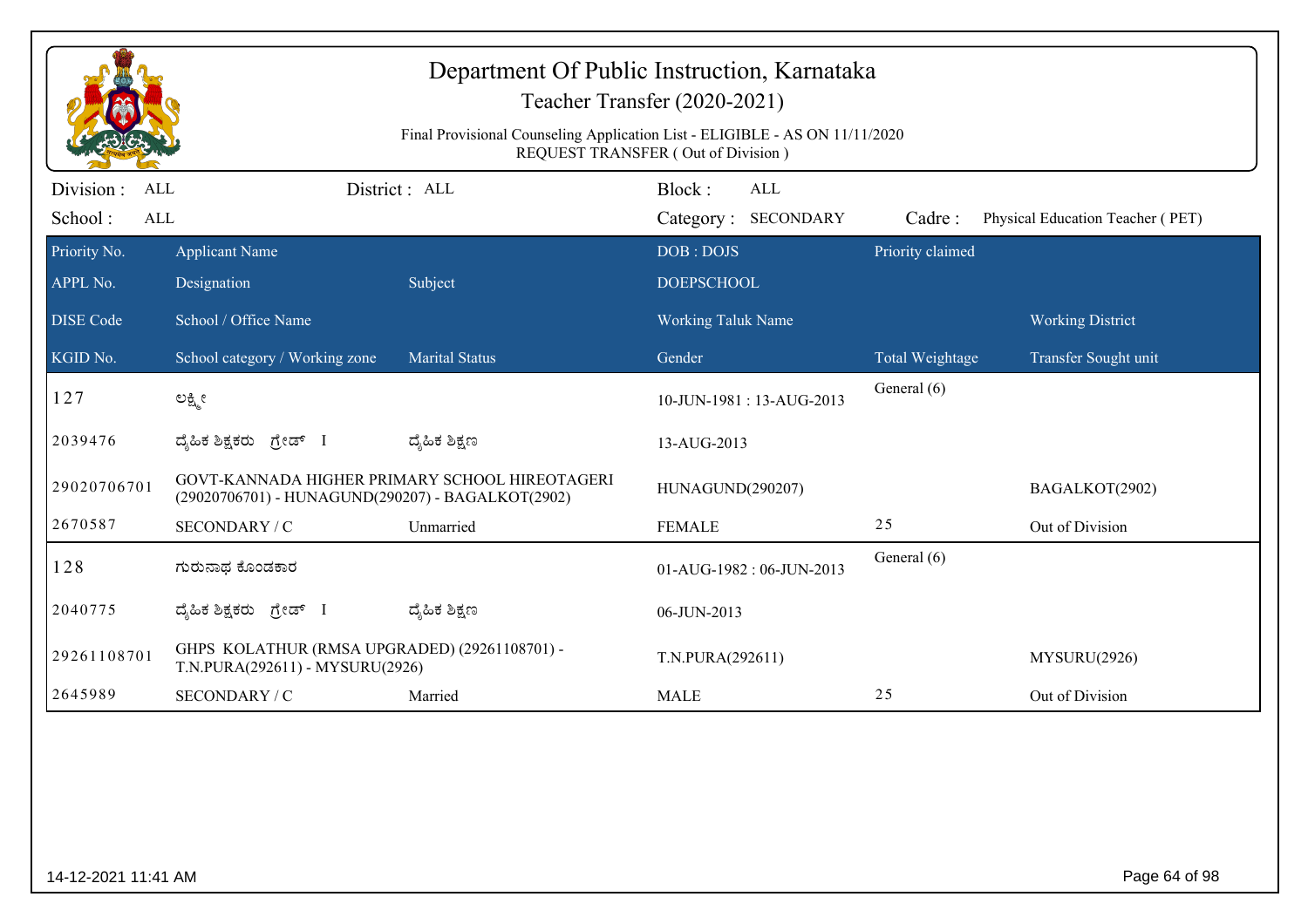| Department Of Public Instruction, Karnataka<br>Teacher Transfer (2020-2021)<br>Final Provisional Counseling Application List - ELIGIBLE - AS ON 11/11/2020<br><b>REQUEST TRANSFER (Out of Division)</b> |                                |                                                                                 |                           |                                   |                  |                                  |
|---------------------------------------------------------------------------------------------------------------------------------------------------------------------------------------------------------|--------------------------------|---------------------------------------------------------------------------------|---------------------------|-----------------------------------|------------------|----------------------------------|
| Division :<br>ALL<br>School:<br>$\mbox{ALL}$                                                                                                                                                            |                                | District: ALL                                                                   | Block:                    | <b>ALL</b><br>Category: SECONDARY | Cadre:           | Physical Education Teacher (PET) |
| Priority No.                                                                                                                                                                                            | <b>Applicant Name</b>          |                                                                                 | DOB: DOJS                 |                                   | Priority claimed |                                  |
| APPL No.                                                                                                                                                                                                | Designation                    | Subject                                                                         | <b>DOEPSCHOOL</b>         |                                   |                  |                                  |
| <b>DISE</b> Code                                                                                                                                                                                        | School / Office Name           |                                                                                 | <b>Working Taluk Name</b> |                                   |                  | <b>Working District</b>          |
| KGID No.                                                                                                                                                                                                | School category / Working zone | <b>Marital Status</b>                                                           | Gender                    |                                   | Total Weightage  | Transfer Sought unit             |
| 129                                                                                                                                                                                                     | ರವೀಂದ್ರ ದೊಡಮನಿ                 |                                                                                 |                           | 01-JUN-1983: 05-MAR-2014          | General (6)      |                                  |
| 2002231                                                                                                                                                                                                 | ದ್ಯಹಿಕ ಶಿಕ್ಷಕರು ಗ್ರೇಡ್ I       | ದ್ಶೆಹಿಕ ಶಿಕ್ಷಣ                                                                  | 05-MAR-2014               |                                   |                  |                                  |
| 29191300901                                                                                                                                                                                             | KOLAR(2919)                    | GHPS BODENAHALLI (RMSA UPG) (29191300901) - K G F(291913) -                     | K G F(291913)             |                                   |                  | KOLAR(2919)                      |
| 2664753                                                                                                                                                                                                 | SECONDARY / C                  | Married                                                                         | <b>MALE</b>               |                                   | 25               | Out of Division                  |
| 130                                                                                                                                                                                                     | ಮಂಜುನಾಥ ಕನಕಪ್ಪ ತೆಗ್ಗಿ          |                                                                                 |                           | 17-JUN-1983: 28-JUN-2013          | General (6)      |                                  |
| 2010190                                                                                                                                                                                                 | ದೈಹಿಕ ಶಿಕ್ಷಕರು<br>ಗ್ರೇಡ್ I     | ದ್ಮಹಿಕ ಶಿಕ್ಷಣ                                                                   | 28-JUN-2013               |                                   |                  |                                  |
| 29230326805                                                                                                                                                                                             |                                | GHS J.C.PURA (29230326805) - ARASIKERE(292303) - HASSAN(2923) ARASIKERE(292303) |                           |                                   |                  | HASSAN(2923)                     |
| 2508792                                                                                                                                                                                                 | SECONDARY / C                  | Married                                                                         | <b>MALE</b>               |                                   | 25               | Out of Division                  |
|                                                                                                                                                                                                         |                                |                                                                                 |                           |                                   |                  |                                  |
| 14-12-2021 11:41 AM                                                                                                                                                                                     |                                |                                                                                 |                           |                                   |                  | Page 65 of 98                    |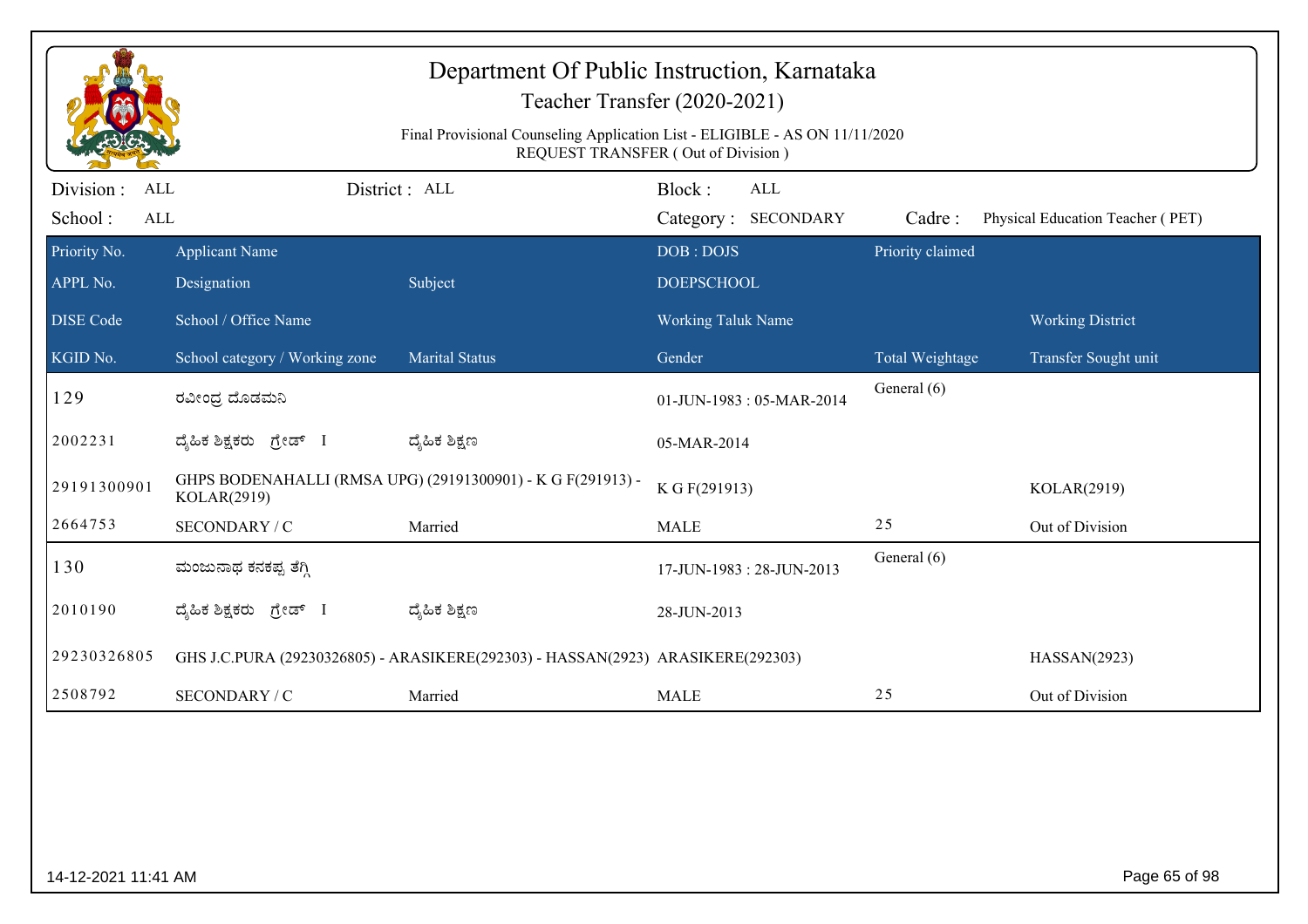|                                    |                                                                            | Department Of Public Instruction, Karnataka<br>Teacher Transfer (2020-2021)<br>Final Provisional Counseling Application List - ELIGIBLE - AS ON 11/11/2020<br>REQUEST TRANSFER (Out of Division) |                                |                        |                  |                                  |
|------------------------------------|----------------------------------------------------------------------------|--------------------------------------------------------------------------------------------------------------------------------------------------------------------------------------------------|--------------------------------|------------------------|------------------|----------------------------------|
| Division:<br>ALL<br>School:<br>ALL |                                                                            | District: ALL                                                                                                                                                                                    | Block:<br>Category: SECONDARY  | ALL                    | Cadre:           | Physical Education Teacher (PET) |
| Priority No.<br>APPL No.           | <b>Applicant Name</b><br>Designation                                       | Subject                                                                                                                                                                                          | DOB: DOJS<br><b>DOEPSCHOOL</b> |                        | Priority claimed |                                  |
| <b>DISE</b> Code                   | School / Office Name                                                       |                                                                                                                                                                                                  | <b>Working Taluk Name</b>      |                        |                  | <b>Working District</b>          |
| KGID No.                           | School category / Working zone                                             | <b>Marital Status</b>                                                                                                                                                                            | Gender                         |                        | Total Weightage  | Transfer Sought unit             |
| 131                                | ಮಲ್ಲಪ್ಪಾ ಹುಣಸಗಿ                                                            |                                                                                                                                                                                                  | 26-JUL-1983: 29-JUL-2013       |                        | General (6)      |                                  |
| 2008209                            | ದ್ಯಹಿಕ ಶಿಕ್ಷಕರು ಗ್ರೇಡ್ I                                                   | ದ್ಯೆಹಿಕ ಶಿಕ್ಷಣ                                                                                                                                                                                   | 29-JUL-2013                    |                        |                  |                                  |
| 29210302301                        | GHS KUNDANA (29210302301) - DEVANAHALLI(292103) -<br>BENGALURU RURAL(2921) |                                                                                                                                                                                                  | DEVANAHALLI(292103)            |                        |                  | <b>BENGALURU RURAL(2921)</b>     |
| 2217657                            | SECONDARY / C                                                              | Married                                                                                                                                                                                          | <b>MALE</b>                    |                        | 25               | Out of Division                  |
| 132                                | ಪರಮೇಶ್ವರಪ್ಪ ಜಿ                                                             |                                                                                                                                                                                                  | 10-AUG-1983: 06-JUL-2013       |                        | General (6)      |                                  |
| 2065080                            | ದ್ಯಹಿಕ ಶಿಕ್ಷಕರು ಗ್ರೇಡ್ I                                                   | ದ್ಯೆಹಿಕ ಶಿಕ್ಷಣ                                                                                                                                                                                   | 06-JUL-2013                    |                        |                  |                                  |
| 29210211501                        | - BENGALURU RURAL(2921)                                                    | GHPS KONAGHATTA (29210211501) - DODDABALLAPURA(292102)                                                                                                                                           |                                | DODDABALLAPURA(292102) |                  | <b>BENGALURU RURAL(2921)</b>     |
| 2217829                            | SECONDARY / C                                                              | Married                                                                                                                                                                                          | <b>MALE</b>                    |                        | 25               | Out of Division                  |
|                                    |                                                                            |                                                                                                                                                                                                  |                                |                        |                  |                                  |
| 14-12-2021 11:41 AM                |                                                                            |                                                                                                                                                                                                  |                                |                        |                  | Page 66 of 98                    |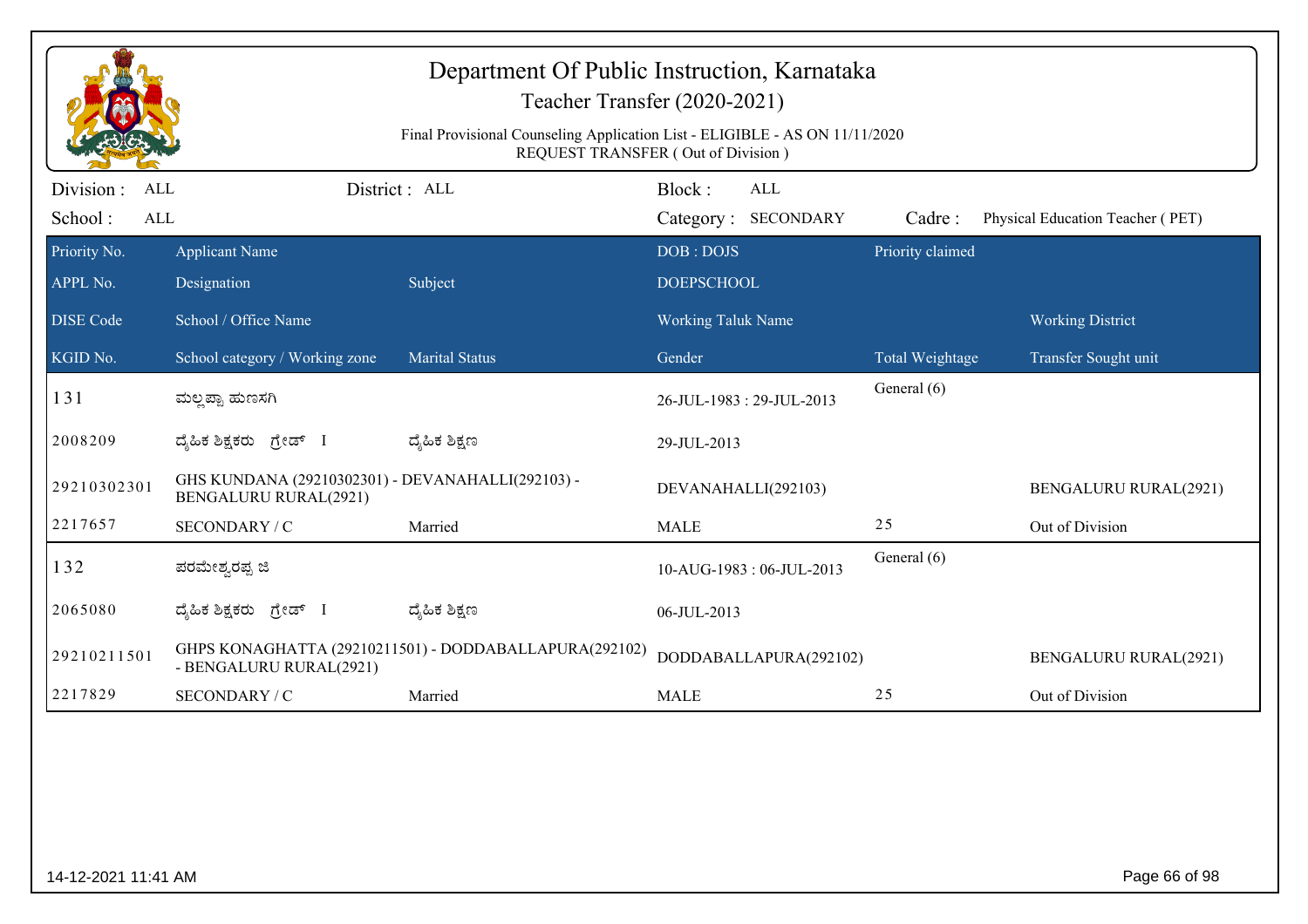|                     |                                                                               | Department Of Public Instruction, Karnataka<br>Final Provisional Counseling Application List - ELIGIBLE - AS ON 11/11/2020 | Teacher Transfer (2020-2021)<br>REQUEST TRANSFER (Out of Division) |                  |                                  |
|---------------------|-------------------------------------------------------------------------------|----------------------------------------------------------------------------------------------------------------------------|--------------------------------------------------------------------|------------------|----------------------------------|
| Division :<br>ALL   |                                                                               | District: ALL                                                                                                              | Block:<br><b>ALL</b>                                               |                  |                                  |
| School:<br>ALL      |                                                                               |                                                                                                                            | Category: SECONDARY                                                | Cadre:           | Physical Education Teacher (PET) |
| Priority No.        | <b>Applicant Name</b>                                                         |                                                                                                                            | DOB: DOJS                                                          | Priority claimed |                                  |
| APPL No.            | Designation                                                                   | Subject                                                                                                                    | <b>DOEPSCHOOL</b>                                                  |                  |                                  |
| <b>DISE Code</b>    | School / Office Name                                                          |                                                                                                                            | <b>Working Taluk Name</b>                                          |                  | <b>Working District</b>          |
| KGID No.            | School category / Working zone                                                | <b>Marital Status</b>                                                                                                      | Gender                                                             | Total Weightage  | Transfer Sought unit             |
| 133                 | ಸುರೇಶಹಳ್ಳಪ್ಪಗೋಳ                                                               |                                                                                                                            | 10-JAN-1984: 03-SEP-2013                                           | General (6)      |                                  |
| 2001667             | ದ್ಯಹಿಕ ಶಿಕ್ಷಕರು ಗ್ರೇಡ್ I                                                      | ದ್ಶೆಹಿಕ ಶಿಕ್ಷಣ                                                                                                             | 03-SEP-2013                                                        |                  |                                  |
| 29200400203         | GHS SABMANGALA (29200400203) - ANEKAL(292004) -<br>BENGALURU U SOUTH(2920)    |                                                                                                                            | ANEKAL(292004)                                                     |                  | BENGALURU U SOUTH(2920)          |
| 2690720             | SECONDARY / C                                                                 | Married                                                                                                                    | <b>MALE</b>                                                        | 25               | Out of Division                  |
| 134                 | ಅಕ್ಕಮಹಾದೇವಿ ಪಾರ್ಥನಹಳ್ಳಿ                                                       |                                                                                                                            | 02-APR-1984: 01-JUN-2013                                           | General (6)      |                                  |
| 2041796             | ದ್ಯಹಿಕ ಶಿಕ್ಷಕರು ಗ್ರೇಡ್ I                                                      | ದ್ಶೆಹಿಕ ಶಿಕ್ಷಣ                                                                                                             | 01-JUN-2013                                                        |                  |                                  |
| 29190727801         | GHPS RAJAKALLAHALLI (RMSA UPG) (29190727801) -<br>KOLAR(291907) - KOLAR(2919) |                                                                                                                            | KOLAR(291907)                                                      |                  | KOLAR(2919)                      |
| 2663756             | SECONDARY / C                                                                 | Married                                                                                                                    | <b>FEMALE</b>                                                      | 25               | Out of Division                  |
|                     |                                                                               |                                                                                                                            |                                                                    |                  |                                  |
| 14-12-2021 11:41 AM |                                                                               |                                                                                                                            |                                                                    |                  | Page 67 of 98                    |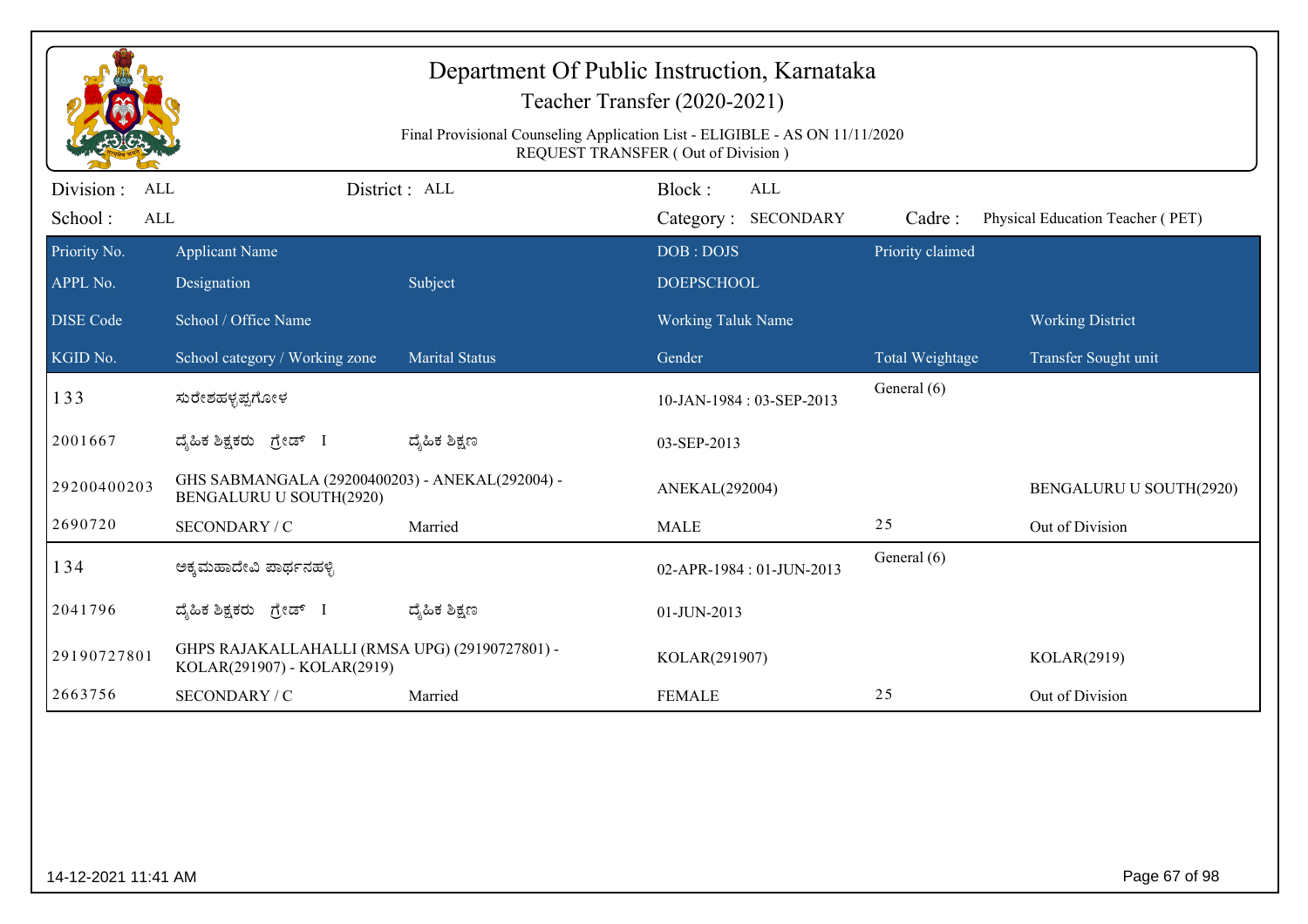|                                     |                                                                                 |                       | Final Provisional Counseling Application List - ELIGIBLE - AS ON 11/11/2020<br>REQUEST TRANSFER (Out of Division) |                        |                                  |
|-------------------------------------|---------------------------------------------------------------------------------|-----------------------|-------------------------------------------------------------------------------------------------------------------|------------------------|----------------------------------|
| Division :<br>ALL<br>School:<br>ALL |                                                                                 | District : ALL        | Block:<br>ALL<br>Category: SECONDARY                                                                              | Cadre:                 | Physical Education Teacher (PET) |
| Priority No.                        | <b>Applicant Name</b>                                                           |                       | DOB: DOJS                                                                                                         | Priority claimed       |                                  |
| APPL No.                            | Designation                                                                     | Subject               | <b>DOEPSCHOOL</b>                                                                                                 |                        |                                  |
| <b>DISE</b> Code                    | School / Office Name                                                            |                       | <b>Working Taluk Name</b>                                                                                         |                        | <b>Working District</b>          |
| KGID No.                            | School category / Working zone                                                  | <b>Marital Status</b> | Gender                                                                                                            | <b>Total Weightage</b> | Transfer Sought unit             |
| 135                                 | ಮೊಹಮದ್ ಸಲ್ಮಾನ್                                                                  |                       | 05-APR-1984: 08-JUL-2013                                                                                          | General (6)            |                                  |
| 2008473                             | ದ್ಯಹಿಕ ಶಿಕ್ಷಕರು ಗ್ರೇಡ್ I                                                        | ದ್ಮಹಿಕ ಶಿಕ್ಷಣ         | 08-JUL-2013                                                                                                       |                        |                                  |
| 29320601304                         | G JC YAREHALLI (29320601304) - RAMANAGARA(293206) -<br>RAMANAGARA(2932)         |                       | RAMANAGARA(293206)                                                                                                |                        | RAMANAGARA(2932)                 |
| 2710535                             | SECONDARY / C                                                                   | Married               | <b>MALE</b>                                                                                                       | 25                     | Out of Division                  |
| 136                                 | ಸಂಗಪ್ಪ ಹಾದಿಮನಿ                                                                  |                       | 01-JUN-1984: 23-AUG-2013                                                                                          | General (6)            |                                  |
| 2028427                             | ದೈಹಿಕ ಶಿಕ್ಷಕರು ಗ್ರೇಡ್ I                                                         | ದ್ಯೆಹಿಕ ಶಿಕ್ಷಣ        | 23-AUG-2013                                                                                                       |                        |                                  |
| 29320701403                         | G HS HONNAYAKANAHALLI (29320701403) -<br>CHANNAPATNA(293207) - RAMANAGARA(2932) |                       | CHANNAPATNA(293207)                                                                                               |                        | RAMANAGARA(2932)                 |
| 2710664                             | SECONDARY / C                                                                   | Married               | <b>MALE</b>                                                                                                       | 25                     | Out of Division                  |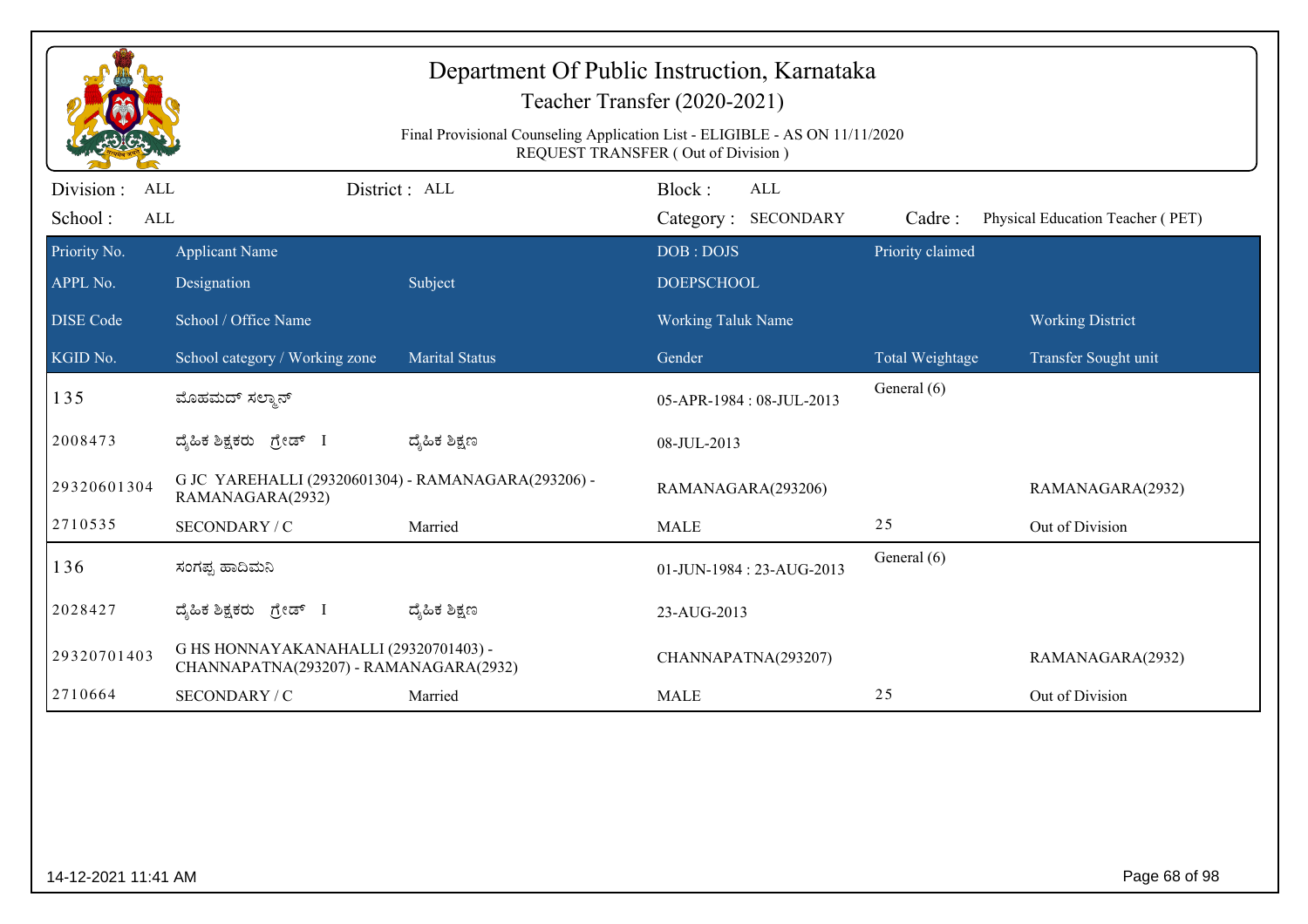|                                    | Department Of Public Instruction, Karnataka<br>Teacher Transfer (2020-2021)<br>Final Provisional Counseling Application List - ELIGIBLE - AS ON 11/11/2020<br>REQUEST TRANSFER (Out of Division) |                                                         |                                             |                  |                                  |  |  |
|------------------------------------|--------------------------------------------------------------------------------------------------------------------------------------------------------------------------------------------------|---------------------------------------------------------|---------------------------------------------|------------------|----------------------------------|--|--|
| Division:<br>ALL<br>School:<br>ALL |                                                                                                                                                                                                  | District: ALL                                           | Block:<br><b>ALL</b><br>Category: SECONDARY | Cadre:           | Physical Education Teacher (PET) |  |  |
| Priority No.<br>APPL No.           | <b>Applicant Name</b><br>Designation                                                                                                                                                             | Subject                                                 | DOB: DOJS<br><b>DOEPSCHOOL</b>              | Priority claimed |                                  |  |  |
| <b>DISE Code</b>                   | School / Office Name                                                                                                                                                                             |                                                         | <b>Working Taluk Name</b>                   |                  | <b>Working District</b>          |  |  |
| KGID No.                           | School category / Working zone                                                                                                                                                                   | <b>Marital Status</b>                                   | Gender                                      | Total Weightage  | Transfer Sought unit             |  |  |
| 137                                | ಬಸನಗೌಡ್ ಪಾಟೀಲ್                                                                                                                                                                                   |                                                         | 23-JUN-1984 : 24-JUL-2013                   | General (6)      |                                  |  |  |
| 2031863                            | ದ್ಯಹಿಕ ಶಿಕ್ಷಕರು ಗ್ರೇಡ್ I                                                                                                                                                                         | ದ್ಶೆಹಿಕ ಶಿಕ್ಷಣ                                          | 24-JUL-2013                                 |                  |                                  |  |  |
| 29260310201                        | GHPS KATTE HUNASURU(RMSA) (29260310201) -<br>H.D.KOTE(292603) - MYSURU(2926)                                                                                                                     |                                                         | H.D.KOTE(292603)                            |                  | MYSURU(2926)                     |  |  |
| 2645763                            | SECONDARY / C                                                                                                                                                                                    | Married                                                 | <b>MALE</b>                                 | 25               | Out of Division                  |  |  |
| 138                                | ಶಿವನಗೌಡ ಟಿ                                                                                                                                                                                       |                                                         | 06-SEP-1984: 01-JUN-2013                    | General (6)      |                                  |  |  |
| 2046824                            | ದೈಹಿಕ ಶಿಕ್ಷಕರು ಗ್ರೇಡ್ I                                                                                                                                                                          | ದ್ಯೆಹಿಕ ಶಿಕ್ಷಣ                                          | 01-JUN-2013                                 |                  |                                  |  |  |
| 29180910701                        | TUMAKURU(2918)                                                                                                                                                                                   | GHPS KATENAHALLI(RMSA) (29180910701) - TUMKUR(291809) - | TUMKUR(291809)                              |                  | TUMAKURU(2918)                   |  |  |
| 2704703                            | SECONDARY / C                                                                                                                                                                                    | Married                                                 | <b>MALE</b>                                 | 25               | Out of Division                  |  |  |
|                                    |                                                                                                                                                                                                  |                                                         |                                             |                  |                                  |  |  |
| 14-12-2021 11:41 AM                |                                                                                                                                                                                                  |                                                         |                                             |                  | Page 69 of 98                    |  |  |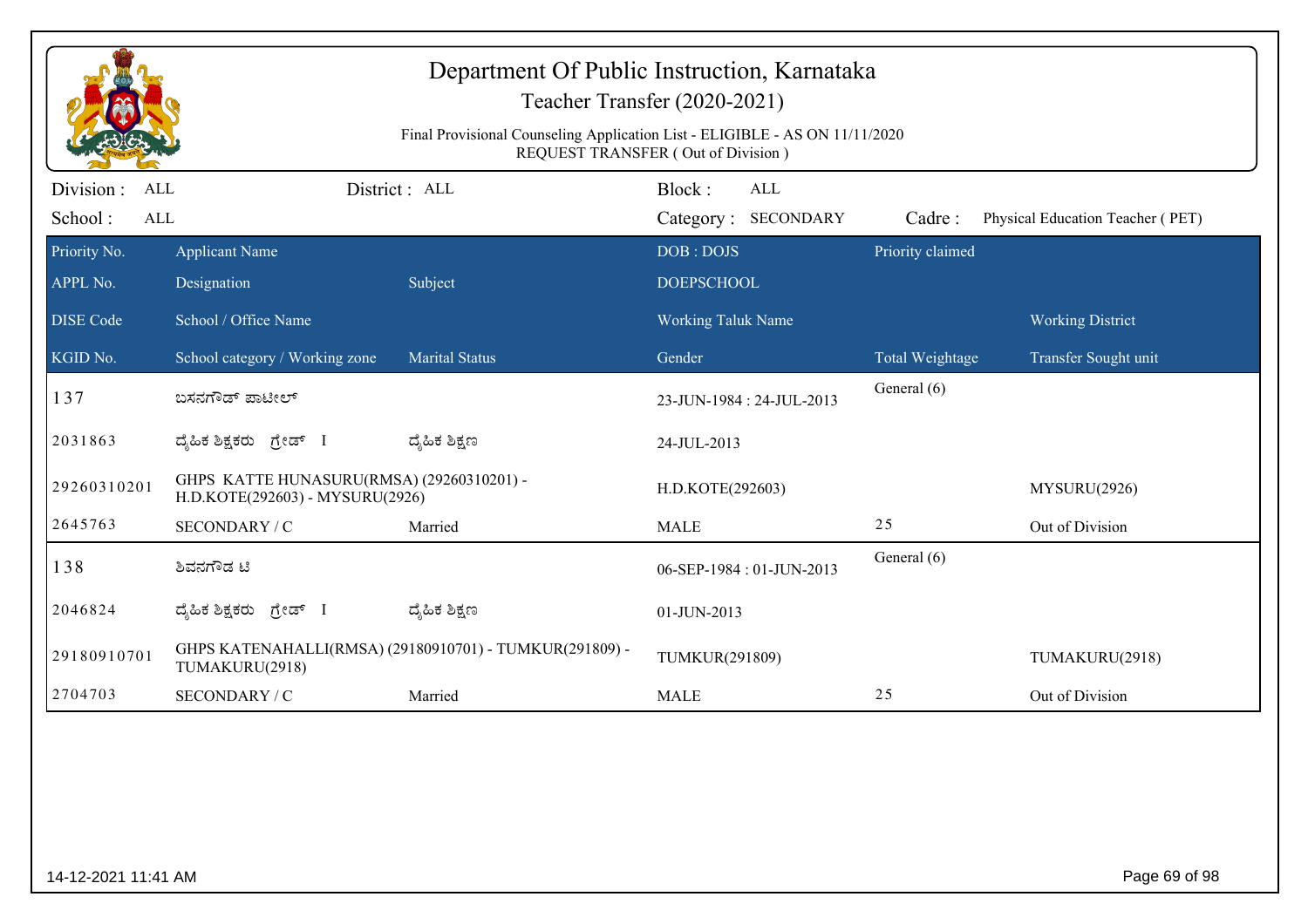|                                            |                                                                                     | Department Of Public Instruction, Karnataka<br>Final Provisional Counseling Application List - ELIGIBLE - AS ON 11/11/2020 | Teacher Transfer (2020-2021)<br>REQUEST TRANSFER (Out of Division) |                  |                                  |
|--------------------------------------------|-------------------------------------------------------------------------------------|----------------------------------------------------------------------------------------------------------------------------|--------------------------------------------------------------------|------------------|----------------------------------|
| Division :<br>ALL<br>School:<br><b>ALL</b> | District: ALL                                                                       |                                                                                                                            | Block:<br><b>ALL</b><br>Category: SECONDARY                        | Cadre:           | Physical Education Teacher (PET) |
| Priority No.<br>APPL No.                   | <b>Applicant Name</b><br>Designation                                                | Subject                                                                                                                    | DOB: DOJS<br><b>DOEPSCHOOL</b>                                     | Priority claimed |                                  |
| <b>DISE</b> Code                           | School / Office Name                                                                |                                                                                                                            | <b>Working Taluk Name</b>                                          |                  | <b>Working District</b>          |
| KGID No.                                   | School category / Working zone                                                      | <b>Marital Status</b>                                                                                                      | Gender                                                             | Total Weightage  | Transfer Sought unit             |
| 139                                        | ಜ್ಯೋತಿ ಎಚ್ ಬಣಕಾರ                                                                    |                                                                                                                            | 01-JUL-1985: 05-AUG-2013                                           | General (6)      |                                  |
| 2015902                                    | ದೈಹಿಕ ಶಿಕ್ಷಕರು ಗ್ರೇಡ್ I                                                             | ದ್ಯೆಹಿಕ ಶಿಕ್ಷಣ                                                                                                             | 05-AUG-2013                                                        |                  |                                  |
| 29090504204                                | VRP GHS NALAVADI (29090504204) - NAVALGUND(290905) -<br>DHARWAD(2909)               |                                                                                                                            | NAVALGUND(290905)                                                  |                  | DHARWAD(2909)                    |
| 2593798                                    | SECONDARY / C                                                                       | Married                                                                                                                    | <b>FEMALE</b>                                                      | 25               | Out of Division                  |
| 140                                        | ಸಿಧ್ರಾಮ ಬೋಸಲೆ                                                                       |                                                                                                                            | 10-DEC-1985: 03-AUG-2013                                           | General (6)      |                                  |
| 2026011                                    | ದೈಹಿಕ ಶಿಕ್ಷಕರು ಗ್ರೇಡ್ I                                                             | ದ್ಯೆಹಿಕ ಶಿಕ್ಷಣ                                                                                                             | 03-AUG-2013                                                        |                  |                                  |
| 29210300801                                | GHS KARAHALLI (29210300801) - DEVANAHALLI(292103) -<br><b>BENGALURU RURAL(2921)</b> |                                                                                                                            | DEVANAHALLI(292103)                                                |                  | <b>BENGALURU RURAL(2921)</b>     |
| 2217596                                    | SECONDARY / C                                                                       | Married                                                                                                                    | <b>MALE</b>                                                        | 25               | Out of Division                  |
|                                            |                                                                                     |                                                                                                                            |                                                                    |                  |                                  |
| 14-12-2021 11:41 AM                        |                                                                                     |                                                                                                                            |                                                                    |                  | Page 70 of 98                    |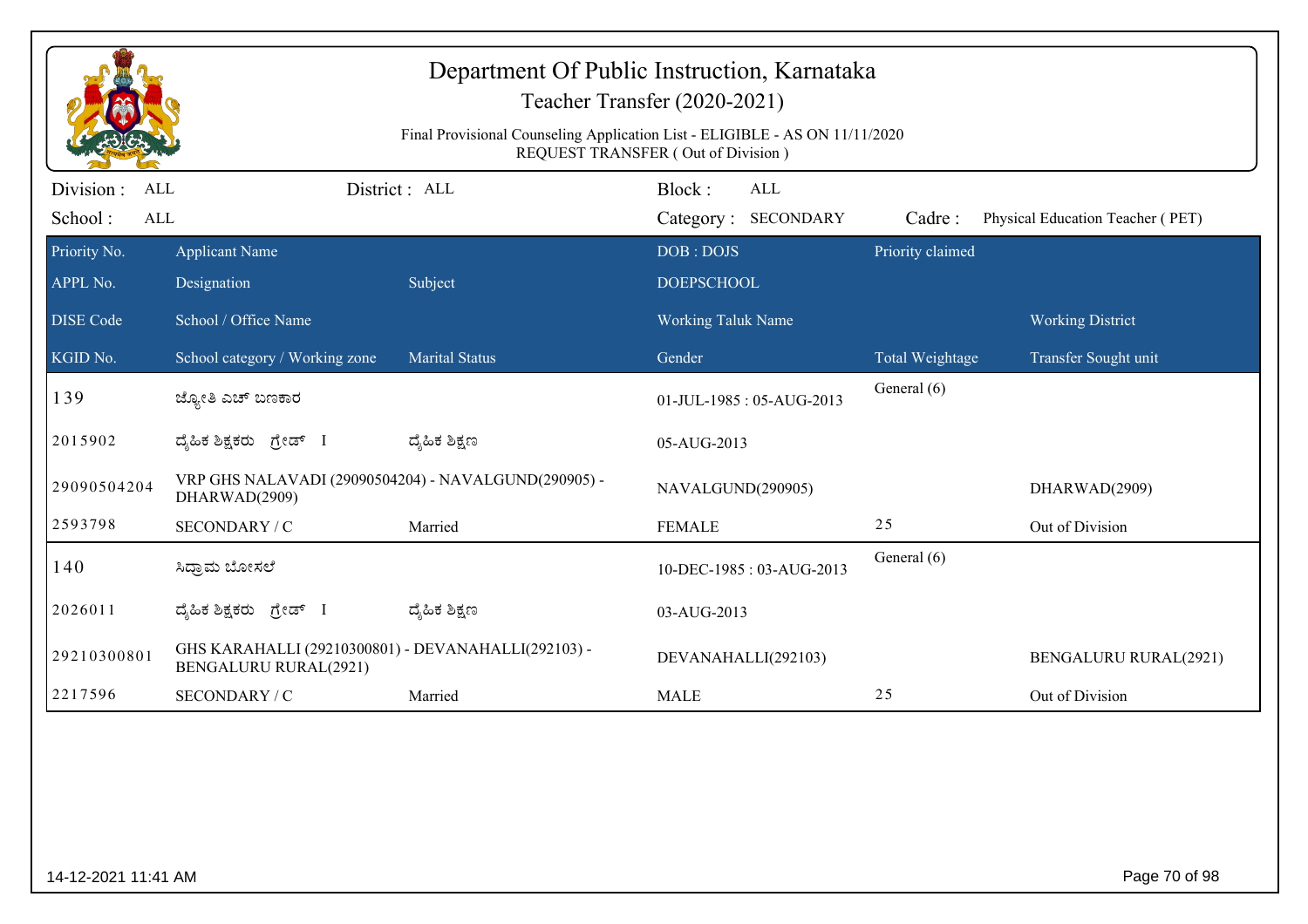| Department Of Public Instruction, Karnataka<br>Teacher Transfer (2020-2021)<br>Final Provisional Counseling Application List - ELIGIBLE - AS ON 11/11/2020<br>REQUEST TRANSFER (Out of Division) |                                                                                   |                                                          |                                             |  |                  |                                  |
|--------------------------------------------------------------------------------------------------------------------------------------------------------------------------------------------------|-----------------------------------------------------------------------------------|----------------------------------------------------------|---------------------------------------------|--|------------------|----------------------------------|
| Division :<br>ALL<br>School:<br>ALL                                                                                                                                                              |                                                                                   | District: ALL                                            | Block:<br><b>ALL</b><br>Category: SECONDARY |  | Cadre:           | Physical Education Teacher (PET) |
| Priority No.                                                                                                                                                                                     | <b>Applicant Name</b>                                                             |                                                          | DOB: DOJS                                   |  | Priority claimed |                                  |
| APPL No.                                                                                                                                                                                         | Designation                                                                       | Subject                                                  | <b>DOEPSCHOOL</b>                           |  |                  |                                  |
| <b>DISE Code</b>                                                                                                                                                                                 | School / Office Name                                                              |                                                          | <b>Working Taluk Name</b>                   |  |                  | <b>Working District</b>          |
| KGID No.                                                                                                                                                                                         | School category / Working zone                                                    | <b>Marital Status</b>                                    | Gender                                      |  | Total Weightage  | Transfer Sought unit             |
| 141                                                                                                                                                                                              | ಸೋಮಶೇಖರ ಬಿರಾದಾರ                                                                   |                                                          | 30-MAY-1986: 05-JUL-2013                    |  | General (6)      |                                  |
| 2004413                                                                                                                                                                                          | ದೈಹಿಕ ಶಿಕ್ಷಕರು ಗ್ರೇಡ್ I                                                           | ದ್ಮಹಿಕ ಶಿಕ್ಷಣ                                            | 05-JUL-2013                                 |  |                  |                                  |
| 29140305109                                                                                                                                                                                      | KARNATAKA PUBLIC SCHOOLS GOVT PUC-MAYAKONDA                                       | (29140305109) - DAVANAGERE(S)(291403) - DAVANAGERE(2914) | DAVANAGERE(S)(291403)                       |  |                  | DAVANAGERE(2914)                 |
| 2557324                                                                                                                                                                                          | SECONDARY / C                                                                     | Married                                                  | <b>MALE</b>                                 |  | 25               | Out of Division                  |
| 142                                                                                                                                                                                              | ಶಿವಾನಂದ                                                                           |                                                          | 03-JUN-1986: 27-JUL-2013                    |  | General (6)      |                                  |
| 2013254                                                                                                                                                                                          | ದೈಹಿಕ ಶಿಕ್ಷಕರು ಗ್ರೇಡ್ I                                                           | ದ್ಮಹಿಕ ಶಿಕ್ಷಣ                                            | 27-JUL-2013                                 |  |                  |                                  |
| 29191212501                                                                                                                                                                                      | GHPS IMMARAKUNTE (RMSA UPG) (29191212501) -<br>SRINIVASAPUR(291912) - KOLAR(2919) |                                                          | SRINIVASAPUR(291912)                        |  |                  | KOLAR(2919)                      |
| 2663525                                                                                                                                                                                          | SECONDARY / C                                                                     | Married                                                  | <b>MALE</b>                                 |  | 25               | Out of Division                  |
|                                                                                                                                                                                                  |                                                                                   |                                                          |                                             |  |                  |                                  |
| 14-12-2021 11:41 AM                                                                                                                                                                              |                                                                                   |                                                          |                                             |  |                  | Page 71 of 98                    |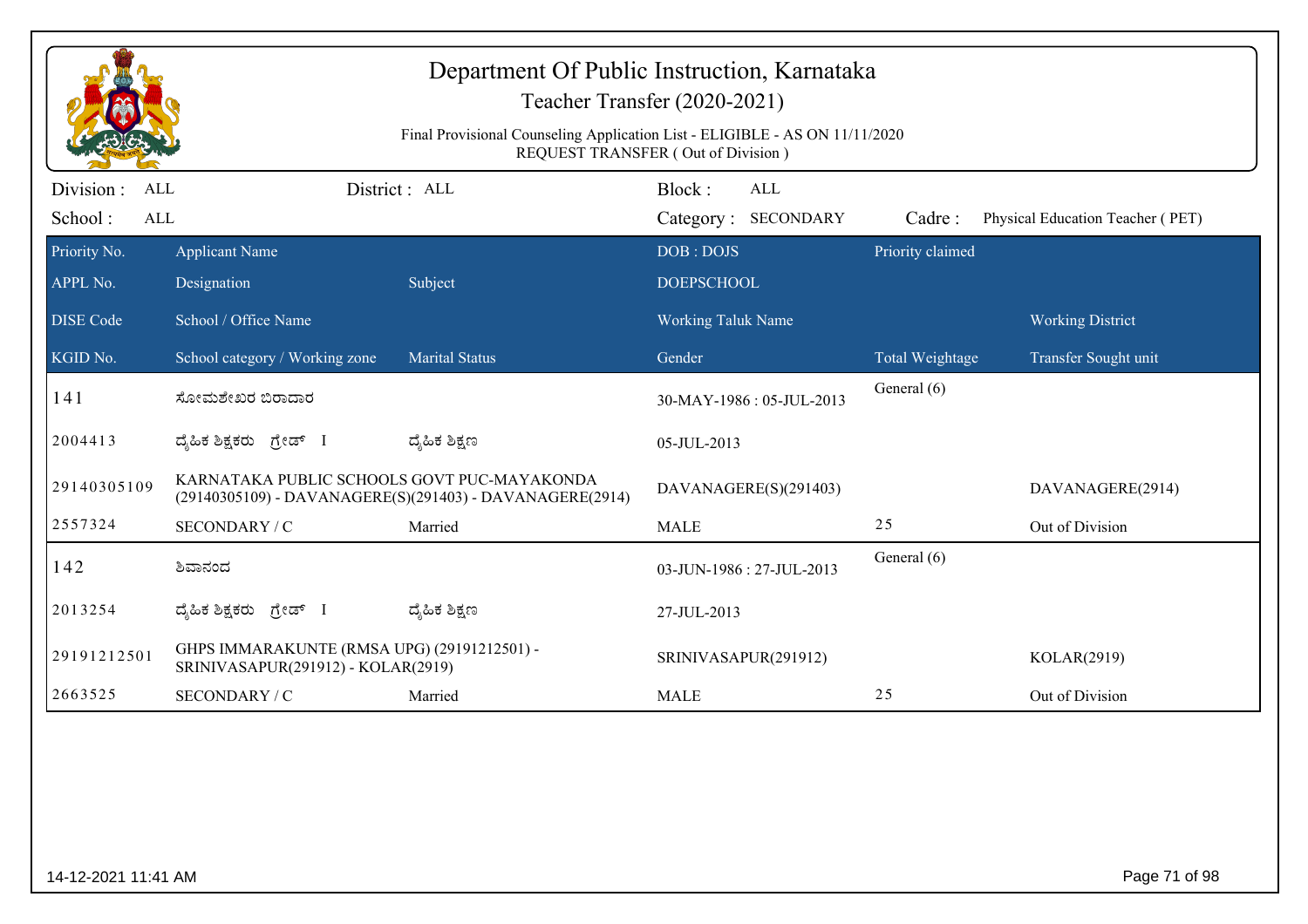|                                     |                                                                                  | Final Provisional Counseling Application List - ELIGIBLE - AS ON 11/11/2020 | Department Of Public Instruction, Karnataka<br>Teacher Transfer (2020-2021)              |                  |                                  |
|-------------------------------------|----------------------------------------------------------------------------------|-----------------------------------------------------------------------------|------------------------------------------------------------------------------------------|------------------|----------------------------------|
| Division :<br>ALL<br>School:<br>ALL |                                                                                  | District : ALL                                                              | <b>REQUEST TRANSFER (Out of Division)</b><br>Block:<br><b>ALL</b><br>Category: SECONDARY | Cadre:           | Physical Education Teacher (PET) |
| Priority No.<br>APPL No.            | <b>Applicant Name</b><br>Designation                                             | Subject                                                                     | DOB: DOJS<br><b>DOEPSCHOOL</b>                                                           | Priority claimed |                                  |
| <b>DISE</b> Code                    | School / Office Name                                                             |                                                                             | Working Taluk Name                                                                       |                  | <b>Working District</b>          |
| KGID No.                            | School category / Working zone                                                   | <b>Marital Status</b>                                                       | Gender                                                                                   | Total Weightage  | Transfer Sought unit             |
| 143                                 | ವಿಠ್ಠಲ ಎಂಟೆತ್ತ                                                                   |                                                                             | 05-JUL-1986: 15-JUL-2013                                                                 | General (6)      |                                  |
| 2011046                             | ದೈಹಿಕ ಶಿಕ್ಷಕರು ಗ್ರೇಡ್ I                                                          | ದ್ಶೆಹಿಕ ಶಿಕ್ಷಣ                                                              | 15-JUL-2013                                                                              |                  |                                  |
| 29190222504                         | KOLAR(2919)                                                                      | GHS KYASAMBALLI (29190222504) - BANGARAPETE(291902) -                       | BANGARAPETE(291902)                                                                      |                  | KOLAR(2919)                      |
| 2664239                             | SECONDARY / C                                                                    | Married                                                                     | <b>MALE</b>                                                                              | 25               | Out of Division                  |
| 144                                 | ಅಲ್ಲಾ ಸಾಬ ಮುಲ್ಲಾ                                                                 |                                                                             | 15-JUL-1986: 17-JUL-2013                                                                 | General (6)      |                                  |
| 2021462                             | ದ್ಯಹಿಕ ಶಿಕ್ಷಕರು ಗ್ರೇಡ್ I                                                         | ದ್ಶೆಹಿಕ ಶಿಕ್ಷಣ                                                              | 17-JUL-2013                                                                              |                  |                                  |
| 29190218501                         | GHPS KANAMANAHALLI RMSA UPG (29190218501) -<br>BANGARAPETE(291902) - KOLAR(2919) |                                                                             | BANGARAPETE(291902)                                                                      |                  | KOLAR(2919)                      |
| 2663627                             | SECONDARY / C                                                                    | Married                                                                     | <b>MALE</b>                                                                              | 25               | Out of Division                  |
|                                     |                                                                                  |                                                                             |                                                                                          |                  |                                  |
| 14-12-2021 11:41 AM                 |                                                                                  |                                                                             |                                                                                          |                  | Page 72 of 98                    |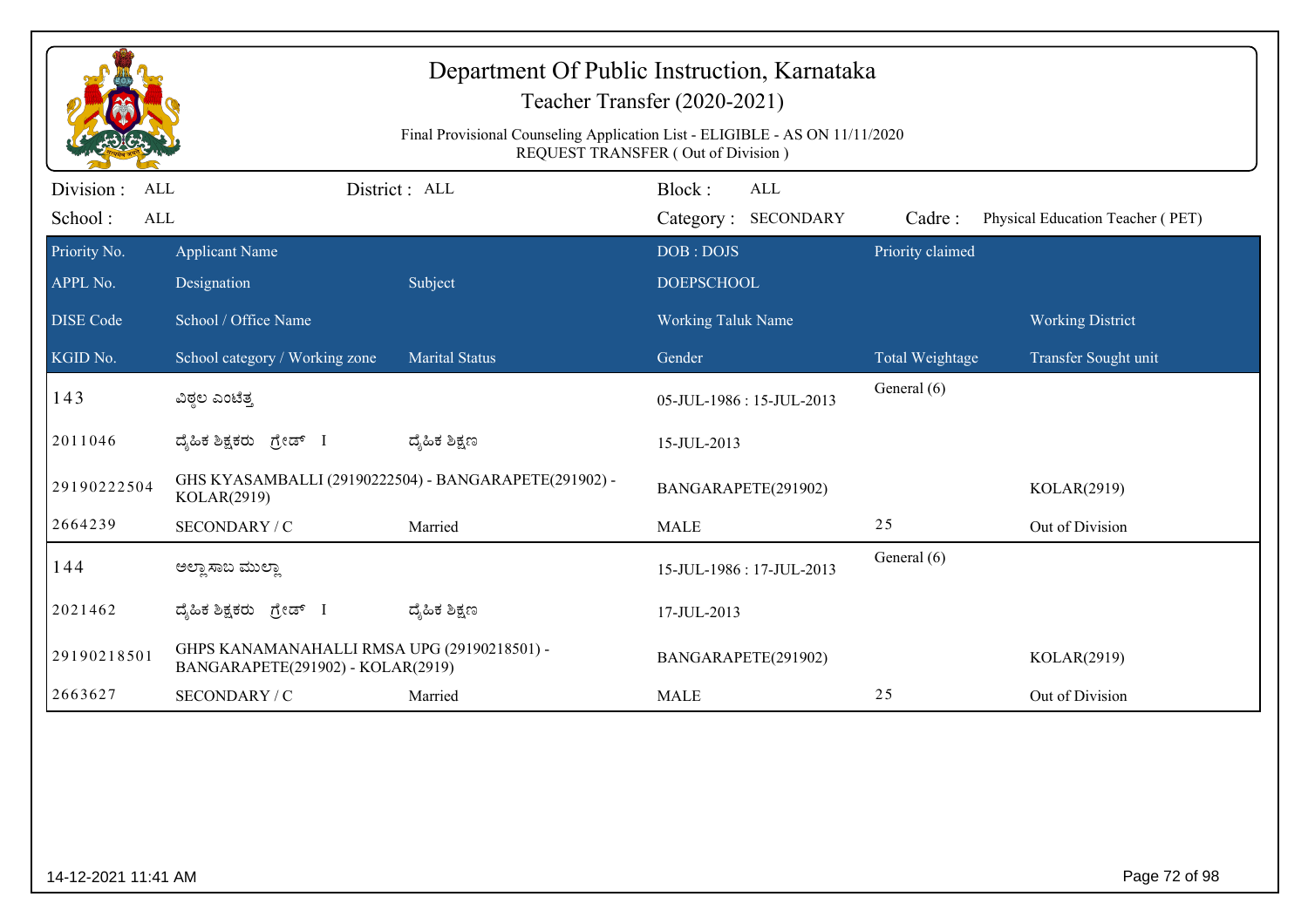|                                            |                                                                                        | Final Provisional Counseling Application List - ELIGIBLE - AS ON 11/11/2020 | Department Of Public Instruction, Karnataka<br>Teacher Transfer (2020-2021)<br>REQUEST TRANSFER (Out of Division) |                        |                                  |
|--------------------------------------------|----------------------------------------------------------------------------------------|-----------------------------------------------------------------------------|-------------------------------------------------------------------------------------------------------------------|------------------------|----------------------------------|
| Division :<br><b>ALL</b><br>School:<br>ALL |                                                                                        | District: ALL                                                               | Block:<br><b>ALL</b><br>Category: SECONDARY                                                                       | Cadre:                 | Physical Education Teacher (PET) |
| Priority No.<br>APPL No.                   | <b>Applicant Name</b><br>Designation                                                   | Subject                                                                     | DOB: DOJS<br><b>DOEPSCHOOL</b>                                                                                    | Priority claimed       |                                  |
| <b>DISE Code</b>                           | School / Office Name                                                                   |                                                                             | <b>Working Taluk Name</b>                                                                                         |                        | <b>Working District</b>          |
| KGID No.                                   | School category / Working zone                                                         | <b>Marital Status</b>                                                       | Gender                                                                                                            | <b>Total Weightage</b> | Transfer Sought unit             |
| 145                                        | <b>SHIVASHANKAR</b>                                                                    |                                                                             | 04-JUN-1987: 01-AUG-2013                                                                                          | General (6)            |                                  |
| 2009707                                    | ದ್ಯಹಿಕ ಶಿಕ್ಷಕರು ಗ್ರೇಡ್ I                                                               | ದ್ಶೆಹಿಕ ಶಿಕ್ಷಣ                                                              | 01-AUG-2013                                                                                                       |                        |                                  |
| 29290300201                                | GHPS AND GHS ADDAGAL (29290300201) -<br>CHIKKABALLAPUR(292903) - CHIKKABALLAPURA(2929) |                                                                             | CHIKKABALLAPUR(292903)                                                                                            |                        | CHIKKABALLAPURA(2929)            |
| 2368591                                    | SECONDARY / C                                                                          | Married                                                                     | <b>MALE</b>                                                                                                       | 25                     | Out of Division                  |
| 146                                        | ಪಾಂಡಪ್ಪ ಸಿಂಗರಡ್ಡಿ                                                                      |                                                                             | 28-JAN-1988: 05-JUN-2013                                                                                          | General (6)            |                                  |
| 2027602                                    | ದ್ಯಹಿಕ ಶಿಕ್ಷಕರು ಗ್ರೇಡ್ I                                                               | ದ್ಶೆಹಿಕ ಶಿಕ್ಷಣ                                                              | 05-JUN-2013                                                                                                       |                        |                                  |
| 29320520304                                | G HS MADABALU (29320520304) - MAGADI(293205) -<br>RAMANAGARA(2932)                     |                                                                             | MAGADI(293205)                                                                                                    |                        | RAMANAGARA(2932)                 |
| 2710392                                    | SECONDARY / C                                                                          | Married                                                                     | <b>MALE</b>                                                                                                       | 25                     | Out of Division                  |
|                                            |                                                                                        |                                                                             |                                                                                                                   |                        |                                  |
| 14-12-2021 11:41 AM                        |                                                                                        |                                                                             |                                                                                                                   |                        | Page 73 of 98                    |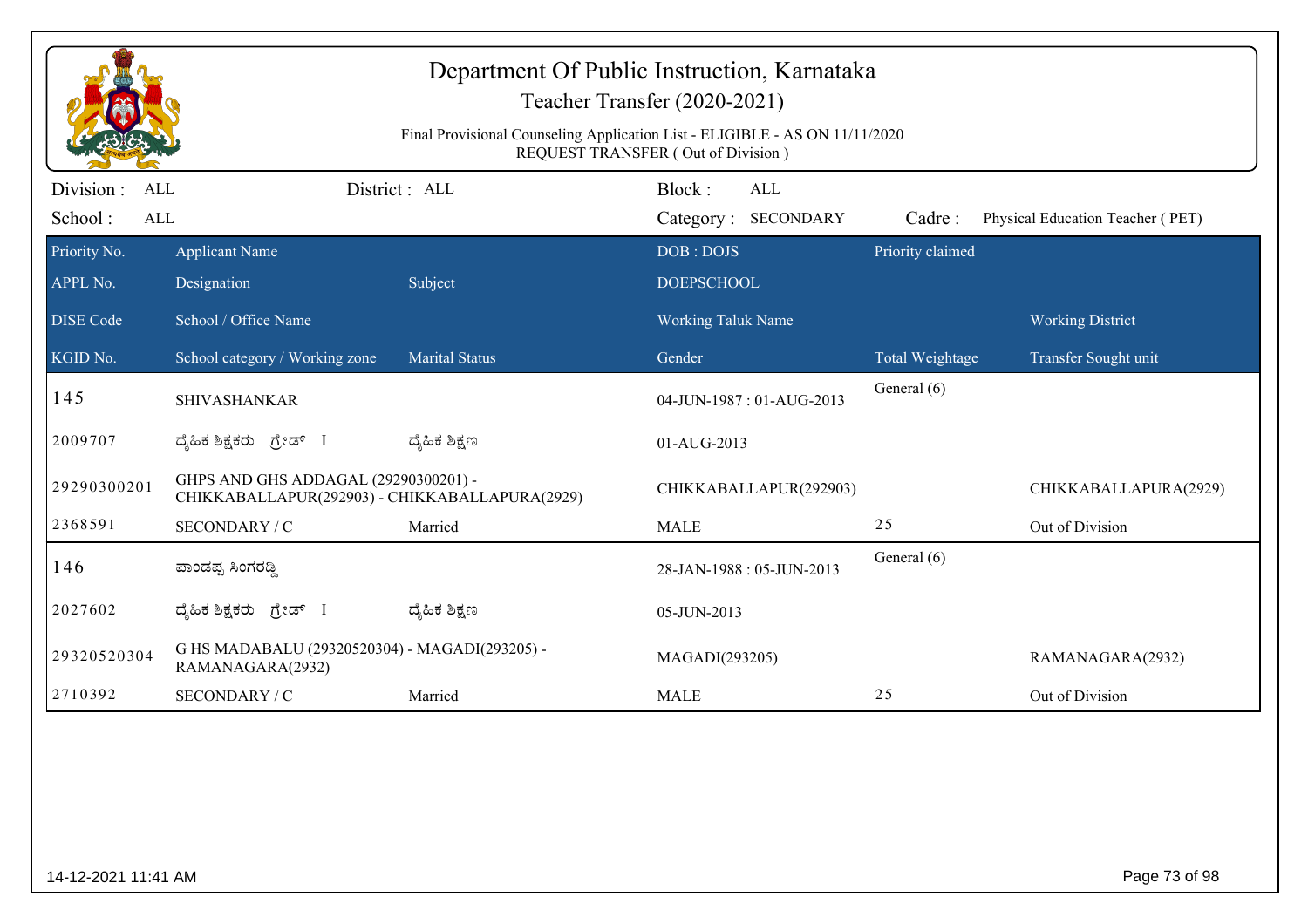|                     |                                                                               | Final Provisional Counseling Application List - ELIGIBLE - AS ON 11/11/2020 | Department Of Public Instruction, Karnataka<br>Teacher Transfer (2020-2021)<br><b>REQUEST TRANSFER (Out of Division)</b> |                  |                                  |  |  |
|---------------------|-------------------------------------------------------------------------------|-----------------------------------------------------------------------------|--------------------------------------------------------------------------------------------------------------------------|------------------|----------------------------------|--|--|
| Division :<br>ALL   |                                                                               | District: ALL                                                               | Block:<br><b>ALL</b>                                                                                                     |                  |                                  |  |  |
| School:<br>ALL      |                                                                               |                                                                             | Category: SECONDARY                                                                                                      | Cadre:           | Physical Education Teacher (PET) |  |  |
| Priority No.        | <b>Applicant Name</b>                                                         |                                                                             | DOB: DOJS                                                                                                                | Priority claimed |                                  |  |  |
| APPL No.            | Designation                                                                   | Subject                                                                     | <b>DOEPSCHOOL</b>                                                                                                        |                  |                                  |  |  |
| <b>DISE Code</b>    | School / Office Name                                                          |                                                                             | Working Taluk Name                                                                                                       |                  | <b>Working District</b>          |  |  |
| KGID No.            | School category / Working zone                                                | <b>Marital Status</b>                                                       | Gender                                                                                                                   | Total Weightage  | Transfer Sought unit             |  |  |
| 147                 | ಸಂತೋಷ್ ಕುಮಾರ್ ಬಿ ಜಿ                                                           |                                                                             | 16-SEP-1987: 01-JUN-2013                                                                                                 | General (6)      |                                  |  |  |
| 2026987             | ದ್ಯಹಿಕ ಶಿಕ್ಷಕರು ಗ್ರೇಡ್ I                                                      | ದ್ಶೆಹಿಕ ಶಿಕ್ಷಣ                                                              | 03-DEC-2016                                                                                                              |                  |                                  |  |  |
| 29180719302         | GHS COMPOSITE HULIKERE (29180719302) -<br>TURUVEKERE(291807) - TUMAKURU(2918) |                                                                             | TURUVEKERE(291807)                                                                                                       |                  | TUMAKURU(2918)                   |  |  |
| 2569083             | SECONDARY / C                                                                 | Unmarried                                                                   | <b>MALE</b>                                                                                                              | 22               | Out of Division                  |  |  |
| 148                 | ಲಕ್ಷ್ಮಿ ಎಂ                                                                    |                                                                             | 15-FEB-1988: 03-JUN-2013                                                                                                 | General (6)      |                                  |  |  |
| 2045779             | ದ್ಯಹಿಕ ಶಿಕ್ಷಕರು ಗ್ರೇಡ್ I                                                      | ದ್ಯೆಹಿಕ ಶಿಕ್ಷಣ                                                              | 08-OCT-2016                                                                                                              |                  |                                  |  |  |
| 29220202602         | GHS BOPPASAMUDRA (29220202602) - MADDUR(292202) -<br>MANDYA(2922)             |                                                                             | MADDUR(292202)                                                                                                           |                  | MANDYA(2922)                     |  |  |
| 2447733             | SECONDARY / C                                                                 | Married                                                                     | <b>FEMALE</b>                                                                                                            | 22               | Out of Division                  |  |  |
|                     |                                                                               |                                                                             |                                                                                                                          |                  |                                  |  |  |
| 14-12-2021 11:41 AM |                                                                               |                                                                             |                                                                                                                          |                  | Page 74 of 98                    |  |  |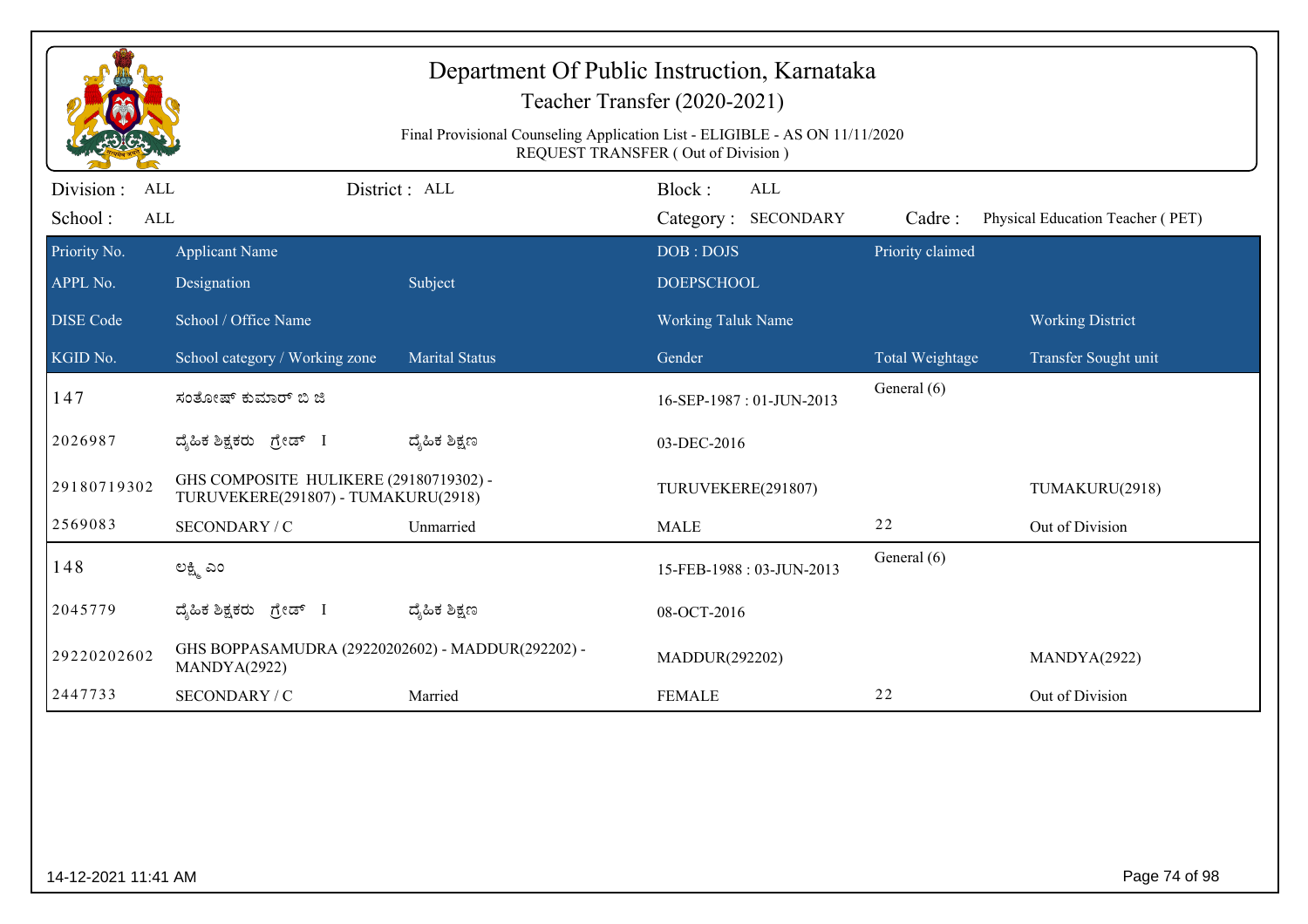|                                     | Department Of Public Instruction, Karnataka<br>Teacher Transfer (2020-2021)<br>Final Provisional Counseling Application List - ELIGIBLE - AS ON 11/11/2020<br><b>REQUEST TRANSFER (Out of Division)</b> |                                                        |                                |                                   |                  |                                                 |  |
|-------------------------------------|---------------------------------------------------------------------------------------------------------------------------------------------------------------------------------------------------------|--------------------------------------------------------|--------------------------------|-----------------------------------|------------------|-------------------------------------------------|--|
| Division :<br>ALL<br>School:<br>ALL |                                                                                                                                                                                                         | District : ALL                                         | Block:                         | <b>ALL</b><br>Category: SECONDARY | Cadre:           | Physical Education Teacher (PET)                |  |
| Priority No.<br>APPL No.            | <b>Applicant Name</b><br>Designation                                                                                                                                                                    | Subject                                                | DOB: DOJS<br><b>DOEPSCHOOL</b> |                                   | Priority claimed |                                                 |  |
| <b>DISE</b> Code<br>KGID No.        | School / Office Name<br>School category / Working zone                                                                                                                                                  | <b>Marital Status</b>                                  | Working Taluk Name<br>Gender   |                                   | Total Weightage  | <b>Working District</b><br>Transfer Sought unit |  |
| 149                                 | ನಾಯಿಕ್ ಪ್ರಕಾಶ್ ರತ್ನು                                                                                                                                                                                    |                                                        |                                | 01-JUN-1986: 13-NOV-2014          | General (6)      |                                                 |  |
| 2009251                             | ದ್ಯಹಿಕ ಶಿಕ್ಷಕರು ಗ್ರೇಡ್ I                                                                                                                                                                                | ದ್ಶೆಹಿಕ ಶಿಕ್ಷಣ                                         | 13-NOV-2014                    |                                   |                  |                                                 |  |
| 29310601709                         | GHS BARAGURU (29310601709) - SIRA(293106) - TUMAKURU<br>MADHUGIRI(2931)                                                                                                                                 |                                                        | SIRA(293106)                   |                                   |                  | TUMAKURU MADHUGIRI(2931)                        |  |
| 2706272                             | SECONDARY / C                                                                                                                                                                                           | Married                                                | <b>MALE</b>                    |                                   | 21               | Out of Division                                 |  |
| 150                                 | RAJASHEKHAR BASANGOUDA BORAWAT                                                                                                                                                                          |                                                        | 04-JUL-1977: 01-JUN-2013       |                                   | General (6)      |                                                 |  |
| 2047844                             | ದ್ಯಹಿಕ ಶಿಕ್ಷಕರು ಗ್ರೇಡ್ I                                                                                                                                                                                | ದ್ಶೆಹಿಕ ಶಿಕ್ಷಣ                                         | 01-JUN-2013                    |                                   |                  |                                                 |  |
| 29130612408                         | CHITRADURGA(2913)                                                                                                                                                                                       | ADARSHA VIDYALAYA (29130612408) - MOLAKALMUR(291306) - |                                | MOLAKALMUR(291306)                |                  | CHITRADURGA(2913)                               |  |
| 2730274                             | <b>SECONDARY / B</b>                                                                                                                                                                                    | Married                                                | <b>MALE</b>                    |                                   | 18               | Out of Division                                 |  |
|                                     |                                                                                                                                                                                                         |                                                        |                                |                                   |                  |                                                 |  |
| 14-12-2021 11:41 AM                 |                                                                                                                                                                                                         |                                                        |                                |                                   |                  | Page 75 of 98                                   |  |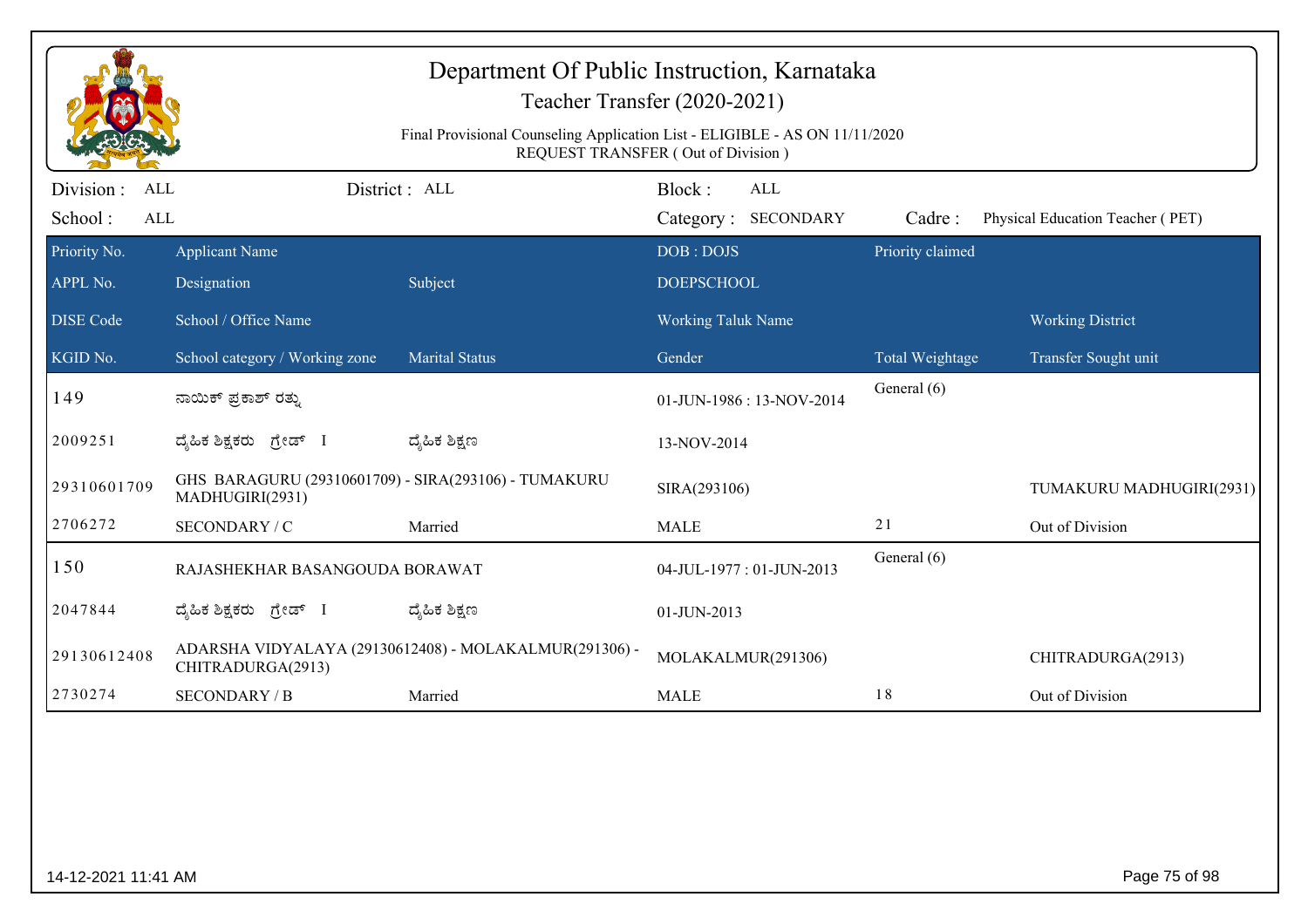| Department Of Public Instruction, Karnataka<br>Teacher Transfer (2020-2021)<br>Final Provisional Counseling Application List - ELIGIBLE - AS ON 11/11/2020<br>REQUEST TRANSFER (Out of Division) |                                                                                     |                                                          |                                             |                  |                                  |
|--------------------------------------------------------------------------------------------------------------------------------------------------------------------------------------------------|-------------------------------------------------------------------------------------|----------------------------------------------------------|---------------------------------------------|------------------|----------------------------------|
| Division :<br><b>ALL</b><br>School:<br>ALL                                                                                                                                                       |                                                                                     | District: ALL                                            | Block:<br><b>ALL</b><br>Category: SECONDARY | Cadre:           | Physical Education Teacher (PET) |
| Priority No.<br>APPL No.                                                                                                                                                                         | <b>Applicant Name</b><br>Designation                                                | Subject                                                  | DOB: DOJS<br><b>DOEPSCHOOL</b>              | Priority claimed |                                  |
| <b>DISE Code</b>                                                                                                                                                                                 | School / Office Name                                                                |                                                          | <b>Working Taluk Name</b>                   |                  | <b>Working District</b>          |
| KGID No.                                                                                                                                                                                         | School category / Working zone                                                      | <b>Marital Status</b>                                    | Gender                                      | Total Weightage  | Transfer Sought unit             |
| 151                                                                                                                                                                                              | ಪ್ರವೀಶ ಕುಮಾರ್                                                                       |                                                          | 16-JAN-1987: 05-JUL-2013                    | General (6)      |                                  |
| 2006903                                                                                                                                                                                          | ದ್ಯಹಿಕ ಶಿಕ್ಷಕರು ಗ್ರೇಡ್ I                                                            | ದ್ಶೆಹಿಕ ಶಿಕ್ಷಣ                                           | 05-JUL-2013                                 |                  |                                  |
| 29200103904                                                                                                                                                                                      | SOUTH(2920)                                                                         | GHS DODDERI (29200103904) - SOUTH1(292001) - BENGALURU U | SOUTH1(292001)                              |                  | BENGALURU U SOUTH(2920)          |
| 2691616                                                                                                                                                                                          | <b>SECONDARY / B</b>                                                                | Married                                                  | <b>MALE</b>                                 | 18               | Out of Division                  |
| 152                                                                                                                                                                                              | ಮಂಜುನಾಥ ಆರ್. ಎಲ್.                                                                   |                                                          | 01-JUL-1980: 02-JUL-2013                    | General (6)      |                                  |
| 2060967                                                                                                                                                                                          | ದ್ಯಹಿಕ ಶಿಕ್ಷಕರು ಗ್ರೇಡ್ I                                                            | ದ್ಶೆಹಿಕ ಶಿಕ್ಷಣ                                           | 02-JUL-2013                                 |                  |                                  |
| 29260334207                                                                                                                                                                                      | GOVT. ADARSHA VIDYALAYA H.D.KOTE (29260334207) -<br>H.D.KOTE(292603) - MYSURU(2926) |                                                          | H.D.KOTE(292603)                            |                  | MYSURU(2926)                     |
| 2645533                                                                                                                                                                                          | <b>SECONDARY / A</b>                                                                | Married                                                  | <b>MALE</b>                                 | 11               | Out of Division                  |
|                                                                                                                                                                                                  |                                                                                     |                                                          |                                             |                  |                                  |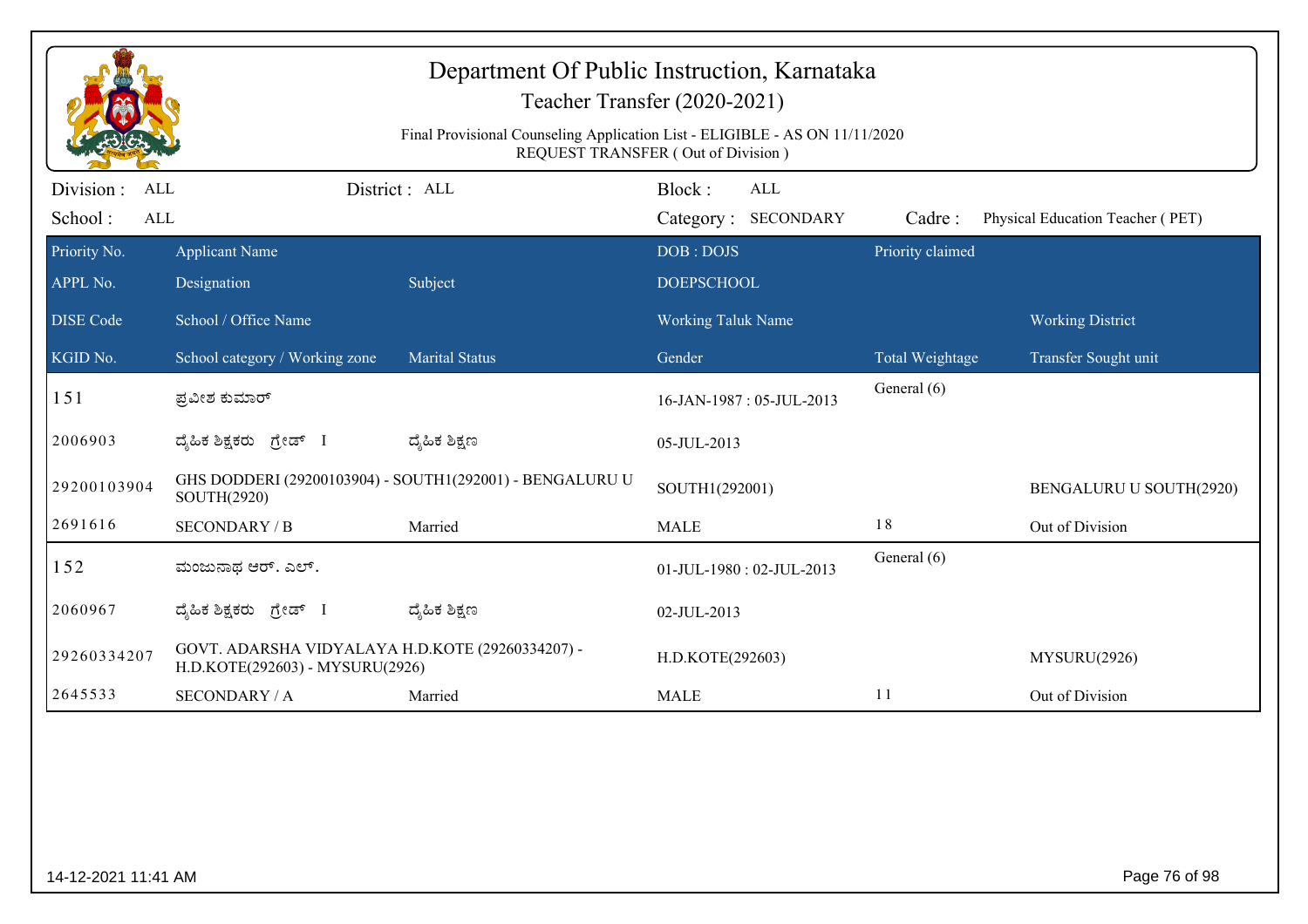|                                                  | Department Of Public Instruction, Karnataka<br>Teacher Transfer (2020-2021)<br>Final Provisional Counseling Application List - ELIGIBLE - AS ON 11/11/2020<br><b>REQUEST TRANSFER (Out of Division)</b> |                                                       |                                |                                   |                  |                                  |  |
|--------------------------------------------------|---------------------------------------------------------------------------------------------------------------------------------------------------------------------------------------------------------|-------------------------------------------------------|--------------------------------|-----------------------------------|------------------|----------------------------------|--|
| Division:<br><b>ALL</b><br>School:<br><b>ALL</b> |                                                                                                                                                                                                         | District: ALL                                         | Block:                         | <b>ALL</b><br>Category: SECONDARY | Cadre:           | Physical Education Teacher (PET) |  |
| Priority No.<br>APPL No.                         | <b>Applicant Name</b><br>Designation                                                                                                                                                                    | Subject                                               | DOB: DOJS<br><b>DOEPSCHOOL</b> |                                   | Priority claimed |                                  |  |
| <b>DISE</b> Code                                 | School / Office Name                                                                                                                                                                                    |                                                       | <b>Working Taluk Name</b>      |                                   |                  | <b>Working District</b>          |  |
| KGID No.                                         | School category / Working zone                                                                                                                                                                          | <b>Marital Status</b>                                 | Gender                         |                                   | Total Weightage  | Transfer Sought unit             |  |
| 153                                              | ಪ್ರಕಾಶ .ಬಿ.ಎನ್.                                                                                                                                                                                         |                                                       | 20-MAR-1981: 01-JUL-2013       |                                   | General (6)      |                                  |  |
| 2057935                                          | ದ್ಯಹಿಕ ಶಿಕ್ಷಕರು ಗ್ರೇಡ್ I                                                                                                                                                                                | ದ್ಮಹಿಕ ಶಿಕ್ಷಣ                                         | 01-JUL-2013                    |                                   |                  |                                  |  |
| 29310513511                                      | GOVERNMENT ADARSHA VIDYALAYA (29310513511) -<br>PAVAGADA(293105) - TUMAKURU MADHUGIRI(2931)                                                                                                             |                                                       | PAVAGADA(293105)               |                                   |                  | TUMAKURU MADHUGIRI(2931)         |  |
| 2703596                                          | <b>SECONDARY / A</b>                                                                                                                                                                                    | Married                                               | <b>MALE</b>                    |                                   | 11               | Out of Division                  |  |
| 154                                              | ಮಹಾದೇವಿ                                                                                                                                                                                                 |                                                       |                                | 28-JUL-1985: 01-JUN-2013          | General (6)      |                                  |  |
| 2061772                                          | ದ್ಶೆಹಿಕ ಶಿಕ್ಷಕರು<br>ಗ್ರೇಡ್ I                                                                                                                                                                            | ದ್ಮಹಿಕ ಶಿಕ್ಷಣ                                         | 01-JUN-2013                    |                                   |                  |                                  |  |
| 29280700124                                      | NORTH4(292807) - BENGALURU U NORTH(2928)                                                                                                                                                                | GKMPS AND RMSA HIGH SCHOOL Y UPANAGAR (29280700124) - | NORTH4(292807)                 |                                   |                  | <b>BENGALURU U NORTH(2928)</b>   |  |
| 2691299                                          | <b>SECONDARY / A</b>                                                                                                                                                                                    | Married                                               | <b>FEMALE</b>                  |                                   | 11               | Out of Division                  |  |
|                                                  |                                                                                                                                                                                                         |                                                       |                                |                                   |                  |                                  |  |
| 14-12-2021 11:41 AM                              |                                                                                                                                                                                                         |                                                       |                                |                                   |                  | Page 77 of 98                    |  |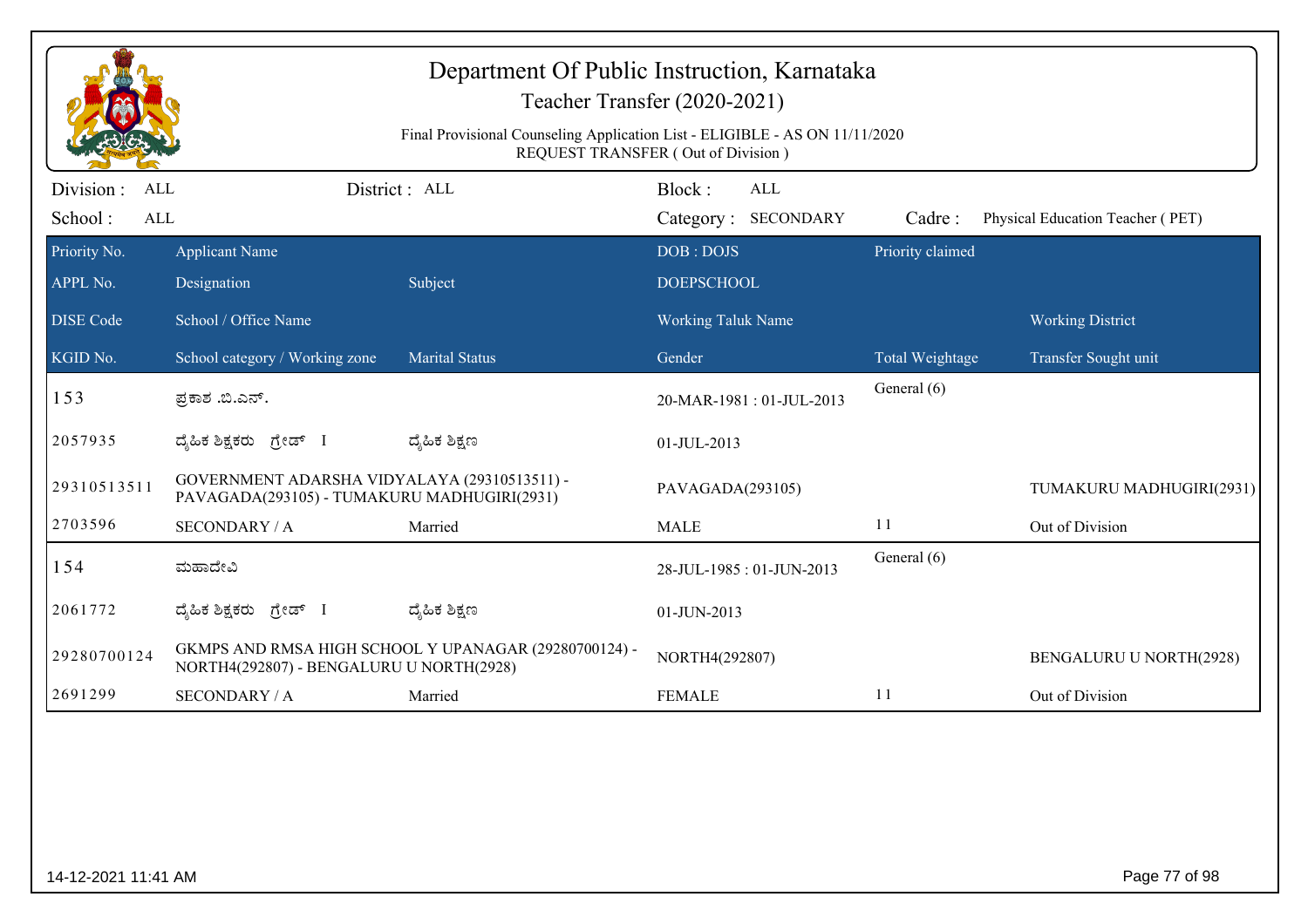|                                                  | Department Of Public Instruction, Karnataka<br>Teacher Transfer (2020-2021)<br>Final Provisional Counseling Application List - ELIGIBLE - AS ON 11/11/2020<br>REQUEST TRANSFER (Out of Division) |                                                   |                                      |                  |                                  |  |  |
|--------------------------------------------------|--------------------------------------------------------------------------------------------------------------------------------------------------------------------------------------------------|---------------------------------------------------|--------------------------------------|------------------|----------------------------------|--|--|
| Division:<br><b>ALL</b><br>School:<br><b>ALL</b> |                                                                                                                                                                                                  | District : ALL                                    | Block:<br>ALL<br>Category: SECONDARY | Cadre:           | Physical Education Teacher (PET) |  |  |
| Priority No.<br>APPL No.                         | <b>Applicant Name</b><br>Designation                                                                                                                                                             | Subject                                           | DOB: DOJS<br><b>DOEPSCHOOL</b>       | Priority claimed |                                  |  |  |
| <b>DISE Code</b>                                 | School / Office Name                                                                                                                                                                             |                                                   | <b>Working Taluk Name</b>            |                  | <b>Working District</b>          |  |  |
| KGID No.                                         | School category / Working zone                                                                                                                                                                   | <b>Marital Status</b>                             | Gender                               | Total Weightage  | Transfer Sought unit             |  |  |
| 155                                              | ಅನಿಲ                                                                                                                                                                                             |                                                   | 10-APR-1986: 06-JUL-2013             | General (6)      |                                  |  |  |
| 2010279                                          | ದ್ಯಹಿಕ ಶಿಕ್ಷಕರು <i>ಗ್ರೇಡ್</i> I                                                                                                                                                                  | ದ್ಮಹಿಕ ಶಿಕ್ಷಣ                                     | 06-JUL-2013                          |                  |                                  |  |  |
| 29170533105                                      | GHPS URDU KM ROAD (29170533105) - KADUR(291705) -<br>CHIKKAMANGALURU(2917)                                                                                                                       |                                                   | KADUR(291705)                        |                  | CHIKKAMANGALURU(2917)            |  |  |
| 2612722                                          | <b>SECONDARY / A</b>                                                                                                                                                                             | Unmarried                                         | <b>MALE</b>                          | 11               | Out of Division                  |  |  |
| 156                                              | ಅಶೋಕ ಜಂಬಗಿ                                                                                                                                                                                       |                                                   | 20-JUL-1986: 02-AUG-2013             | General (6)      |                                  |  |  |
| 2047784                                          | ದ್ಯಹಿಕ ಶಿಕ್ಷಕರು ಗ್ರೇಡ್                                                                                                                                                                           | ದ್ಯೆಹಿಕ ಶಿಕ್ಷಣ                                    | 02-AUG-2013                          |                  |                                  |  |  |
| 29240309901                                      | (29240309901) - MANGALURU NORTH(292403) - DAKSHINA                                                                                                                                               | DKZP GOVT. MODEL HIGH SCHOOL K.S.RAO NAGAR - RMSA | MANGALURU NORTH(292403)              |                  | DAKSHINA KANNADA(2924)           |  |  |
| 2634946                                          | <b>SECONDARY / A</b>                                                                                                                                                                             | Married                                           | <b>MALE</b>                          | 11               | Out of Division                  |  |  |
|                                                  |                                                                                                                                                                                                  |                                                   |                                      |                  |                                  |  |  |
| 14-12-2021 11:41 AM                              |                                                                                                                                                                                                  |                                                   |                                      |                  | Page 78 of 98                    |  |  |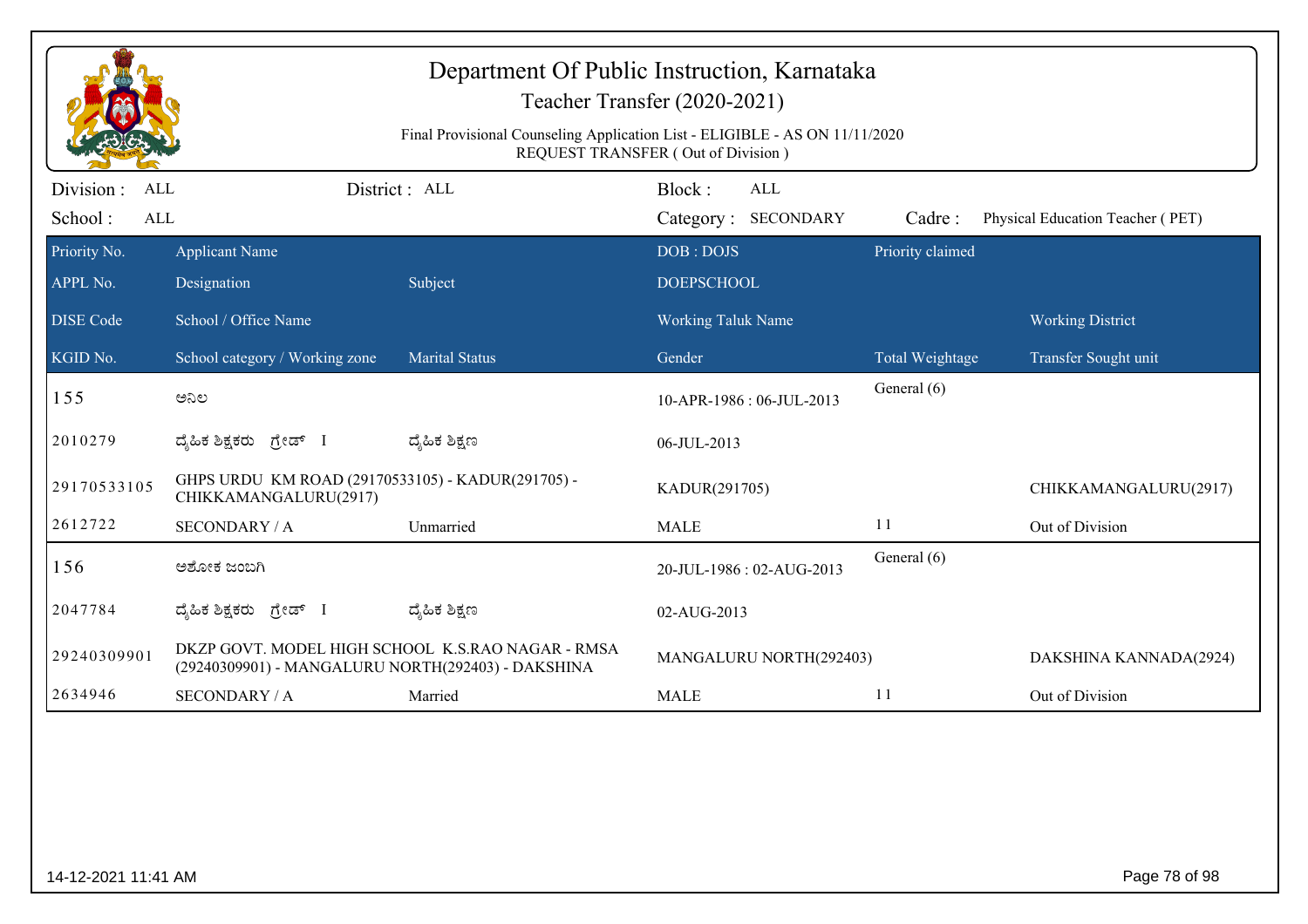|                                            | Department Of Public Instruction, Karnataka<br>Teacher Transfer (2020-2021)                                              |                                                          |                                      |                  |                                  |  |  |  |
|--------------------------------------------|--------------------------------------------------------------------------------------------------------------------------|----------------------------------------------------------|--------------------------------------|------------------|----------------------------------|--|--|--|
|                                            | Final Provisional Counseling Application List - ELIGIBLE - AS ON 11/11/2020<br><b>REQUEST TRANSFER (Out of Division)</b> |                                                          |                                      |                  |                                  |  |  |  |
| Division :<br><b>ALL</b><br>School:<br>ALL |                                                                                                                          | District : ALL                                           | Block:<br>ALL<br>Category: SECONDARY | Cadre:           | Physical Education Teacher (PET) |  |  |  |
| Priority No.                               | <b>Applicant Name</b>                                                                                                    |                                                          | DOB: DOJS                            | Priority claimed |                                  |  |  |  |
| APPL No.                                   | Designation                                                                                                              | Subject                                                  | <b>DOEPSCHOOL</b>                    |                  |                                  |  |  |  |
| <b>DISE</b> Code                           | School / Office Name                                                                                                     |                                                          | Working Taluk Name                   |                  | <b>Working District</b>          |  |  |  |
| KGID No.                                   | School category / Working zone                                                                                           | <b>Marital Status</b>                                    | Gender                               | Total Weightage  | Transfer Sought unit             |  |  |  |
| 157                                        | ಸುಭಾಸ್ ಬಳಿಗೇರ್                                                                                                           |                                                          | 01-JUN-1987: 09-OCT-2013             | General (6)      |                                  |  |  |  |
| 2011049                                    | ದ್ಯಹಿಕ ಶಿಕ್ಷಕರು ಗ್ರೇಡ್ I                                                                                                 | ದ್ಯೆಹಿಕ ಶಿಕ್ಷಣ                                           | 09-OCT-2013                          |                  |                                  |  |  |  |
| 29280231801                                | K.S.G.M.P.S AND G.H.S. RMSA ULLALU UPANAGARA                                                                             | (29280231801) - SOUTH1(292001) - BENGALURU U SOUTH(2920) | SOUTH1(292001)                       |                  | BENGALURU U SOUTH(2920)          |  |  |  |
| 2692844                                    | <b>SECONDARY / A</b>                                                                                                     | Married                                                  | <b>MALE</b>                          | 11               | Out of Division                  |  |  |  |
| 158                                        | ಮಧ್ಯಾಚಾರ್ಯ ತಿಕೋಟಿಕರ್                                                                                                     |                                                          | 22-JUL-1976: 27-SEP-2017             | General (6)      |                                  |  |  |  |
| 2006816                                    | ದ್ಯಹಿಕ ಶಿಕ್ಷಕರು ಗ್ರೇಡ್ I                                                                                                 | ದ್ಮಹಿಕ ಶಿಕ್ಷಣ                                            | 27-SEP-2017                          |                  |                                  |  |  |  |
| 29191001903                                | GHS BALASANDRA (29191001903) - MULBAGAL(291910) -<br>KOLAR(2919)                                                         |                                                          | MULBAGAL(291910)                     |                  | KOLAR(2919)                      |  |  |  |
| 2668090                                    | SECONDARY / C                                                                                                            | Married                                                  | <b>MALE</b>                          | 9                | Out of Division                  |  |  |  |
|                                            |                                                                                                                          |                                                          |                                      |                  |                                  |  |  |  |
| 14-12-2021 11:41 AM                        |                                                                                                                          |                                                          |                                      |                  | Page 79 of 98                    |  |  |  |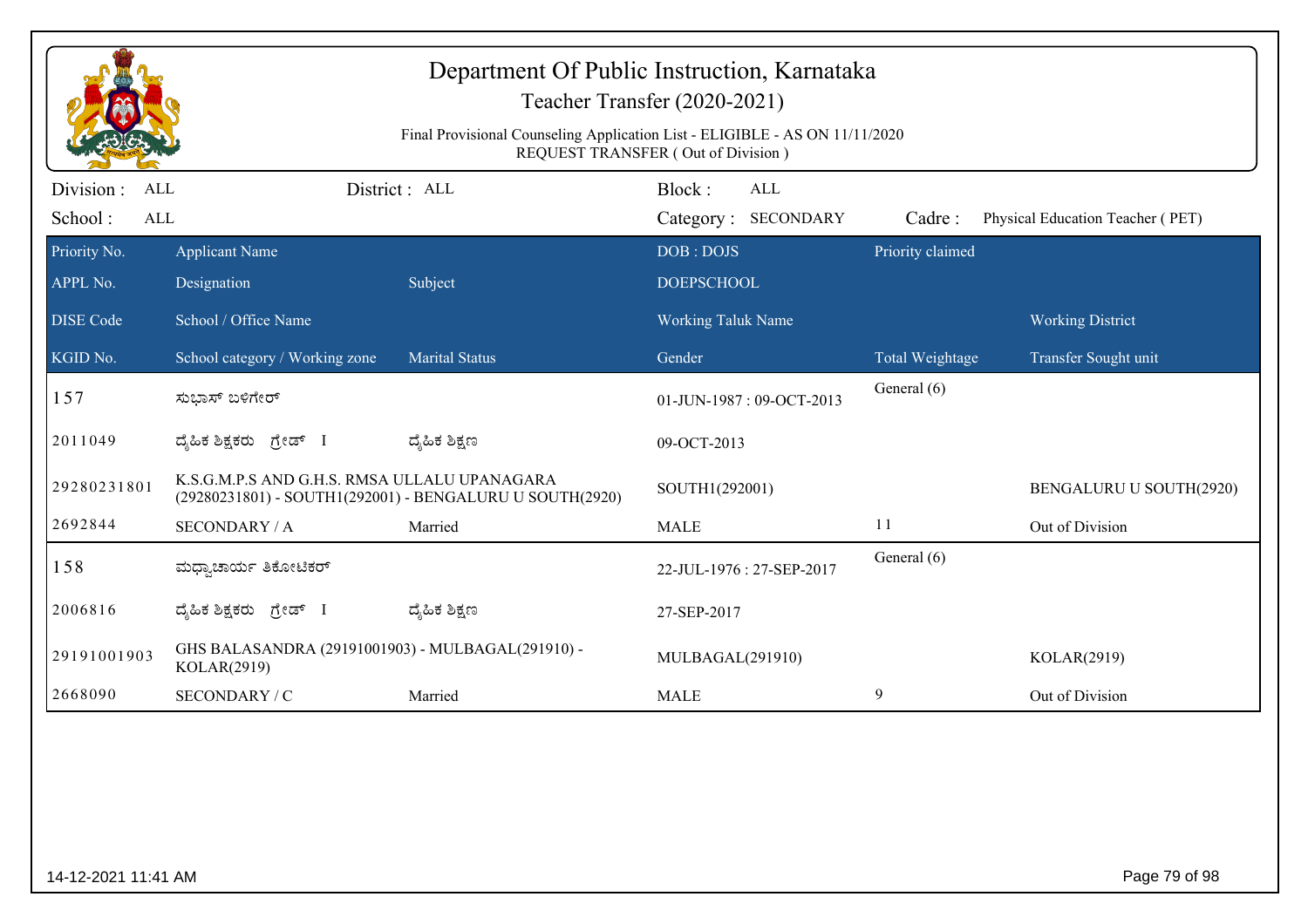|                                     | Department Of Public Instruction, Karnataka<br>Teacher Transfer (2020-2021)<br>Final Provisional Counseling Application List - ELIGIBLE - AS ON 11/11/2020<br>REQUEST TRANSFER (Out of Division) |                       |                                             |                  |                                  |  |  |
|-------------------------------------|--------------------------------------------------------------------------------------------------------------------------------------------------------------------------------------------------|-----------------------|---------------------------------------------|------------------|----------------------------------|--|--|
| Division :<br>ALL<br>School:<br>ALL |                                                                                                                                                                                                  | District: ALL         | Block:<br><b>ALL</b><br>Category: SECONDARY | Cadre:           | Physical Education Teacher (PET) |  |  |
| Priority No.<br>APPL No.            | <b>Applicant Name</b><br>Designation                                                                                                                                                             | Subject               | DOB: DOJS<br><b>DOEPSCHOOL</b>              | Priority claimed |                                  |  |  |
| <b>DISE</b> Code                    | School / Office Name                                                                                                                                                                             |                       | <b>Working Taluk Name</b>                   |                  | <b>Working District</b>          |  |  |
| KGID No.                            | School category / Working zone                                                                                                                                                                   | <b>Marital Status</b> | Gender                                      | Total Weightage  | Transfer Sought unit             |  |  |
| 159                                 | ಅಂಜನಾ ದೇವಿ ಹಿರೇಮಠ್                                                                                                                                                                               |                       | 20-JUN-1980: 29-AUG-2017                    | General (6)      |                                  |  |  |
| 2038604                             | ದೈಹಿಕ ಶಿಕ್ಷಕರು ಗ್ರೇಡ್ I                                                                                                                                                                          | ದ್ಶೆಹಿಕ ಶಿಕ್ಷಣ        | 29-AUG-2017                                 |                  |                                  |  |  |
| 29290508306                         | GHS HALEHALLI (29290508306) - GOWRIBIDANUR(292905) -<br>CHIKKABALLAPURA(2929)                                                                                                                    |                       | GOWRIBIDANUR(292905)                        |                  | CHIKKABALLAPURA(2929)            |  |  |
| 2811772                             | SECONDARY / C                                                                                                                                                                                    | Widow                 | <b>FEMALE</b>                               | 9                | Out of Division                  |  |  |
| 160                                 | ಬ್ರಹ್ಮಾನಂದ ಕೊಕಟನೂರ                                                                                                                                                                               |                       | 31-JUL-1983: 02-JUN-2017                    | General (6)      |                                  |  |  |
| 2036438                             | ದೈಹಿಕ ಶಿಕ್ಷಕರು ಗ್ರೇಡ್ I                                                                                                                                                                          | ದ್ಶೆಹಿಕ ಶಿಕ್ಷಣ        | 02-JUN-2017                                 |                  |                                  |  |  |
| 29190236102                         | GHPS RAMASAGARA (RMSA UPG) (29190236102) -<br>BANGARAPETE(291902) - KOLAR(2919)                                                                                                                  |                       | BANGARAPETE(291902)                         |                  | KOLAR(2919)                      |  |  |
| 2667812                             | SECONDARY / C                                                                                                                                                                                    | Married               | <b>MALE</b>                                 | 9                | Out of Division                  |  |  |
|                                     |                                                                                                                                                                                                  |                       |                                             |                  |                                  |  |  |
| 14-12-2021 11:41 AM                 |                                                                                                                                                                                                  |                       |                                             |                  | Page 80 of 98                    |  |  |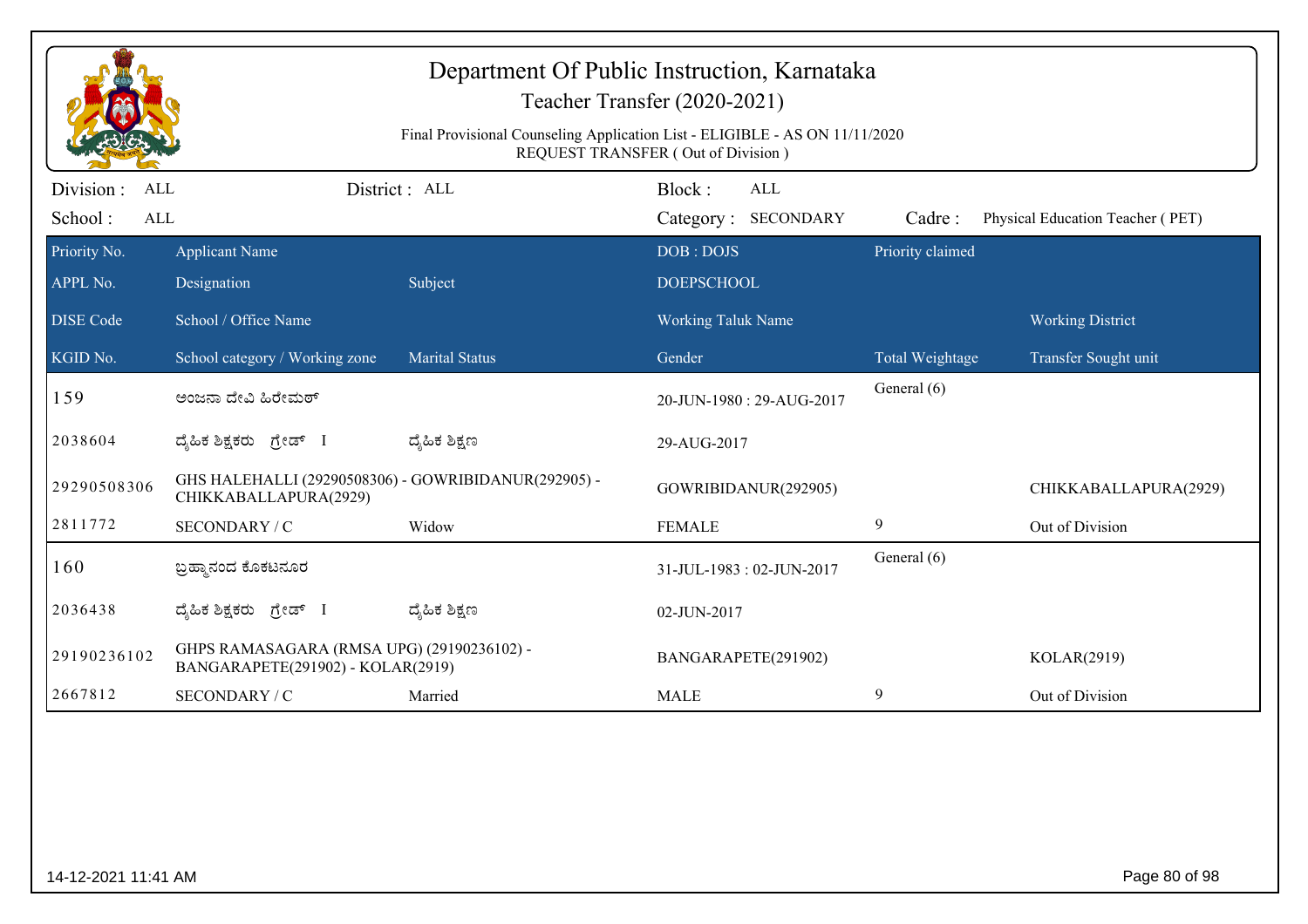|                                                   | Department Of Public Instruction, Karnataka<br>Teacher Transfer (2020-2021)<br>Final Provisional Counseling Application List - ELIGIBLE - AS ON 11/11/2020<br><b>REQUEST TRANSFER (Out of Division)</b> |                       |                                             |                  |                                  |  |  |
|---------------------------------------------------|---------------------------------------------------------------------------------------------------------------------------------------------------------------------------------------------------------|-----------------------|---------------------------------------------|------------------|----------------------------------|--|--|
| Division :<br><b>ALL</b><br>School:<br><b>ALL</b> |                                                                                                                                                                                                         | District: ALL         | Block:<br><b>ALL</b><br>Category: SECONDARY | Cadre:           | Physical Education Teacher (PET) |  |  |
| Priority No.<br>APPL No.                          | <b>Applicant Name</b><br>Designation                                                                                                                                                                    | Subject               | DOB: DOJS<br><b>DOEPSCHOOL</b>              | Priority claimed |                                  |  |  |
| <b>DISE</b> Code                                  | School / Office Name                                                                                                                                                                                    |                       | <b>Working Taluk Name</b>                   |                  | <b>Working District</b>          |  |  |
| KGID No.                                          | School category / Working zone                                                                                                                                                                          | <b>Marital Status</b> | Gender                                      | Total Weightage  | Transfer Sought unit             |  |  |
| 161                                               | ಸೂರಜ್ ಪೃಥ್ವಿ. ಯು.ಪಿ.                                                                                                                                                                                    |                       | 24-SEP-1984: 19-JUL-2017                    | General (6)      |                                  |  |  |
| 2008232                                           | ದೈಹಿಕ ಶಿಕ್ಷಕರು ಗ್ರೇಡ್ I                                                                                                                                                                                 | ದ್ಯೆಹಿಕ ಶಿಕ್ಷಣ        | 19-JUL-2017                                 |                  |                                  |  |  |
| 29320816002                                       | G HS UYYAMBALLI (29320816002) - KANAKAPURA(293208) -<br>RAMANAGARA(2932)                                                                                                                                |                       | KANAKAPURA(293208)                          |                  | RAMANAGARA(2932)                 |  |  |
| 2713207                                           | SECONDARY / C                                                                                                                                                                                           | Married               | <b>MALE</b>                                 | 9                | Out of Division                  |  |  |
| 162                                               | ಸಿಧ್ರಾಮಪ್ಪ ಕರಿಗೌಡರ                                                                                                                                                                                      |                       | 28-JUL-1985: 28-JUN-2017                    | General (6)      |                                  |  |  |
| 2031440                                           | ದ್ಯಹಿಕ ಶಿಕ್ಷಕರು ಗ್ರೇಡ್ I                                                                                                                                                                                | ದ್ಯೆಹಿಕ ಶಿಕ್ಷಣ        | 28-JUN-2017                                 |                  |                                  |  |  |
| 29290115510                                       | GOVERNMENT HIGH SCHOOL PATHAPALYA (29290115510) -<br>BAGEPALLY(292901) - CHIKKABALLAPURA(2929)                                                                                                          |                       | BAGEPALLY(292901)                           |                  | CHIKKABALLAPURA(2929)            |  |  |
| 2811680                                           | SECONDARY / C                                                                                                                                                                                           | Married               | <b>MALE</b>                                 | 9                | Out of Division                  |  |  |
|                                                   |                                                                                                                                                                                                         |                       |                                             |                  |                                  |  |  |
| 14-12-2021 11:41 AM                               |                                                                                                                                                                                                         |                       |                                             |                  | Page 81 of 98                    |  |  |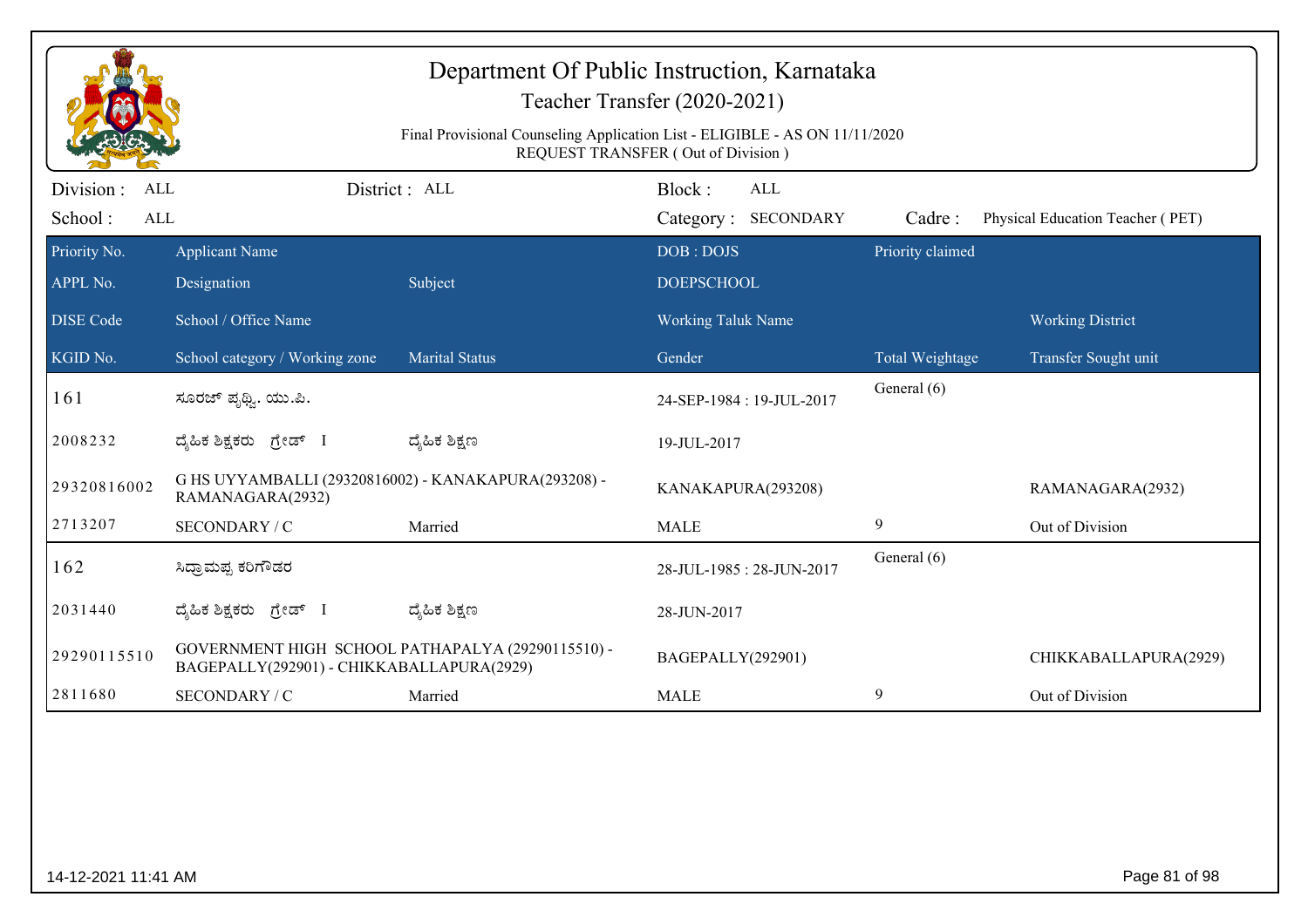|                                                   | Department Of Public Instruction, Karnataka<br>Teacher Transfer (2020-2021)<br>Final Provisional Counseling Application List - ELIGIBLE - AS ON 11/11/2020<br>REQUEST TRANSFER (Out of Division) |                                                         |                                |                                   |                  |                                  |  |
|---------------------------------------------------|--------------------------------------------------------------------------------------------------------------------------------------------------------------------------------------------------|---------------------------------------------------------|--------------------------------|-----------------------------------|------------------|----------------------------------|--|
| Division :<br><b>ALL</b><br>School:<br><b>ALL</b> |                                                                                                                                                                                                  | District: ALL                                           | Block:                         | <b>ALL</b><br>Category: SECONDARY | Cadre:           | Physical Education Teacher (PET) |  |
| Priority No.<br>APPL No.                          | <b>Applicant Name</b><br>Designation                                                                                                                                                             | Subject                                                 | DOB: DOJS<br><b>DOEPSCHOOL</b> |                                   | Priority claimed |                                  |  |
| <b>DISE Code</b>                                  | School / Office Name                                                                                                                                                                             |                                                         | <b>Working Taluk Name</b>      |                                   |                  | <b>Working District</b>          |  |
| KGID No.                                          | School category / Working zone                                                                                                                                                                   | <b>Marital Status</b>                                   | Gender                         |                                   | Total Weightage  | Transfer Sought unit             |  |
| 163                                               | ನಿತ್ಯಂದ ಪಟೇಗರ್                                                                                                                                                                                   |                                                         | 14-MAY-1986: 22-JUN-2017       |                                   | General (6)      |                                  |  |
| 2029401                                           | ದ್ಯಹಿಕ ಶಿಕ್ಷಕರು ಗ್ರೇಡ್ I                                                                                                                                                                         | ದ್ಮಹಿಕ ಶಿಕ್ಷಣ                                           | 22-JUN-2017                    |                                   |                  |                                  |  |
| 29261014802                                       | MYSURU(2926)                                                                                                                                                                                     | GHS BHUVANAHALLI (29261014802) - PERIYA PATNA(292610) - | PERIYA PATNA(292610)           |                                   |                  | MYSURU(2926)                     |  |
| 2794018                                           | SECONDARY / C                                                                                                                                                                                    | Unmarried                                               | <b>MALE</b>                    |                                   | 9                | Out of Division                  |  |
| 164                                               | ಶ್ರೀದೇವಿ ಸಾವಂತ                                                                                                                                                                                   |                                                         |                                | 01-JUN-1986: 10-AUG-2017          | General (6)      |                                  |  |
| 2023485                                           | ದ್ಯಹಿಕ ಶಿಕ್ಷಕರು ಗ್ರೇಡ್ I                                                                                                                                                                         | ದ್ಮಹಿಕ ಶಿಕ್ಷಣ                                           | 10-AUG-2017                    |                                   |                  |                                  |  |
| 29310404206                                       | MADHUGIRI(2931)                                                                                                                                                                                  | GHS GARANI (29310404206) - MADHUGIRI(293104) - TUMAKURU | MADHUGIRI(293104)              |                                   |                  | TUMAKURU MADHUGIRI(2931)         |  |
| 2709761                                           | SECONDARY / C                                                                                                                                                                                    | Married                                                 | <b>FEMALE</b>                  |                                   | 9                | Out of Division                  |  |
|                                                   |                                                                                                                                                                                                  |                                                         |                                |                                   |                  |                                  |  |
| 14-12-2021 11:41 AM                               |                                                                                                                                                                                                  |                                                         |                                |                                   |                  | Page 82 of 98                    |  |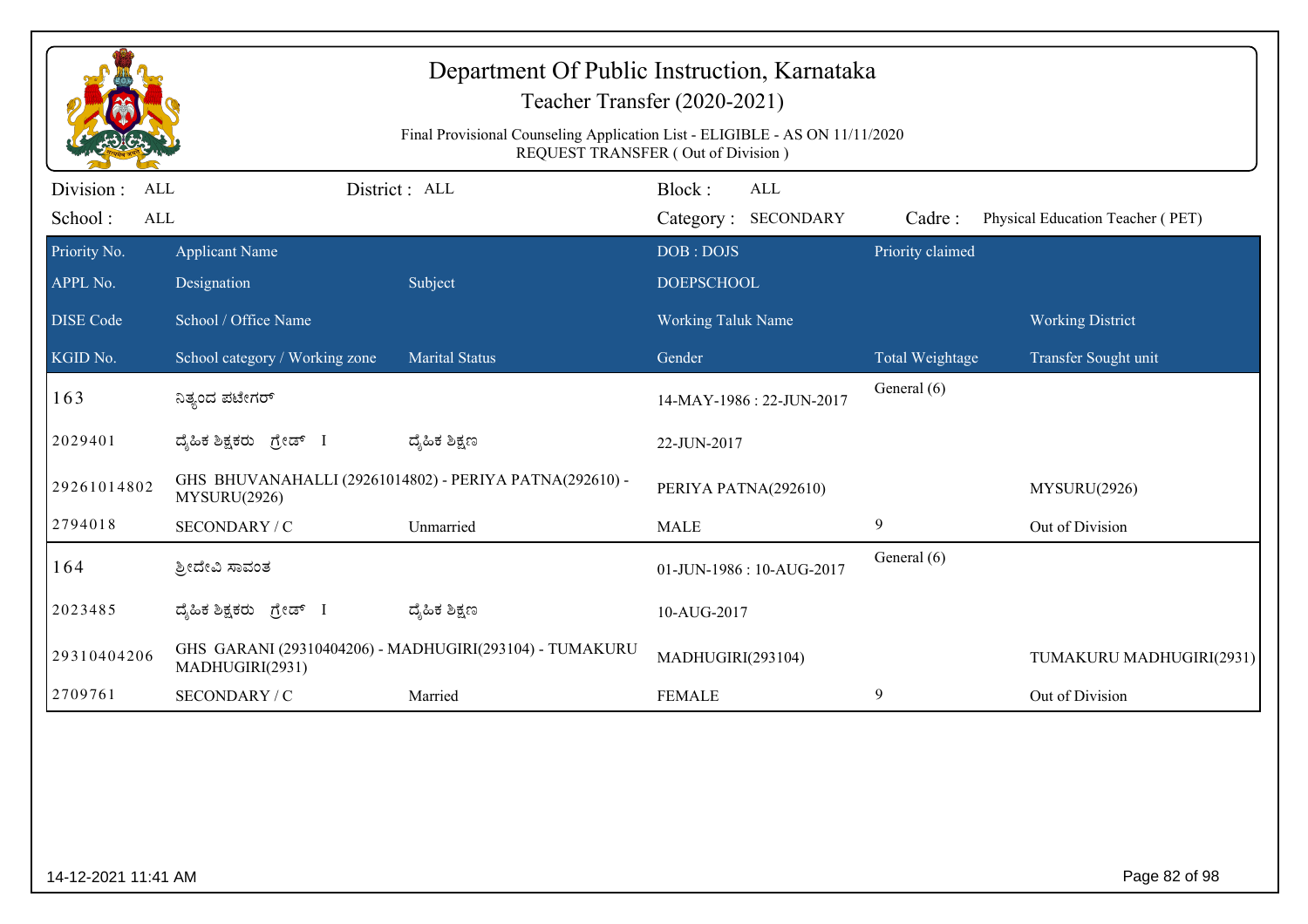|                                                   | Department Of Public Instruction, Karnataka<br>Teacher Transfer (2020-2021)<br>Final Provisional Counseling Application List - ELIGIBLE - AS ON 11/11/2020<br>REQUEST TRANSFER (Out of Division) |                                                          |                                |                                   |                  |                                  |
|---------------------------------------------------|--------------------------------------------------------------------------------------------------------------------------------------------------------------------------------------------------|----------------------------------------------------------|--------------------------------|-----------------------------------|------------------|----------------------------------|
| Division :<br><b>ALL</b><br>School:<br><b>ALL</b> |                                                                                                                                                                                                  | District : ALL                                           | Block:                         | <b>ALL</b><br>Category: SECONDARY | Cadre:           | Physical Education Teacher (PET) |
| Priority No.<br>APPL No.                          | <b>Applicant Name</b><br>Designation                                                                                                                                                             | Subject                                                  | DOB: DOJS<br><b>DOEPSCHOOL</b> |                                   | Priority claimed |                                  |
| <b>DISE</b> Code                                  | School / Office Name                                                                                                                                                                             |                                                          | <b>Working Taluk Name</b>      |                                   |                  | <b>Working District</b>          |
| KGID No.                                          | School category / Working zone                                                                                                                                                                   | <b>Marital Status</b>                                    | Gender                         |                                   | Total Weightage  | Transfer Sought unit             |
| 165                                               | ಬಸವರಾಜ ಮಾಳಿ                                                                                                                                                                                      |                                                          | 31-JUL-1986: 17-JUL-2017       |                                   | General (6)      |                                  |
| 2062473                                           | ದ್ಯಹಿಕ ಶಿಕ್ಷಕರು ಗ್ರೇಡ್ I                                                                                                                                                                         | ದ್ಮಹಿಕ ಶಿಕ್ಷಣ                                            | 17-JUL-2017                    |                                   |                  |                                  |
| 29200423502                                       | <b>U SOUTH(2920)</b>                                                                                                                                                                             | GOVT HS KUGUR (29200423502) - ANEKAL(292004) - BENGALURU | ANEKAL(292004)                 |                                   |                  | BENGALURU U SOUTH(2920)          |
| 2923807                                           | SECONDARY / C                                                                                                                                                                                    | Unmarried                                                | <b>MALE</b>                    |                                   | 9                | Out of Division                  |
| 166                                               | ಪ್ರಶಾಂತ ನಾಶೀಪುಡಿ                                                                                                                                                                                 |                                                          |                                | 03-DEC-1986: 04-JUL-2017          | General (6)      |                                  |
| 2027590                                           | ದ್ಯಹಿಕ ಶಿಕ್ಷಕರು ಗ್ರೇಡ್ I                                                                                                                                                                         | ದ್ಮಹಿಕ ಶಿಕ್ಷಣ                                            | 04-JUL-2017                    |                                   |                  |                                  |
| 29170716312                                       | MOODIGERE(291707) - CHIKKAMANGALURU(2917)                                                                                                                                                        | KARNATAKA PUBLIC SCHOOLS GJC, KALASA (29170716312) -     | MOODIGERE(291707)              |                                   |                  | CHIKKAMANGALURU(2917)            |
| 2617434                                           | SECONDARY / C                                                                                                                                                                                    | Unmarried                                                | <b>MALE</b>                    |                                   | 9                | Out of Division                  |
|                                                   |                                                                                                                                                                                                  |                                                          |                                |                                   |                  |                                  |
| 14-12-2021 11:41 AM                               |                                                                                                                                                                                                  |                                                          |                                |                                   |                  | Page 83 of 98                    |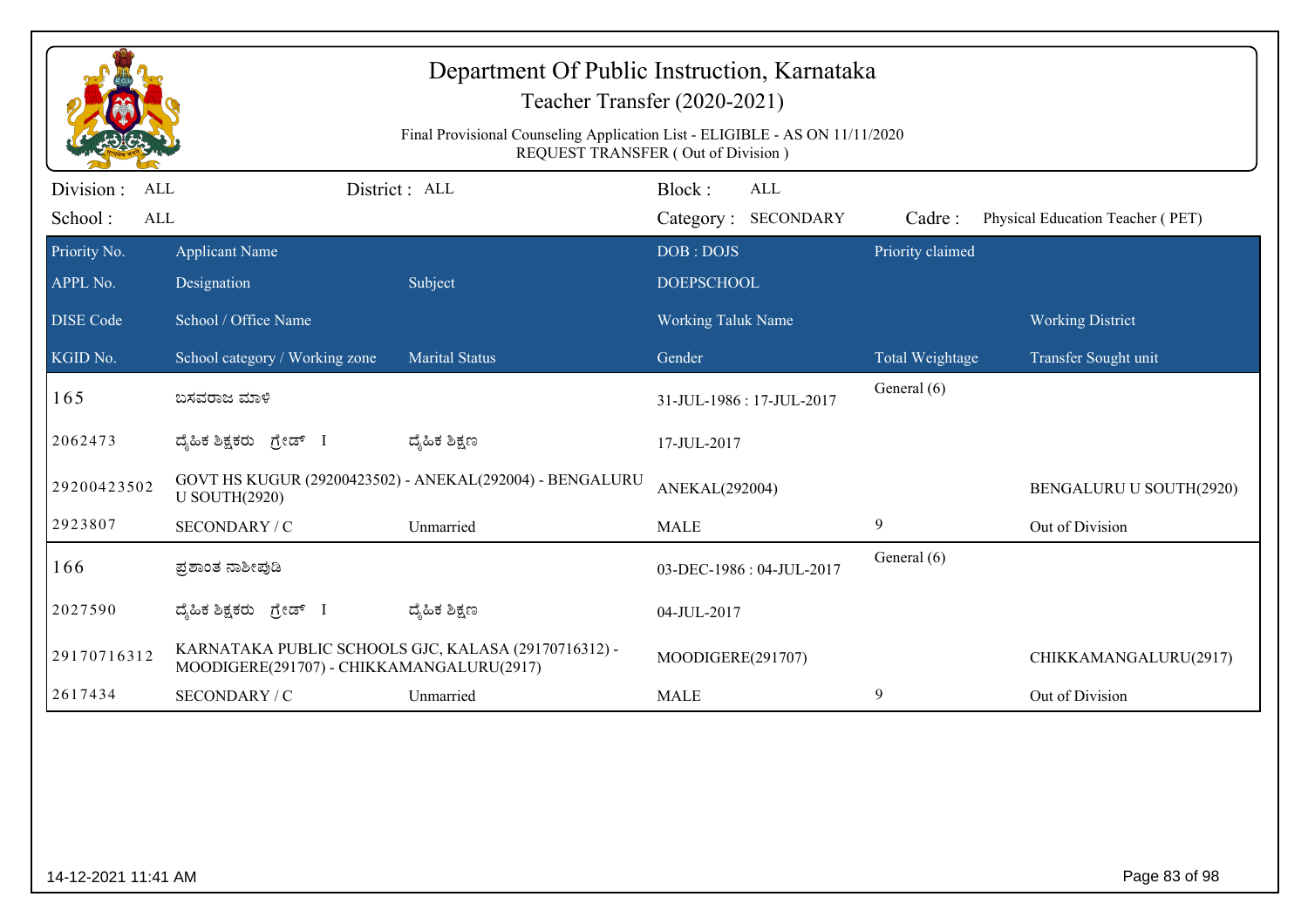|                                                   | Department Of Public Instruction, Karnataka<br>Teacher Transfer (2020-2021)<br>Final Provisional Counseling Application List - ELIGIBLE - AS ON 11/11/2020<br><b>REQUEST TRANSFER (Out of Division)</b> |                                                          |                                |                                   |                  |                                  |  |
|---------------------------------------------------|---------------------------------------------------------------------------------------------------------------------------------------------------------------------------------------------------------|----------------------------------------------------------|--------------------------------|-----------------------------------|------------------|----------------------------------|--|
| Division :<br><b>ALL</b><br>School:<br><b>ALL</b> |                                                                                                                                                                                                         | District : ALL                                           | Block:                         | <b>ALL</b><br>Category: SECONDARY | Cadre:           | Physical Education Teacher (PET) |  |
| Priority No.<br>APPL No.                          | <b>Applicant Name</b><br>Designation                                                                                                                                                                    | Subject                                                  | DOB: DOJS<br><b>DOEPSCHOOL</b> |                                   | Priority claimed |                                  |  |
| <b>DISE Code</b>                                  | School / Office Name                                                                                                                                                                                    |                                                          | <b>Working Taluk Name</b>      |                                   |                  | <b>Working District</b>          |  |
| KGID No.                                          | School category / Working zone                                                                                                                                                                          | <b>Marital Status</b>                                    | Gender                         |                                   | Total Weightage  | Transfer Sought unit             |  |
| 167                                               | ಉಮಾದೇವಿ                                                                                                                                                                                                 |                                                          | 26-JAN-1987: 07-JUN-2017       |                                   | General (6)      |                                  |  |
| 2002889                                           | ದ್ಯಹಿಕ ಶಿಕ್ಷಕರು ಗ್ರೇಡ್ I                                                                                                                                                                                | ದ್ಯೆಹಿಕ ಶಿಕ್ಷಣ                                           | 07-JUN-2017                    |                                   |                  |                                  |  |
| 29181009302                                       | TUMAKURU(2918)                                                                                                                                                                                          | GHS MAGADI PALYA CROSS (29181009302) - KUNIGAL(291810) - | KUNIGAL(291810)                |                                   |                  | TUMAKURU(2918)                   |  |
| 2910135                                           | SECONDARY / C                                                                                                                                                                                           | Married                                                  | <b>FEMALE</b>                  |                                   | 9                | Out of Division                  |  |
| 168                                               | ಅಲ್ಪಿಸಾಬ್ ನದಾಫ್                                                                                                                                                                                         |                                                          |                                | 01-DEC-1987: 21-JUN-2017          | General (6)      |                                  |  |
| 2014640                                           | ದ್ಯಹಿಕ ಶಿಕ್ಷಕರು<br>ಗ್ರೇಡ್ I                                                                                                                                                                             | ದ್ಯೆಹಿಕ ಶಿಕ್ಷಣ                                           | 21-JUN-2017                    |                                   |                  |                                  |  |
| 29280707707                                       | NORTH4(292807) - BENGALURU U NORTH(2928)                                                                                                                                                                | GJC HIGH SCHOOL SECTION HESARAGHATTA (29280707707) -     | NORTH4(292807)                 |                                   |                  | <b>BENGALURU U NORTH(2928)</b>   |  |
| 2923188                                           | <b>SECONDARY / B</b>                                                                                                                                                                                    | Married                                                  | <b>MALE</b>                    |                                   | 9                | Out of Division                  |  |
|                                                   |                                                                                                                                                                                                         |                                                          |                                |                                   |                  |                                  |  |
| 14-12-2021 11:41 AM                               |                                                                                                                                                                                                         |                                                          |                                |                                   |                  | Page 84 of 98                    |  |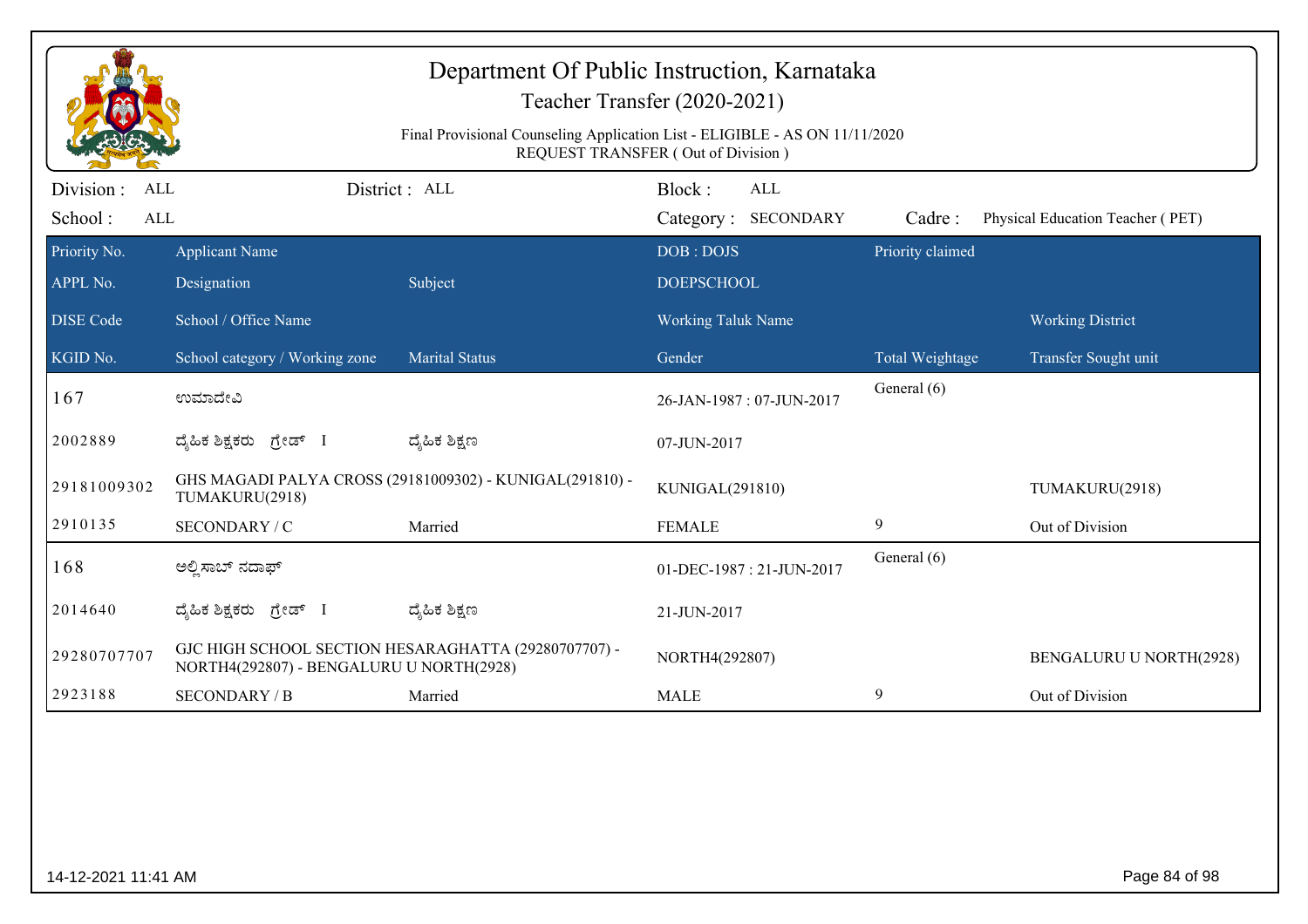| Department Of Public Instruction, Karnataka<br>Teacher Transfer (2020-2021)<br>Final Provisional Counseling Application List - ELIGIBLE - AS ON 11/11/2020<br><b>REQUEST TRANSFER (Out of Division)</b> |                                                                        |                                                      |                                             |                  |                                  |  |  |
|---------------------------------------------------------------------------------------------------------------------------------------------------------------------------------------------------------|------------------------------------------------------------------------|------------------------------------------------------|---------------------------------------------|------------------|----------------------------------|--|--|
| Division :<br>ALL<br>School:<br>$\mbox{ALL}$                                                                                                                                                            |                                                                        | District: ALL                                        | Block:<br><b>ALL</b><br>Category: SECONDARY | Cadre:           | Physical Education Teacher (PET) |  |  |
| Priority No.                                                                                                                                                                                            | <b>Applicant Name</b>                                                  |                                                      | DOB: DOJS                                   | Priority claimed |                                  |  |  |
| APPL No.                                                                                                                                                                                                | Designation                                                            | Subject                                              | <b>DOEPSCHOOL</b>                           |                  |                                  |  |  |
| <b>DISE</b> Code                                                                                                                                                                                        | School / Office Name                                                   |                                                      | Working Taluk Name                          |                  | <b>Working District</b>          |  |  |
| KGID No.                                                                                                                                                                                                | School category / Working zone                                         | <b>Marital Status</b>                                | Gender                                      | Total Weightage  | Transfer Sought unit             |  |  |
| 169                                                                                                                                                                                                     | ಮನೋಕುಮಾರ್ ಬಿ ಜಿ                                                        |                                                      | 14-DEC-1987: 14-JUL-2017                    | General (6)      |                                  |  |  |
| 2013155                                                                                                                                                                                                 | ದೈಹಿಕ ಶಿಕ್ಷಕರು ಗ್ರೇಡ್ I                                                | ದ್ಶೆಹಿಕ ಶಿಕ್ಷಣ                                       | 14-JUL-2017                                 |                  |                                  |  |  |
| 29191011202                                                                                                                                                                                             | KOLAR(2919)                                                            | GHS HANUMANAHALLI (29191011202) - MULBAGAL(291910) - | MULBAGAL(291910)                            |                  | KOLAR(2919)                      |  |  |
| 2667861                                                                                                                                                                                                 | SECONDARY / C                                                          | Married                                              | <b>MALE</b>                                 | 9                | Out of Division                  |  |  |
| 170                                                                                                                                                                                                     | ಮೊಹನಕುಮಾರ.ಪಿ.ಎಂ                                                        |                                                      | 19-JAN-1988: 23-JUN-2017                    | General (6)      |                                  |  |  |
| 2025919                                                                                                                                                                                                 | ದ್ಯಹಿಕ ಶಿಕ್ಷಕರು ಗ್ರೇಡ್ I                                               | ದ್ಶೆಹಿಕ ಶಿಕ್ಷಣ                                       | 23-JUN-2017                                 |                  |                                  |  |  |
| 29180720104                                                                                                                                                                                             | GHS DABBEGHATTA (29180720104) - TURUVEKERE(291807) -<br>TUMAKURU(2918) |                                                      | TURUVEKERE(291807)                          |                  | TUMAKURU(2918)                   |  |  |
| 2709569                                                                                                                                                                                                 | SECONDARY / C                                                          | Married                                              | <b>MALE</b>                                 | 9                | Out of Division                  |  |  |
|                                                                                                                                                                                                         |                                                                        |                                                      |                                             |                  |                                  |  |  |
| 14-12-2021 11:41 AM                                                                                                                                                                                     |                                                                        |                                                      |                                             |                  | Page 85 of 98                    |  |  |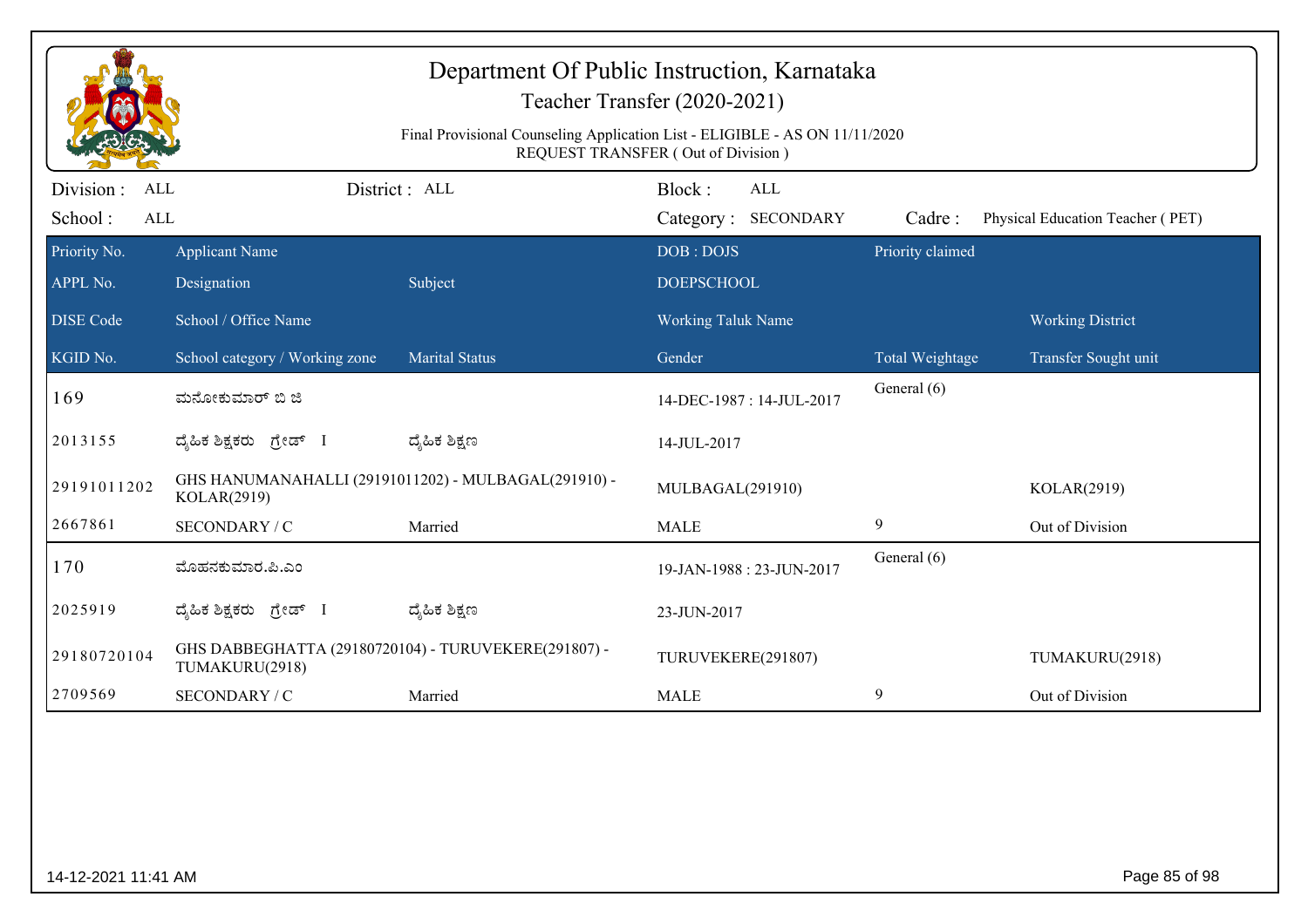| Department Of Public Instruction, Karnataka<br>Teacher Transfer (2020-2021)<br>Final Provisional Counseling Application List - ELIGIBLE - AS ON 11/11/2020<br>REQUEST TRANSFER (Out of Division) |                                                                                       |                                                         |                                     |                                   |                  |                                                 |  |
|--------------------------------------------------------------------------------------------------------------------------------------------------------------------------------------------------|---------------------------------------------------------------------------------------|---------------------------------------------------------|-------------------------------------|-----------------------------------|------------------|-------------------------------------------------|--|
| Division :<br>ALL<br>School:<br>ALL                                                                                                                                                              |                                                                                       | District: ALL                                           | Block:                              | <b>ALL</b><br>Category: SECONDARY | Cadre:           | Physical Education Teacher (PET)                |  |
| Priority No.<br>APPL No.                                                                                                                                                                         | <b>Applicant Name</b><br>Designation                                                  | Subject                                                 | DOB: DOJS<br><b>DOEPSCHOOL</b>      |                                   | Priority claimed |                                                 |  |
| <b>DISE</b> Code<br>KGID No.                                                                                                                                                                     | School / Office Name<br>School category / Working zone                                | <b>Marital Status</b>                                   | <b>Working Taluk Name</b><br>Gender |                                   | Total Weightage  | <b>Working District</b><br>Transfer Sought unit |  |
| 171                                                                                                                                                                                              | ಸಂಗಪ್ಪ ಹಡಗಿನಾಳ                                                                        |                                                         | 02-JUL-1988: 17-JUL-2017            |                                   | General (6)      |                                                 |  |
| 2040821                                                                                                                                                                                          | ದೈಹಿಕ ಶಿಕ್ಷಕರು ಗ್ರೇಡ್ I                                                               | ದ್ಶೆಹಿಕ ಶಿಕ್ಷಣ                                          | 17-JUL-2017                         |                                   |                  |                                                 |  |
| 29290102011                                                                                                                                                                                      | GOVT. HIGH SCHOOL BILLUR (29290102011) -<br>BAGEPALLY(292901) - CHIKKABALLAPURA(2929) |                                                         | BAGEPALLY(292901)                   |                                   |                  | CHIKKABALLAPURA(2929)                           |  |
| 2811752                                                                                                                                                                                          | SECONDARY / C                                                                         | Married                                                 | <b>MALE</b>                         |                                   | 9                | Out of Division                                 |  |
| 172                                                                                                                                                                                              | ರಾಜ್ ಕುಮಾರ್                                                                           |                                                         |                                     | 11-APR-1989: 19-JUN-2017          | General (6)      |                                                 |  |
| 2024187                                                                                                                                                                                          | ದ್ಯಹಿಕ ಶಿಕ್ಷಕರು ಗ್ರೇಡ್ I                                                              | ದ್ಶೆಹಿಕ ಶಿಕ್ಷಣ                                          | 19-JUN-2017                         |                                   |                  |                                                 |  |
| 29190909602                                                                                                                                                                                      | KOLAR(2919)                                                                           | GHS DODDA NAYAKANAHALLI (29190909602) - MALUR(291909) - | MALUR(291909)                       |                                   |                  | KOLAR(2919)                                     |  |
| 2667851                                                                                                                                                                                          | SECONDARY / C                                                                         | Unmarried                                               | <b>MALE</b>                         |                                   | 9                | Out of Division                                 |  |
|                                                                                                                                                                                                  |                                                                                       |                                                         |                                     |                                   |                  |                                                 |  |
|                                                                                                                                                                                                  | Page 86 of 98<br>14-12-2021 11:41 AM                                                  |                                                         |                                     |                                   |                  |                                                 |  |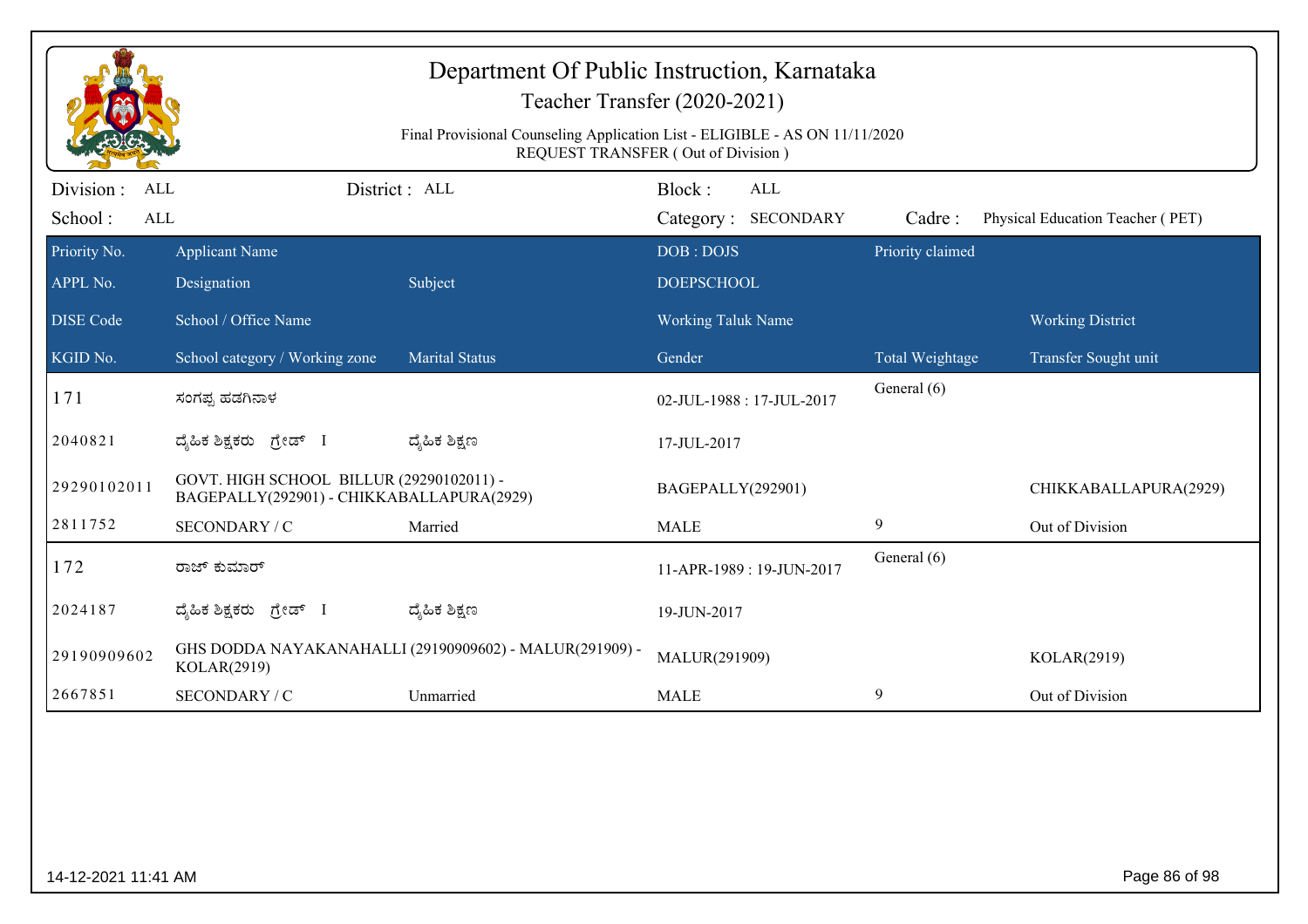| Department Of Public Instruction, Karnataka<br>Teacher Transfer (2020-2021)<br>Final Provisional Counseling Application List - ELIGIBLE - AS ON 11/11/2020<br><b>REQUEST TRANSFER (Out of Division)</b> |                                                        |                                                                            |                                         |                                   |                  |                                  |  |
|---------------------------------------------------------------------------------------------------------------------------------------------------------------------------------------------------------|--------------------------------------------------------|----------------------------------------------------------------------------|-----------------------------------------|-----------------------------------|------------------|----------------------------------|--|
| Division:<br>ALL<br>School:<br>ALL                                                                                                                                                                      |                                                        | District: ALL                                                              | Block:                                  | <b>ALL</b><br>Category: SECONDARY | Cadre:           | Physical Education Teacher (PET) |  |
| Priority No.                                                                                                                                                                                            | <b>Applicant Name</b>                                  |                                                                            | DOB: DOJS                               |                                   | Priority claimed |                                  |  |
| APPL No.<br><b>DISE Code</b>                                                                                                                                                                            | Designation<br>School / Office Name                    | Subject                                                                    | <b>DOEPSCHOOL</b><br>Working Taluk Name |                                   |                  | <b>Working District</b>          |  |
| KGID No.                                                                                                                                                                                                | School category / Working zone                         | <b>Marital Status</b>                                                      | Gender                                  |                                   | Total Weightage  | Transfer Sought unit             |  |
| 173                                                                                                                                                                                                     | ಸಾವಿತ್ರಿ ತಿಮ್ಮಸಾಗರ್                                    |                                                                            |                                         | 01-JUN-1989: 12-JUL-2017          | General (6)      |                                  |  |
| 2040546                                                                                                                                                                                                 | ದೈಹಿಕ ಶಿಕ್ಷಕರು ಗ್ರೇಡ್ I                                | ದ್ಮಹಿಕ ಶಿಕ್ಷಣ                                                              | 12-JUL-2017                             |                                   |                  |                                  |  |
| 29190712803                                                                                                                                                                                             | GHS HARATI (29190712803) - KOLAR(291907) - KOLAR(2919) |                                                                            | KOLAR(291907)                           |                                   |                  | KOLAR(2919)                      |  |
| 2668084                                                                                                                                                                                                 | SECONDARY / C                                          | Married                                                                    | <b>FEMALE</b>                           |                                   | 9                | Out of Division                  |  |
| 174                                                                                                                                                                                                     | ಪೂಜಾರಿ ಬಿಳೇನಿಸಿದ್ದ ಮಹಾದೇವ್                             |                                                                            |                                         | 02-JUN-1989: 07-JUN-2017          | General (6)      |                                  |  |
| 2020084                                                                                                                                                                                                 | ದ್ಯಹಿಕ ಶಿಕ್ಷಕರು ಗ್ರೇಡ್ I                               | ದ್ಶೆಹಿಕ ಶಿಕ್ಷಣ                                                             | 07-JUN-2017                             |                                   |                  |                                  |  |
| 29181007902                                                                                                                                                                                             |                                                        | GHS HOSUR (29181007902) - KUNIGAL(291810) - TUMAKURU(2918) KUNIGAL(291810) |                                         |                                   |                  | TUMAKURU(2918)                   |  |
| 2709648                                                                                                                                                                                                 | SECONDARY / C                                          | Married                                                                    | <b>MALE</b>                             |                                   | 9                | Out of Division                  |  |
|                                                                                                                                                                                                         |                                                        |                                                                            |                                         |                                   |                  |                                  |  |
| 14-12-2021 11:41 AM                                                                                                                                                                                     |                                                        |                                                                            |                                         |                                   |                  | Page 87 of 98                    |  |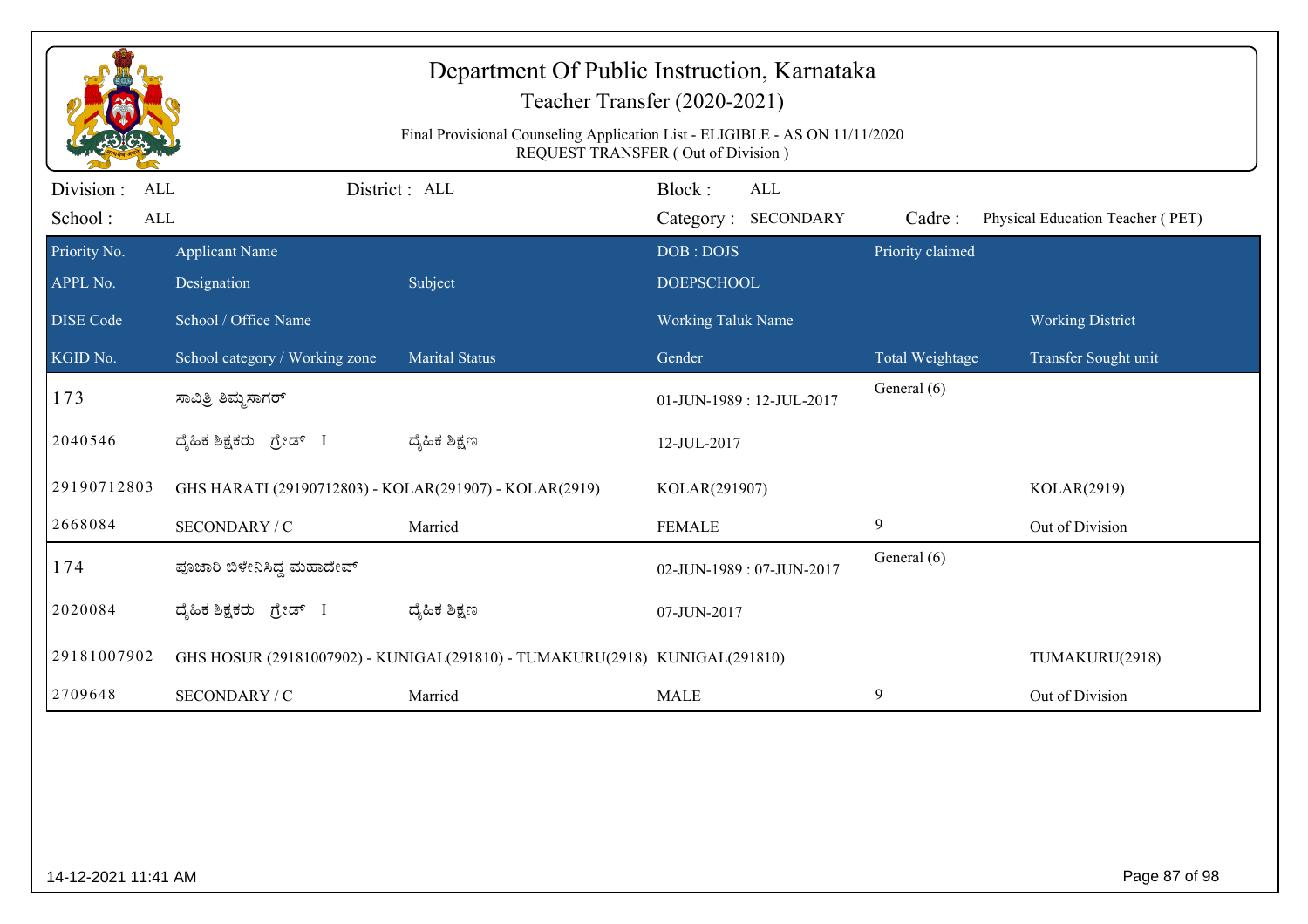|                                                                                                                          |                                                                     | Department Of Public Instruction, Karnataka        | Teacher Transfer (2020-2021)                |                  |                                  |  |  |
|--------------------------------------------------------------------------------------------------------------------------|---------------------------------------------------------------------|----------------------------------------------------|---------------------------------------------|------------------|----------------------------------|--|--|
| Final Provisional Counseling Application List - ELIGIBLE - AS ON 11/11/2020<br><b>REQUEST TRANSFER (Out of Division)</b> |                                                                     |                                                    |                                             |                  |                                  |  |  |
| Division :<br>ALL<br>School:<br>$\mbox{ALL}$                                                                             |                                                                     | District : ALL                                     | Block:<br><b>ALL</b><br>Category: SECONDARY | Cadre:           | Physical Education Teacher (PET) |  |  |
| Priority No.<br>APPL No.                                                                                                 | <b>Applicant Name</b><br>Designation                                | Subject                                            | DOB: DOJS<br><b>DOEPSCHOOL</b>              | Priority claimed |                                  |  |  |
| <b>DISE</b> Code                                                                                                         | School / Office Name                                                |                                                    | Working Taluk Name                          |                  | <b>Working District</b>          |  |  |
| KGID No.                                                                                                                 | School category / Working zone                                      | <b>Marital Status</b>                              | Gender                                      | Total Weightage  | Transfer Sought unit             |  |  |
| 175                                                                                                                      | ಮಲ್ಲಣ್ಣ ಶಿರಶ್ಯಾಡ                                                    |                                                    | 15-JUN-1989: 06-JUN-2017                    | General (6)      |                                  |  |  |
| 2000446                                                                                                                  | ದ್ಯಹಿಕ ಶಿಕ್ಷಕರು ಗ್ರೇಡ್ I                                            | ದ್ಶೆಹಿಕ ಶಿಕ್ಷಣ                                     | 06-JUN-2017                                 |                  |                                  |  |  |
| 29181024602                                                                                                              | (29181024602) - KUNIGAL(291810) - TUMAKURU(2918)                    | GOVT. HIGH SCHOOL, HITTALAHALLI MUTT, HITTALAHALLI | KUNIGAL(291810)                             |                  | TUMAKURU(2918)                   |  |  |
| 2709562                                                                                                                  | SECONDARY / C                                                       | Married                                            | <b>MALE</b>                                 | 9                | Out of Division                  |  |  |
| 176                                                                                                                      | ಸುರೇಶ ದೇಸಾಯಿ                                                        |                                                    | 15-JUN-1989: 25-SEP-2017                    | General (6)      |                                  |  |  |
| 2013060                                                                                                                  | ದ್ಯಹಿಕ ಶಿಕ್ಷಕರು <i>ಗ್ರೇಡ್</i> I                                     | ದ್ಶೆಹಿಕ ಶಿಕ್ಷಣ                                     | 25-SEP-2017                                 |                  |                                  |  |  |
| 29150225901                                                                                                              | GHS NITTURU (29150225901) - HOSANAGAR(291502) -<br>SHIVAMOGGA(2915) |                                                    | HOSANAGAR(291502)                           |                  | SHIVAMOGGA(2915)                 |  |  |
| 2744319                                                                                                                  | SECONDARY / C                                                       | Unmarried                                          | <b>MALE</b>                                 | 9                | Out of Division                  |  |  |
|                                                                                                                          |                                                                     |                                                    |                                             |                  |                                  |  |  |
| 14-12-2021 11:41 AM                                                                                                      |                                                                     |                                                    |                                             |                  | Page 88 of 98                    |  |  |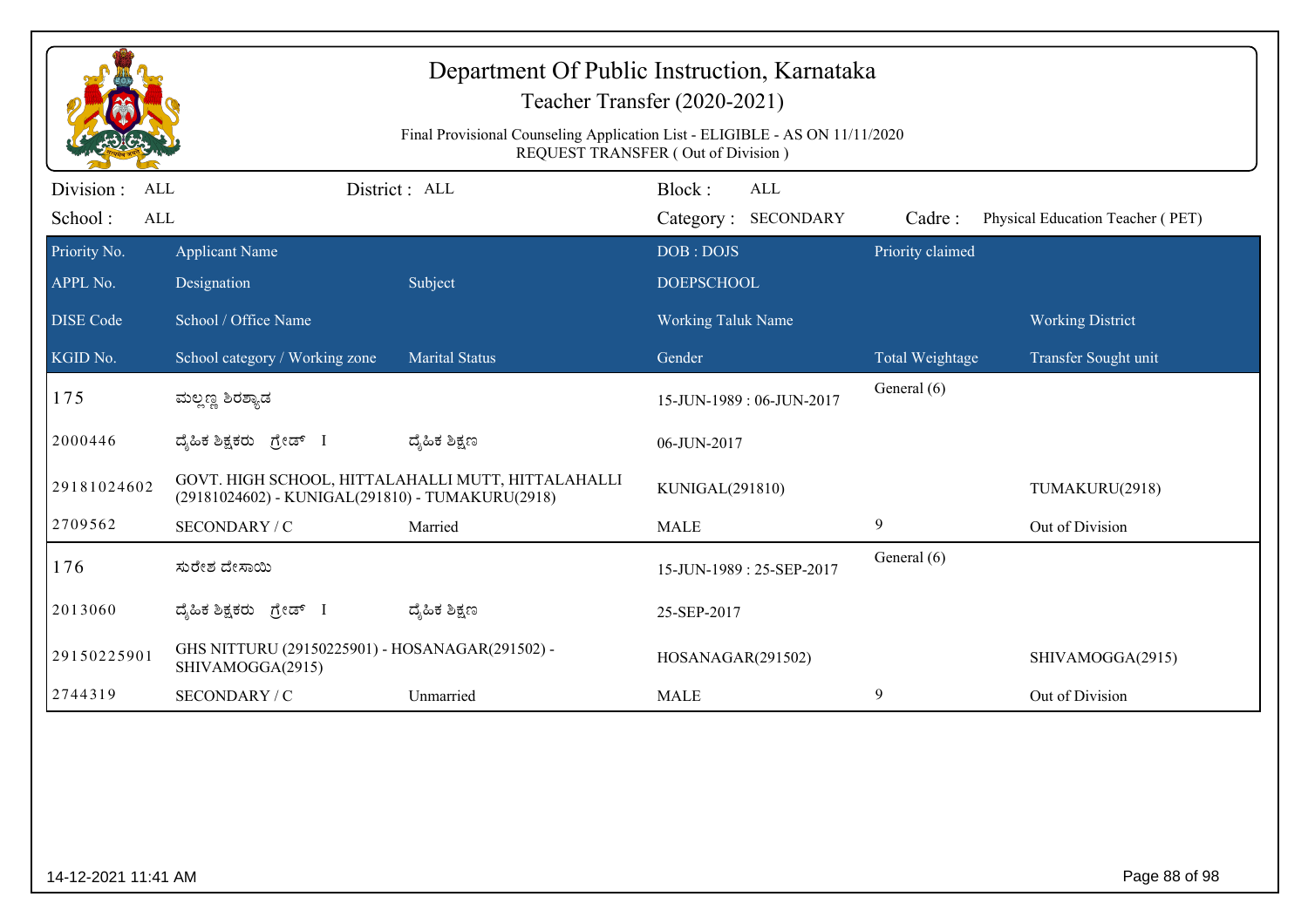| Department Of Public Instruction, Karnataka<br>Teacher Transfer (2020-2021)<br>Final Provisional Counseling Application List - ELIGIBLE - AS ON 11/11/2020<br>REQUEST TRANSFER (Out of Division) |                                                                     |                                                        |                                    |                        |                                |                                  |  |
|--------------------------------------------------------------------------------------------------------------------------------------------------------------------------------------------------|---------------------------------------------------------------------|--------------------------------------------------------|------------------------------------|------------------------|--------------------------------|----------------------------------|--|
| Division:<br><b>ALL</b><br>School:<br><b>ALL</b>                                                                                                                                                 |                                                                     | District: ALL                                          | Block:<br>Category: SECONDARY      | <b>ALL</b>             | Cadre:                         | Physical Education Teacher (PET) |  |
| Priority No.<br>APPL No.                                                                                                                                                                         | <b>Applicant Name</b><br>Designation                                | Subject                                                | DOB: DOJS<br><b>DOEPSCHOOL</b>     |                        | Priority claimed               |                                  |  |
| <b>DISE Code</b>                                                                                                                                                                                 | School / Office Name                                                |                                                        | <b>Working Taluk Name</b>          |                        |                                | <b>Working District</b>          |  |
| KGID No.<br>177                                                                                                                                                                                  | School category / Working zone<br>ಶಂಕರ ಗಗ್ಗರಿ                       | <b>Marital Status</b>                                  | Gender<br>01-JUL-1989: 02-JUN-2017 |                        | Total Weightage<br>General (6) | Transfer Sought unit             |  |
| 2026780                                                                                                                                                                                          | ದ್ಯಹಿಕ ಶಿಕ್ಷಕರು ಗ್ರೇಡ್ I                                            | ದ್ಯೆಹಿಕ ಶಿಕ್ಷಣ                                         | 02-JUN-2017                        |                        |                                |                                  |  |
| 29190218702                                                                                                                                                                                      | GHS KARADAGURU (29190218702) - BANGARAPETE(291902) -<br>KOLAR(2919) |                                                        | BANGARAPETE(291902)                |                        |                                | KOLAR(2919)                      |  |
| 2667813                                                                                                                                                                                          | SECONDARY / C                                                       | Married                                                | <b>MALE</b>                        |                        | 9                              | Out of Division                  |  |
| 178                                                                                                                                                                                              | ಪರಸಪ್ಪ ಮುತ್ತಗಿ                                                      |                                                        | 20-JUL-1989: 14-JUN-2017           |                        | General (6)                    |                                  |  |
| 2040055                                                                                                                                                                                          | ದ್ಯಹಿಕ ಶಿಕ್ಷಕರು ಗ್ರೇಡ್ I                                            | ದ್ಮಹಿಕ ಶಿಕ್ಷಣ                                          | 14-JUN-2017                        |                        |                                |                                  |  |
| 29210208703                                                                                                                                                                                      | <b>BENGALURU RURAL(2921)</b>                                        | G HS MELEKOTE (29210208703) - DODDABALLAPURA(292102) - |                                    | DODDABALLAPURA(292102) |                                | <b>BENGALURU RURAL(2921)</b>     |  |
| 2219476                                                                                                                                                                                          | SECONDARY / C                                                       | Married                                                | <b>MALE</b>                        |                        | 9                              | Out of Division                  |  |
|                                                                                                                                                                                                  |                                                                     |                                                        |                                    |                        |                                |                                  |  |
|                                                                                                                                                                                                  | Page 89 of 98<br>14-12-2021 11:41 AM                                |                                                        |                                    |                        |                                |                                  |  |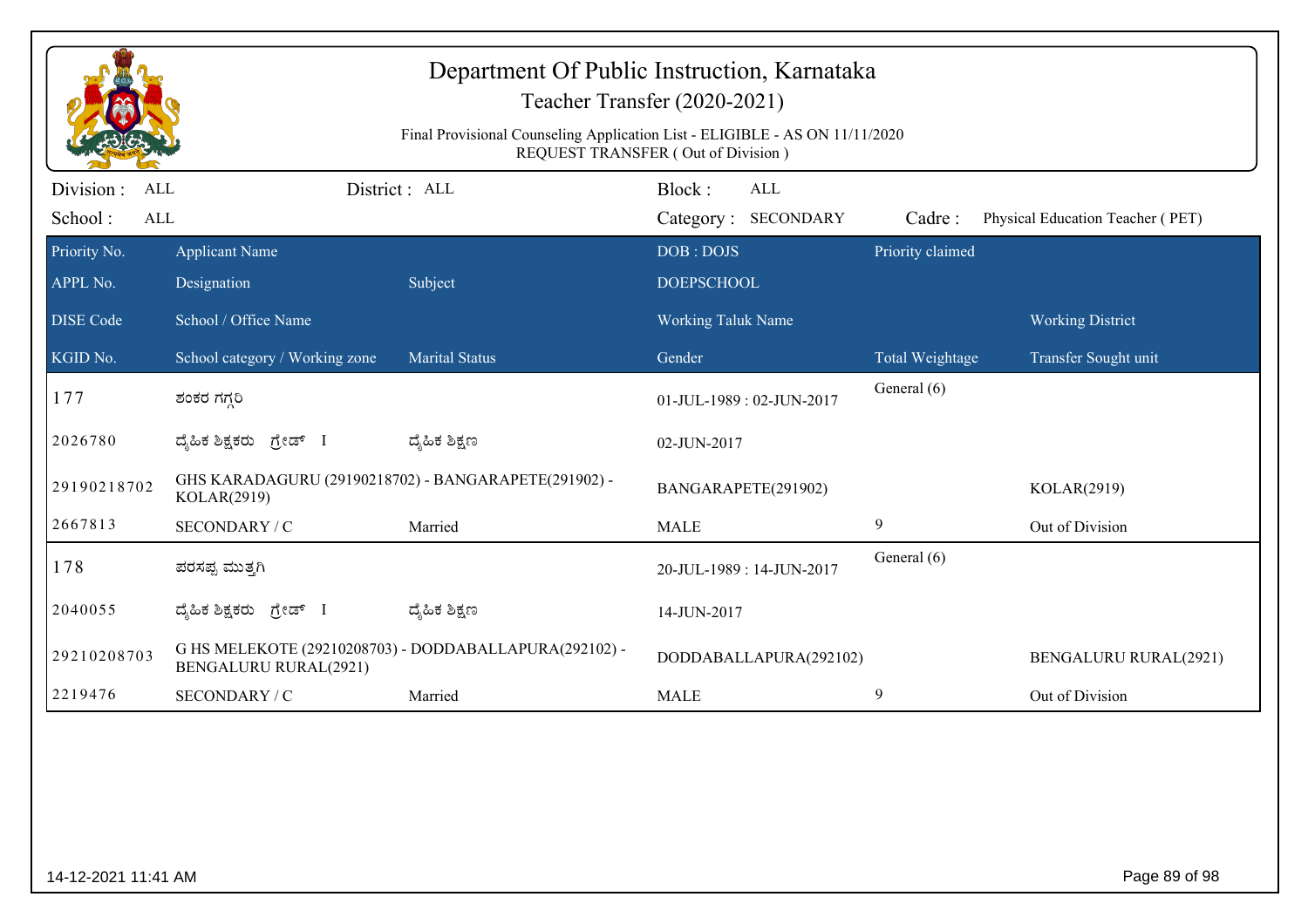|                                      |                                                                                  |                       | Department Of Public Instruction, Karnataka<br>Teacher Transfer (2020-2021)<br>Final Provisional Counseling Application List - ELIGIBLE - AS ON 11/11/2020 |                        |                                  |  |
|--------------------------------------|----------------------------------------------------------------------------------|-----------------------|------------------------------------------------------------------------------------------------------------------------------------------------------------|------------------------|----------------------------------|--|
| Division :<br>ALL<br>School:<br>ALL  |                                                                                  | District : ALL        | REQUEST TRANSFER (Out of Division)<br>Block:<br>ALL<br>Category: SECONDARY                                                                                 | Cadre:                 | Physical Education Teacher (PET) |  |
| Priority No.<br>APPL No.             | <b>Applicant Name</b><br>Designation                                             | Subject               | DOB: DOJS<br><b>DOEPSCHOOL</b>                                                                                                                             | Priority claimed       |                                  |  |
| <b>DISE</b> Code                     | School / Office Name                                                             |                       | Working Taluk Name                                                                                                                                         |                        | <b>Working District</b>          |  |
| KGID No.                             | School category / Working zone                                                   | <b>Marital Status</b> | Gender                                                                                                                                                     | <b>Total Weightage</b> | Transfer Sought unit             |  |
| 179                                  | ಭಾಲಚಂದ್ರ ಜವೇಜಾರ್                                                                 |                       | 31-JUL-1989: 17-JUL-2017                                                                                                                                   | General (6)            |                                  |  |
| 2018686                              | ದೈಹಿಕ ಶಿಕ್ಷಕರು ಗ್ರೇಡ್ I                                                          | ದ್ಶೆಹಿಕ ಶಿಕ್ಷಣ        | 17-JUL-2017                                                                                                                                                |                        |                                  |  |
| 29181002703                          | GOVT HIGHSCHOOL VALAGEREPURA (29181002703) -<br>KUNIGAL(291810) - TUMAKURU(2918) |                       | KUNIGAL(291810)                                                                                                                                            |                        | TUMAKURU(2918)                   |  |
| 2709681                              | SECONDARY / C                                                                    | Married               | <b>MALE</b>                                                                                                                                                | 9                      | Out of Division                  |  |
| 180                                  | ಮಂಜುನಾಥ ದೇವನಾಳ್                                                                  |                       | 02-AUG-1989: 24-JUN-2017                                                                                                                                   | General (6)            |                                  |  |
| 2027373                              | ದ್ಯಹಿಕ ಶಿಕ್ಷಕರು <i>ಗ್ರೇ</i> ಡ್ I                                                 | ದ್ಶೆಹಿಕ ಶಿಕ್ಷಣ        | 24-JUN-2017                                                                                                                                                |                        |                                  |  |
| 29220208911                          | CMCC GJC KOWDLE (29220208911) - MADDUR(292202) -<br>MANDYA(2922)                 |                       | MADDUR(292202)                                                                                                                                             |                        | MANDYA(2922)                     |  |
| 2754991                              | SECONDARY / C                                                                    | Unmarried             | <b>MALE</b>                                                                                                                                                | 9                      | Out of Division                  |  |
|                                      |                                                                                  |                       |                                                                                                                                                            |                        |                                  |  |
| Page 90 of 98<br>14-12-2021 11:41 AM |                                                                                  |                       |                                                                                                                                                            |                        |                                  |  |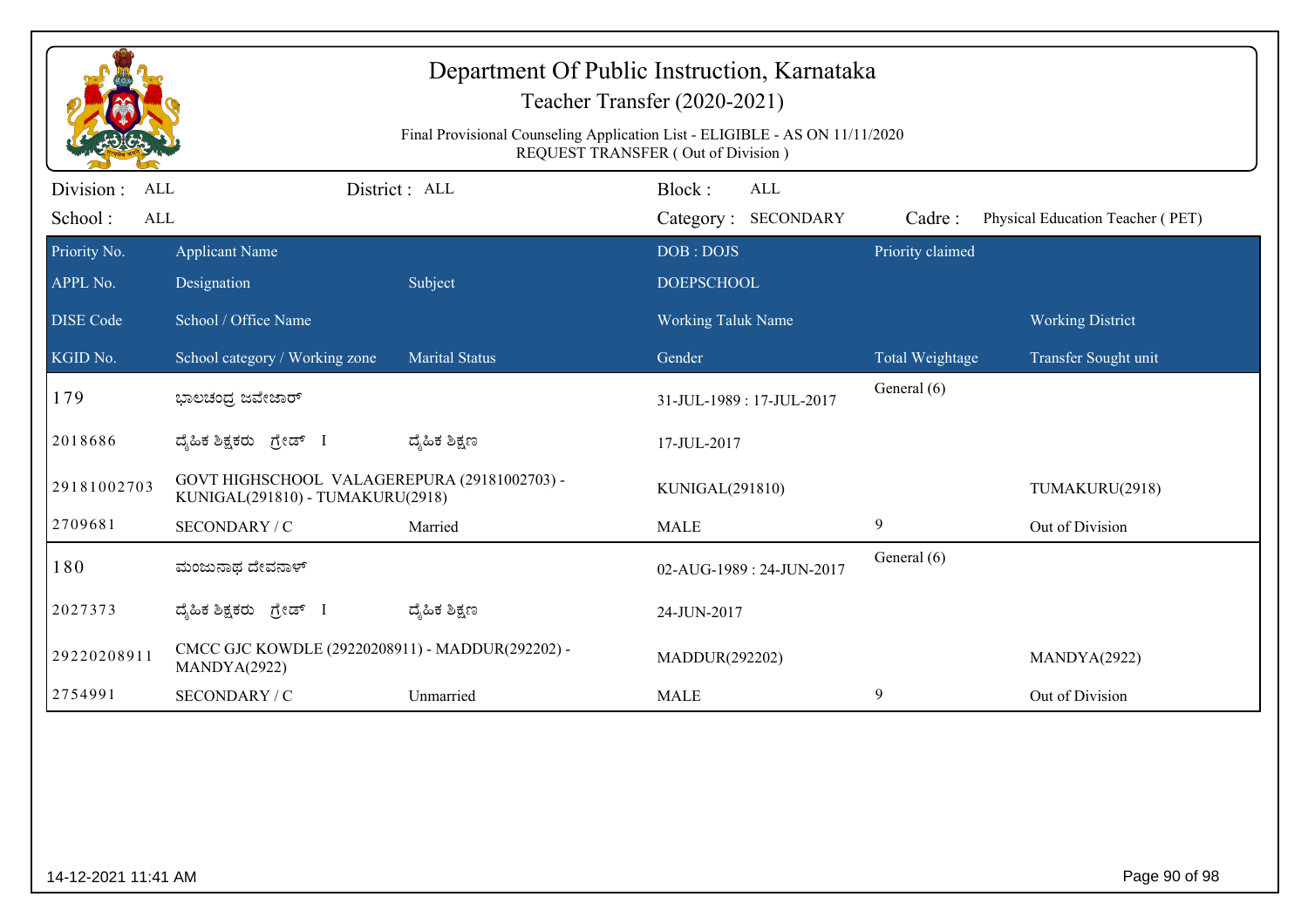|                                                                                                                   |                                                                  |                                                       | Department Of Public Instruction, Karnataka<br>Teacher Transfer (2020-2021) |                  |                                  |  |  |
|-------------------------------------------------------------------------------------------------------------------|------------------------------------------------------------------|-------------------------------------------------------|-----------------------------------------------------------------------------|------------------|----------------------------------|--|--|
| Final Provisional Counseling Application List - ELIGIBLE - AS ON 11/11/2020<br>REQUEST TRANSFER (Out of Division) |                                                                  |                                                       |                                                                             |                  |                                  |  |  |
| Division :<br><b>ALL</b><br>School:<br>ALL                                                                        |                                                                  | District: ALL                                         | Block:<br>ALL<br>Category: SECONDARY                                        | Cadre:           | Physical Education Teacher (PET) |  |  |
| Priority No.<br>APPL No.                                                                                          | <b>Applicant Name</b><br>Designation                             | Subject                                               | DOB: DOJS<br><b>DOEPSCHOOL</b>                                              | Priority claimed |                                  |  |  |
| <b>DISE</b> Code                                                                                                  | School / Office Name                                             |                                                       | Working Taluk Name                                                          |                  | <b>Working District</b>          |  |  |
| KGID No.                                                                                                          | School category / Working zone                                   | <b>Marital Status</b>                                 | Gender                                                                      | Total Weightage  | Transfer Sought unit             |  |  |
| 181                                                                                                               | ಅಂಬಿಕ                                                            |                                                       | 01-DEC-1989: 22-AUG-2017                                                    | General (6)      |                                  |  |  |
| 2011327                                                                                                           | ದ್ಯಹಿಕ ಶಿಕ್ಷಕರು ಗ್ರೇಡ್ I                                         | ದ್ಶೆಹಿಕ ಶಿಕ್ಷಣ                                        | 22-AUG-2017                                                                 |                  |                                  |  |  |
| 29320823701                                                                                                       | RAMANAGARA(2932)                                                 | GHS H. KOTHANOOR (29320823701) - KANAKAPURA(293208) - | KANAKAPURA(293208)                                                          |                  | RAMANAGARA(2932)                 |  |  |
| 2713194                                                                                                           | SECONDARY / C                                                    | Married                                               | <b>FEMALE</b>                                                               | 9                | Out of Division                  |  |  |
| 182                                                                                                               | ಸವಿತ ಕಡಬಗೆರಿ                                                     |                                                       | 01-JUN-1990: 03-JUN-2017                                                    | General (6)      |                                  |  |  |
| 2021341                                                                                                           | ದ್ಯಹಿಕ ಶಿಕ್ಷಕರು ಗ್ರೇಡ್ I                                         | ದ್ಯೆಹಿಕ ಶಿಕ್ಷಣ                                        | 03-JUN-2017                                                                 |                  |                                  |  |  |
| 29190725304                                                                                                       | GHS NAYAKARAHALLI (29190725304) - KOLAR(291907) -<br>KOLAR(2919) |                                                       | KOLAR(291907)                                                               |                  | KOLAR(2919)                      |  |  |
| 2668013                                                                                                           | SECONDARY / C                                                    | Unmarried                                             | <b>FEMALE</b>                                                               | 9                | Out of Division                  |  |  |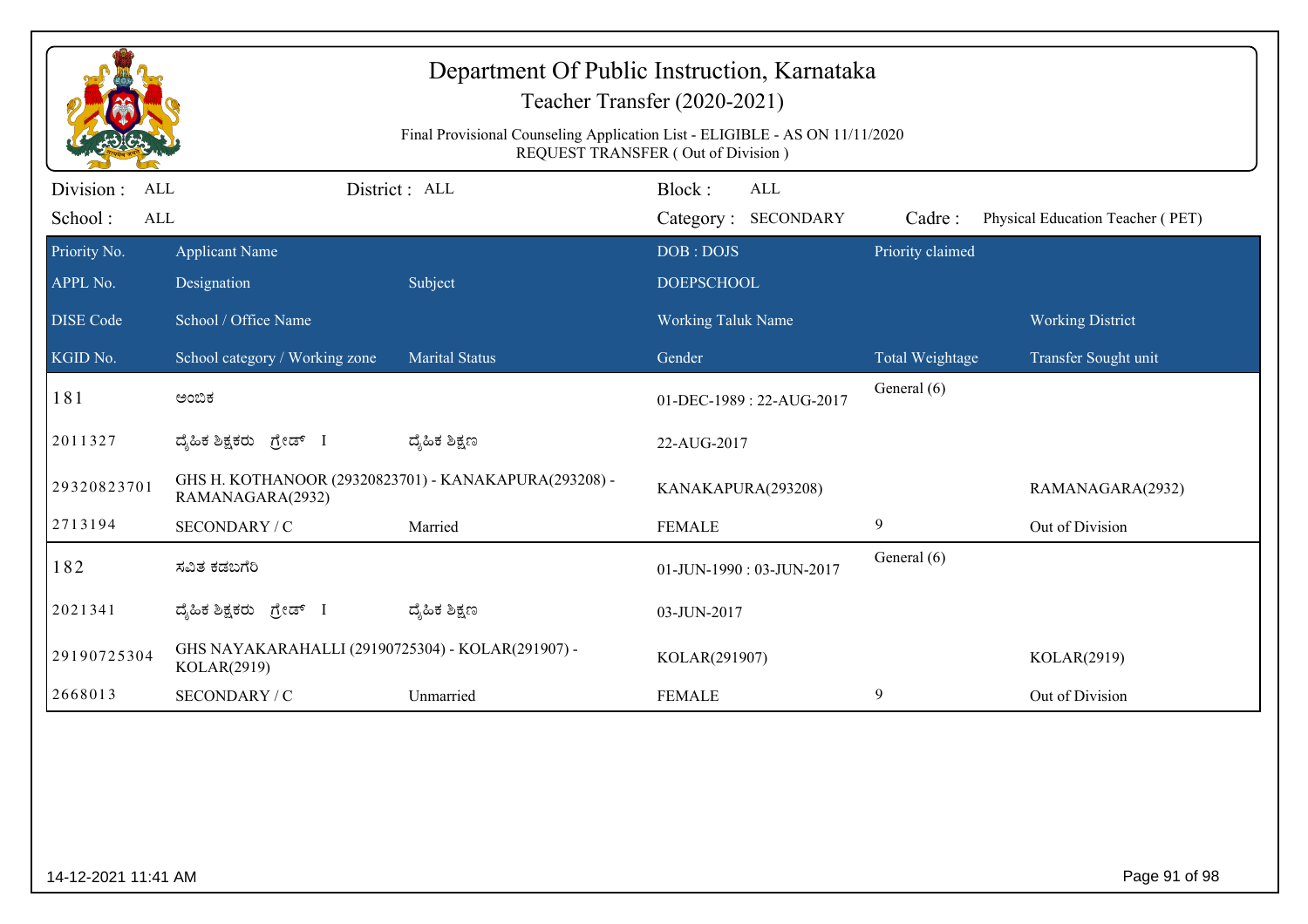| Department Of Public Instruction, Karnataka<br>Teacher Transfer (2020-2021) |                                                                                                                   |                                                      |                                      |                  |                                  |  |  |  |
|-----------------------------------------------------------------------------|-------------------------------------------------------------------------------------------------------------------|------------------------------------------------------|--------------------------------------|------------------|----------------------------------|--|--|--|
|                                                                             | Final Provisional Counseling Application List - ELIGIBLE - AS ON 11/11/2020<br>REQUEST TRANSFER (Out of Division) |                                                      |                                      |                  |                                  |  |  |  |
| Division :<br><b>ALL</b><br>School:<br>ALL                                  |                                                                                                                   | District: ALL                                        | Block:<br>ALL<br>Category: SECONDARY | Cadre:           | Physical Education Teacher (PET) |  |  |  |
| Priority No.<br>APPL No.                                                    | <b>Applicant Name</b><br>Designation                                                                              | Subject                                              | DOB: DOJS<br><b>DOEPSCHOOL</b>       | Priority claimed |                                  |  |  |  |
| <b>DISE Code</b>                                                            | School / Office Name                                                                                              |                                                      | <b>Working Taluk Name</b>            |                  | <b>Working District</b>          |  |  |  |
| KGID No.                                                                    | School category / Working zone                                                                                    | <b>Marital Status</b>                                | Gender                               | Total Weightage  | Transfer Sought unit             |  |  |  |
| 183                                                                         | ಅವಿನಾಶ್                                                                                                           |                                                      | 30-JUL-1990: 17-JUL-2017             | General (6)      |                                  |  |  |  |
| 2027695                                                                     | ದ್ಯಹಿಕ ಶಿಕ್ಷಕರು ಗ್ರೇಡ್ I                                                                                          | ದ್ಯೆಹಿಕ ಶಿಕ್ಷಣ                                       | 17-JUL-2017                          |                  |                                  |  |  |  |
| 29290526101                                                                 | GOWRIBIDANUR(292905) - CHIKKABALLAPURA(2929)                                                                      | KARNATAKA PUBLIC SCHOOLS GHS D PALYA (29290526101) - | GOWRIBIDANUR(292905)                 |                  | CHIKKABALLAPURA(2929)            |  |  |  |
| 2811762                                                                     | SECONDARY / C                                                                                                     | Unmarried                                            | <b>MALE</b>                          | 9                | Out of Division                  |  |  |  |
| 184                                                                         | ಸುರೇಶ ದೇ ಕರಿಭೀಮಣ್ಣನವರ್                                                                                            |                                                      | 16-SEP-1990: 16-AUG-2017             | General (6)      |                                  |  |  |  |
| 2013936                                                                     | ದ್ಯಹಿಕ ಶಿಕ್ಷಕರು ಗ್ರೇಡ್ I                                                                                          | ದ್ಮಹಿಕ ಶಿಕ್ಷಣ                                        | 16-AUG-2017                          |                  |                                  |  |  |  |
| 29191303805                                                                 | GJC KAMASAMUDRAM (29191303805) - K G F(291913) -<br>KOLAR(2919)                                                   |                                                      | K G F(291913)                        |                  | KOLAR(2919)                      |  |  |  |
| 2667984                                                                     | SECONDARY / C                                                                                                     | Married                                              | <b>MALE</b>                          | 9                | Out of Division                  |  |  |  |
|                                                                             |                                                                                                                   |                                                      |                                      |                  |                                  |  |  |  |
| 14-12-2021 11:41 AM                                                         |                                                                                                                   |                                                      |                                      |                  | Page 92 of 98                    |  |  |  |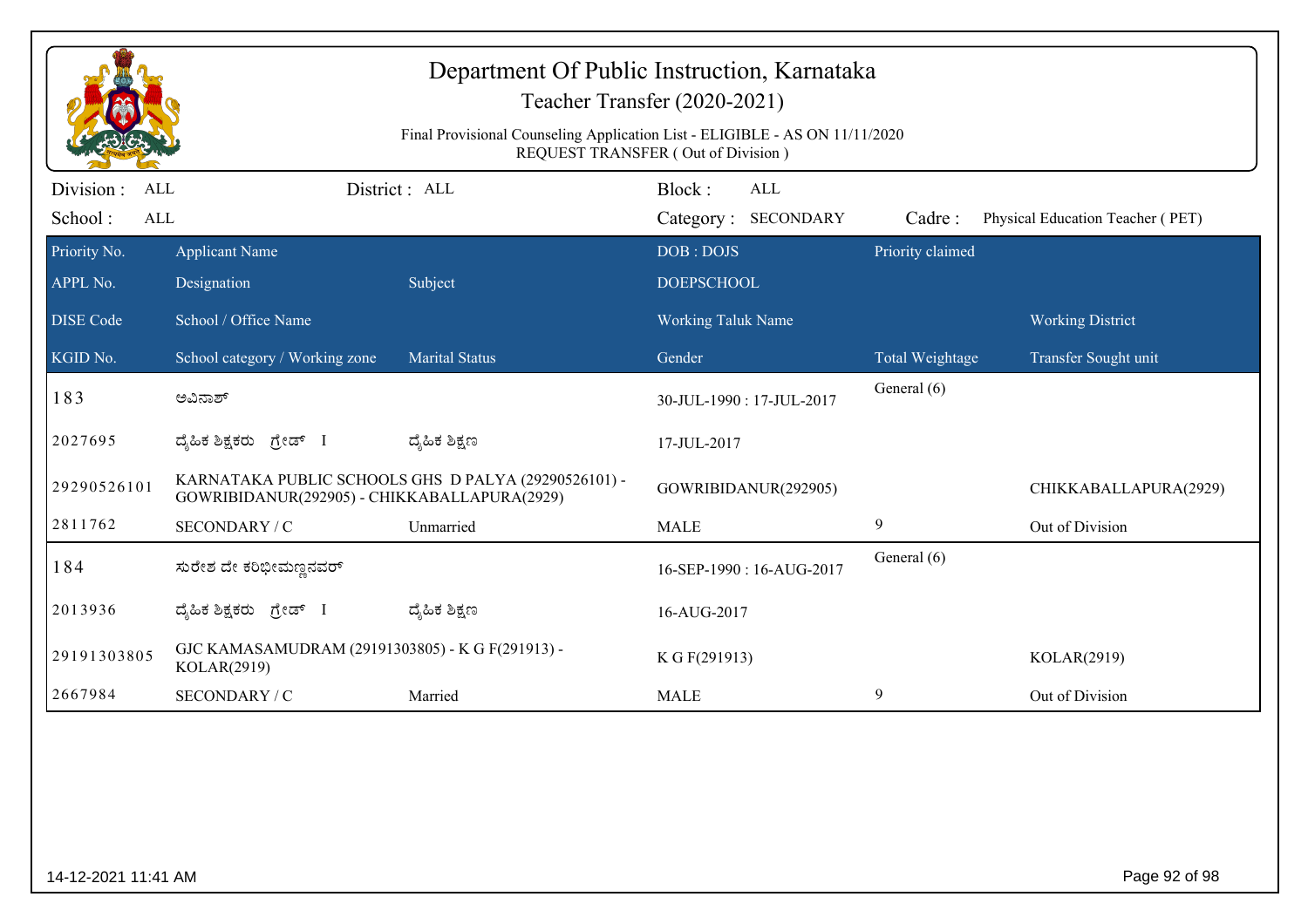| Department Of Public Instruction, Karnataka<br>Teacher Transfer (2020-2021) |                                                                                                                   |                                                            |                                      |                  |                                  |  |  |  |
|-----------------------------------------------------------------------------|-------------------------------------------------------------------------------------------------------------------|------------------------------------------------------------|--------------------------------------|------------------|----------------------------------|--|--|--|
|                                                                             | Final Provisional Counseling Application List - ELIGIBLE - AS ON 11/11/2020<br>REQUEST TRANSFER (Out of Division) |                                                            |                                      |                  |                                  |  |  |  |
| Division:<br>ALL<br>School:<br><b>ALL</b>                                   |                                                                                                                   | District : ALL                                             | Block:<br>ALL<br>Category: SECONDARY | Cadre:           | Physical Education Teacher (PET) |  |  |  |
| Priority No.<br>APPL No.                                                    | <b>Applicant Name</b><br>Designation                                                                              | Subject                                                    | DOB: DOJS<br><b>DOEPSCHOOL</b>       | Priority claimed |                                  |  |  |  |
| <b>DISE</b> Code                                                            | School / Office Name                                                                                              |                                                            | <b>Working Taluk Name</b>            |                  | <b>Working District</b>          |  |  |  |
| KGID No.                                                                    | School category / Working zone                                                                                    | <b>Marital Status</b>                                      | Gender                               | Total Weightage  | Transfer Sought unit             |  |  |  |
| 185                                                                         | ಶಿವಾನಂದ ಸೋಮನಿಂಗ ಹೊನಮಾರಿ                                                                                           |                                                            | 20-SEP-1990: 24-JUN-2017             | General (6)      |                                  |  |  |  |
| 2007794                                                                     | ದ್ಯಹಿಕ ಶಿಕ್ಷಕರು ಗ್ರೇಡ್ I                                                                                          | ದ್ಯೆಹಿಕ ಶಿಕ್ಷಣ                                             | 24-JUN-2017                          |                  |                                  |  |  |  |
| 29181027405                                                                 | TUMAKURU(2918)                                                                                                    | GOVT. HIGH SCHOOL IPPADI (29181027405) - KUNIGAL(291810) - | KUNIGAL(291810)                      |                  | TUMAKURU(2918)                   |  |  |  |
| 2708056                                                                     | SECONDARY / C                                                                                                     | Married                                                    | <b>MALE</b>                          | 9                | Out of Division                  |  |  |  |
| 186                                                                         | ಕೀರ್ತಿರಾಜ್ ಪ್ರಥ್ಯಿ ಯು ಪಿ                                                                                          |                                                            | 14-FEB-1991: 01-AUG-2017             | General (6)      |                                  |  |  |  |
| 2034467                                                                     | ದ್ಯಹಿಕ ಶಿಕ್ಷಕರು ಗ್ರೇಡ್ I                                                                                          | ದ್ಮಹಿಕ ಶಿಕ್ಷಣ                                              | 01-AUG-2017                          |                  |                                  |  |  |  |
| 29310425304                                                                 | GHS GUNDAGALLU (29310425304) - MADHUGIRI(293104) -<br>TUMAKURU MADHUGIRI(2931)                                    |                                                            | MADHUGIRI(293104)                    |                  | TUMAKURU MADHUGIRI(2931)         |  |  |  |
| 2792260                                                                     | SECONDARY / C                                                                                                     | Unmarried                                                  | <b>MALE</b>                          | 9                | Out of Division                  |  |  |  |
|                                                                             |                                                                                                                   |                                                            |                                      |                  |                                  |  |  |  |
| 14-12-2021 11:41 AM                                                         |                                                                                                                   |                                                            |                                      |                  | Page 93 of 98                    |  |  |  |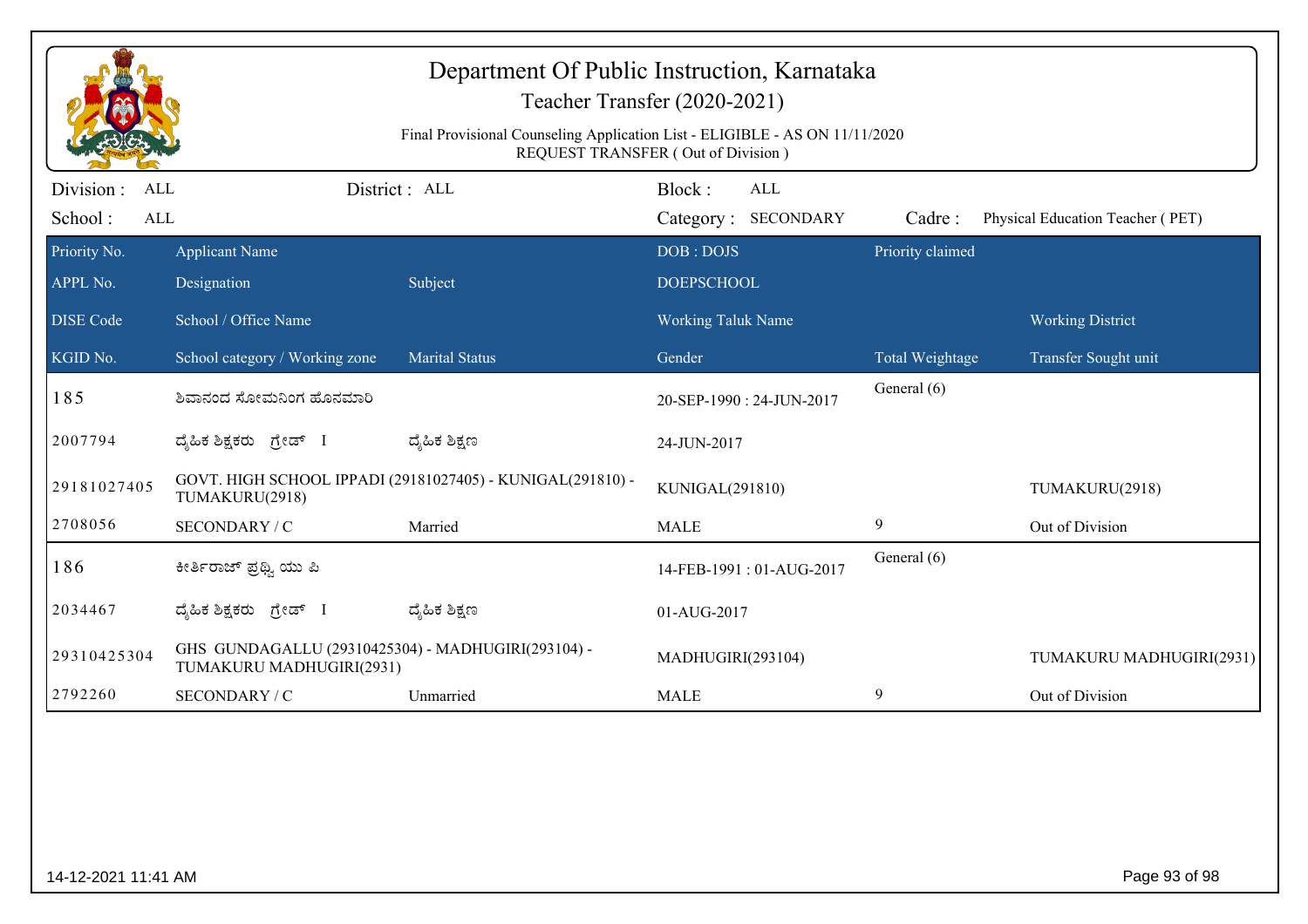| Department Of Public Instruction, Karnataka<br>Teacher Transfer (2020-2021)<br>Final Provisional Counseling Application List - ELIGIBLE - AS ON 11/11/2020<br>REQUEST TRANSFER (Out of Division) |                                                                         |                                                          |                                      |                  |                                  |  |  |
|--------------------------------------------------------------------------------------------------------------------------------------------------------------------------------------------------|-------------------------------------------------------------------------|----------------------------------------------------------|--------------------------------------|------------------|----------------------------------|--|--|
| Division:<br><b>ALL</b><br>School:<br><b>ALL</b>                                                                                                                                                 |                                                                         | District: ALL                                            | Block:<br>ALL<br>Category: SECONDARY | Cadre:           | Physical Education Teacher (PET) |  |  |
| Priority No.<br>APPL No.                                                                                                                                                                         | <b>Applicant Name</b><br>Designation                                    | Subject                                                  | DOB: DOJS<br><b>DOEPSCHOOL</b>       | Priority claimed |                                  |  |  |
| <b>DISE</b> Code                                                                                                                                                                                 | School / Office Name                                                    |                                                          | <b>Working Taluk Name</b>            |                  | <b>Working District</b>          |  |  |
| $\overline{\text{KGID No.}}$                                                                                                                                                                     | School category / Working zone                                          | <b>Marital Status</b>                                    | Gender                               | Total Weightage  | Transfer Sought unit             |  |  |
| 187                                                                                                                                                                                              | ಶಿವಗೊಂಡ ಬೆಳಗಲಿ                                                          |                                                          | 11-APR-1991: 28-SEP-2017             | General (6)      |                                  |  |  |
| 2020686                                                                                                                                                                                          | ದ್ಯಹಿಕ ಶಿಕ್ಷಕರು ಗ್ರೇಡ್ I                                                | ದ್ಯೆಹಿಕ ಶಿಕ್ಷಣ                                           | 28-SEP-2017                          |                  |                                  |  |  |
| 29181005805                                                                                                                                                                                      | - TUMAKURU(2918)                                                        | GHS COMPOSITE TAVAREKERE (29181005805) - KUNIGAL(291810) | KUNIGAL(291810)                      |                  | TUMAKURU(2918)                   |  |  |
| 2910343                                                                                                                                                                                          | SECONDARY / C                                                           | Unmarried                                                | <b>MALE</b>                          | 9                | Out of Division                  |  |  |
| 188                                                                                                                                                                                              | ಭಾಗ್ಯಶ್ರೀ                                                               |                                                          | 01-MAY-1991: 29-JUN-2017             | General (6)      |                                  |  |  |
| 2009902                                                                                                                                                                                          | ದ್ಯಹಿಕ ಶಿಕ್ಷಕರು <i>ಗ್ರೇಡ್</i> I                                         | ದ್ಮಹಿಕ ಶಿಕ್ಷಣ                                            | 29-JUN-2017                          |                  |                                  |  |  |
| 29170200905                                                                                                                                                                                      | GHS NILUVAGILU (29170200905) - KOPPA(291702) -<br>CHIKKAMANGALURU(2917) |                                                          | KOPPA(291702)                        |                  | CHIKKAMANGALURU(2917)            |  |  |
| 2617771                                                                                                                                                                                          | SECONDARY / C                                                           | Unmarried                                                | <b>FEMALE</b>                        | 9                | Out of Division                  |  |  |
|                                                                                                                                                                                                  |                                                                         |                                                          |                                      |                  |                                  |  |  |
| 14-12-2021 11:41 AM                                                                                                                                                                              |                                                                         |                                                          |                                      |                  | Page 94 of 98                    |  |  |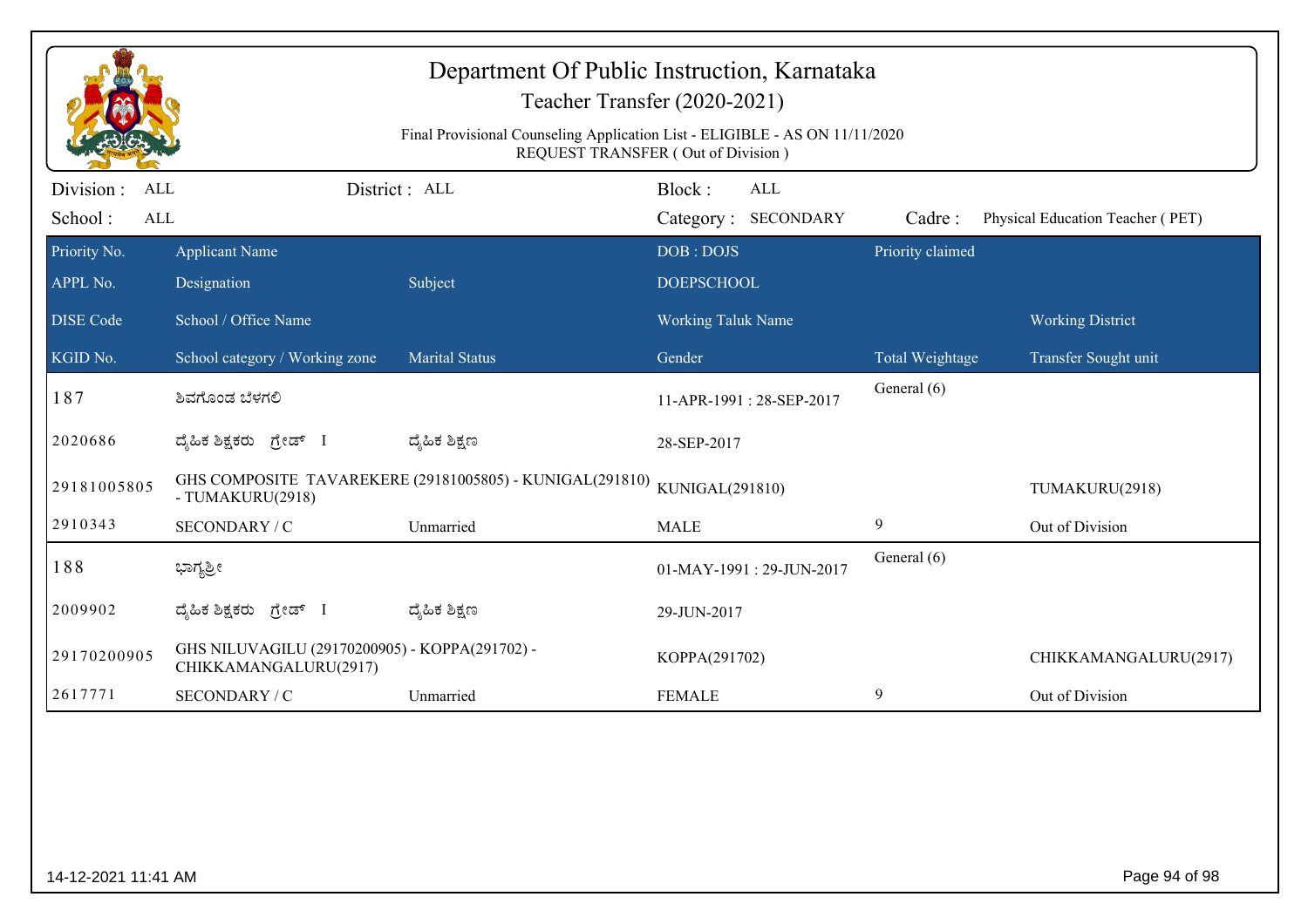| Department Of Public Instruction, Karnataka<br>Teacher Transfer (2020-2021)<br>Final Provisional Counseling Application List - ELIGIBLE - AS ON 11/11/2020<br>REQUEST TRANSFER (Out of Division) |                                                                                   |                                                        |                                             |                  |                                  |  |  |
|--------------------------------------------------------------------------------------------------------------------------------------------------------------------------------------------------|-----------------------------------------------------------------------------------|--------------------------------------------------------|---------------------------------------------|------------------|----------------------------------|--|--|
| Division :<br>ALL<br>School:<br>ALL                                                                                                                                                              |                                                                                   | District: ALL                                          | Block:<br><b>ALL</b><br>Category: SECONDARY | Cadre:           | Physical Education Teacher (PET) |  |  |
| Priority No.<br>APPL No.                                                                                                                                                                         | <b>Applicant Name</b><br>Designation                                              | Subject                                                | DOB: DOJS<br><b>DOEPSCHOOL</b>              | Priority claimed |                                  |  |  |
| <b>DISE Code</b>                                                                                                                                                                                 | School / Office Name                                                              |                                                        | <b>Working Taluk Name</b>                   |                  | <b>Working District</b>          |  |  |
| KGID No.                                                                                                                                                                                         | School category / Working zone                                                    | <b>Marital Status</b>                                  | Gender                                      | Total Weightage  | Transfer Sought unit             |  |  |
| 189                                                                                                                                                                                              | ಉಮಾಶ್ರೀ                                                                           |                                                        | 01-JUN-1991: 27-JUL-2017                    | General (6)      |                                  |  |  |
| 2063191                                                                                                                                                                                          | ದೈಹಿಕ ಶಿಕ್ಷಕರು ಗ್ರೇಡ್ I                                                           | ದ್ಮಹಿಕ ಶಿಕ್ಷಣ                                          | 27-JUL-2017                                 |                  |                                  |  |  |
| 29310407502                                                                                                                                                                                      | GHS CHINNENAHALLI (29310407502) - MADHUGIRI(293104) -<br>TUMAKURU MADHUGIRI(2931) |                                                        | MADHUGIRI(293104)                           |                  | TUMAKURU MADHUGIRI(2931)         |  |  |
| 2636700                                                                                                                                                                                          | SECONDARY / C                                                                     | Unmarried                                              | <b>FEMALE</b>                               | 9                | Out of Division                  |  |  |
| 190                                                                                                                                                                                              | ಜಯಶ್ರೀ ಎಚ್ ಎಲ್                                                                    |                                                        | 29-MAY-1992: 02-JUN-2017                    | General (6)      |                                  |  |  |
| 2026738                                                                                                                                                                                          | ದೈಹಿಕ ಶಿಕ್ಷಕರು <i>ಗ್ರೇ</i> ಡ್ I                                                   | ದ್ಶೆಹಿಕ ಶಿಕ್ಷಣ                                         | 02-JUN-2017                                 |                  |                                  |  |  |
| 29190203410                                                                                                                                                                                      | KOLAR(2919)                                                                       | GHS BETHAMANGALA (29190203410) - BANGARAPETE(291902) - | BANGARAPETE(291902)                         |                  | KOLAR(2919)                      |  |  |
| 2667983                                                                                                                                                                                          | SECONDARY / C                                                                     | Married                                                | <b>FEMALE</b>                               | 9                | Out of Division                  |  |  |
|                                                                                                                                                                                                  |                                                                                   |                                                        |                                             |                  |                                  |  |  |
| 14-12-2021 11:41 AM                                                                                                                                                                              |                                                                                   |                                                        |                                             |                  | Page 95 of 98                    |  |  |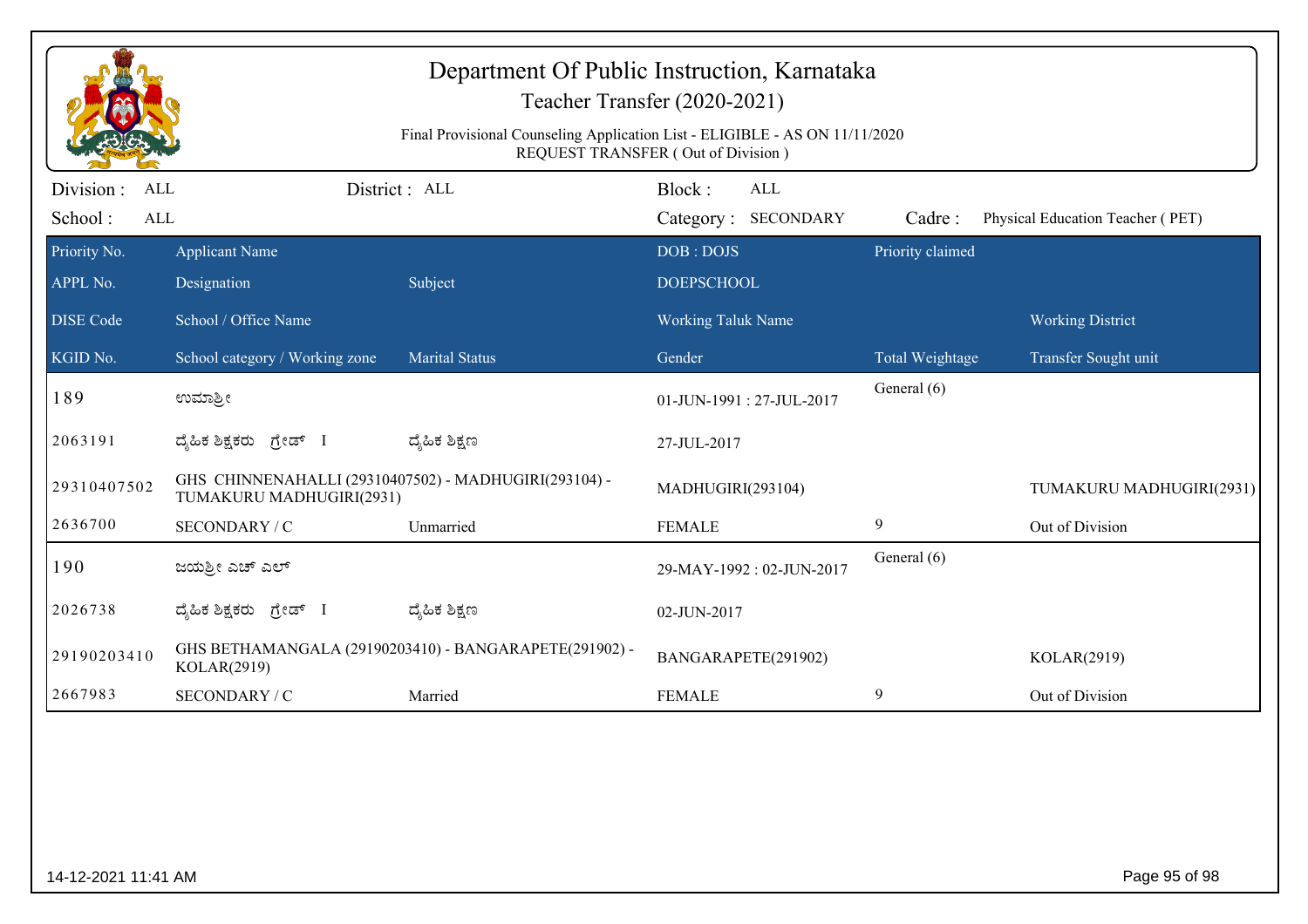|                                            | Department Of Public Instruction, Karnataka<br>Teacher Transfer (2020-2021)<br>Final Provisional Counseling Application List - ELIGIBLE - AS ON 11/11/2020<br>REQUEST TRANSFER (Out of Division) |                       |                                      |                  |                                  |  |  |  |
|--------------------------------------------|--------------------------------------------------------------------------------------------------------------------------------------------------------------------------------------------------|-----------------------|--------------------------------------|------------------|----------------------------------|--|--|--|
| Division :<br><b>ALL</b><br>School:<br>ALL |                                                                                                                                                                                                  | District : ALL        | Block:<br>ALL<br>Category: SECONDARY | Cadre:           | Physical Education Teacher (PET) |  |  |  |
| Priority No.<br>APPL No.                   | <b>Applicant Name</b><br>Designation                                                                                                                                                             | Subject               | DOB: DOJS<br><b>DOEPSCHOOL</b>       | Priority claimed |                                  |  |  |  |
| <b>DISE</b> Code                           | School / Office Name                                                                                                                                                                             |                       | Working Taluk Name                   |                  | <b>Working District</b>          |  |  |  |
| KGID No.                                   | School category / Working zone                                                                                                                                                                   | <b>Marital Status</b> | Gender                               | Total Weightage  | Transfer Sought unit             |  |  |  |
| 191                                        | ತಿಪ್ಪಣ್ಣ                                                                                                                                                                                         |                       | 01-JUN-1992: 08-JUN-2017             | General (6)      |                                  |  |  |  |
| 2034532                                    | ದ್ಯಹಿಕ ಶಿಕ್ಷಕರು ಗ್ರೇಡ್ I                                                                                                                                                                         | ದ್ಮೆಹಿಕ ಶಿಕ್ಷಣ        | 08-JUN-2017                          |                  |                                  |  |  |  |
| 29310406202                                | GHS THONDOTI (29310406202) - MADHUGIRI(293104) -<br>TUMAKURU MADHUGIRI(2931)                                                                                                                     |                       | MADHUGIRI(293104)                    |                  | TUMAKURU MADHUGIRI(2931)         |  |  |  |
| 2709667                                    | SECONDARY / C                                                                                                                                                                                    | Unmarried             | <b>MALE</b>                          | $\mathbf{9}$     | Out of Division                  |  |  |  |
| 192                                        | ಶಾಂತಾ ಮಾರುತಿ ಸಿಂಗೆ                                                                                                                                                                               |                       | 01-JUN-1992: 10-OCT-2017             | General (6)      |                                  |  |  |  |
| 2008199                                    | ದ್ಯಹಿಕ ಶಿಕ್ಷಕರು ಗ್ರೇಡ್ I                                                                                                                                                                         | ದ್ಮಹಿಕ ಶಿಕ್ಷಣ         | 10-OCT-2017                          |                  |                                  |  |  |  |
| 29190913302                                | GHS HASANDAHALLI (29190913302) - MALUR(291909) -<br>KOLAR(2919)                                                                                                                                  |                       | MALUR(291909)                        |                  | KOLAR(2919)                      |  |  |  |
| 2821603                                    | SECONDARY / C                                                                                                                                                                                    | Unmarried             | <b>FEMALE</b>                        | 9                | Out of Division                  |  |  |  |
|                                            |                                                                                                                                                                                                  |                       |                                      |                  |                                  |  |  |  |
| 14-12-2021 11:41 AM                        |                                                                                                                                                                                                  |                       |                                      |                  | Page 96 of 98                    |  |  |  |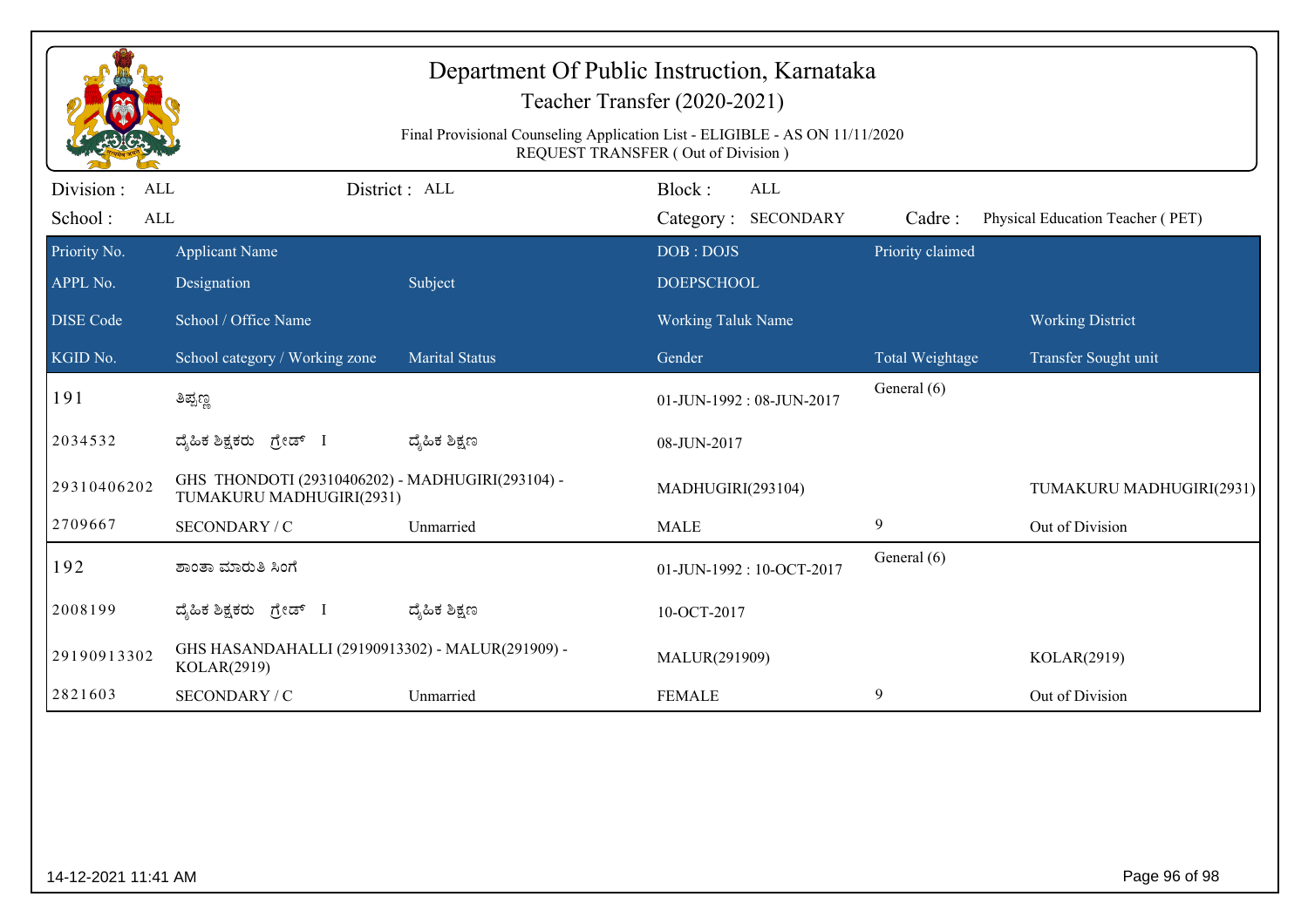| Department Of Public Instruction, Karnataka<br>Teacher Transfer (2020-2021)<br>Final Provisional Counseling Application List - ELIGIBLE - AS ON 11/11/2020<br>REQUEST TRANSFER (Out of Division) |                                                                  |                       |                                             |                  |                                  |  |  |  |
|--------------------------------------------------------------------------------------------------------------------------------------------------------------------------------------------------|------------------------------------------------------------------|-----------------------|---------------------------------------------|------------------|----------------------------------|--|--|--|
| Division :<br>ALL<br>School:<br>ALL                                                                                                                                                              |                                                                  | District: ALL         | Block:<br><b>ALL</b><br>Category: SECONDARY | Cadre:           | Physical Education Teacher (PET) |  |  |  |
| Priority No.<br>APPL No.                                                                                                                                                                         | <b>Applicant Name</b>                                            |                       | DOB: DOJS<br><b>DOEPSCHOOL</b>              | Priority claimed |                                  |  |  |  |
| <b>DISE Code</b>                                                                                                                                                                                 | Designation<br>School / Office Name                              | Subject               | <b>Working Taluk Name</b>                   |                  | <b>Working District</b>          |  |  |  |
| KGID No.                                                                                                                                                                                         | School category / Working zone                                   | <b>Marital Status</b> | Gender                                      | Total Weightage  | Transfer Sought unit             |  |  |  |
| 193                                                                                                                                                                                              | ರವಿ                                                              |                       | 10-JUN-1992: 05-JUL-2017                    | General (6)      |                                  |  |  |  |
| 2017245                                                                                                                                                                                          | ದೈಹಿಕ ಶಿಕ್ಷಕರು ಗ್ರೇಡ್ I                                          | ದ್ಶೆಹಿಕ ಶಿಕ್ಷಣ        | 05-JUL-2017                                 |                  |                                  |  |  |  |
| 29230326702                                                                                                                                                                                      | GHS NAGAVEDI (29230326702) - ARASIKERE(292303) -<br>HASSAN(2923) |                       | ARASIKERE(292303)                           |                  | HASSAN(2923)                     |  |  |  |
| 2774709                                                                                                                                                                                          | SECONDARY / C                                                    | Married               | <b>MALE</b>                                 | 9                | Out of Division                  |  |  |  |
| 194                                                                                                                                                                                              | ಸುರೇಖಾ ಪಾಟೀಲ್                                                    |                       | 15-JUN-1992: 05-JUN-2017                    | General (6)      |                                  |  |  |  |
| 2004656                                                                                                                                                                                          | ದೈಹಿಕ ಶಿಕ್ಷಕರು ಗ್ರೇಡ್ I                                          | ದ್ಶೆಹಿಕ ಶಿಕ್ಷಣ        | 05-JUN-2017                                 |                  |                                  |  |  |  |
| 29190908702                                                                                                                                                                                      | GHS DINNAHALLI (29190908702) - MALUR(291909) - KOLAR(2919)       |                       | MALUR(291909)                               |                  | KOLAR(2919)                      |  |  |  |
| 2667951                                                                                                                                                                                          | SECONDARY / C                                                    | Unmarried             | <b>FEMALE</b>                               | 9                | Out of Division                  |  |  |  |
|                                                                                                                                                                                                  |                                                                  |                       |                                             |                  |                                  |  |  |  |
| Page 97 of 98<br>14-12-2021 11:41 AM                                                                                                                                                             |                                                                  |                       |                                             |                  |                                  |  |  |  |